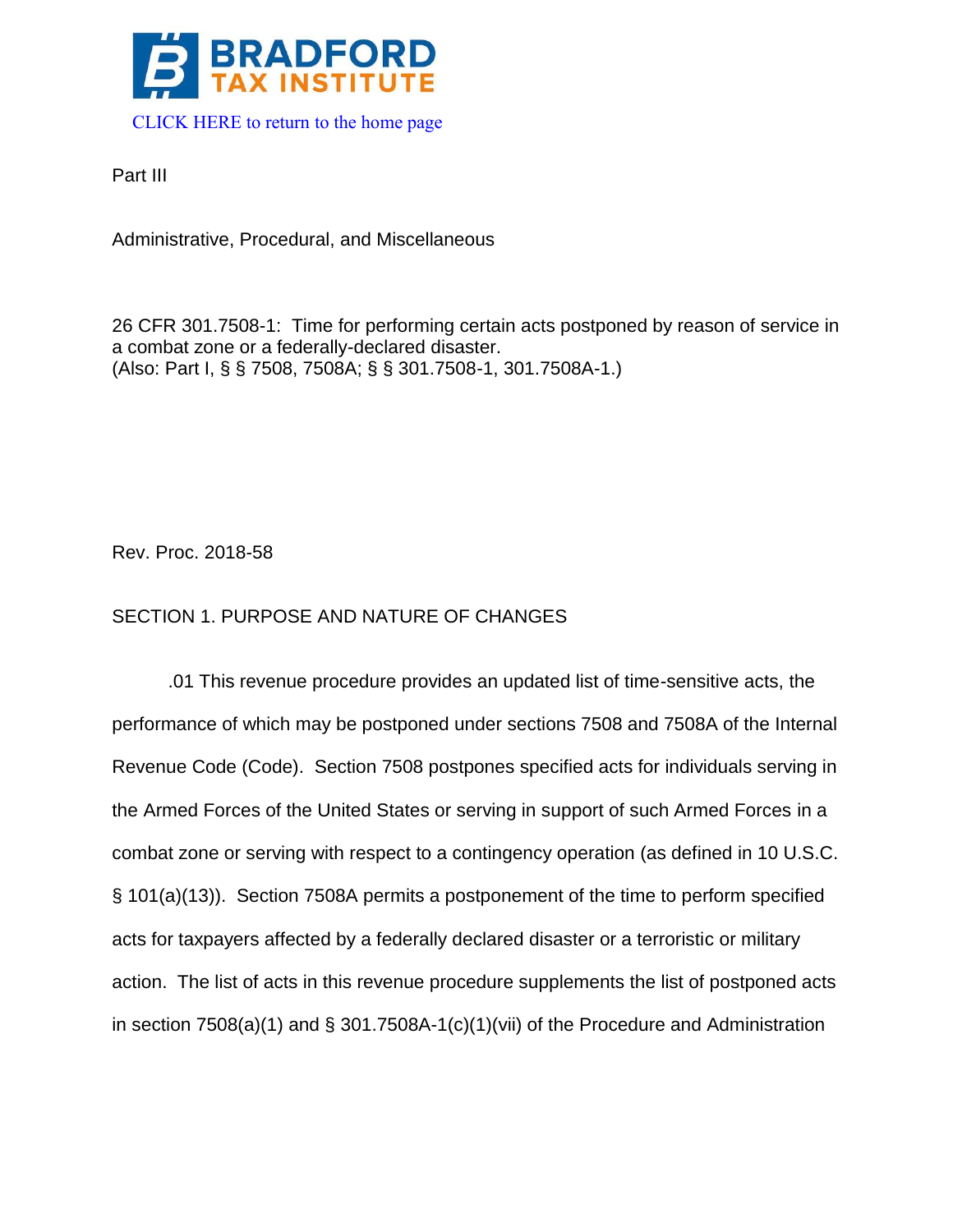Regulations. Rev. Proc. 2007-56, 2007-2 C.B. 388, is superseded.

.02 This revenue procedure does not, by itself, provide any postponements under section 7508A. In order for taxpayers to be entitled to a postponement of any act listed in this revenue procedure, the Internal Revenue Service (IRS) generally will publish a notice or issue other guidance (including an IRS News Release) providing relief with respect to a federally declared disaster, or a terroristic or military action. See section 4.01 of this revenue procedure.

.03 For purposes of section 7508, this revenue procedure sets forth a list of such other acts that are postponed as contemplated by section 7508(a)(1)(K). Unlike section 7508A, when a taxpayer qualifies under section 7508, all of the acts listed in section 7508(a)(1) are postponed. Therefore, when a taxpayer qualifies under section 7508, the acts listed in this revenue procedure are also postponed for that taxpayer, regardless of whether the IRS publishes a notice or issues other guidance.

.04 This revenue procedure will be updated as needed if the IRS determines that additional acts should be included in the list of postponed acts or that certain acts should be removed from the list. Also, taxpayers may recommend that additional acts be considered for postponement under sections 7508 and 7508A. See section 18 of this revenue procedure.

.05 When a federally declared disaster occurs, IRS guidance usually postpones the time to perform the acts listed in  $\S$  301.7508A-1(c)(1) as well as in this revenue procedure. However, because the acts listed in the regulations under the disaster relief

-2-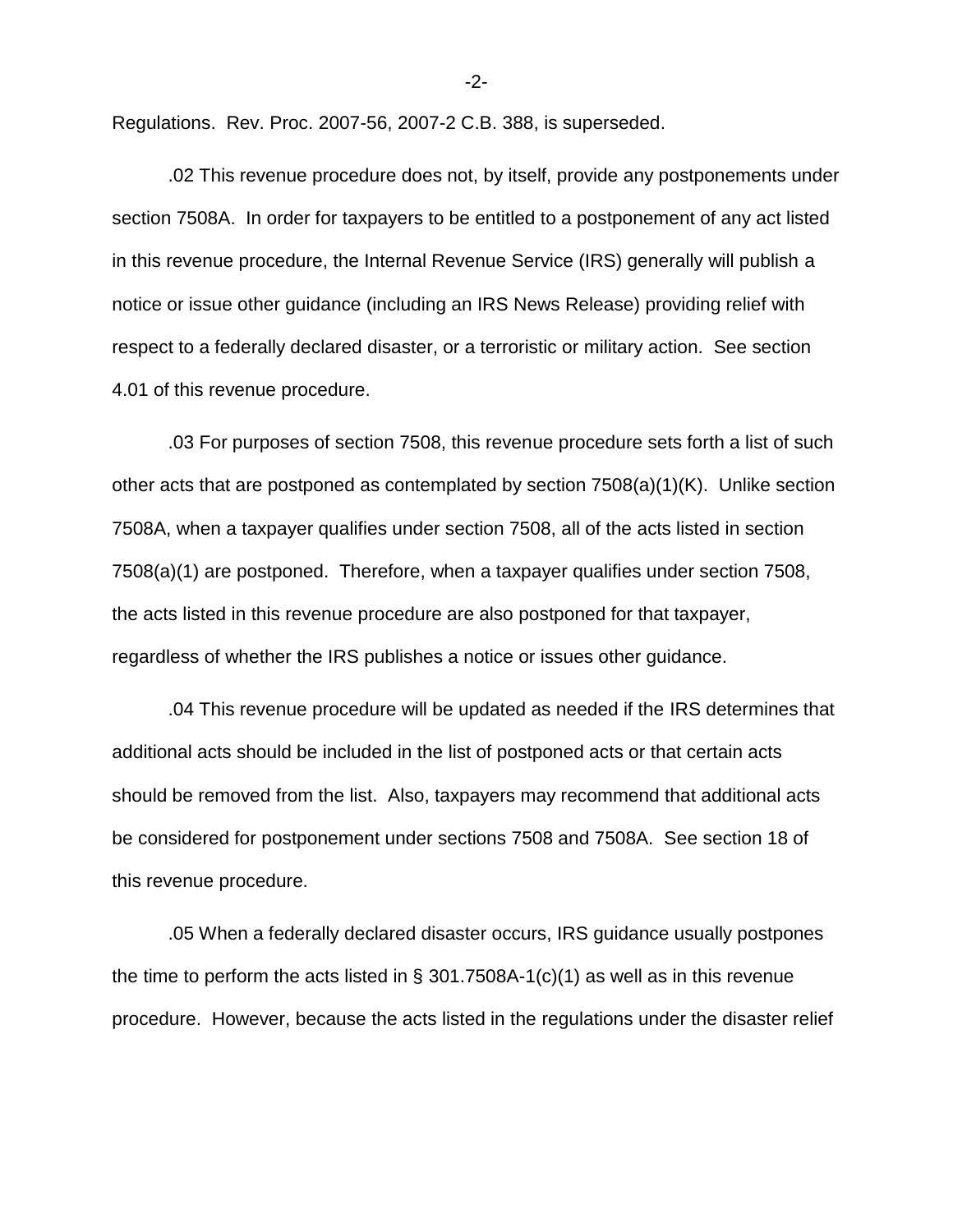provision are only postponed when disaster relief is provided, when an individual qualifies for relief by virtue of service in a combat zone, the time for performing the acts listed in the regulations is not postponed. Thus, to ensure that individuals serving in or serving in support of the Armed Forces in a combat zone or contingency operation receive a postponement of time to perform the acts listed in the regulations, this revenue procedure includes these acts.

#### SECTION 2. BACKGROUND

.01 Section 7508(a)(1) of the Code permits a postponement of certain timesensitive acts for individuals serving in the Armed Forces of the United States, or serving in support of such Armed Forces, in an area designated by the President as a combat zone under section 112(c)(2), or serving with respect to a contingency operation (as defined in 10 U.S.C. § 101(a)(13)). Among these acts are the filing of certain returns, the payment of certain taxes, the filing of a United States Tax Court petition for redetermination of a deficiency, and the filing of a refund claim. In the event of service in a combat zone or service with respect to a contingency operation, the acts specified in section 7508(a)(1) are automatically postponed. This revenue procedure sets forth a list of such other acts that are also automatically postponed as contemplated by section 7508(a)(1)(K). In addition, the IRS may include acts not listed in this revenue procedure in any other published guidance (including an IRS News Release) related to the combat zone or contingency operation.

.02 Section 7508A provides that certain acts performed by taxpayers and the

-3-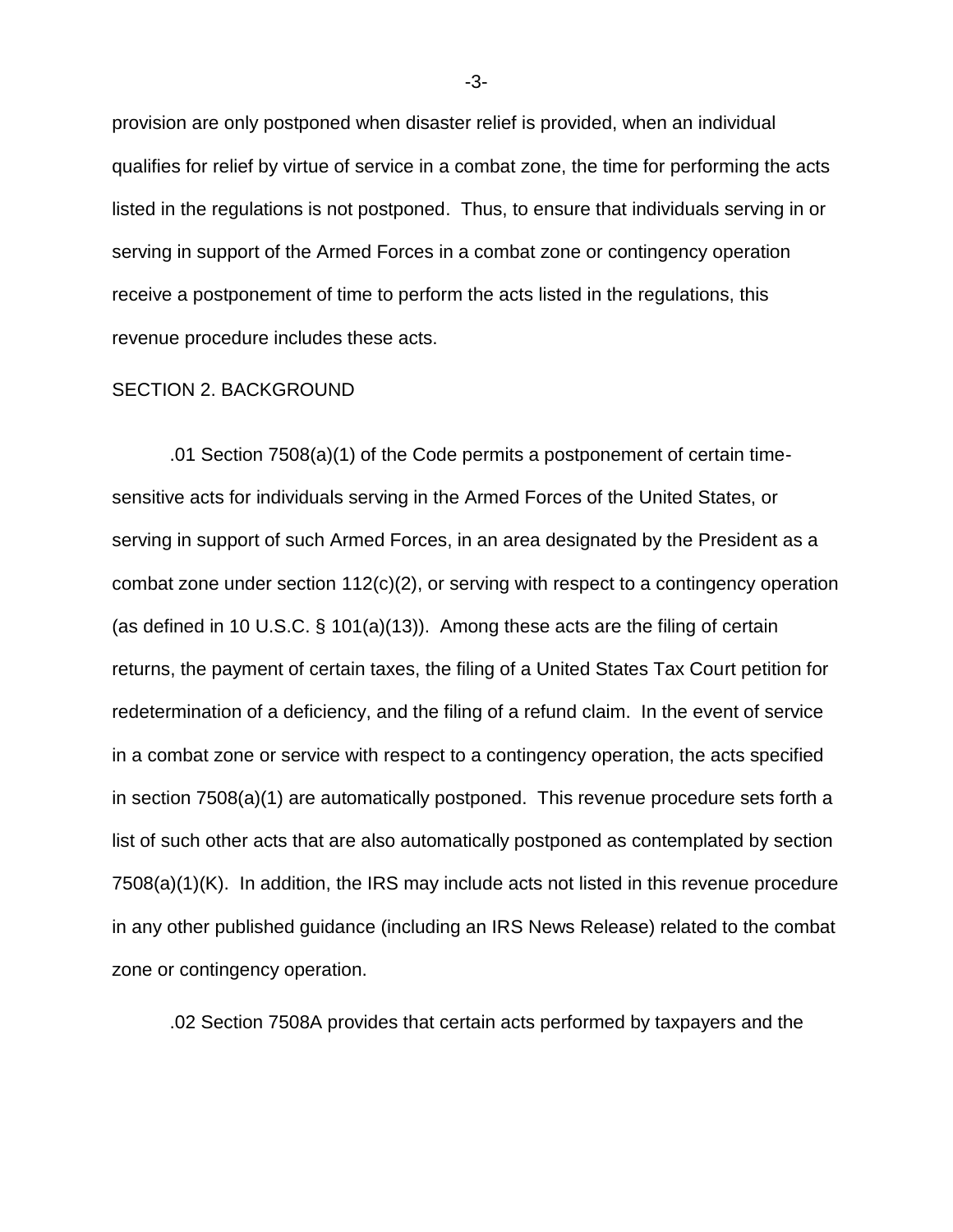government may be postponed if the taxpayer is affected by a federally declared disaster or a terroristic or military action. Prior to 2008, section 7508A(a) referred to a "Presidentially declared disaster," defined in section 1033(h)(3). The Tax Extenders and Alternative Minimum Tax Relief Act of 2008 (2008 Act), P.L. 110-343, Division C, § 706(a)(2)(D)(vii), amended section 7508A(a) to refer to a "federally declared disaster," defined in section 165(h)(3)(C)(i). Section 706(a)(1) of the 2008 Act amended section 165(h) to provide the definition of a "federally declared disaster." Effective December 19, 2014, the Tax Technical Corrections Act of 2014 (2014 Act), P.L. 113-295, § 221(a)(27), removed the definition of "federally declared disaster" from section 165(h)(3) and placed it in section 165(i)(5). However, the 2014 Act did not amend section 7508A(a) with the new cross-reference for the definition of a "federally declared disaster." Effective March 23, 2018, the Consolidated Appropriations Act, 2018, P.L. 115-141, § 401(b)(10) amended section 7508A(a) to reflect the cross-reference for the definition of a "federally declared disaster" in section 165(i)(5)(A). However, the regulations under section 7508A have yet to be revised to change the reference to the definition of a federally declared disaster. A "terroristic or military action" is defined in section 692(c)(2). Section 301.7508A-1(d)(1) defines seven types of affected taxpayers, including any individual whose principal residence (for purposes of section 1033(h)(4)) is located in a "covered disaster area" and any business entity or sole proprietor whose principal place of business is located in a "covered disaster area." Postponements under section 7508A are not available simply because a disaster or a terroristic or military action has occurred. Generally, the IRS will publish a notice or

-4-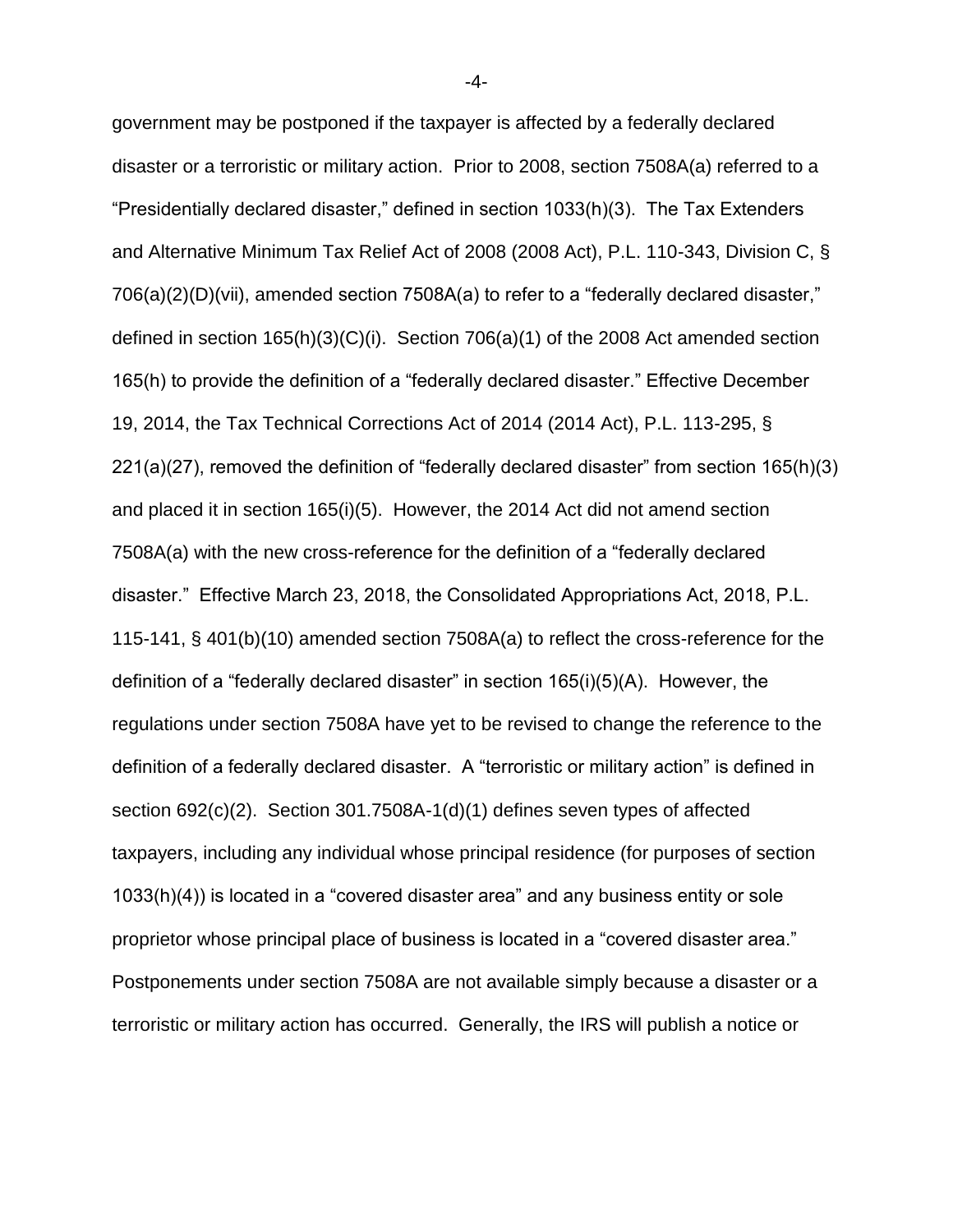issue other guidance (including an IRS News Release) authorizing the postponement. See section 4.01 of this revenue procedure.

### SECTION 3. SCOPE

This revenue procedure applies to individuals serving in the Armed Forces of the United States in a combat zone, or serving in support of such Armed Forces, individuals serving with respect to contingency operations, affected taxpayers by reason of federally declared disasters within the meaning of § 301.7508A-1(d)(1), or taxpayers whom the IRS determines are affected by a terroristic or military action. Section 17 of this revenue procedure also applies to transferors who are not affected taxpayers but who are involved in a section 1031 like-kind exchange transaction and are entitled to relief under section 17.02(2) of this revenue procedure.

## SECTION 4. APPLICATION

.01 As provided by § 301.7508A-1(e), in the event of a federally declared disaster or terroristic or military action, the IRS will issue a news release, or other guidance, authorizing the postponement of acts described in this revenue procedure, that defines which taxpayers are considered "affected taxpayers," and describes the acts postponed, the duration of the postponement, and the location of the covered disaster area. See, for example, IR-2018-199 (summarizing the relief provided for Hurricane Michael). The guidance may provide for postponement of only certain acts listed in this revenue procedure based on the time when the disaster occurred, its severity, and other factors.

-5-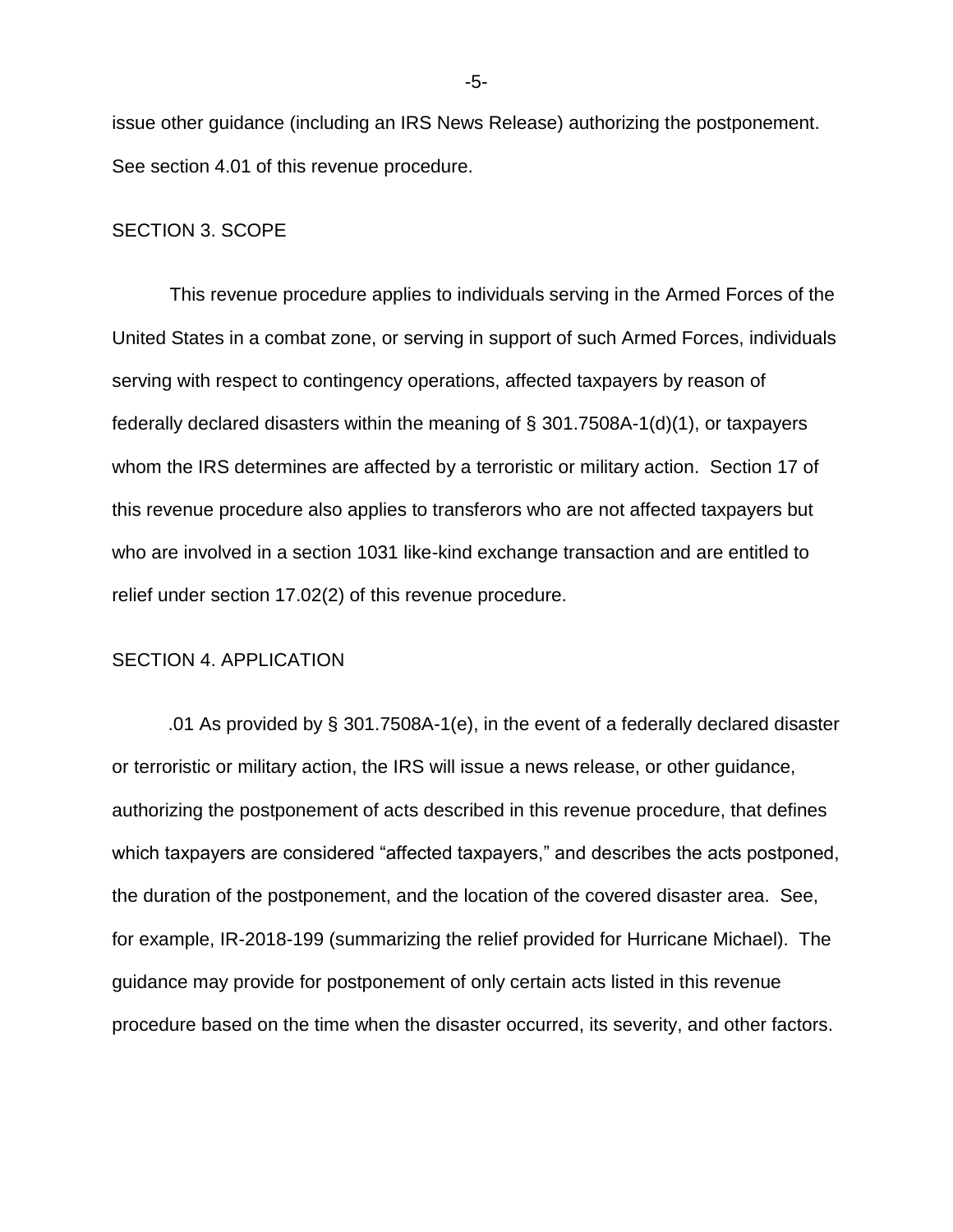Unless the notice or other guidance for a particular disaster provides that the relief is limited, the guidance will generally postpone all of the acts listed in the regulations and this revenue procedure.

.02 Provisions of the internal revenue laws requiring the timely performance of specified acts postponed under sections 7508 and 7508A are listed in the tables below. In addition, section 17 of this revenue procedure expands the categories of taxpayers qualifying for relief to include transferors of certain property and provides additional postponements of deadlines solely with respect to section 1031 like-kind exchange transactions that are affected by a federally declared disaster. If an IRS News Release or other guidance is issued with respect to a specific federally declared disaster and authorizes postponement of acts in this revenue procedure, affected taxpayers may use the postponement rules provided in section 17 of this revenue procedure in lieu of section 6 of this revenue procedure. Transferors who are covered by the like-kind exchange rules of section 17 of this revenue procedure, but who are not "affected taxpayers" as defined by the IRS News Release, other guidance, or § 301.7508A-1(d)(1) are not eligible for relief under section 7508A or other sections of this revenue procedure.

.03 The following tables may, but do not necessarily include, acts specified in sections 7508 or 7508A and the regulations thereunder. Thus, for example, no mention is made in the following tables of the filing of tax returns or the payment of taxes (or an installment thereof) because these acts are already covered by sections 7508 and 7508A and the applicable regulations. Also, the following tables generally do not refer

-6-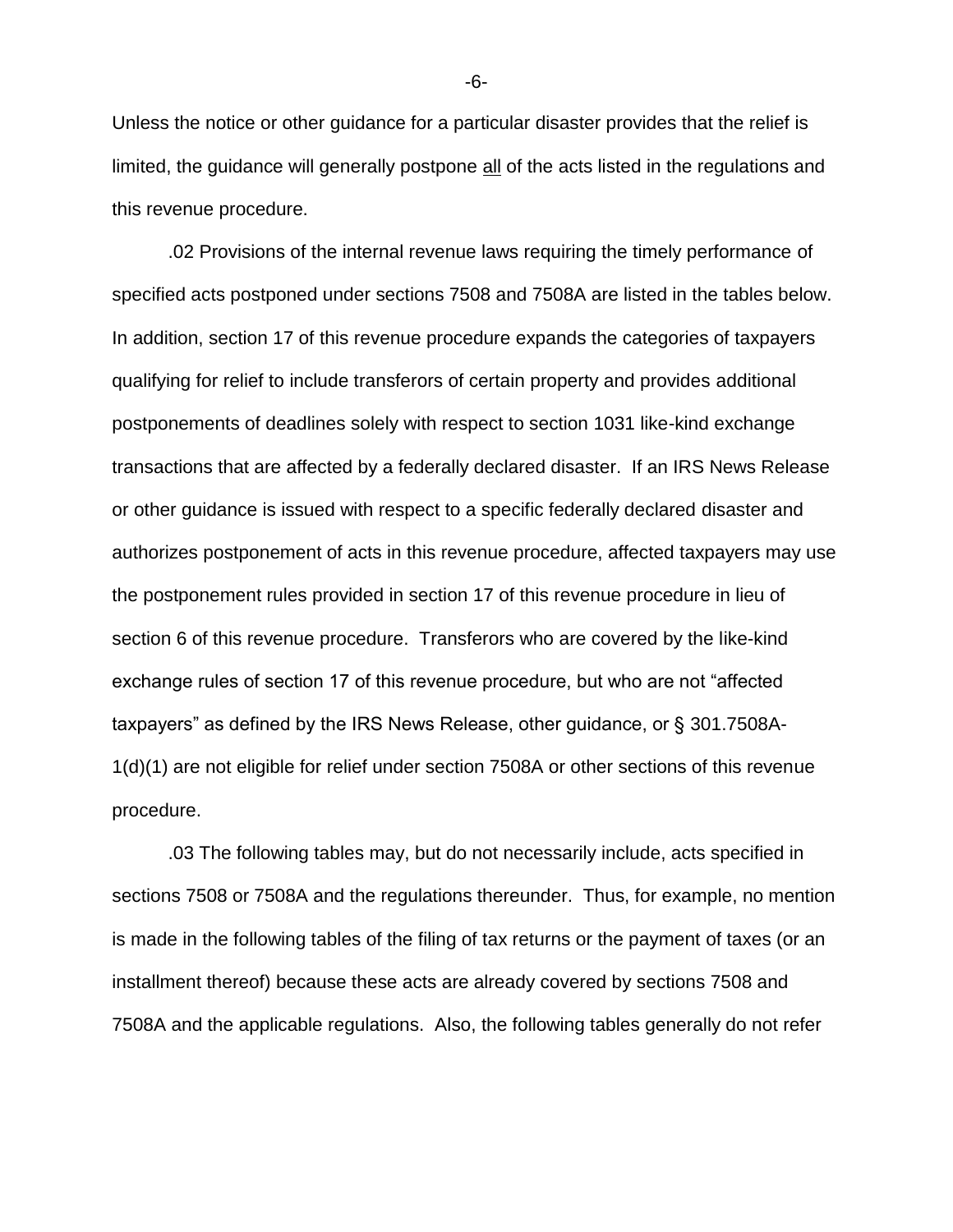to making elections required to be made on tax returns or attachments thereto, or the filing of any form required to be attached to the return, because postponement of the filing of a tax return automatically postpones the time for making any election required to be made on the return or an attachment thereto, or the filing of any form required to be attached to the return. For example, the Form 5471, "Information Return of U.S. Persons With Respect to Certain Foreign Corporations" is required to be attached to the taxpayer's tax return (or, if applicable, partnership or exempt organization return). Accordingly, the Form 5471 is not included in this revenue procedure because the postponement of the filing of the tax return (or other return) automatically postpones the time to file Form 5471. In addition, these tables generally do not refer to the filing of information returns or furnishing of statements. However, postponed acts relating to information reporting (other than year-end deadlines) are set forth in section 14.02 of this revenue procedure.

This revenue procedure, however, does include acts that are postponed under § 301.7508A-1(c)(1). The regulation lists acts that may be postponed when there has been a federally declared disaster, but does not apply to postpone acts for individuals serving in, or serving in support of, the Armed Forces of the United States in a combat zone or contingency operation. For example, § 301.7508A-1(c)(1)(iii) provides a postponement for certain contributions to and distributions from qualified retirement plans. This revenue procedure also includes these acts to reflect that they are postponed for individuals serving in, or serving in support of, the Armed Forces of the United States in a combat zone or contingency operation.

-7-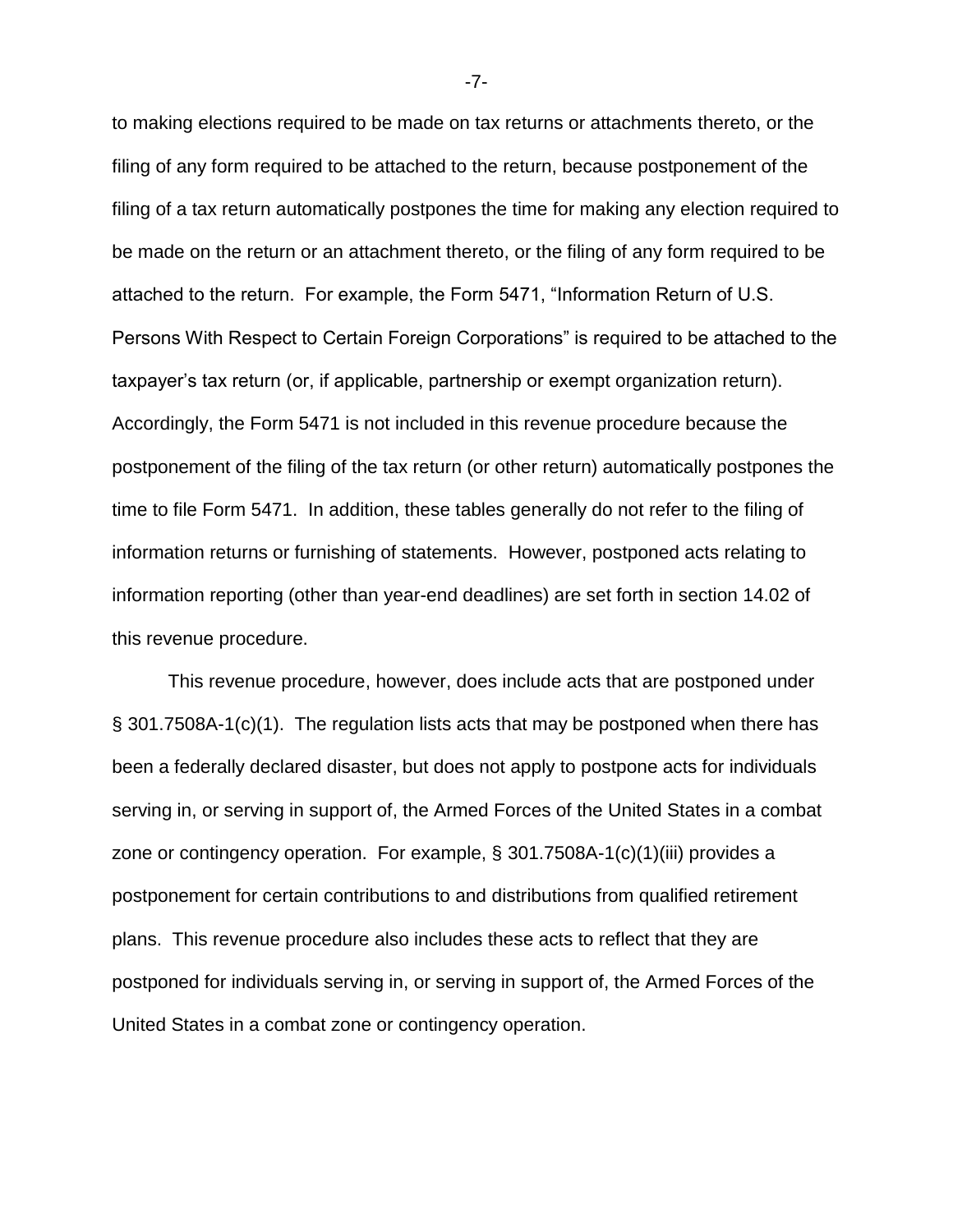.04 The following tables refer only to postponement of acts performed by taxpayers. Additional guidance will be published in the Internal Revenue Bulletin if a decision is made that acts performed by the government may be postponed under section 7508A. See, for example, Notice 2005-82, 2005-47 I.R.B. 978. Additional guidance will also be published if a decision is made to provide some form of relief in connection with a federally declared disaster other than a postponement of acts. See, for example, Rev. Procs. 2014-50, 2014-37 I.R.B. 540, and 2014-49, 2014-37 I.R.B. 535.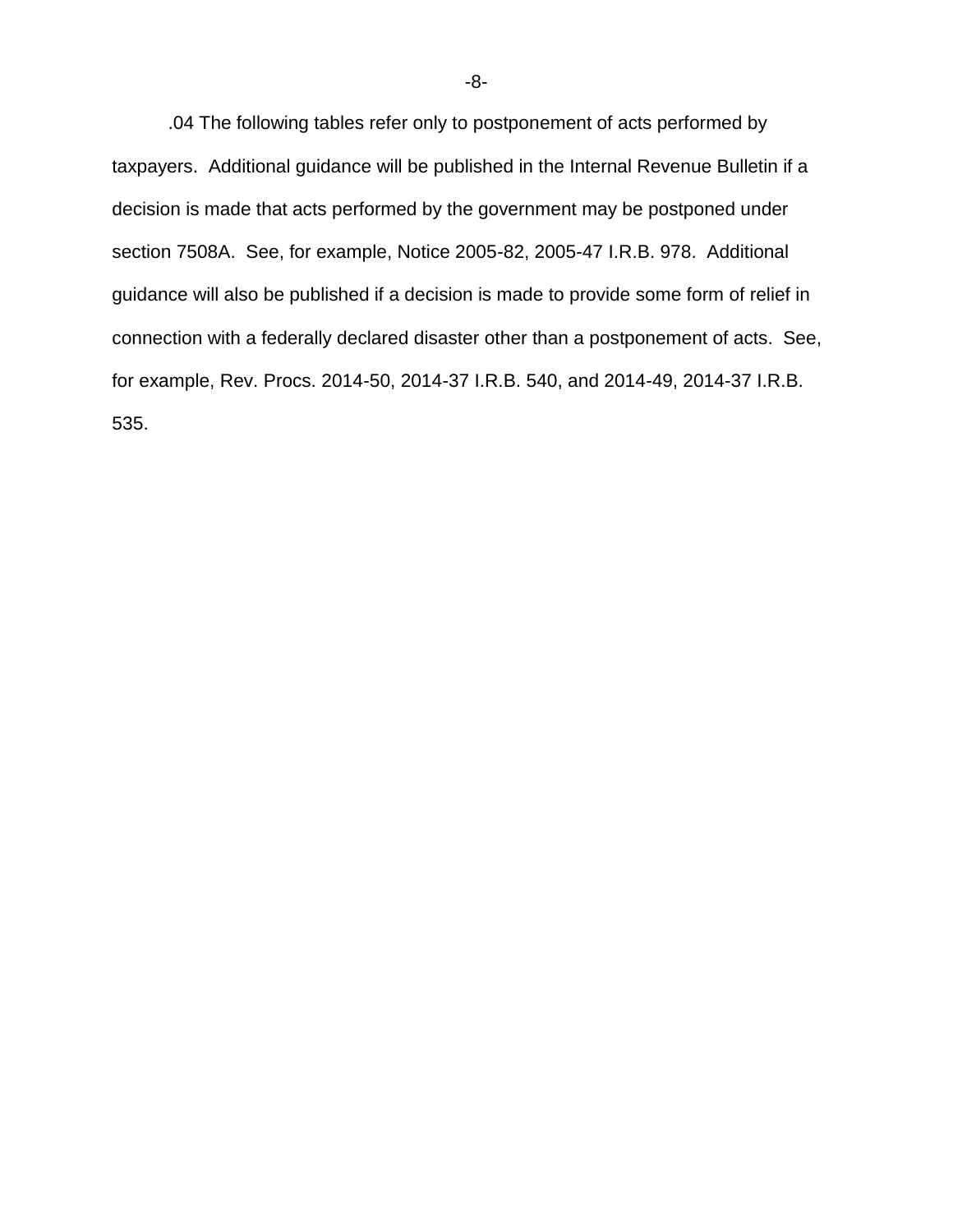### SECTION 5. ACCOUNTING METHODS AND PERIODS

| <b>Statute or Regulation</b> | <b>Act Postponed</b> |
|------------------------------|----------------------|
|------------------------------|----------------------|

1. Chapter 1, Subchapter E of the Code Any act relating to the adoption, election, retention, or change of any accounting method or accounting period, or to the use of an accounting method or accounting period, that is required to be performed on or before the due date of a tax return (including extensions). Examples of such acts include (a) the requirements in Rev. Procs. 2006-45, 2006-45 I.R.B. 851, 2006-46, 2006-45 I.R.B. 859, 2002-39, 2002-1 C.B. 1046, and 2003-62, 2003-2 C.B. 299, that Form 1128, Application to Adopt, Change, or Retain a Tax Year, be filed with the Director, Internal Revenue Service Center, on or before the due date (or the due date including extensions) of the tax return for the short period required to effect the change in accounting period; and (b) the requirement in Rev. Proc. 2015-13, 2015-5 I.R.B. 419, section 6.03(1), as amended by Rev. Proc. 2018-1, 2018-1 I.R.B. 1, section 9.05(2), that an Application for Change in Accounting Method (Form 3115) must be filed with the timely filed (including extensions) original tax return for the

-9-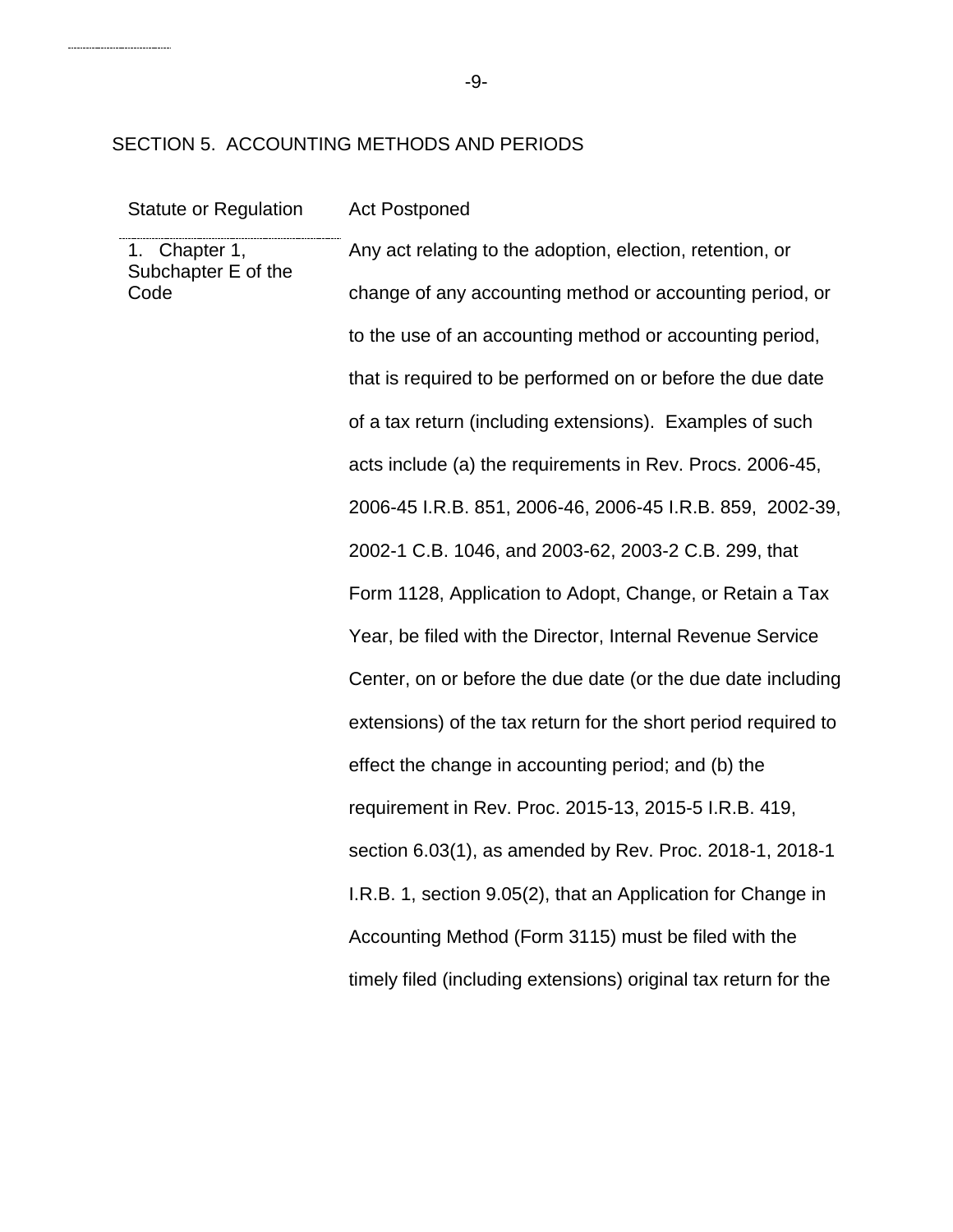year of the accounting method change and that a duplicate copy of the Form 3115 must be filed with the IRS in Covington, Kentucky, no later than when the original Form 3115 is filed.

2. Sec. 1.381(c)(4)-  $1(d)(2)$ If the acquiring corporation is not permitted to use the method of accounting previously used by it, the method of accounting used by the distributor/transferor corporation, or the principal method of accounting, or if the acquiring corporation wishes to use a new method of accounting, then the acquiring corporation must apply to the Commissioner to use another method. Section 1.381(c)(4)- 1(d)(2)(iii) provides that applications are due by the later of (1) the due date for filing the application as specified in § 1.446-1(e), or (2) the earlier of (a) the day that is 180 days after the date of distribution or transfer, or (b) the day on which the acquiring corporation files its federal income tax return for the taxable year in which the distribution or transfer occurred.

-10-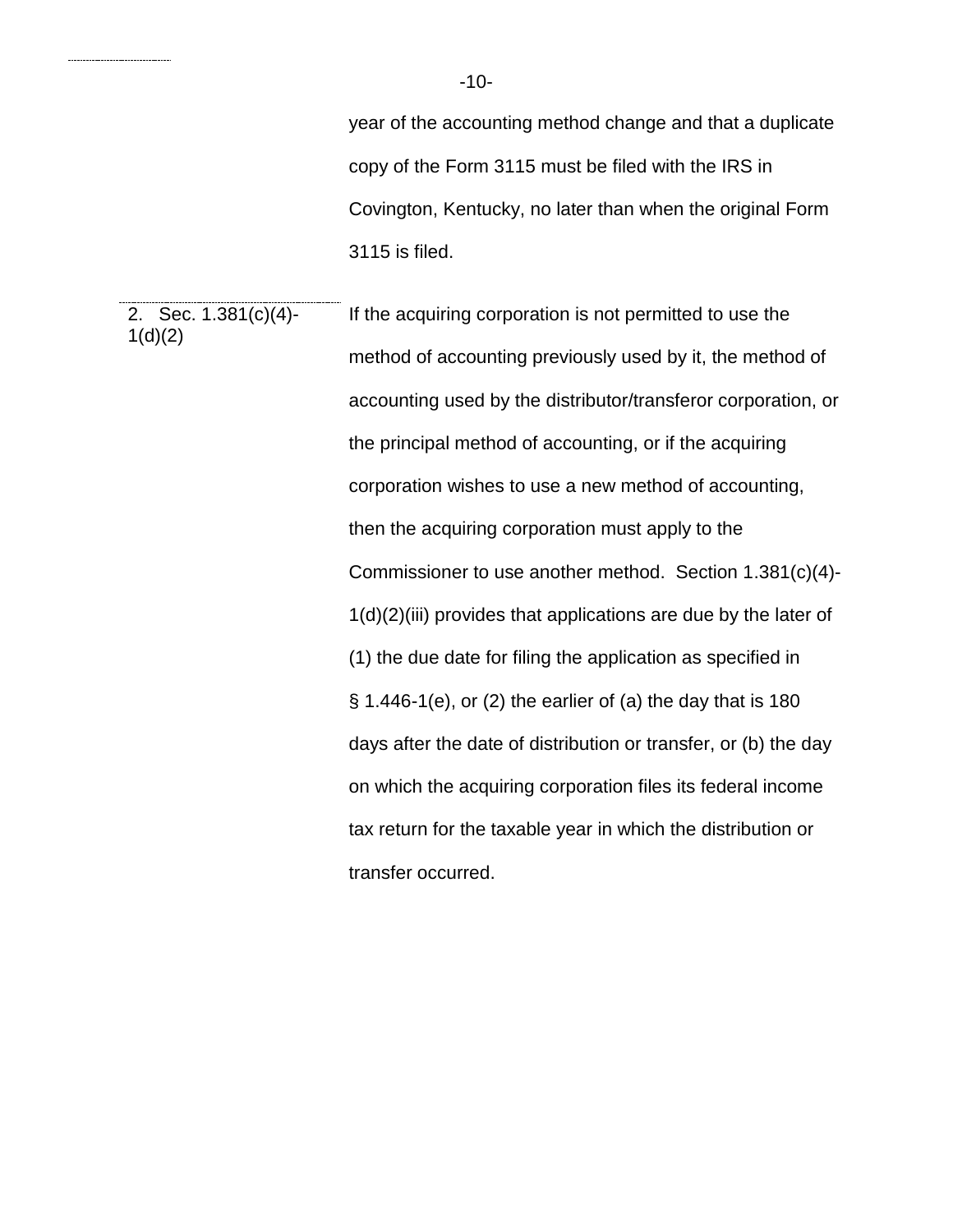3. Sec. 1.381(c)(5)- 1(d)(2)

If the acquiring corporation is not permitted to use the inventory method previously used by it, or the inventory method used by the distributor/transferor corporation, or the principal inventory method of accounting, or wishes to use a new inventory method of accounting, then the acquiring corporation must apply to the Commissioner to use another method. Section 1.381(c)(5)-1(d)(2)(iii) provides that applications are due by the later of (1) the due date for filing the application as specified in  $\S$  1.446-1(e), or (2) the earlier of (a) the day that is 180 days after the date of distribution or transfer, or (b) the day on which the acquiring corporation files its federal income tax return for the tax year in which the distribution or transfer occurred.

4. Sec. 1.442-  $1(b)(1)$ In order to secure prior approval of an adoption, change, or retention of a taxpayer's annual accounting period, the taxpayer generally must file an application on Form 1128, Application to Adopt, Change, or Retain a Tax Year, with the Commissioner within such time as is provided in administrative procedures published by the Commissioner from time to time. See, for example, Rev. Proc. 2006-45, 2006-2 C.B. 851; Rev. Proc. 2006-46, 2006-2 C.B. 859;

-11-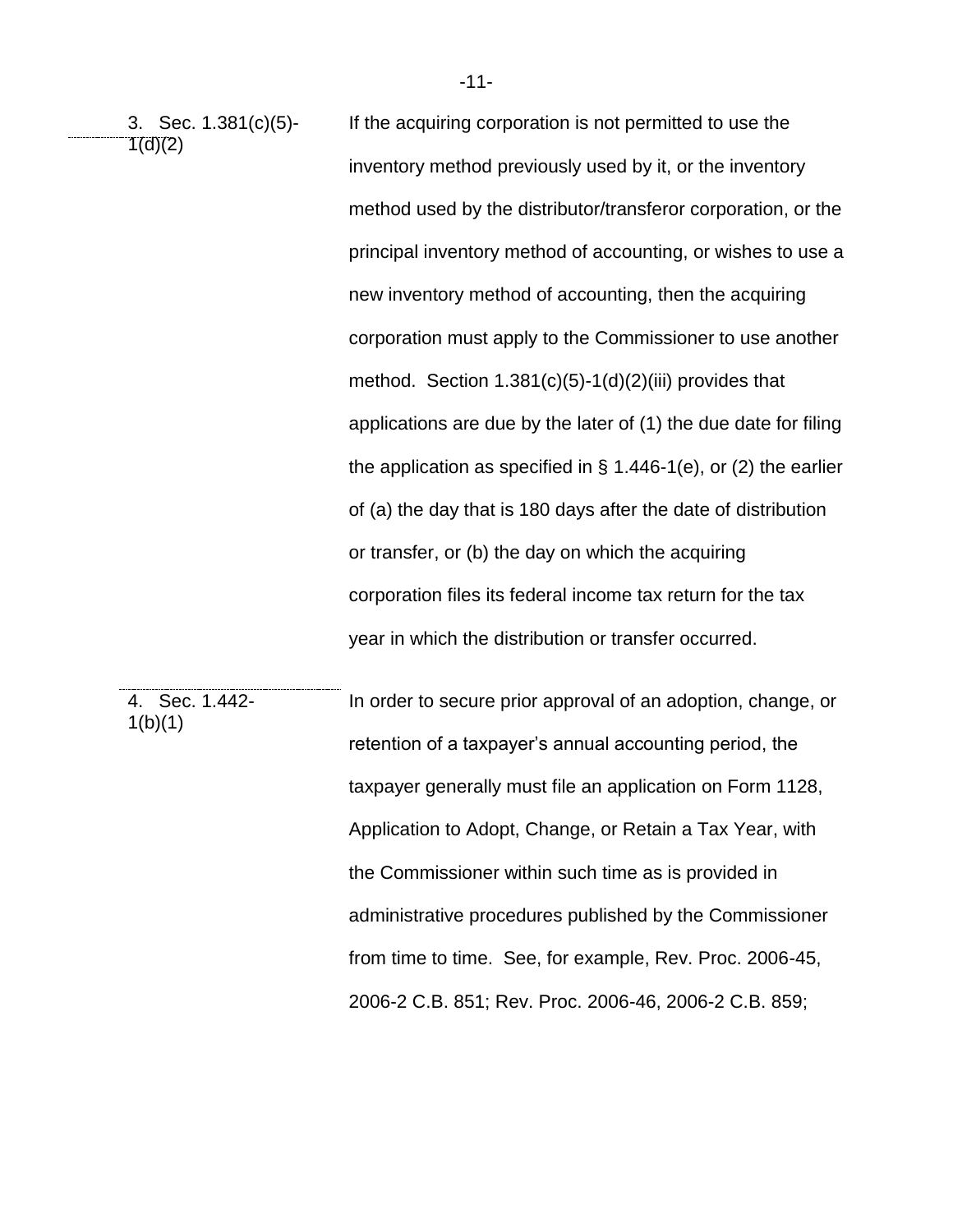Rev. Proc. 2003-62, 2003-2 C.B. 299; and Rev. Proc. 2002- 39, 2002-1 C.B. 1046.

| 5. Sec. 1.444-<br>3T(b)(1) | A section 444 election must be made by filing Form 8716,        |
|----------------------------|-----------------------------------------------------------------|
|                            | Election to Have a Tax Year Other Than a Required Tax           |
|                            | Year, with the Service Center. Generally, Form 8716 must        |
|                            | be filed by the earlier of (a) the 15th day of the fifth month  |
|                            | following the month that includes the first day of the taxable  |
|                            | year for which the election will first be effective, or (b) the |
|                            | due date (without regard to extensions) of the income tax       |
|                            | return resulting from the section 444 election.                 |

6. Sec. 1.446-  $1(e)(2)(i)$ Section 6.03(1) of Rev. Proc. 2015-13 requires a taxpayer that is changing a method of accounting within the terms of the revenue procedure pertaining to automatic method changes to attach the application form to the timely filed return for the year of change. Section 6.03(4)(a) of Rev. Proc. 2015-13 grants an automatic extension of six months from the due date of the return (excluding extensions) within which to file an amended return with the application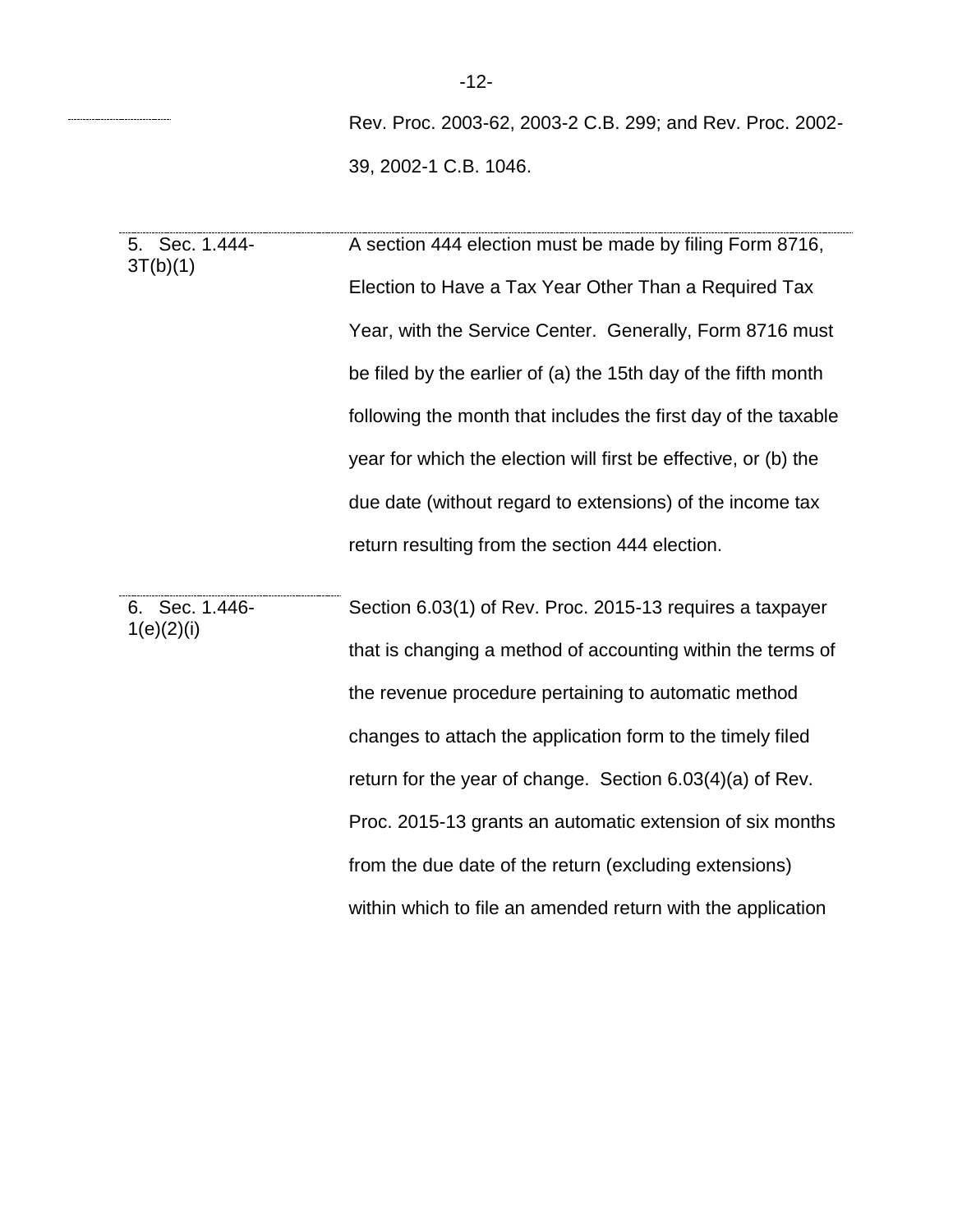for the change following a timely filed original return (including extensions) for the year of change.

7. Sec. 1.446-  $1(e)(3)(i)$ To secure the Commissioner's consent to a change in method of accounting that is not an automatic method change, the taxpayer must file an application on Form 3115, Application for Change in Accounting Method, with the Commissioner during the taxable year in which the taxpayer desires to make the change in method of accounting (i.e., must be filed by the last day of such taxable year). This filing requirement is also in Rev. Proc. 2015-13, section 6.03(2).

8. Sec.  $451(g)$  Section  $451(g)$  permits a taxpayer using the cash receipts and disbursements method of accounting who derives income from the sale or exchange of livestock in excess of the number he would sell if he followed his usual business practices to elect (which election is deemed valid if made within the period described in section 1033(e)(2)) to include such income for the taxable year following the taxable year of such sale or exchange if, under his usual business practices, the sale or exchange would not have occurred if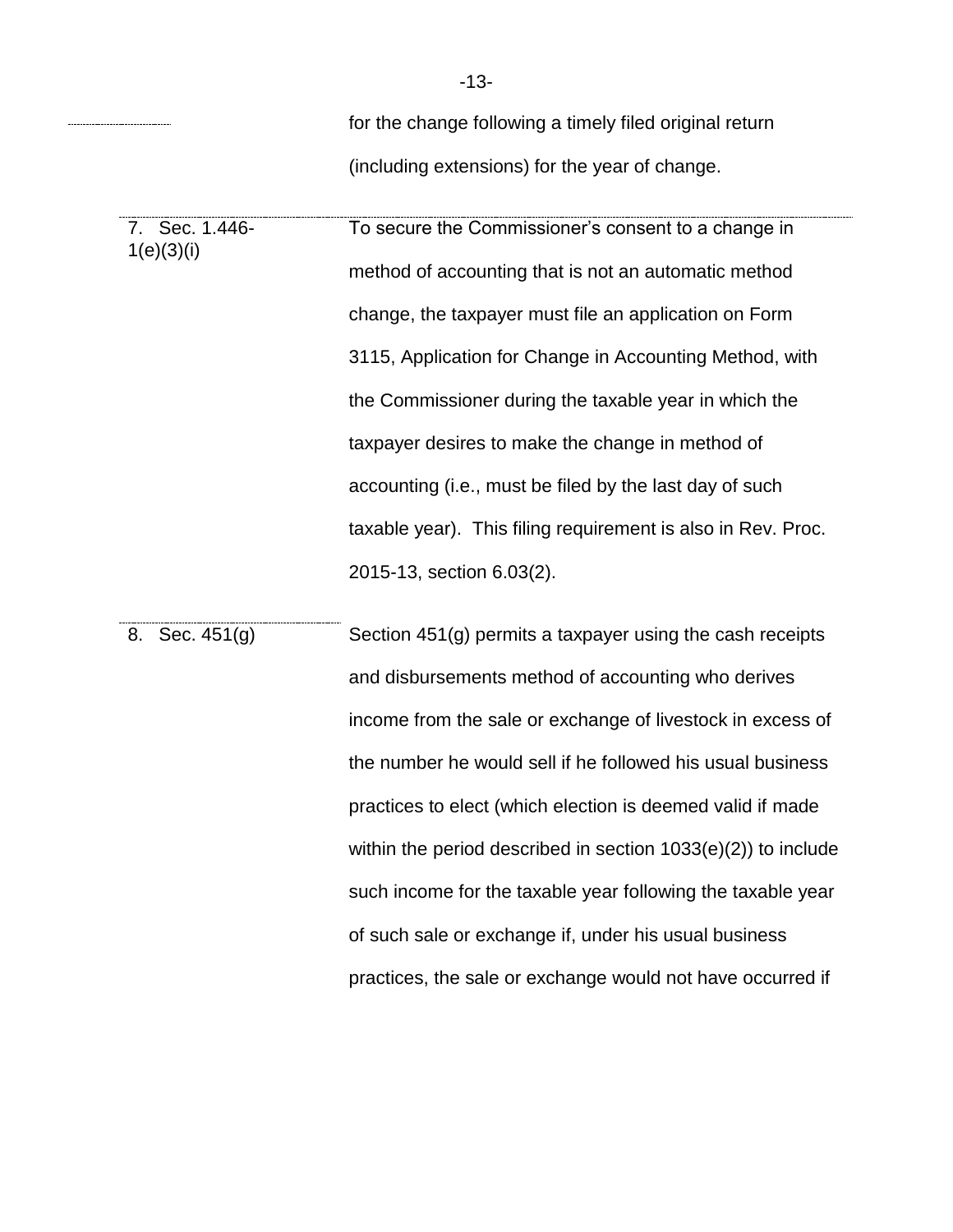|                                            | it were not for drought, flood, or other weather-related        |
|--------------------------------------------|-----------------------------------------------------------------|
|                                            | conditions and that such conditions resulted in the area        |
|                                            | being designated as eligible for Federal assistance.            |
|                                            |                                                                 |
| 9. Sec. 1.7519-<br>$2T(a)(1)-(4)$          | A partnership or S corporation must file a Form 8752,           |
|                                            | Required Payment or Refund Under Section 7519, if the           |
|                                            | taxpayer has made an election under section 444 to use a        |
|                                            | taxable year other than its required taxable year and the       |
|                                            | election is still in effect. The Form 8752 must be filed and    |
|                                            | any required payment must be made by the date stated in         |
|                                            | the instructions to Form 8752.                                  |
|                                            |                                                                 |
| 10. Rev. Proc. 92-<br>29, 1992-1 C.B. 748, | A developer of real estate requesting the Commissioner's        |
| Section 6.02                               | consent to use the alternative cost method must file a          |
|                                            | private letter ruling request within 30 days after the close of |
|                                            | the taxable year in which the first benefited property in the   |
|                                            | project is sold. The request must include the information       |
|                                            | described in section 6.04 of the revenue procedure and a        |
|                                            | consent extending the period of limitation on the               |
|                                            | assessment of income tax with respect to the use of the         |
|                                            | alternative cost method.                                        |

-14-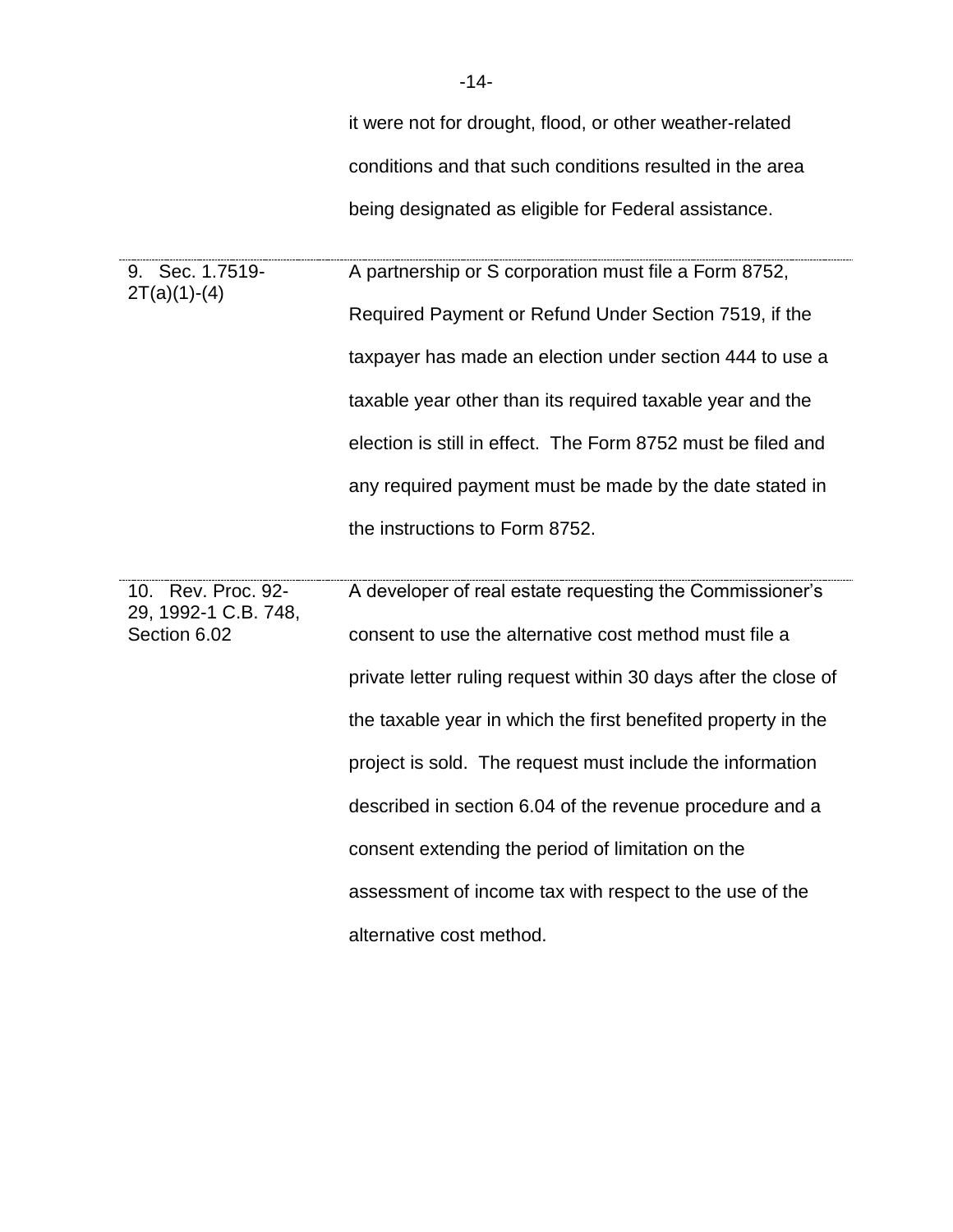-15-

SECTION 6. BUSINESS AND INDIVIDUAL TAX ISSUES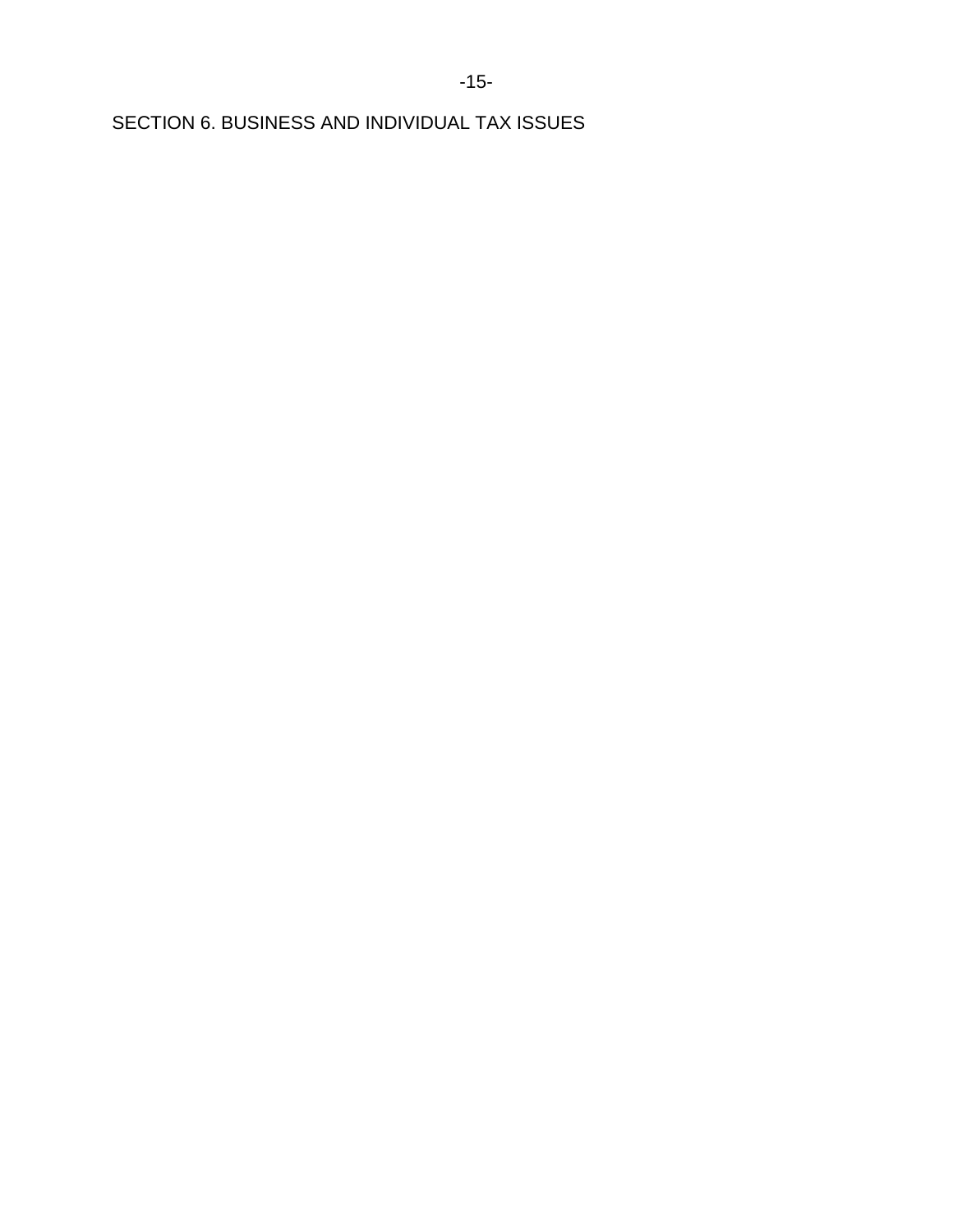Statute or Regulation Act Postponed

1. Sec. 1.71-1T(b), Q&A-7 A payor spouse may send cash to a third party on behalf of a spouse that qualifies for alimony or separate maintenance payments if the payments are made to the third party at the written request or consent of the payee spouse. The request or consent must state that the parties intend the payment to be treated as an alimony payment to the payee spouse subject to the rules of section 71. The payor spouse must receive the request or consent prior to the date of filing of the payor spouse's first return of tax for the taxable year in which the payment was made. Section 1.71-1T(b), Q&A 7, will no longer apply to divorce or separation instruments entered into after December 31, 2018, or to any divorce or separation instruments entered into before December 31, 2018, that are modified after that date if the modification expressly provides that the amendments to section 71 made by section 11051 of "An Act to provide for reconciliation pursuant to titles II and V of the concurrent resolution on the budget for fiscal year 2018," P.L. 115–97, apply to the modification.

-16-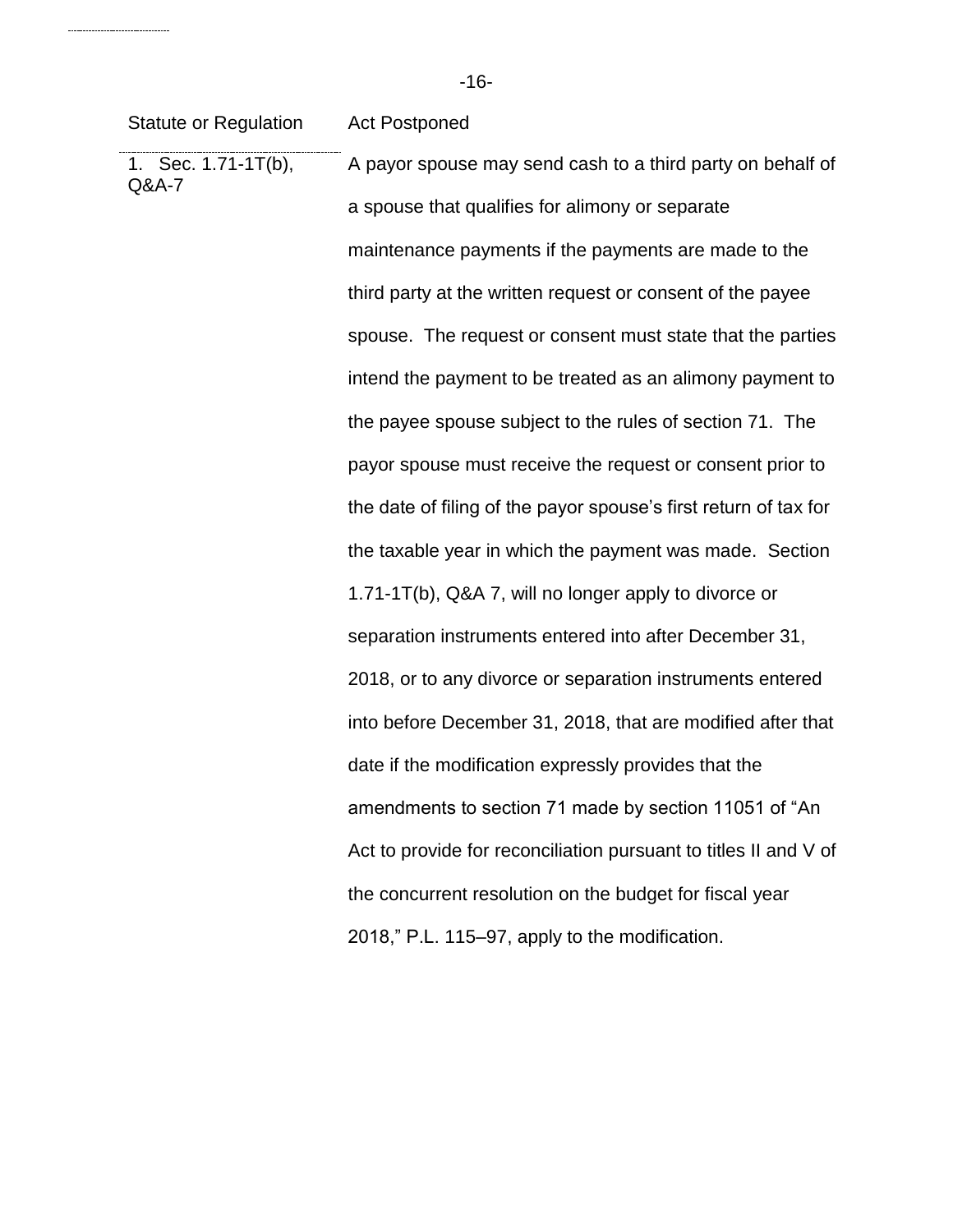| 2. Sec. 1.110-<br>1(b)(4)(ii)(A) | The lessee must expend its construction allowance on the      |
|----------------------------------|---------------------------------------------------------------|
|                                  | qualified long-term real property within 8 1/2 months after   |
|                                  | the close of the taxable year in which the construction       |
|                                  | allowance was received.                                       |
|                                  |                                                               |
| 3. Sec. $118(c)(2)$              | A contribution in aid of construction received by a regulated |
|                                  |                                                               |
|                                  | public utility that provides water or sewerage disposal       |
|                                  | services must be expended by the utility on qualifying        |

| 4. Sec.<br>170(f)(12)(C) | A taxpayer claiming a charitable contribution deduction of    |
|--------------------------|---------------------------------------------------------------|
|                          | more than \$500 for a gift of a qualified vehicle must obtain |
|                          | a written acknowledgment of the contribution by the donee     |
|                          | organization within 30 days of the contribution or the sale   |
|                          | of the vehicle by the donee organization, as applicable.      |

the year in which it was received by the utility.

| 5. Sec. 1.170A-<br>5(a)(2) | A contribution of an undivided present interest in tangible |
|----------------------------|-------------------------------------------------------------|
|                            | personal property shall be treated as made upon receipt by  |
|                            | the donee of a formally executed and acknowledged deed      |
|                            | of gift. The period of initial possession by the donee may  |
|                            | not be deferred for more than one year.                     |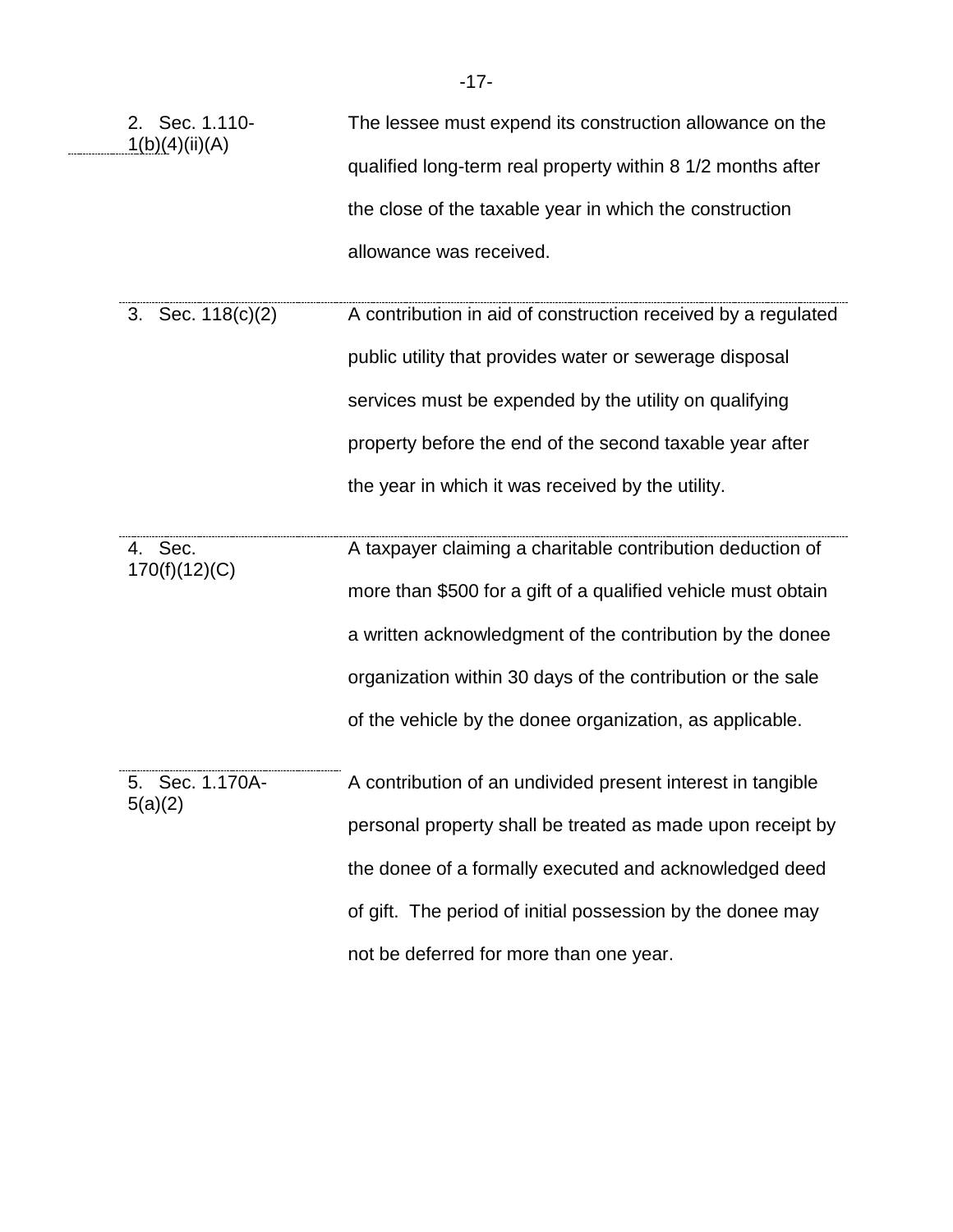- 6. Sec. 172(b)(1) A taxpayer entitled to a carryback period for a farming loss under § 172(b)(1)(B) may elect to relinquish the carryback period for any taxable year. The taxpayer must make the election by the due date of the taxpayer's federal income tax return (including extensions) for the taxable year of the net operating loss for which the election is to be effective.
- 7. Sec. 172(b)(3) A taxpayer entitled to a carryback period under section 172(b)(1) may elect to relinquish the entire carryback period with respect to a net operating loss for any taxable year. The taxpayer must make the election by the due date of the taxpayer's federal income tax return (including extensions) for the taxable year of the net operating loss for which the election is to be effective.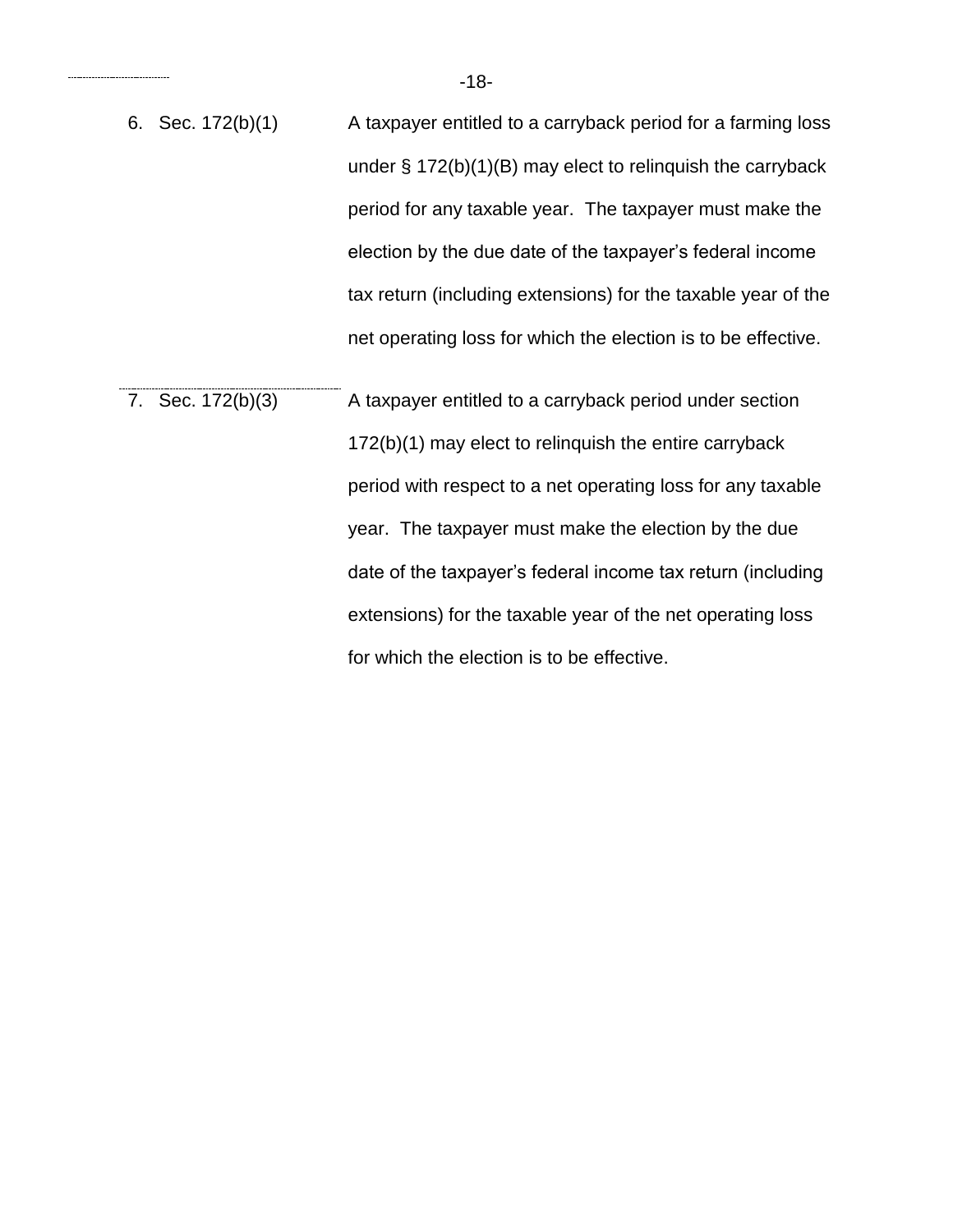8. Sec.  $172(g)(6)$  A taxpayer entitled to a 10-year carryback under section 172(b)(1)(C) (as in effect on December 31, 2017, and relating to certain specified liability losses) from any loss year may elect to have the carryback period with respect to such loss year determined without regard to that section. The taxpayer must make the election by the due date of the taxpayer's federal income tax return (including extensions) for the taxable year of the net operating loss.

9. Sec. 172(h)(3) A taxpayer entitled to a 5-year carryback period under section 172(b)(1)(G) (as in effect on December 31, 2017, and relating to certain farming losses) from any loss year may elect to have the carryback period with respect to such loss year determined without regard to that section. The taxpayer must make the election by the due date of the taxpayer's federal income tax return (including extensions) for the taxable year of the net operating loss.

10. Sec.  $468A(q)$  A taxpayer that makes payments to a nuclear decommissioning fund with respect to a taxable year must make the payments within 2 1/2 months after the close of such taxable year (the deemed payment date).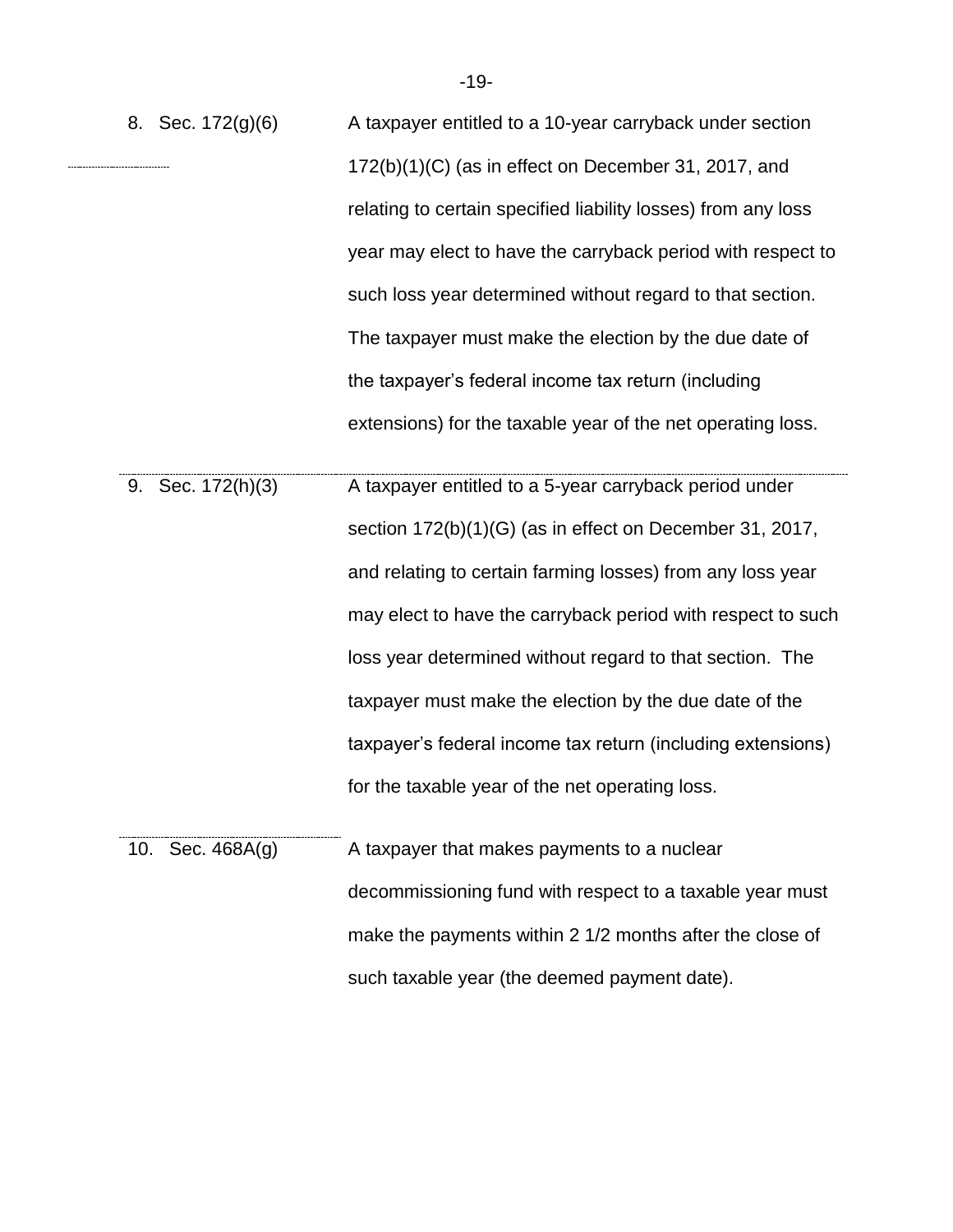11. Sec. 1.468A- $3(h)(1)(v)$ A taxpayer must file a request for a schedule of ruling amounts for a nuclear decommissioning fund by the deemed payment date (2 1/2 months after the close of the taxable year for which the schedule of ruling amounts is sought).

12. Sec. 1.468A- $3(h)(1)(vii)$ A taxpayer has 30 days to provide additional requested information with respect to a request for a schedule of ruling amounts. If the information is not provided within the 30 days, the request will not be considered filed until the date the information is provided.

13. Sec. 529(c)(3)(C)(i) A rollover contribution to another qualified tuition program or to an ABLE account must be made no later than the 60th day after the date of a distribution from a qualified tuition program.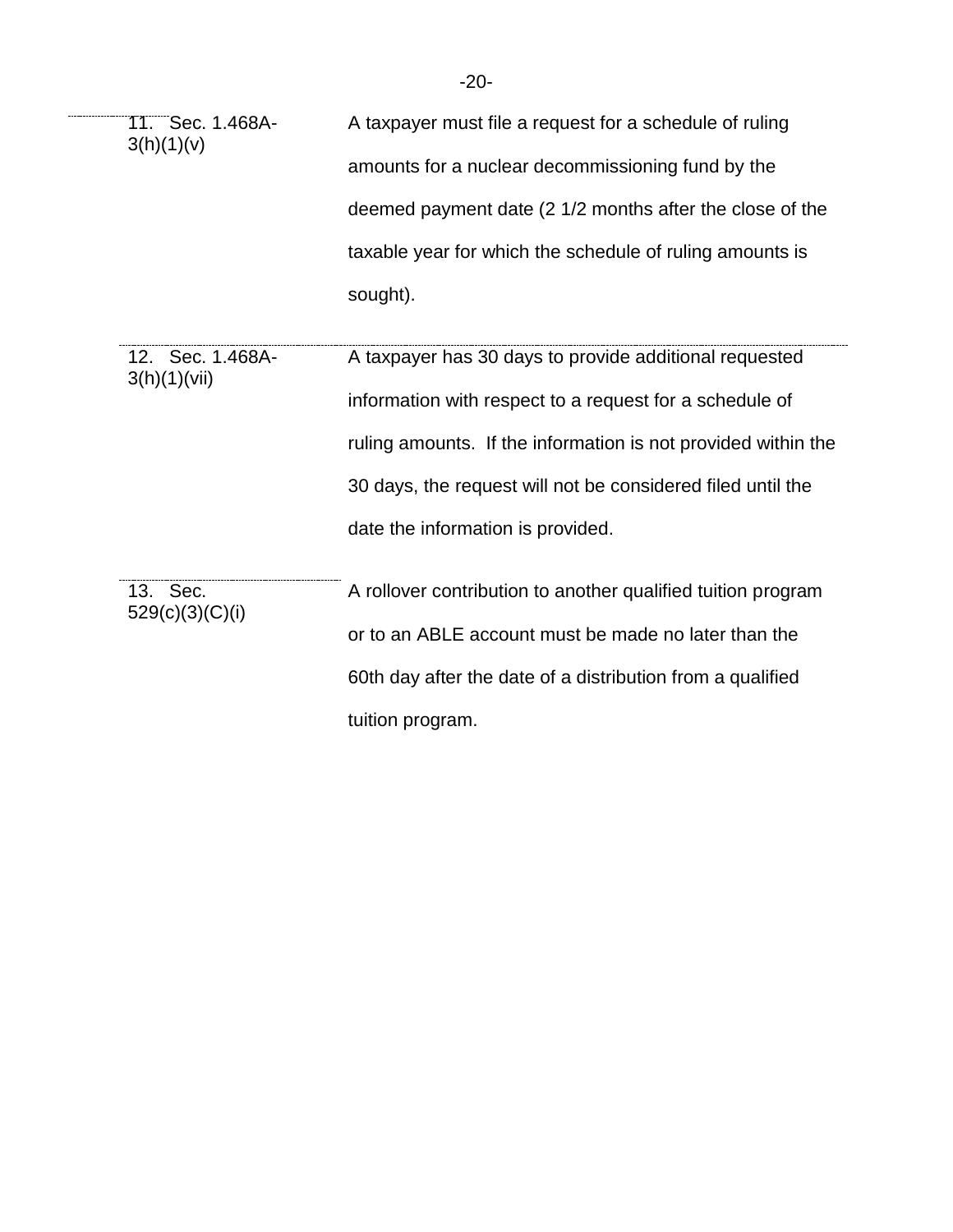| 14. Sec.             | If a beneficiary receives a refund of qualified higher         |
|----------------------|----------------------------------------------------------------|
| 529(c)(3)(D)         | education expenses from an eligible educational institution,   |
|                      | any portion of the distribution refunded that is recontributed |
|                      | to a qualified tuition program of which the individual is the  |
|                      | beneficiary not later than 60 days after the refund date is    |
|                      | not subject to tax.                                            |
| 15. Sec. 529A(b)(2), | Excess contributions (and any earnings on the excess) to       |
| Sec. 529A(c)(3)(C)   | an ABLE account must be distributed by the due date            |
|                      | (including extensions of time) for the filing of designated    |
|                      | beneficiary's return for the taxable year in which the         |
|                      | contributions were made to ensure that the distribution is     |
|                      | not included in the gross income of the designated             |
|                      | beneficiary.                                                   |
| 16. Sec.             | A rollover contribution to another ABLE account must be        |
| 529A(c)(1)(C)(i)     | made no later than the 60th day after the date of a            |
|                      | payment or distribution from an ABLE account.                  |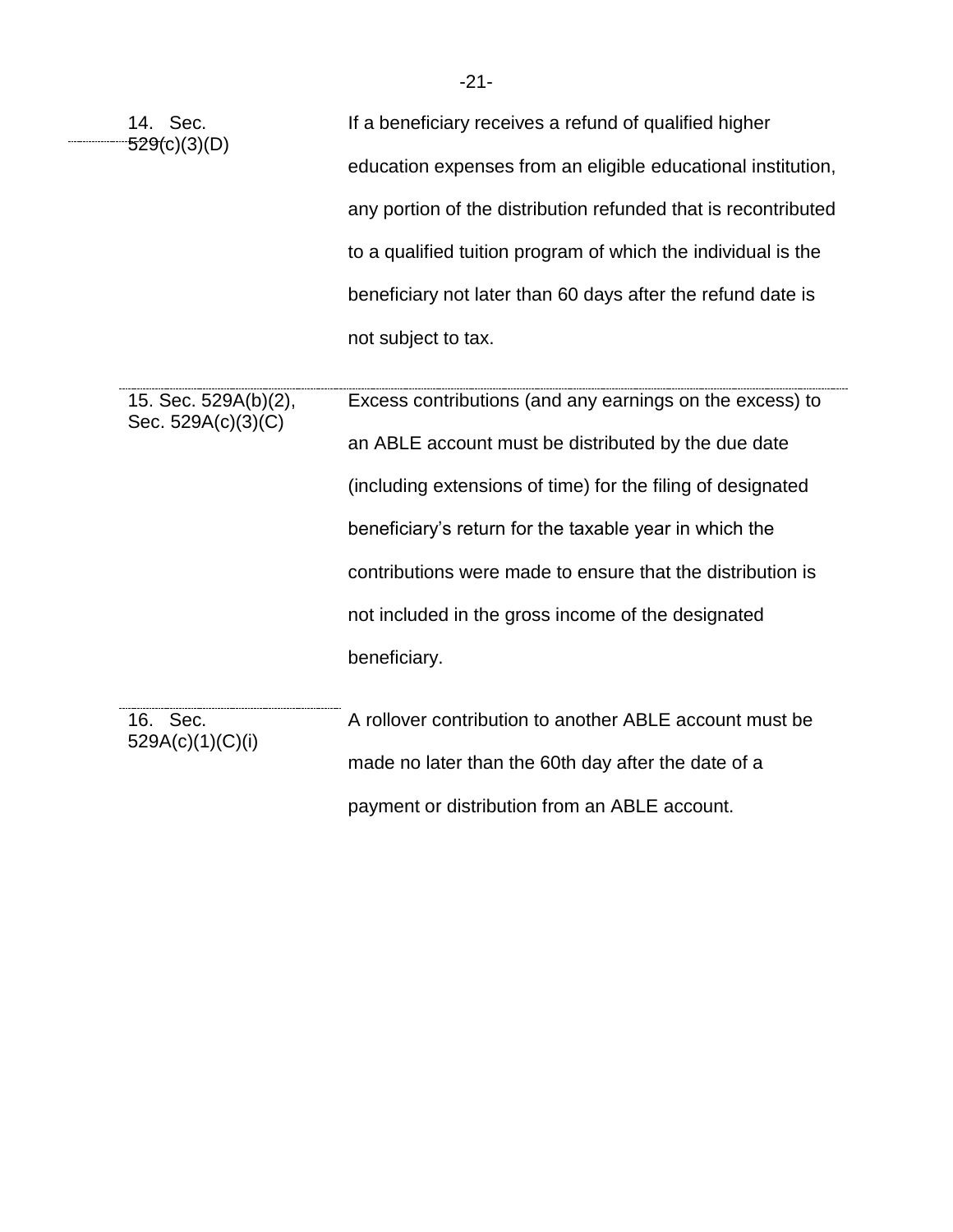- 17. Sec. 529A(c)(4) An ABLE account must be closed no later than the 60th day after the date of a payment or distribution from an ABLE account rolled over to another account for the same beneficiary.
	- 18. Sec. 529A(d) A qualified ABLE program must provide certain information concerning the ABLE account to the designated beneficiary by March 15 following the calendar year to which the information relates. In addition, Form 5498-QA, ABLE Account Contribution Information, must be filed with the IRS by May 31 following the calendar year to which the information relates.
	- 19. Sec. 530(b)(5) An individual shall be deemed to have made a contribution to a Coverdell education savings account on the last day of the preceding taxable year if the contribution is made on account of such taxable year and is made not later than the time prescribed by law for filing the return for such taxable year (not including extensions thereof).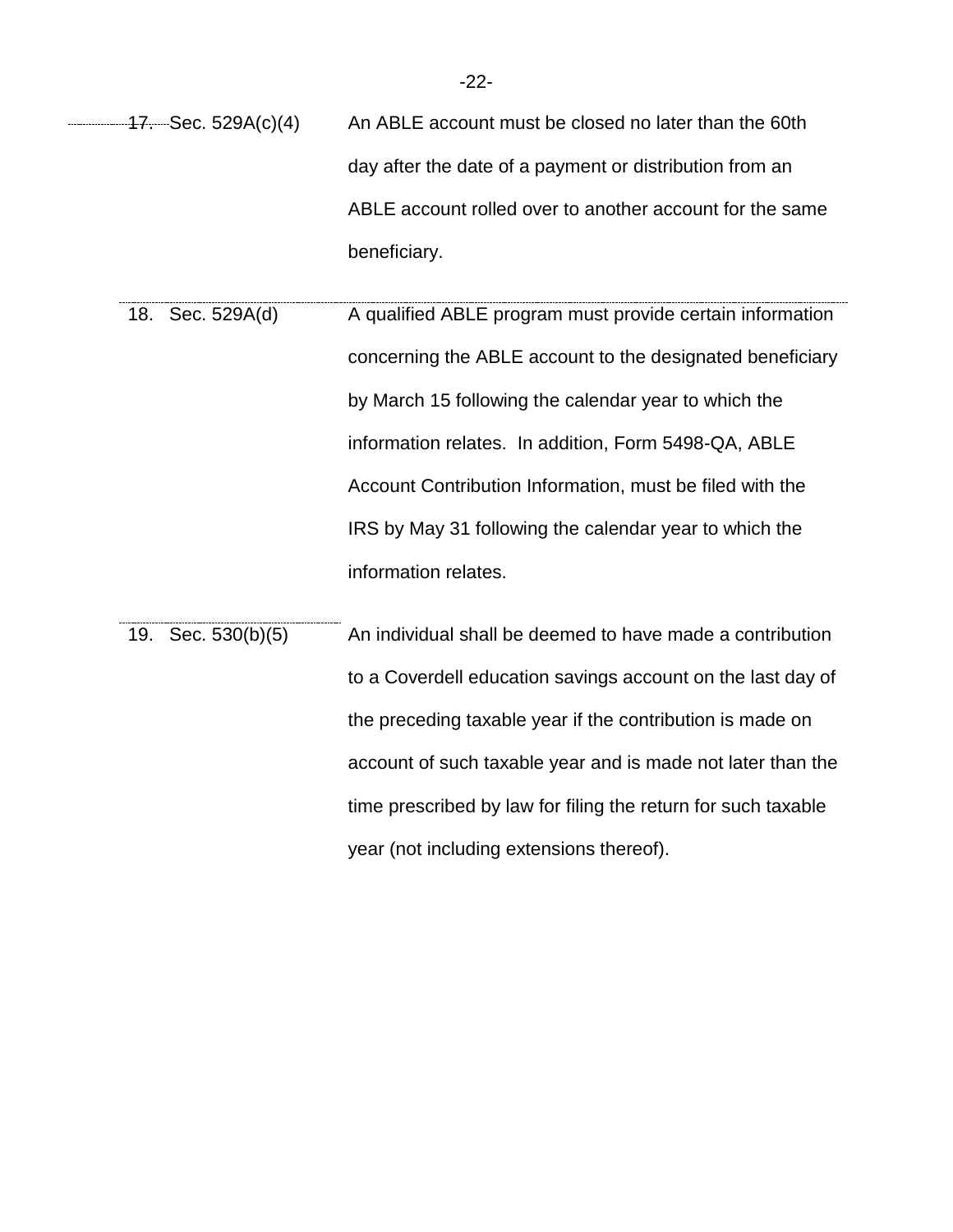| 20. Sec.<br>530(d)(4)(C)(i) | Excess contributions (and any earnings on the excess) to a |
|-----------------------------|------------------------------------------------------------|
|                             | Coverdell education savings account must be distributed    |
|                             | before the first day of the sixth month of the following   |
|                             | taxable year.                                              |
| 21. Sec. $530(d)(5)$        | A rollover contribution to another Coverdell education     |

- savings account must be made no later than the 60th day after the date of a payment or distribution from a Coverdell education savings account.
- 22. Sec. 530(h) A trustee of a Coverdell education savings account must provide certain information concerning the account to the beneficiary by January 31 following the calendar year to which the information relates. In addition, Form 5498-ESA, Coverdell ESA Contribution Information, must be filed with the IRS by May 31 following the calendar year to which the information relates.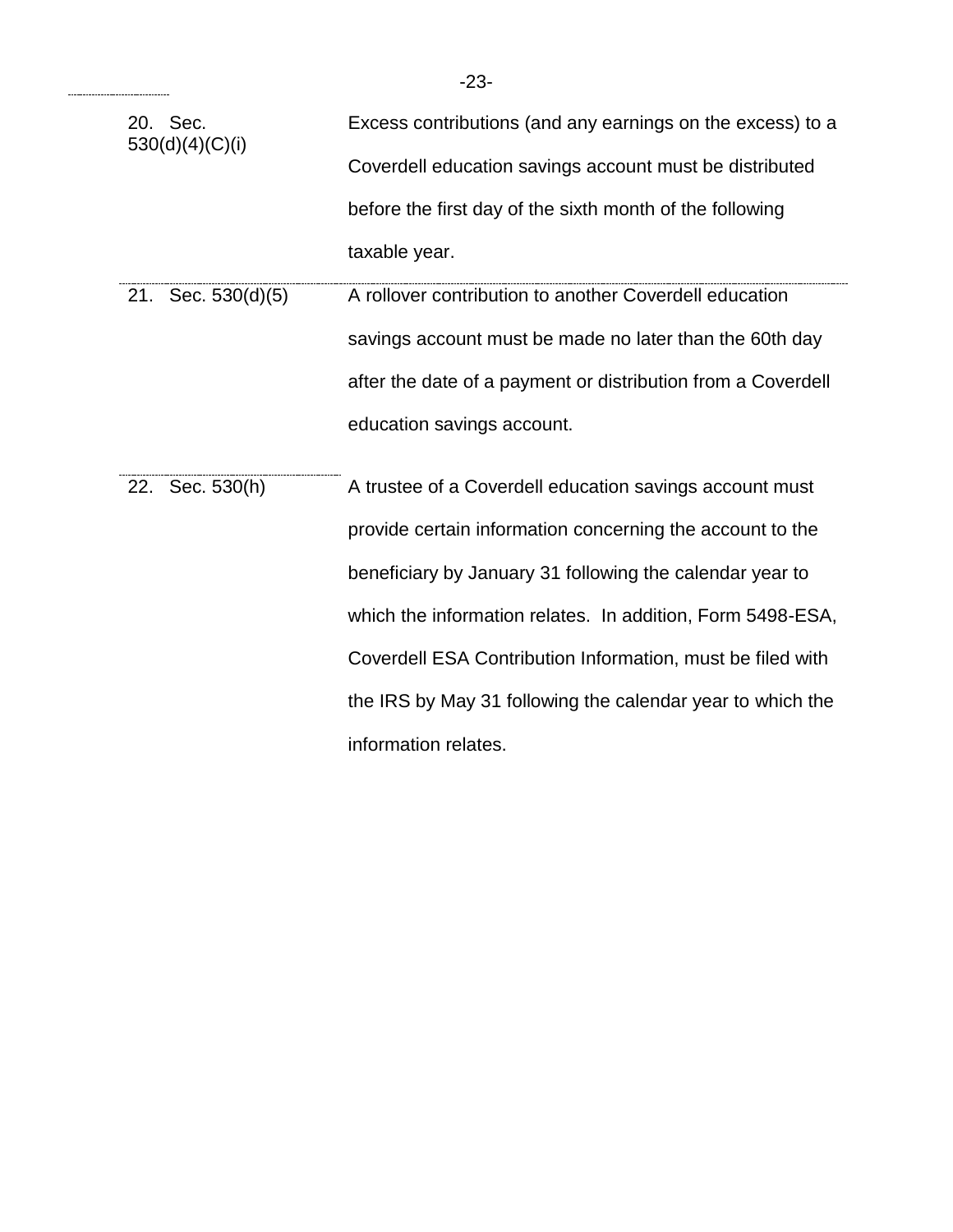23. Sec. 563(a) In the determination of the dividends paid deduction for purposes of the accumulated earnings tax imposed by section 531, a dividend paid after the close of any taxable year and on or before the 15th day of the fourth month following the close of such taxable year shall be considered as paid during such taxable year. The close of the taxable year is not affected by this revenue procedure; the 3 1/2 month period within which the dividend is paid is the period extended.

24. Sec. 563(b) In the determination of the dividends paid deduction for purposes of the personal holding company tax imposed by section 541, a dividend paid after the close of any taxable year and on or before the 15th day of the fourth month following the close of such taxable year shall, to the extent the taxpayer elects in its return for the taxable year, be considered as paid during such taxable year. The close of the taxable year is not affected by this revenue procedure; the 3 1/2 -month period within which the dividend is paid is the period extended.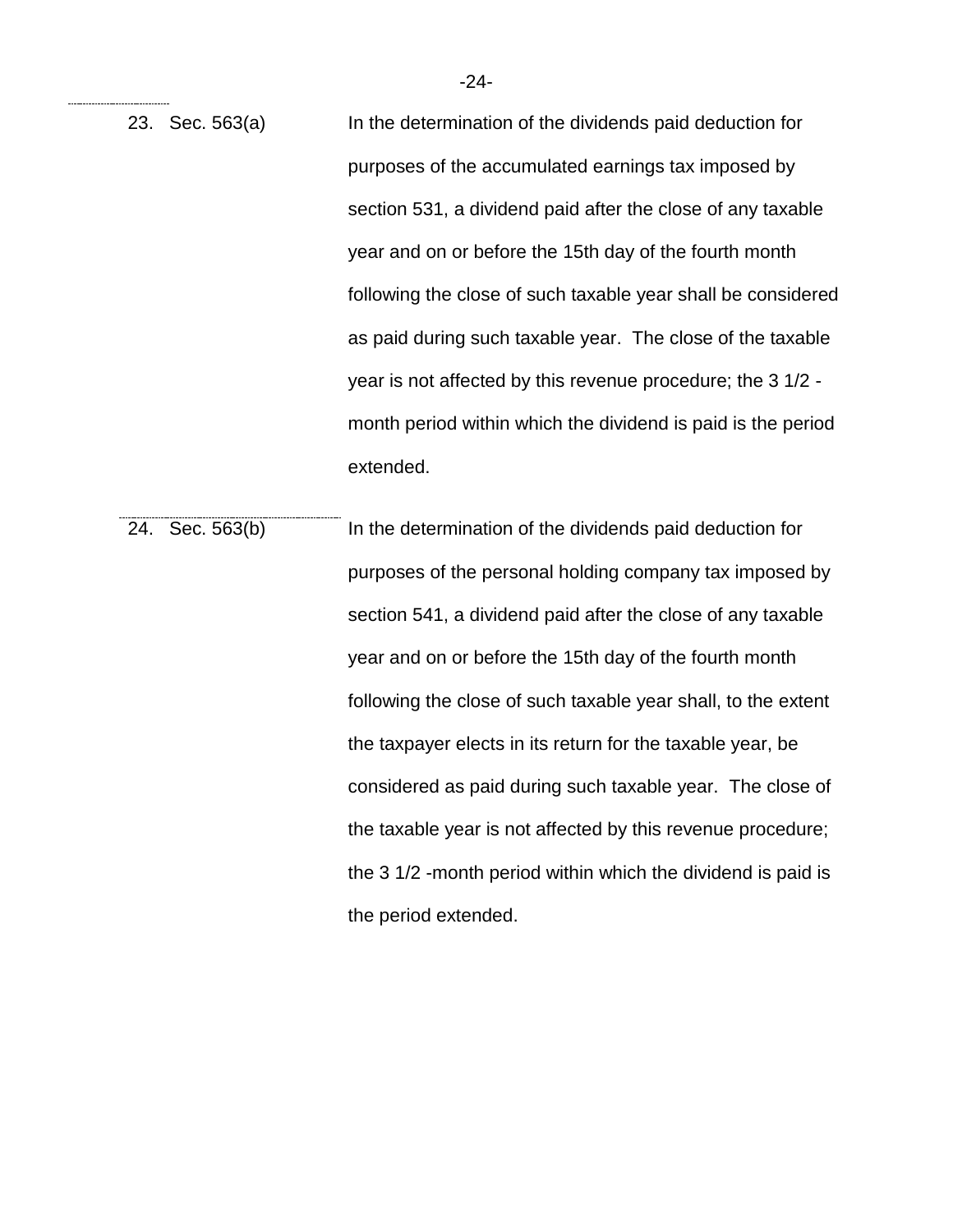25. Sec. 563(c) For the purpose of applying section 562(a), with respect to distributions under subsection (a) or (b) of section 562, a distribution made after the close of the taxable year and on or before the 15th day of the fourth month following the close of the taxable year shall be considered as made on the last day of such taxable year. The close of the taxable year is not affected by this revenue procedure; the 3 1/2 month period within which the dividend is paid is the period extended.

26. Sec. 1031(a)(3) In a deferred exchange, property otherwise qualified as like-kind property under section 1031 is treated as like-kind property if the 45-day identification period and the 180-day exchange period requirements under section 1031(a)(3) and  $\S$  1.1031(k)-1(b)(2) are met. See also section 17 of this revenue procedure.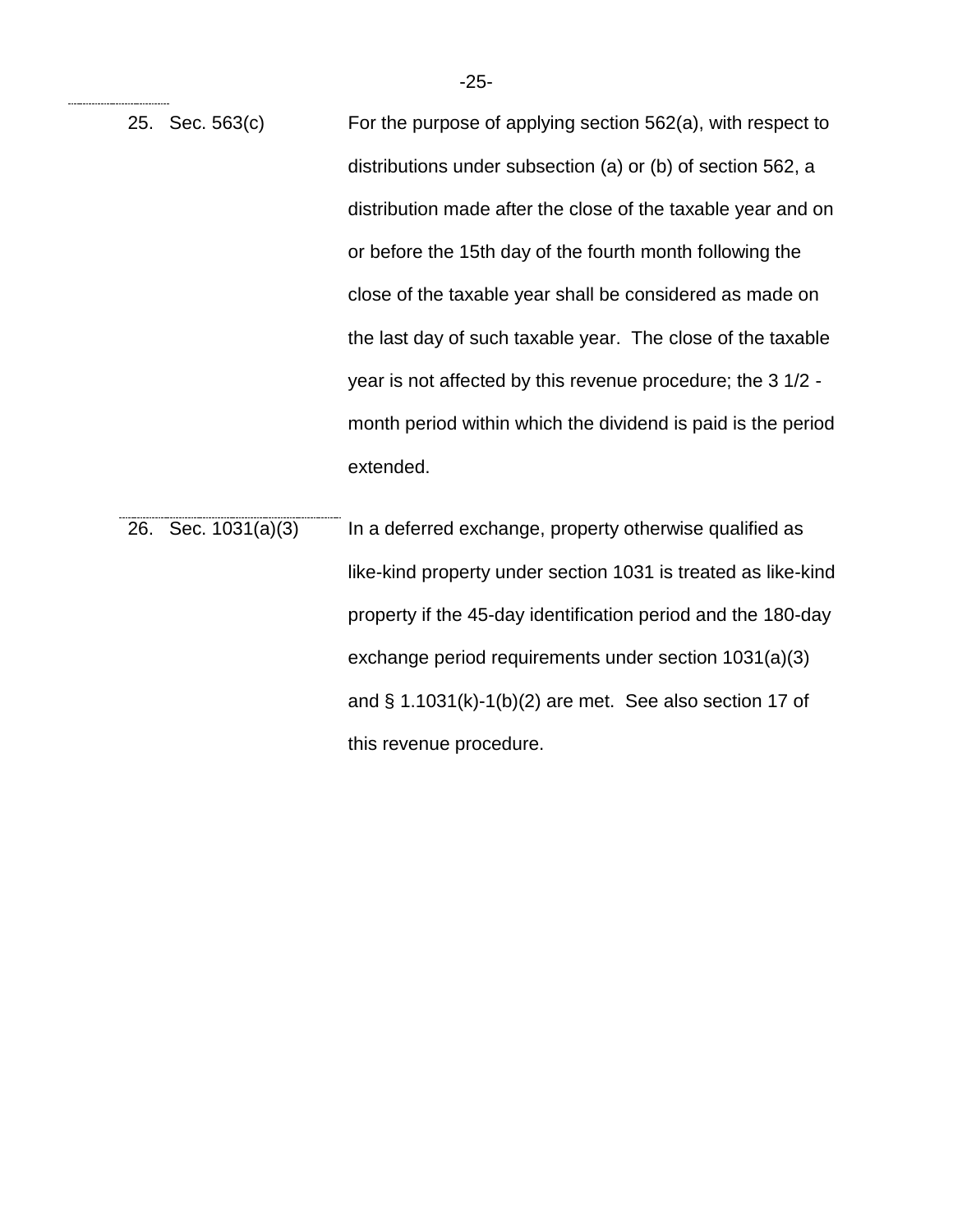27. Sec. 1031 Property held in a qualified exchange accommodation arrangement may qualify as "replacement property" or "relinquished property" under section 1031 if the requirements of section 4 of Rev. Proc. 2000-37, 2000-2 C.B. 308, modified by Rev. Proc. 2004-51, 2004-2 C.B. 294, are met, including the 5-business day period to enter into a qualified exchange accommodation agreement (QEAA), the 45-day identification period, the 180-day exchange period, and the 180-day combined time period. See also section 17 of this revenue procedure.

28. Sec. 1033 An election respecting the nonrecognition of gain on the involuntary conversion of property (§ 1.1033(a)-2(c)(1) and (2)) is required to be made within the time periods specified in § 1.1033(a)-2(c)(3), § 1.1033(g)-1(c), section 1033(e)(2)(A), or section 1033(h)(1)(B), as applicable.

-26-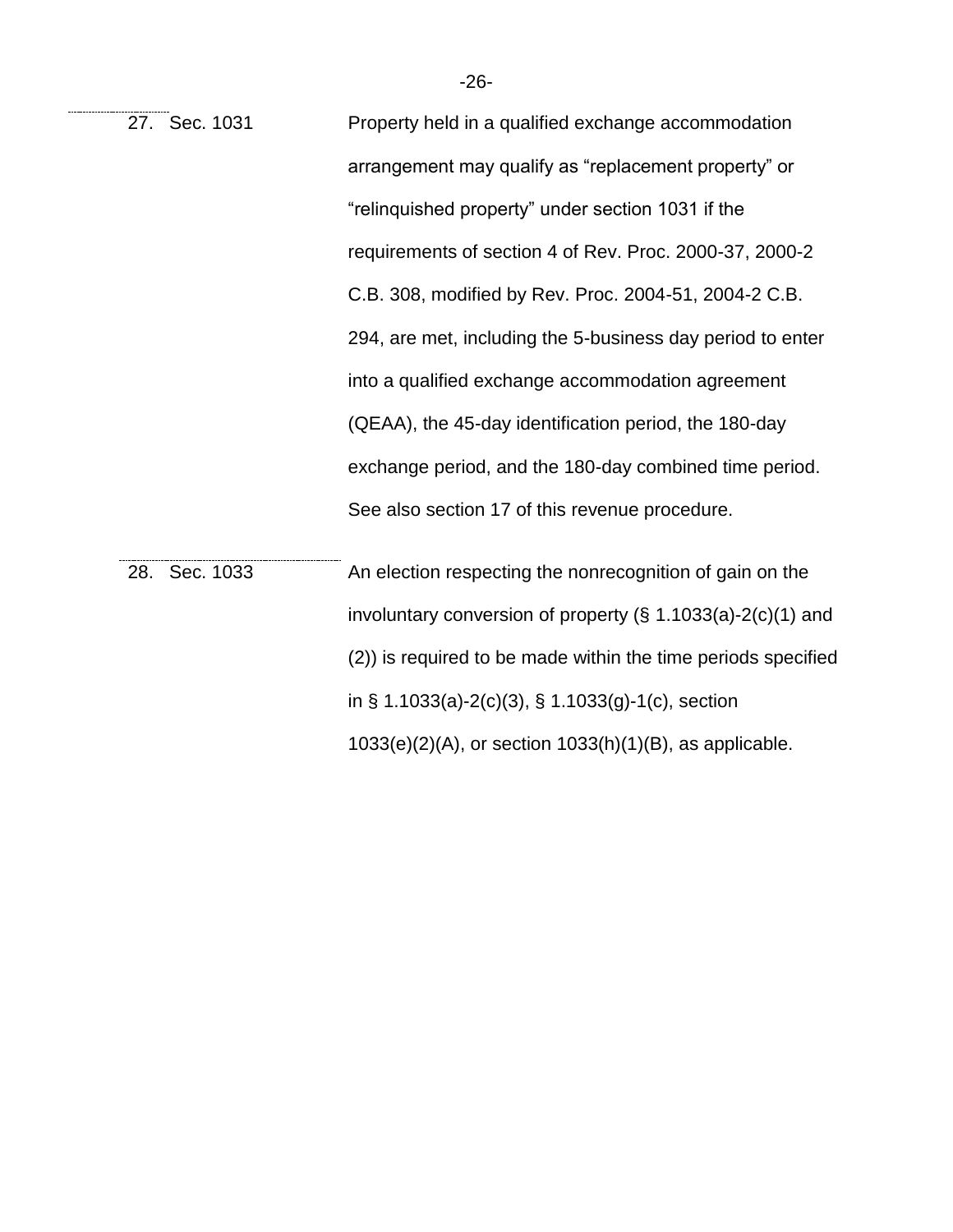| 29. Sec. 1043(a) | If an eligible person (as defined under section 1043(b))     |
|------------------|--------------------------------------------------------------|
|                  | sells any property pursuant to a certificate of divestiture, |
|                  | then at the election of the taxpayer, gain from such sale    |
|                  | shall be recognized only to the extent that the amount       |
|                  | realized on such sale exceeds the cost of any permitted      |
|                  | property purchased by the taxpayer during the 60-day         |
|                  | period beginning on the date of such sale.                   |

30. Sec. 1045(a) A taxpayer other than a corporation may elect to roll over gain, to the extent permitted under section 1045(a) and (b), from the sale of qualified small business stock held for more than six months to another qualified small business stock, if other qualified small business stock is purchased by the taxpayer during the 60-day period beginning on the date of sale.

31. Sec. 1382(d) An organization, to which section 1382(d) applies, is required to pay a patronage dividend within 8 1/2 months after the close of the year.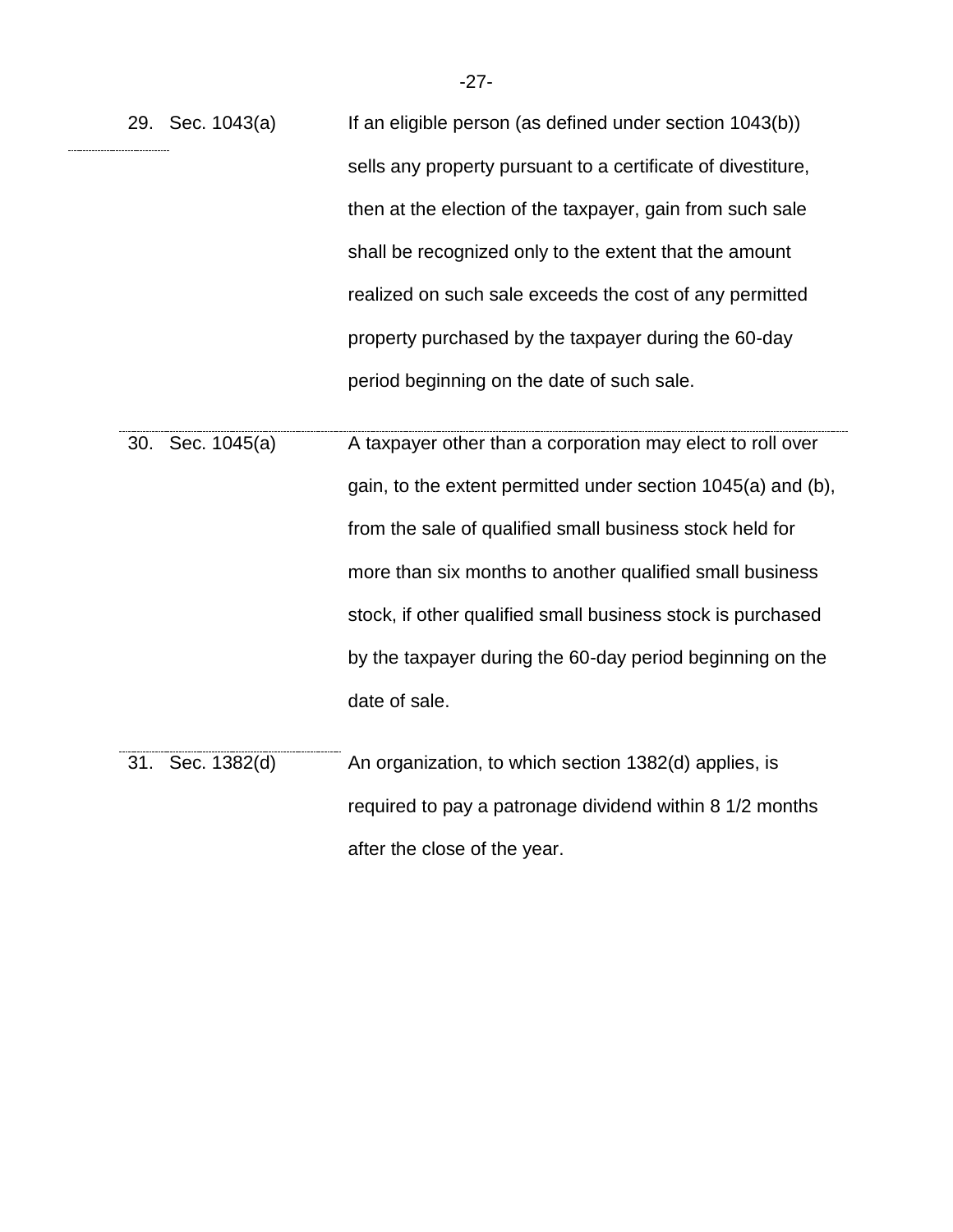| 32. Sec.<br>1388(j)(3)(A) | Any cooperative organization that exercises its option to     |
|---------------------------|---------------------------------------------------------------|
|                           | net patronage gains and losses, is required to give notice    |
|                           | to its patrons of the netting by the 15th day of the ninth    |
|                           | month following the close of the taxable year.                |
| 33. Sec. 301.7701-        | The effective date of an entity classification election (Form |
| 3(c)                      | 8832, Entity Classification Election) cannot be more than     |
|                           | 75 days prior to the date on which the election is filed.     |
| 34. Sec. 301.9100-        | An automatic extension of 12 months from the due date for     |
| 2(a)(1)                   | making a regulatory election is granted to make certain       |
|                           | elections described in $\S$ 301.9100-2(a)(2), including the   |
|                           | election to use other than the required taxable year under    |
|                           | section 444, and the election to use the last-in, first out   |
|                           | (LIFO) inventory method under section 472.                    |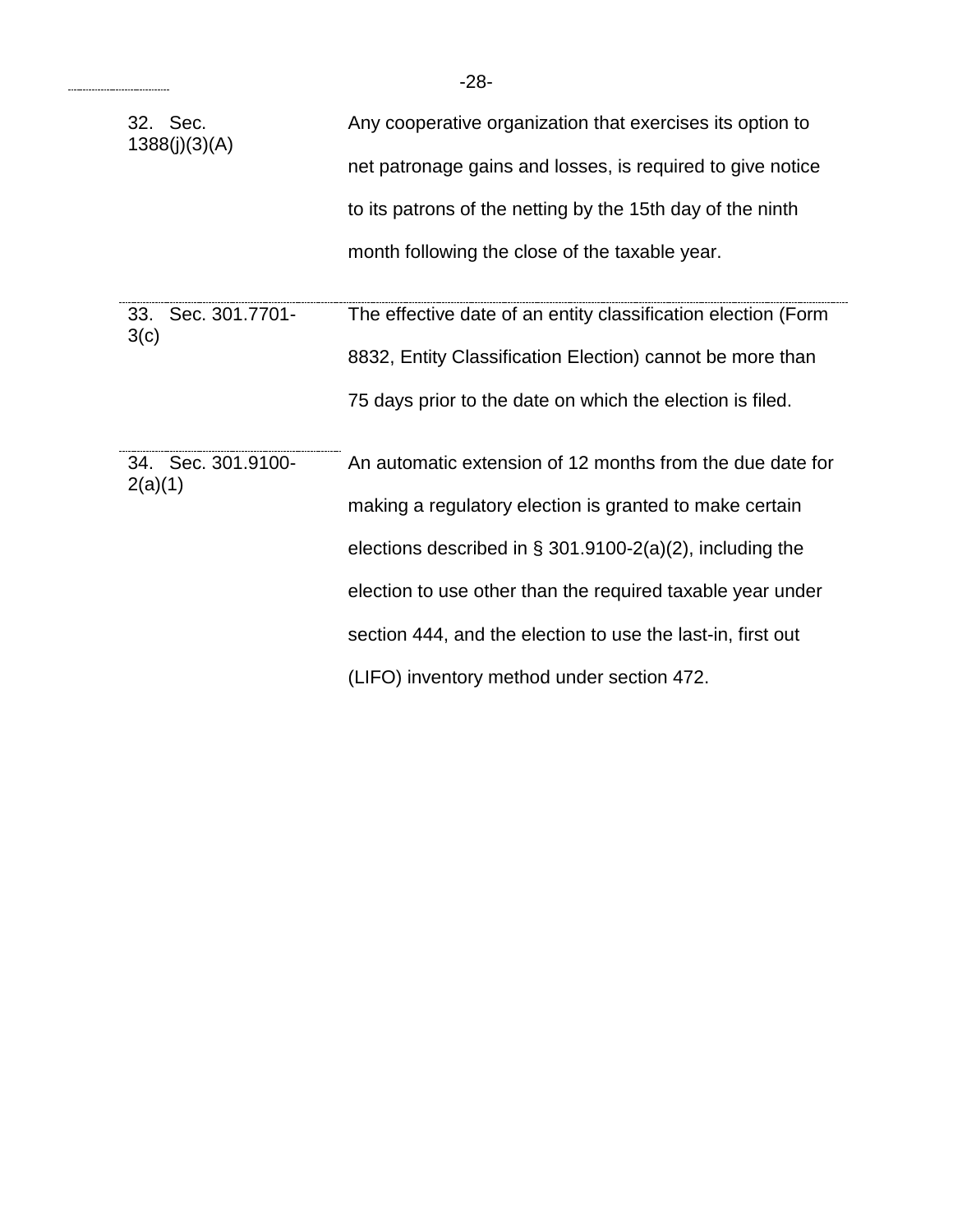35. Sec. 301.9100-  $2(b)-(d)$ An automatic extension of six months from the due date of a return, excluding extensions, is granted to make the regulatory or statutory elections whose due dates are the due date of the return or the due date of the return including extensions (for example, a taxpayer has an automatic six-month extension to file an application to change a method of accounting under Rev. Proc. 2015-13), provided the taxpayer (a) timely filed its original return for the year of election, (b) within that six month extension period, takes the required corrective action to file the election in accordance with the statute, regulations, revenue procedure, revenue ruling, notice, or announcement permitting the election, and (c) writes at the top of the return, statement of election or other form "FILED PURSUANT TO § 301.9100-2."

-29-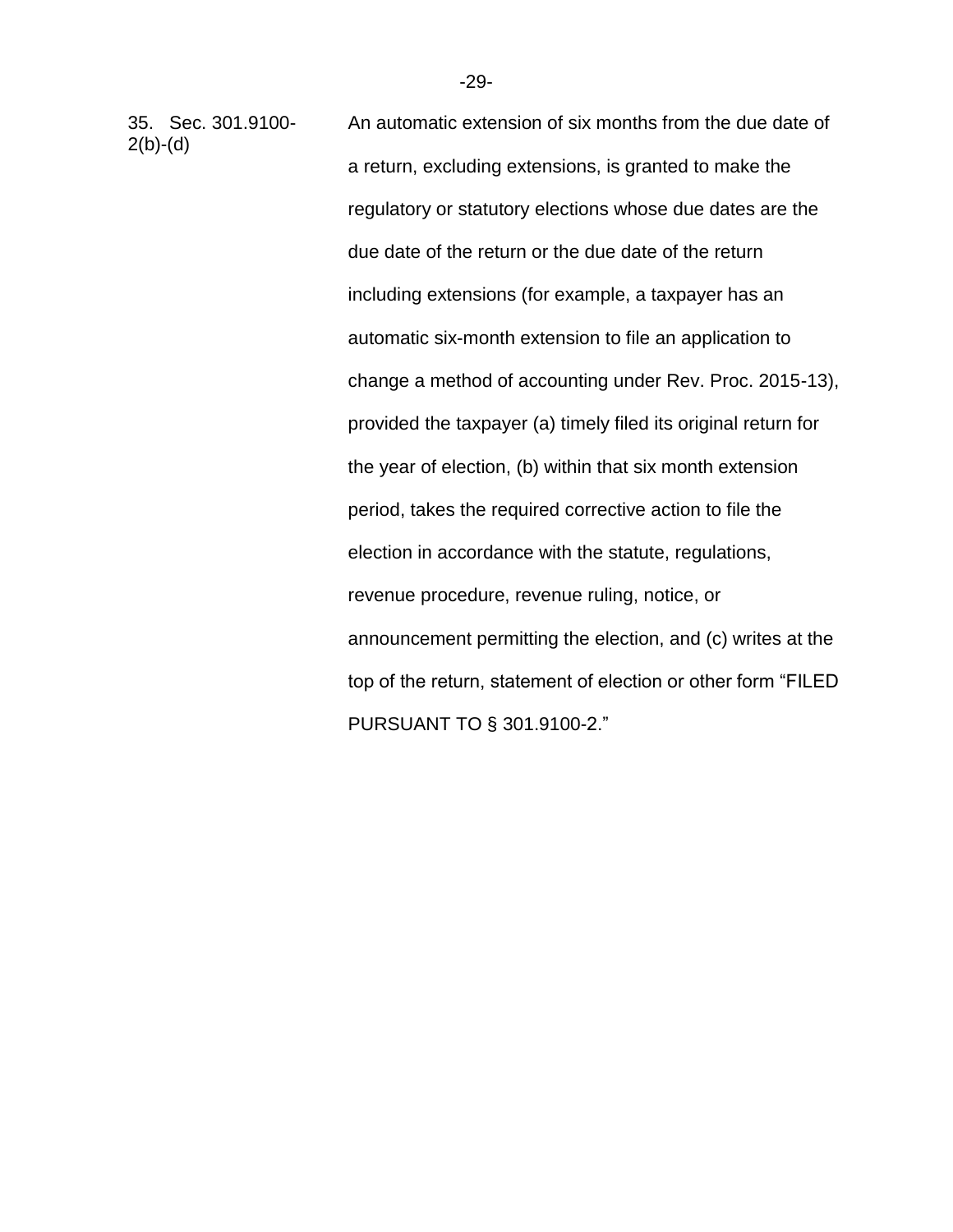SECTION 7. CORPORATE ISSUES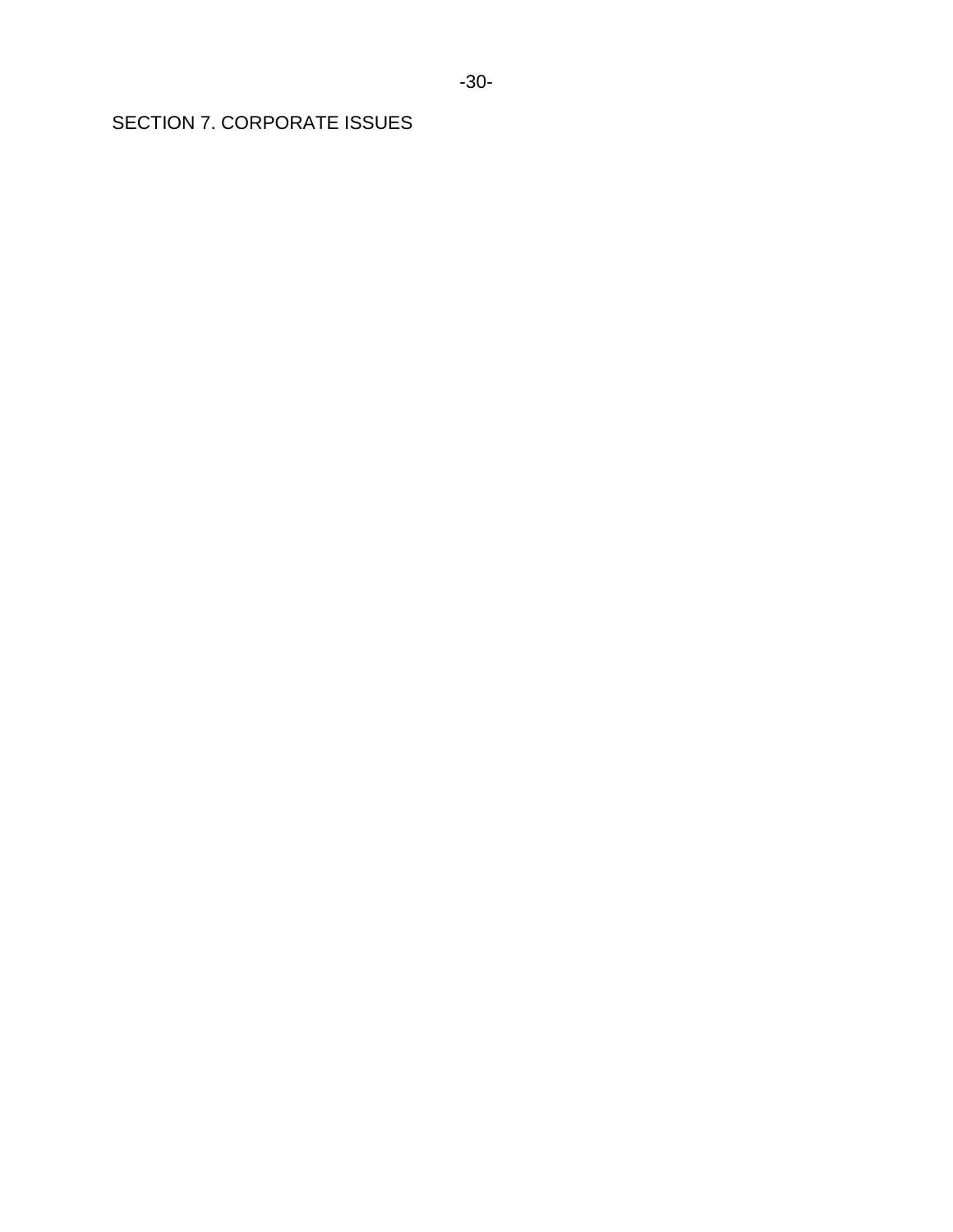|  | Statute or Regulation           | <b>Act Postponed</b>                                        |
|--|---------------------------------|-------------------------------------------------------------|
|  | 1. Sec. $302(e)(1)$             | A corporation must complete a distribution in pursuance of  |
|  |                                 | a plan of partial liquidation of a corporation within the   |
|  |                                 | specified period.                                           |
|  | 2. Sec. 303 and<br>Sec. 1.303-2 | A corporation must complete the distribution of property to |
|  |                                 | a shareholder in redemption of all or part of the stock of  |
|  |                                 | the corporation that (for federal estate tax purposes) is   |
|  |                                 | included in determining the estate of a decedent. Section   |
|  |                                 | 303 and § 1.303-2 require, among other things, that the     |
|  |                                 | distribution occur within the specified period.             |
|  | Sec. 304(b)(3)(C)<br>3.         | If certain requirements are met, section 304(a) does not    |
|  |                                 | apply to a transaction involving the formation of a bank    |
|  |                                 | holding company. One requirement is that within a           |
|  |                                 | specified period (generally two years) after control of a   |
|  |                                 | bank is acquired, stock constituting control of the bank is |
|  |                                 | transferred to a bank holding company in connection with    |
|  |                                 | the bank holding company's formation.                       |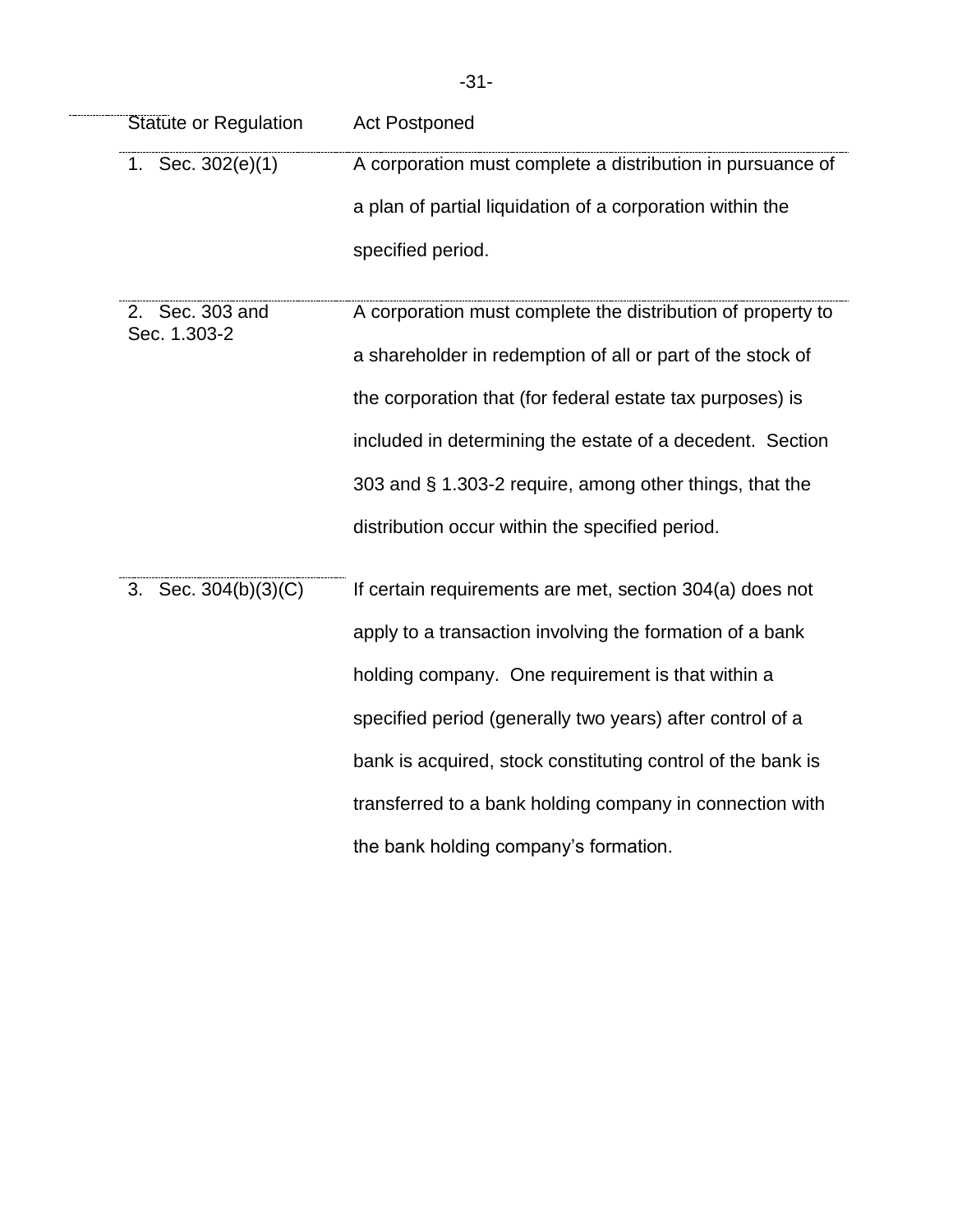|  | 4. Secs.<br>$316(b)(2)(A)$ and          | A personal holding company may designate as a dividend        |
|--|-----------------------------------------|---------------------------------------------------------------|
|  | (B)(ii) and<br>Sec. 1.316-1(b)(2)       | to a shareholder all or part of a distribution in complete    |
|  |                                         | liquidation described in section $316(b)(2)(B)$ and § 1.316-  |
|  |                                         | 1(b) within 24 months after the adoption of a plan of         |
|  |                                         | liquidation by, inter alia, following the procedure provided  |
|  |                                         | by $\S$ 1.316-1(b)(5).                                        |
|  | 5. Sec. 332(b) and<br>Secs. 1.332-3 and | A corporation must completely liquidate a corporate           |
|  | 1.332-4                                 | subsidiary within the specified period.                       |
|  |                                         |                                                               |
|  | 6. Sec. $1.336-2(h)$                    | An election to treat certain stock dispositions as asset      |
|  |                                         | sales. The election must be made on certain filers' tax       |
|  |                                         | returns that include the "disposition date."                  |
|  | 7. Sec. 1.336-                          | A seller or S corporation shareholder must complete a         |
|  | 1(b)(7)                                 | "qualified stock disposition" of a target corporation's stock |
|  |                                         | within a 12-month disposition period.                         |
|  | 8. Sec. $338(d)(3)$                     | An acquiring corporation must complete a "qualified stock     |
|  | and (h), and                            |                                                               |
|  | Sec. 1.338-2                            | purchase" of a target corporation's stock within the          |
|  |                                         | specified acquisition period.                                 |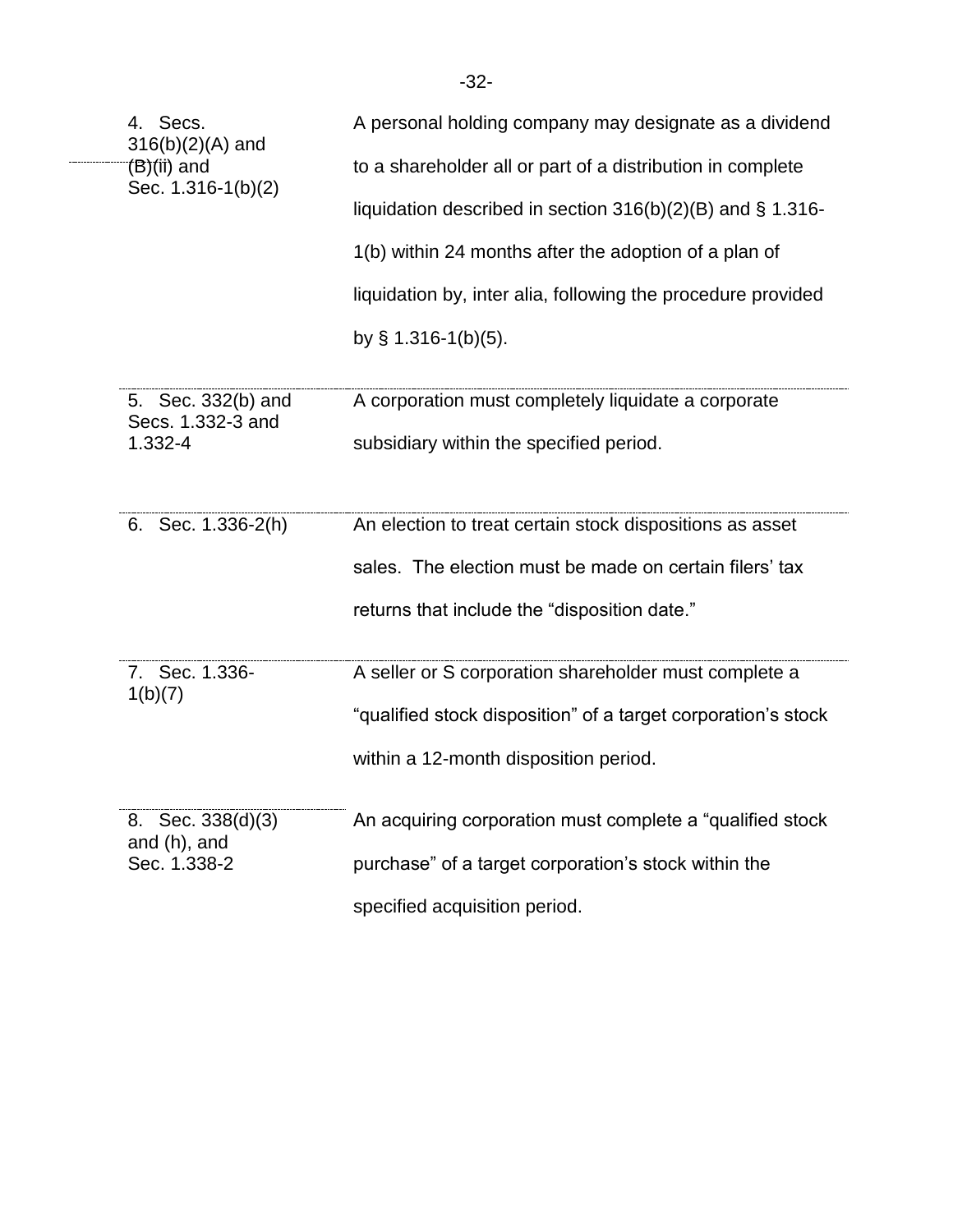9. Sec. 338(g) and Sec. 1.338-2 An acquiring corporation may elect to treat certain stock purchases as asset acquisitions. The election must be

made within the specified period.

| 10. Sec. 338(h)(10)<br>and        | An acquiring corporation and selling group of corporations |
|-----------------------------------|------------------------------------------------------------|
| Sec. 1.338(h)(10)-<br>1(c)        | may elect to treat certain stock purchases as asset        |
|                                   | purchases, and to avoid gain or loss upon the stock sale.  |
|                                   | The election must be made within the specified period.     |
| 11.<br>Sec. 1.381(c)(17)-<br>1(c) | An acquiring corporation files a Form 976, Claim for       |
|                                   | Deficiency Dividends Deductions by a Personal Holding      |
|                                   | Company, Regulated Investment Company, or Real Estate      |
|                                   | Investment Trust, within 120 days after the date of the    |
|                                   | determination under section 547(c) to claim a deduction of |
|                                   | a deficiency dividend.                                     |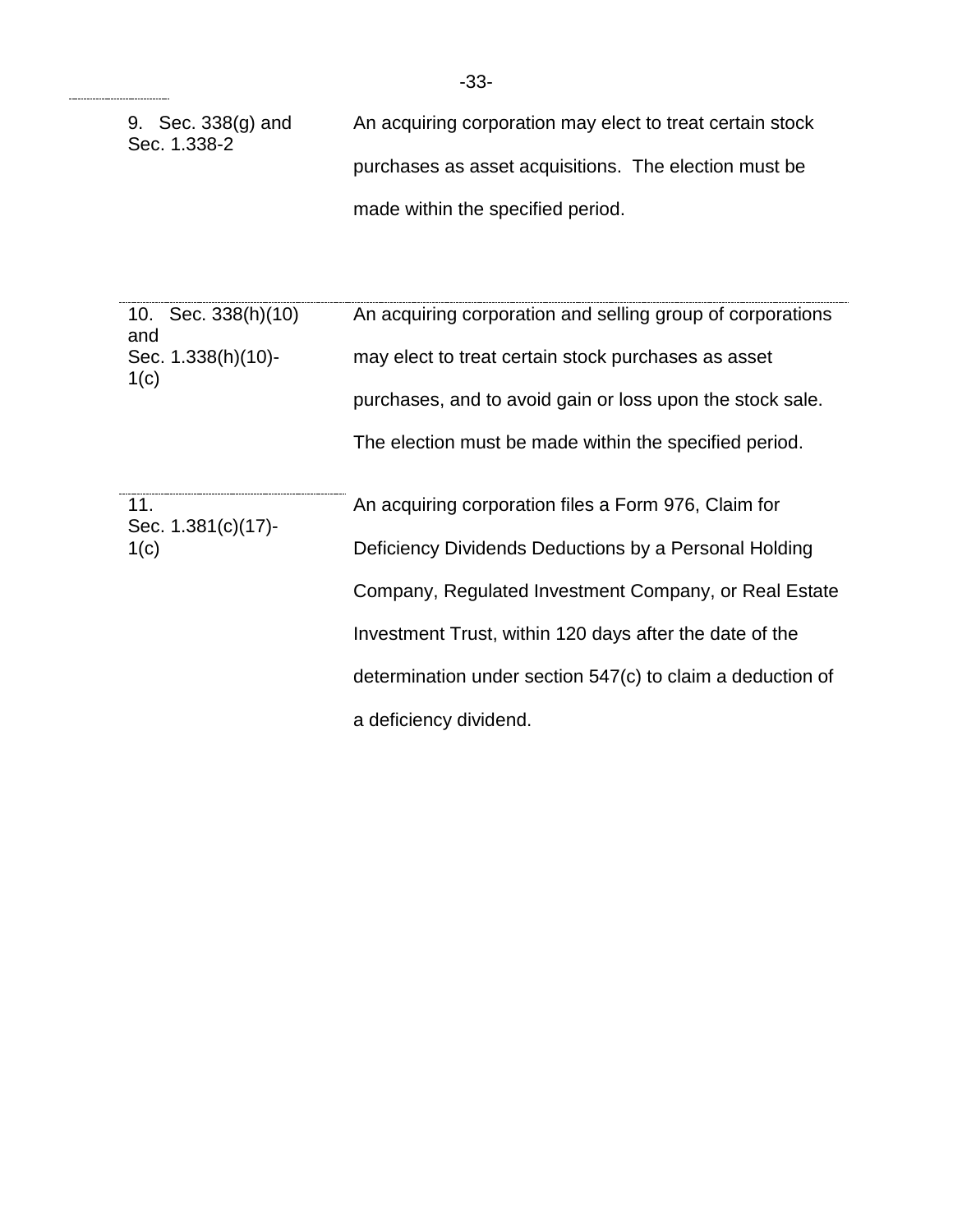12. Sec. 1.441-3(b) A personal service corporation may obtain the approval of the Commissioner to adopt, change, or retain an annual accounting period by filing Form 1128, Application to Adopt, Change, or Retain a Tax Year, within such time as is provided in the administrative procedures published by the Commissioner. See Rev. Procs. 2006-46, 2006-2 C.B. 859, and 2002-39, 2002-1 C.B. 1046.

13. Sec. 562(b)(1)(B) In the case of a complete liquidation (except in the case of a complete liquidation of a personal holding company) occurring within 24 months after the adoption of a plan of liquidation, any distribution within such period pursuant to such plan shall, to the extent of the earnings and profits (computed without regard to capital losses) of the corporation for the taxable year in which such distribution is made, be treated as a dividend for purposes of computing the dividends paid deduction.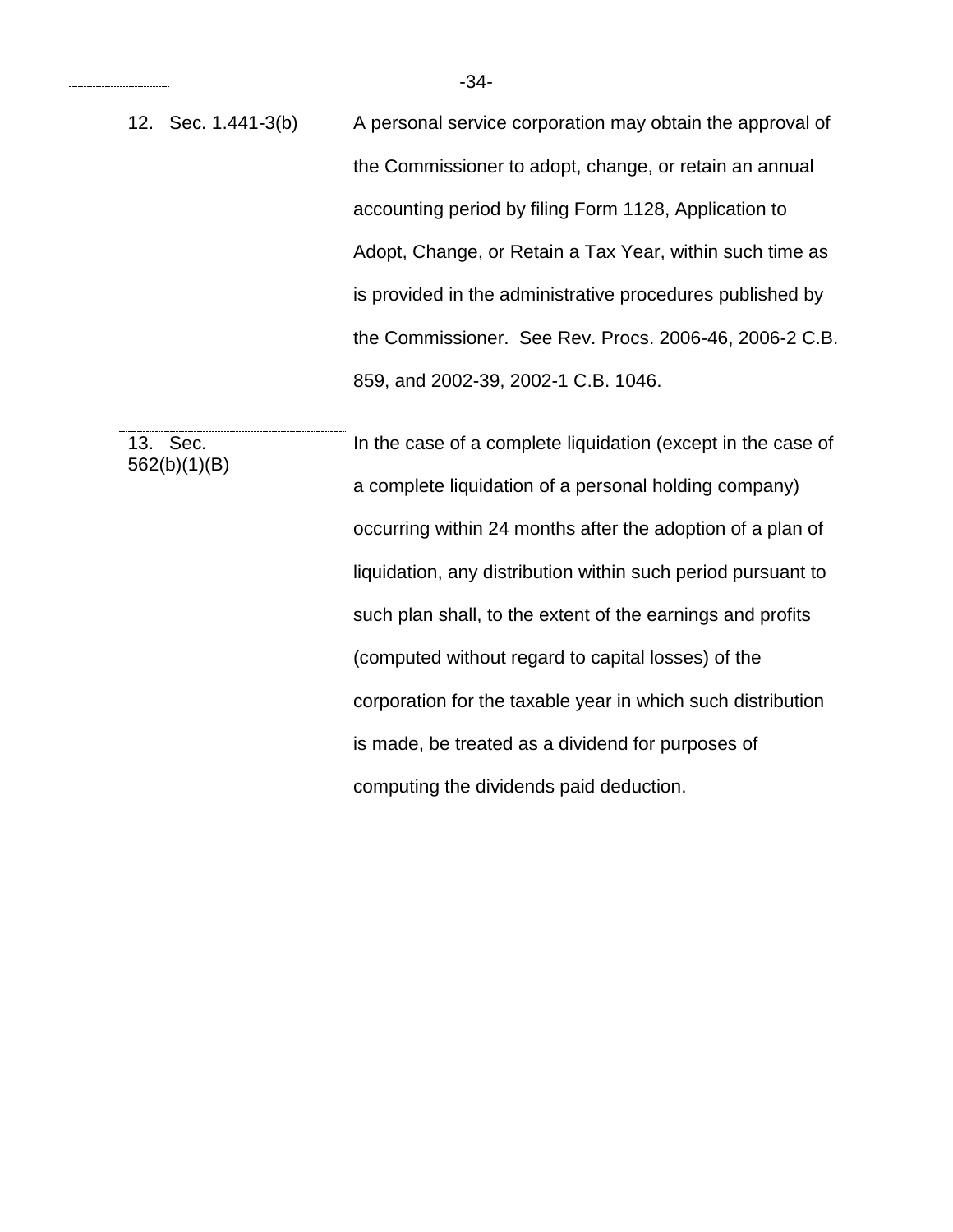14. Sec. 562(b)(2) In the case of a complete liquidation of a personal holding company occurring within 24 months after the adoption of a plan of liquidation, the amount of any distribution within such period pursuant to such plan shall be treated as a dividend for purposes of computing the dividends paid deduction to the extent that such amount is distributed to corporate distributees and represents such corporate distributees' allocable share of the undistributed personal holding company income for the taxable year of such distribution.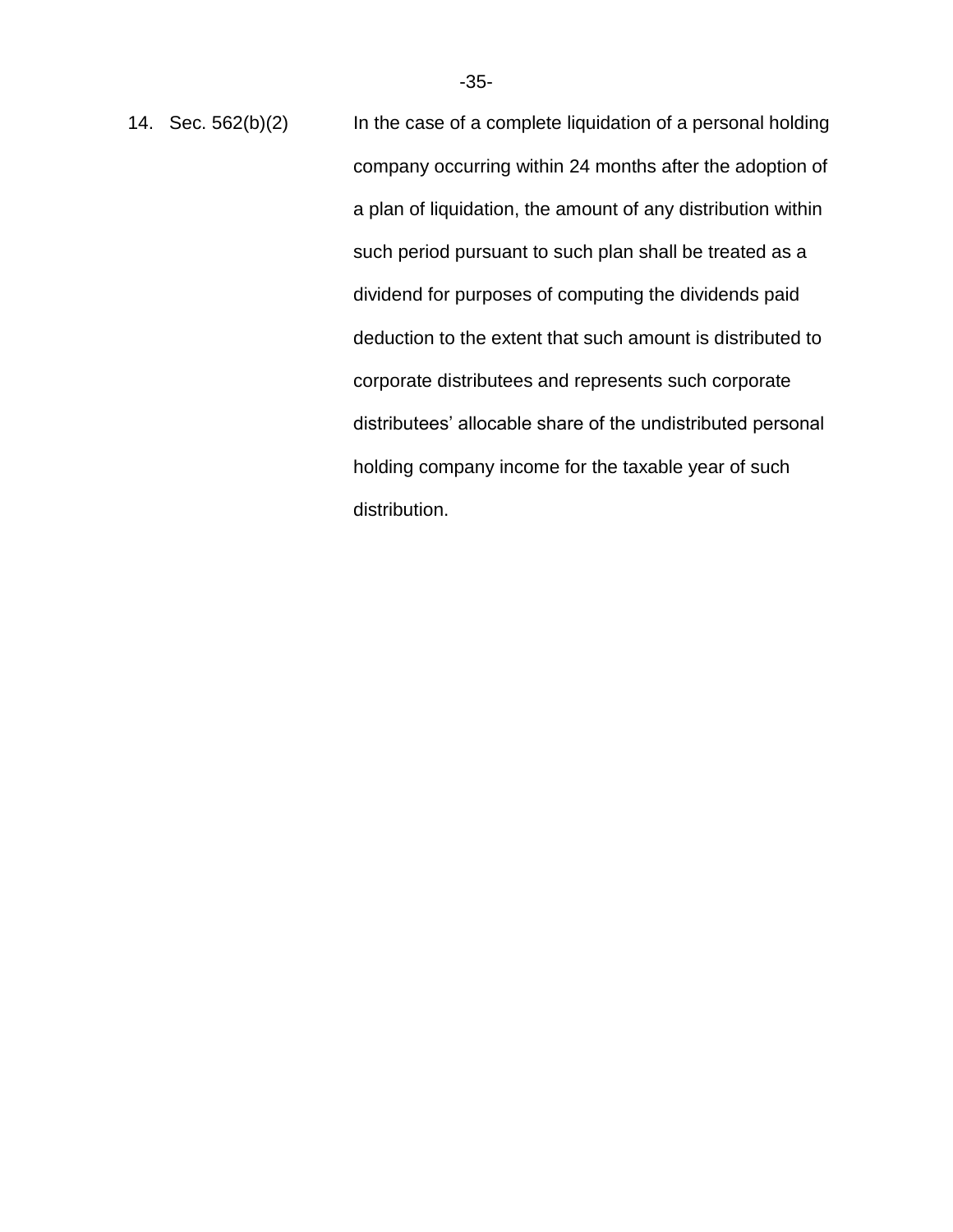15. Sec. 597 and Sec. 1.597-4(g)

A consolidated group of which an Institution (as defined by § 1.597-1(b)) is a subsidiary may elect irrevocably not to include the Institution in its affiliated group if the Institution is placed in Agency Receivership (as defined by § 1.597- 1(b)), whether or not assets or deposit liabilities of the Institution are transferred to a Bridge Bank (as defined by § 1.597-1(b)). Except as otherwise provided in § 1.597- 4(g)(6), a consolidated group makes the election by sending a written statement by certified mail to the affected Institution on or before 120 days after its placement in Agency Receivership.

16. Sec. 1502 and Sec. 1.1502- 75(c)(1)(i) A common parent must apply for permission to discontinue filing consolidated returns within a specified period after the date of enactment of a law affecting the computation of tax liability.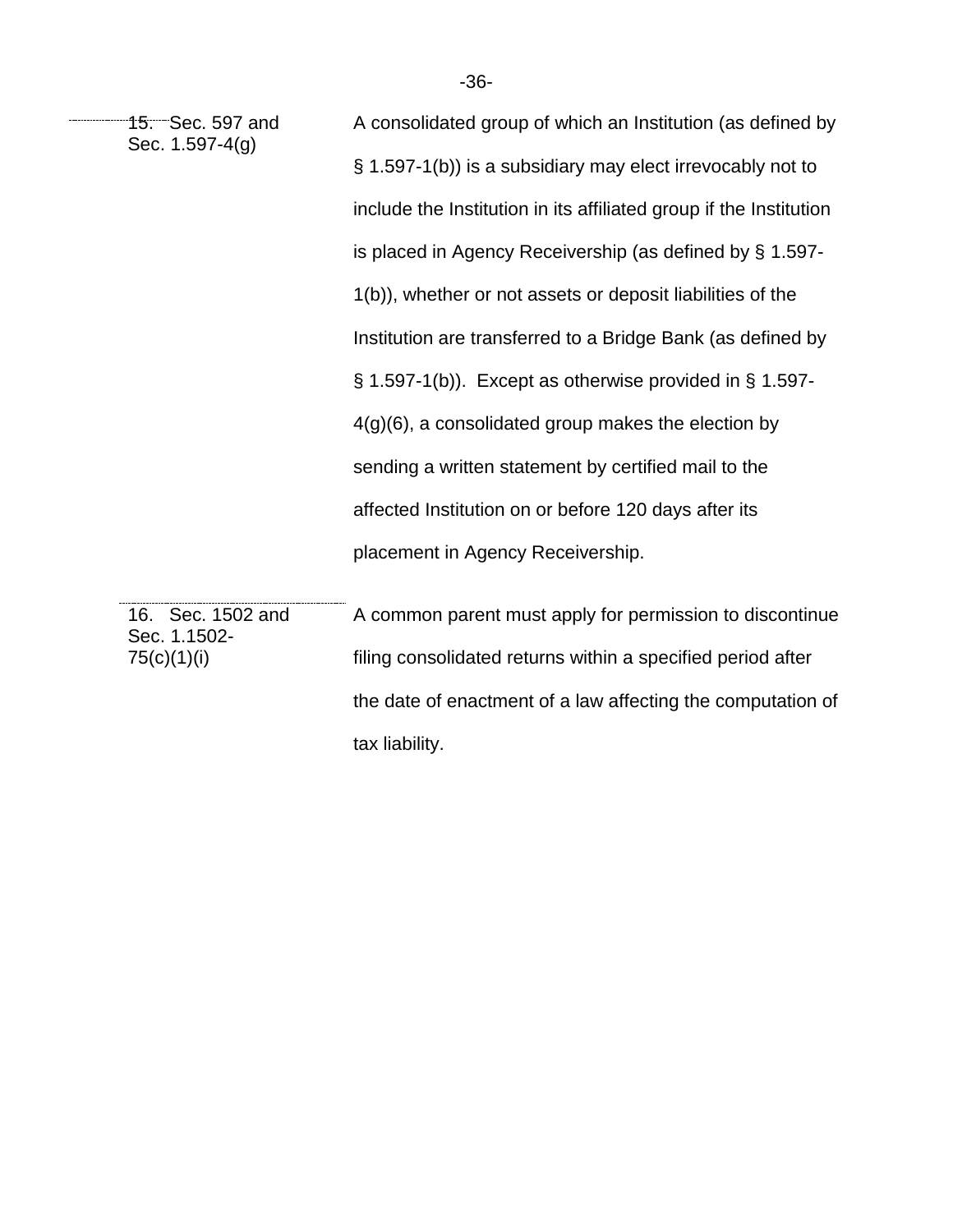| 17. Sec. 1502 and<br>Sec. 1.1502- | If a member of a consolidated group (S) recognizes gain        |
|-----------------------------------|----------------------------------------------------------------|
| 13(f)(5)(ii)(B)                   | on the sale of stock of a subsidiary (old T) to another        |
|                                   | member (B) and B liquidates old T, B must transfer             |
|                                   | substantially all of old T's assets to a new member (new T)    |
|                                   | within a specified period of time in order for S's gain on the |
|                                   | sale of old T stock to be taken into account based on the      |
|                                   | new T stock.                                                   |
|                                   |                                                                |
|                                   |                                                                |
| 18. Sec. 6425 and                 | Corporations applying for an adjustment of an                  |
| Sec. 1.6425-1                     | overpayment of estimated income tax must file Form 4466,       |
|                                   | Corporation Application for Quick Refund of Overpayment        |
|                                   | of Estimated Tax, on or before the 15th day of the third       |
|                                   | month after the taxable year, or before the date the           |
|                                   | corporation first files its income tax return for such year,   |

------------------------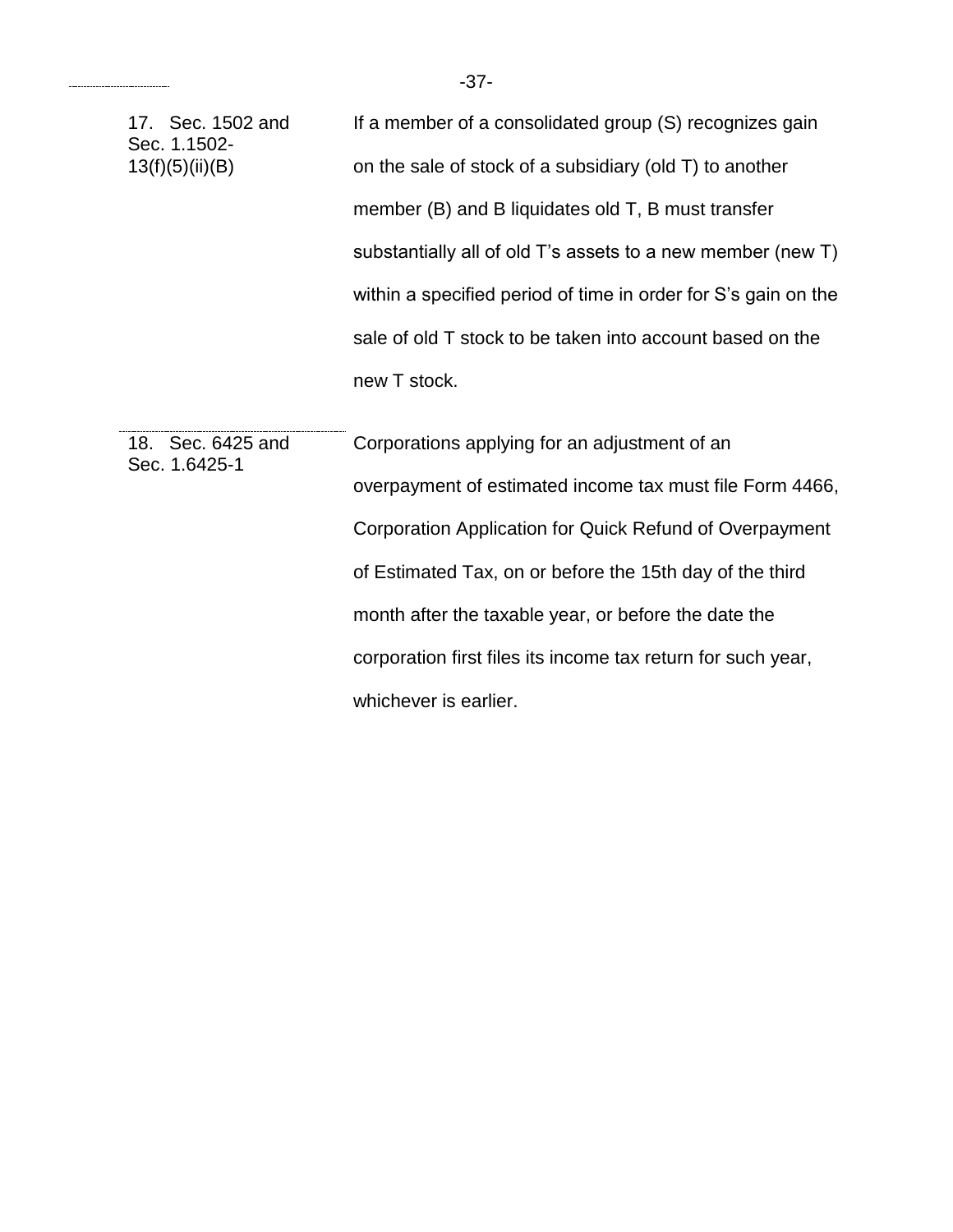19. Rev. Proc. 2003-33, 2003-1 C.B. 803, Section 5 If the filer complies with the procedures set forth in the revenue procedure, including a requirement that the filer file Form 8023, Elections Under Section 338 for Corporations Making Qualified Stock Purchases, within the specified period, the filer is granted an automatic extension under § 301.9100-3 to file an election under section 338.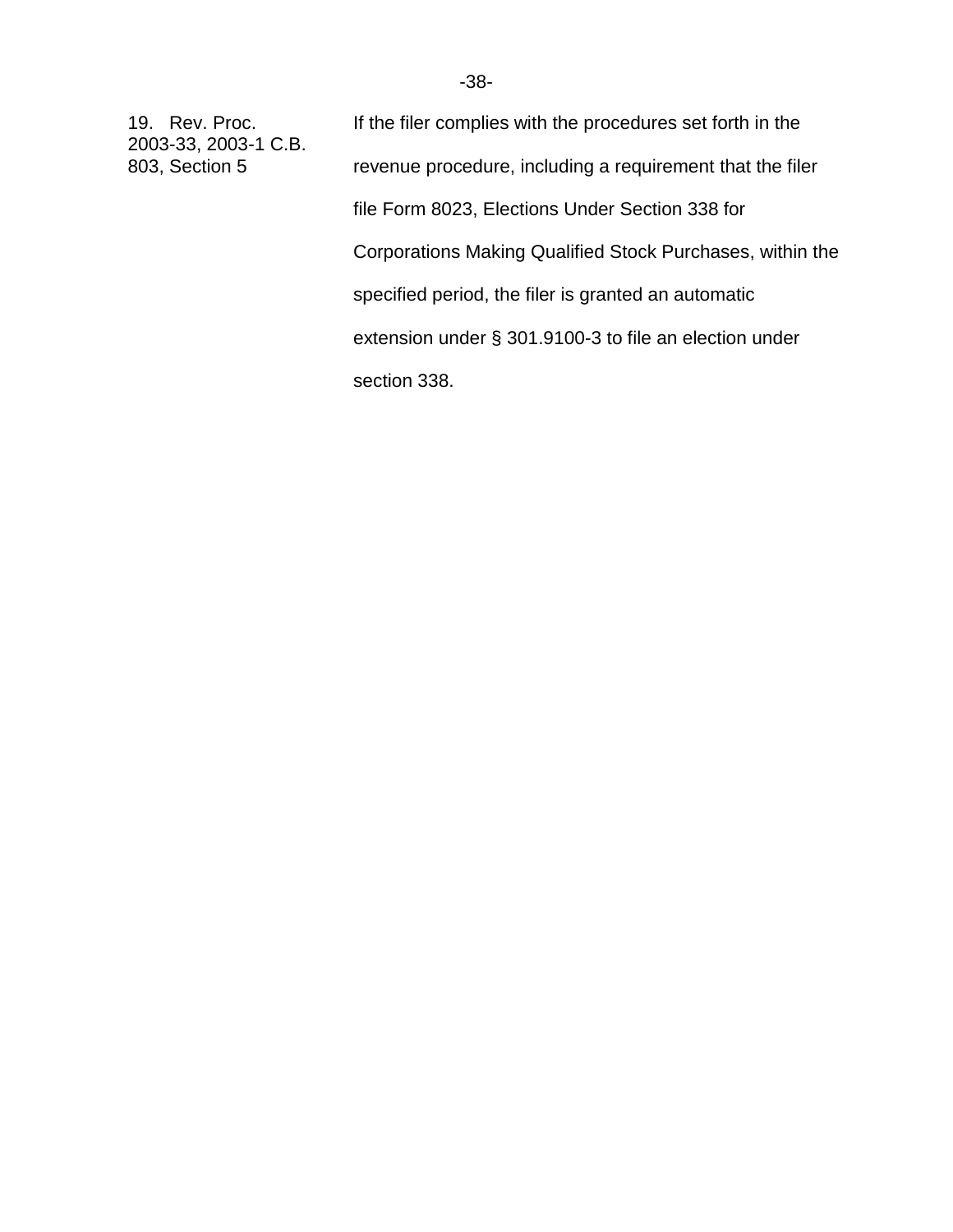SECTION 8. EMPLOYEE BENEFIT ISSUES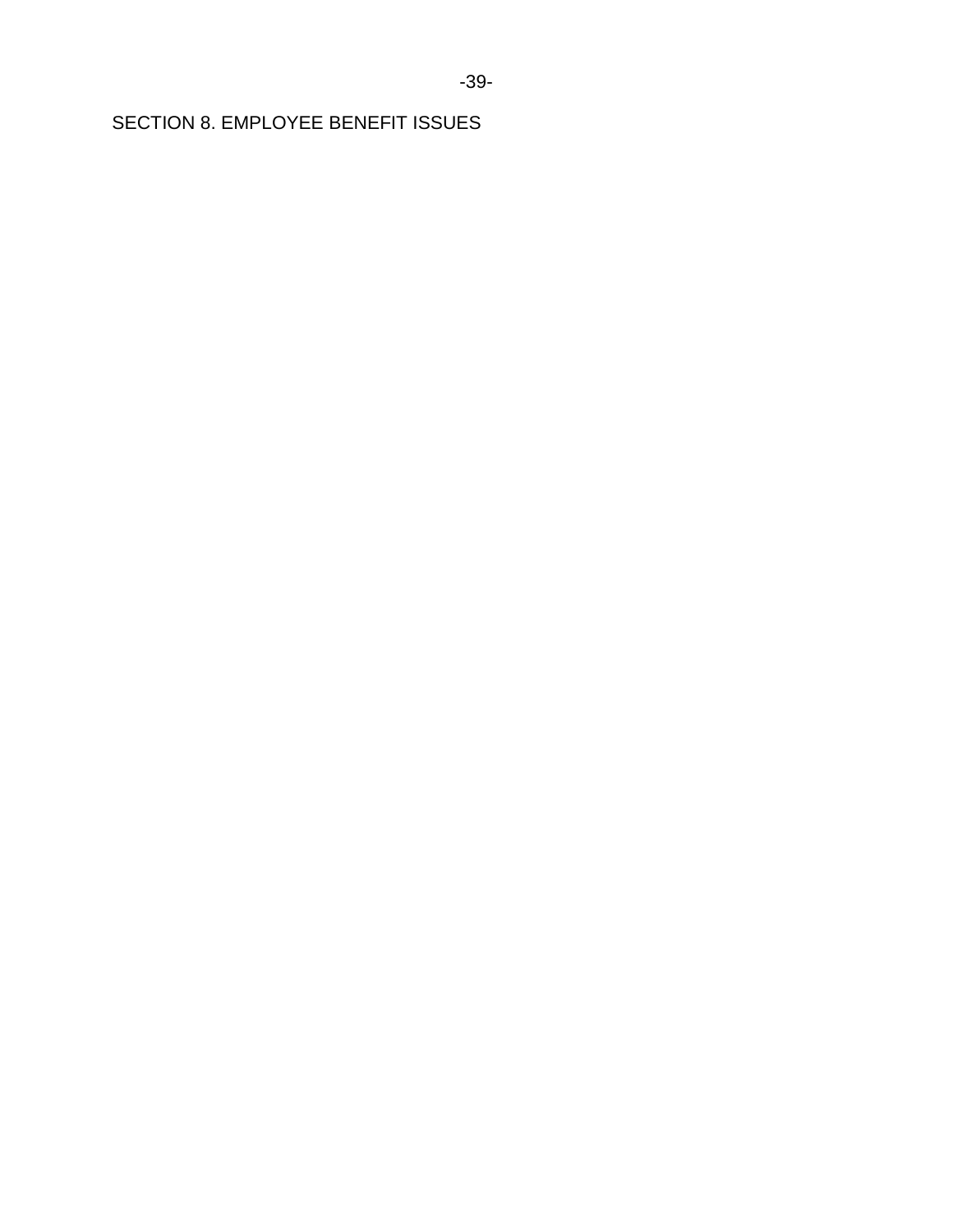|  | <b>Statute or Regulation</b>                                           | <b>Act Postponed</b>                                             |
|--|------------------------------------------------------------------------|------------------------------------------------------------------|
|  | 1. Sec. $72(p)(2)(B)$<br>and $(C)$ , and<br>Sec. 1.72(p)-1, Q&A-<br>10 | A loan from a qualified employer plan to a participant in, or    |
|  |                                                                        | a beneficiary of, such plan must be repaid in accordance         |
|  |                                                                        | with the timing requirements of section $72(p)(2)(B)$ and the    |
|  |                                                                        | level amortization requirement of section $72(p)(2)(C)$          |
|  |                                                                        | (taking into account, if applicable, any cure period granted     |
|  |                                                                        | pursuant to $\S 1.72(p)-1$ , Q&A-10(a)).                         |
|  | 2. Sec.                                                                | To be eligible for the exception to the 10-percent additional    |
|  | 72(t)(2)(A)(iv)                                                        | tax on a distribution from a qualified retirement plan under     |
|  |                                                                        | section $72(t)(2)(A)(iv)$ , the distribution must be part of a   |
|  |                                                                        | series of substantially equal periodic payments (not less        |
|  |                                                                        | frequently than annually) made over the employee's life (or      |
|  |                                                                        | life expectancy) or the joint lives (or joint life expectancies) |
|  |                                                                        | of the employee and his or her designated beneficiary.           |

. . . . . . . . . . . . . . . . . . . . . .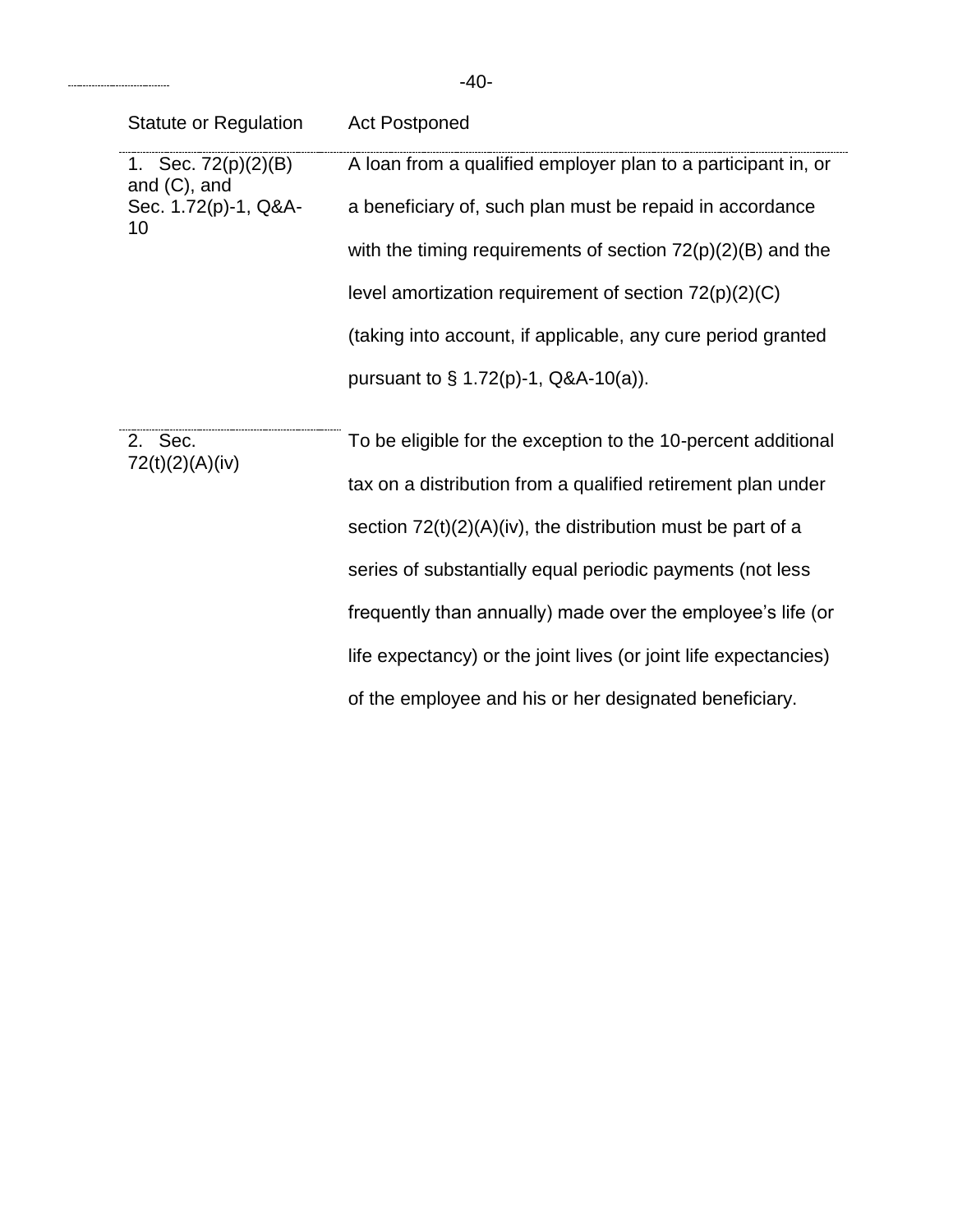3. Sec. 72(t)(2)(F), 72(t)(8)(A) To be eligible for the exception to the 10-percent additional tax on a distribution from an individual retirement plan (IRA) for a first-time home purchase under section 72(t)(2)(F), the distribution must be used by the individual before the close of the 120th day after the day on which such distribution is received to pay qualified acquisition costs with respect to a principal residence of a first-time homebuyer, or under certain circumstances, rolled into an IRA in accordance with section 408(d)(3).

4. Sec. 72(t)(2)(G)(ii) All or part of a qualified reservist distribution from a retirement plan to an individual called to active duty may be contributed to an IRA within two years after the active duty period ends.

5. Sec. 83(b) and Sec. 1.83-2(b) If substantially nonvested property to which section 83 applies is transferred to any person, the service provider may elect to include the excess of the fair market value of the property over the amount paid for the property (if any) in gross income for the taxable year in which such property is transferred. This election must occur not later than 30 days after the date the property was transferred.

-41-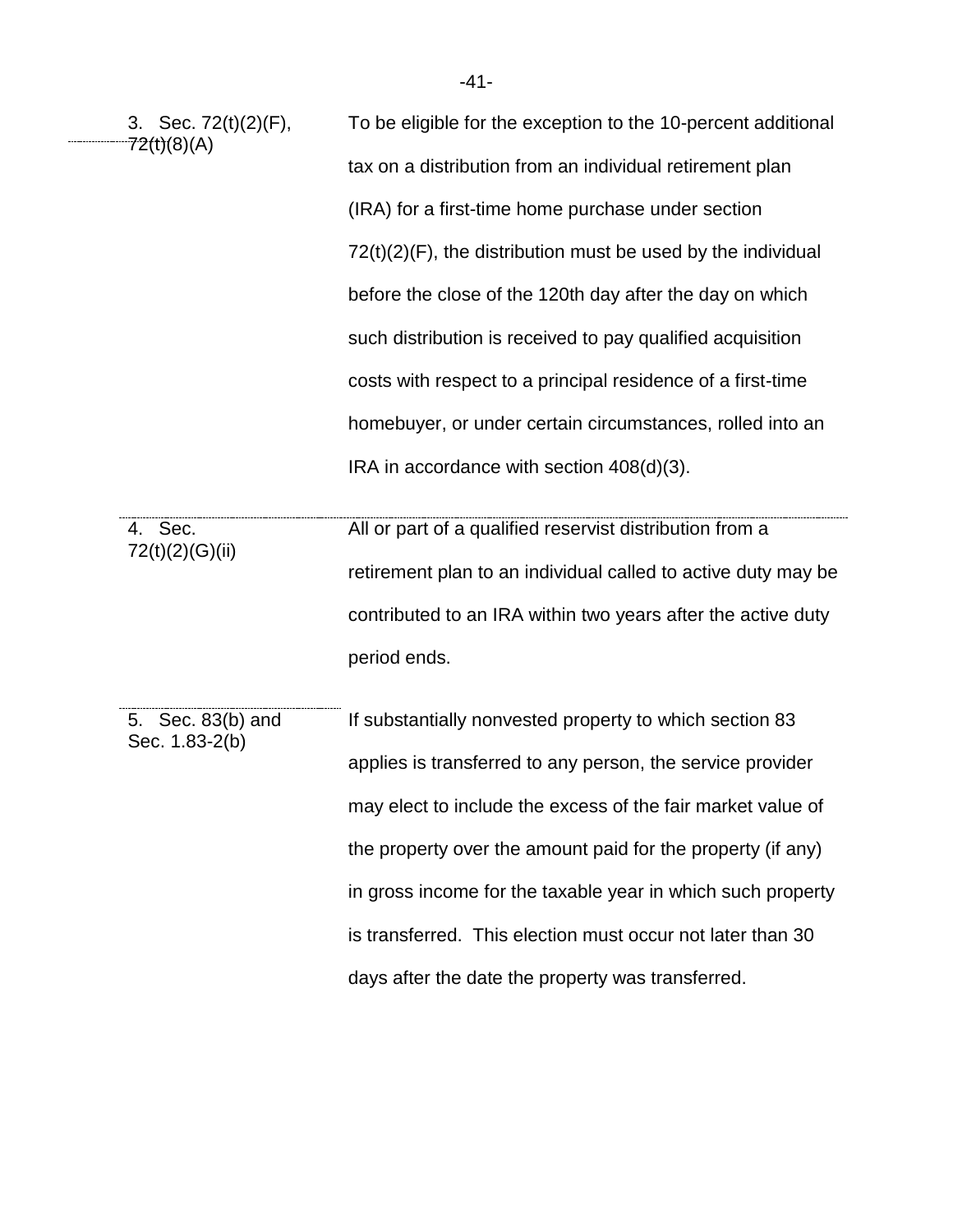6. Sec. 83(i) Qualified employees who are granted stock options or restricted stock units (RSUs) and who later receive stock upon exercise of the option or settlement of the RSU (qualified stock) may elect to defer the recognition of income for up to five years if certain requirements are met. This election must be made not later than 30 days after the first date the rights of the employee in the qualified stock are transferable or are not subject to a substantial risk of forfeiture, whichever occurs earlier.

7. Proposed Sec. 1.125-2 Cafeteria plan participants will not be taxed on the permitted taxable benefits if they elect the qualified benefits they will receive before the beginning of the period during which the benefits will be provided.

8. Proposed Sec. 1.125-5(c) Cafeteria plan participants will not be taxed on unused amounts if, at the end of the plan year, they forfeit amounts elected but not used during the plan year.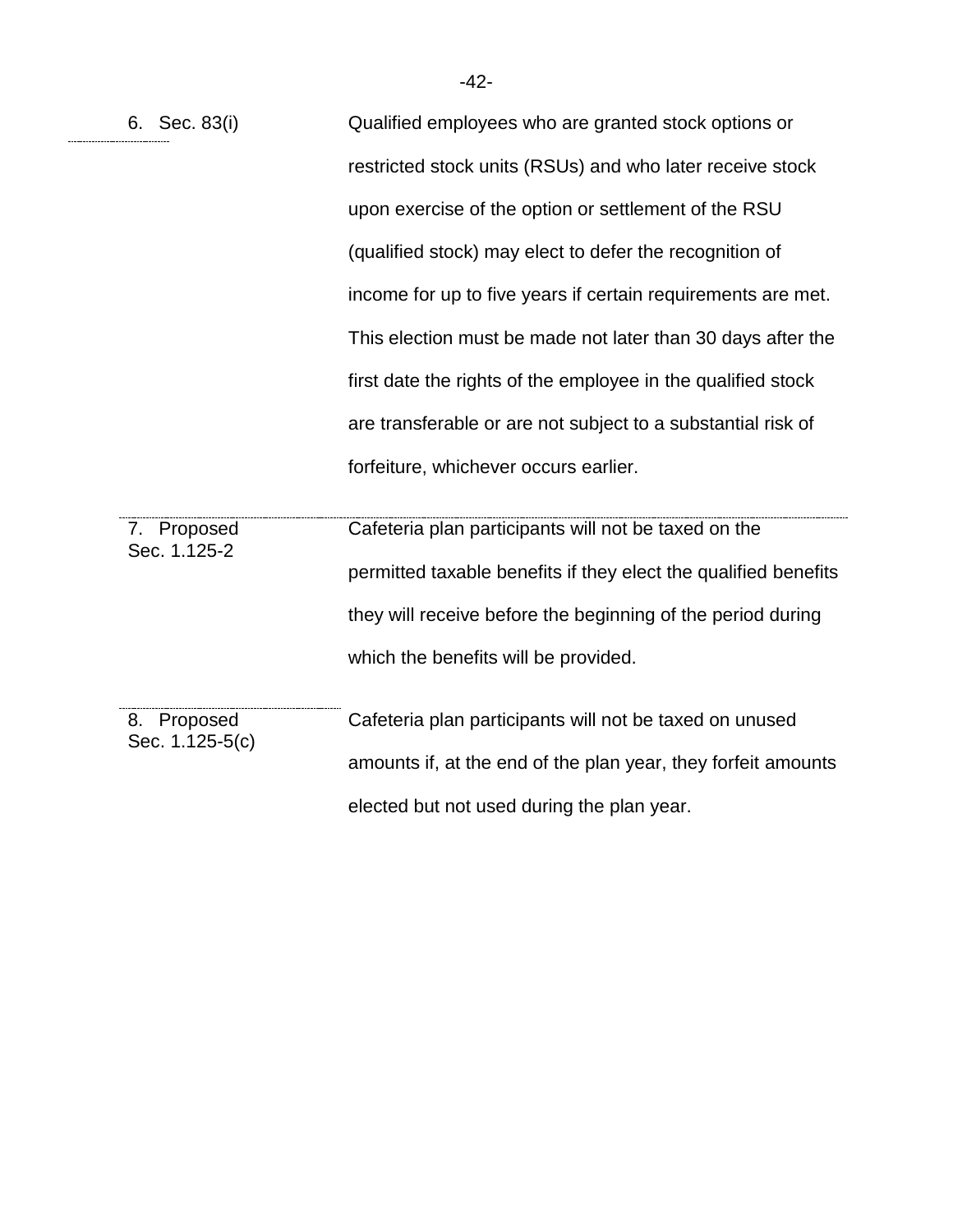|  | Proposed<br>9.<br>$\sqrt{5}$ ec. 1.125-1(o)(4) | Cafeteria plan participants may receive the value of           |
|--|------------------------------------------------|----------------------------------------------------------------|
|  |                                                | unused vacation days in cash on or before the earlier of       |
|  |                                                | the last day of the cafeteria plan year or the last day of the |
|  |                                                | employee's taxable year to which the unused days relate.       |
|  | 10. Sec. 1.162-<br>27(e)(2)                    | A performance goal is considered pre-established if it is      |
|  |                                                | established in writing by the corporation's compensation       |
|  |                                                | committee not later than 90 days after the commencement        |
|  |                                                | of the period of service to which the performance goal         |

relates if the outcome is substantially uncertain at the time the compensation committee actually establishes the goal. In no event, however, will the performance goal be considered pre-established if it is established after 25 percent of the period of service has elapsed.

11. Sec.  $219(f)(3)$  A contribution to an IRA shall be deemed to have been made by the taxpayer on the last day of the preceding taxable year if the contribution is made on account of such taxable year and is made not later than the time prescribed for filing the return (not including extensions thereof) for such taxable year.

-43-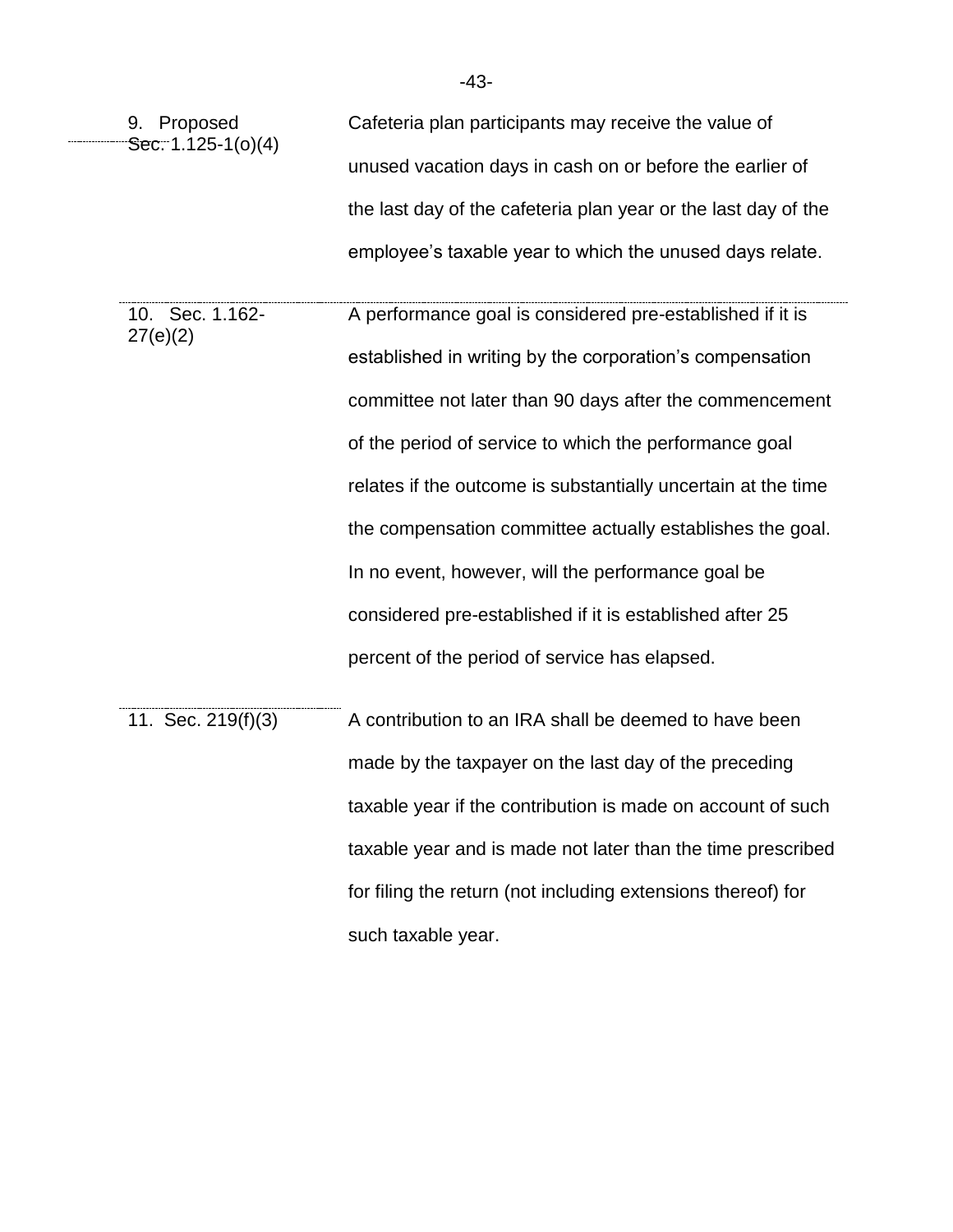12. Sec. 220(f)(5) A rollover contribution to an Archer MSA must be made no later than the 60th day after the day on which the account holder receives a payment or distribution from an Archer MSA.

- 13. Sec. 220(h) A trustee or custodian of an MSA (Archer MSA or Medicare+Choice MSA) must provide certain information concerning the MSA to the account holder by January 31 following the calendar year to which the information relates. In addition, MSA contribution information must be furnished to the account holder, and Form 5498-SA filed with the IRS, by May 31 following the calendar year to which the information relates.
- 14. Sec. 223(f)(5) A rollover contribution to a Health Savings Account (HSA) must be made no later than the 60th day after the day on which the account beneficiary receives a payment or distribution from an HSA.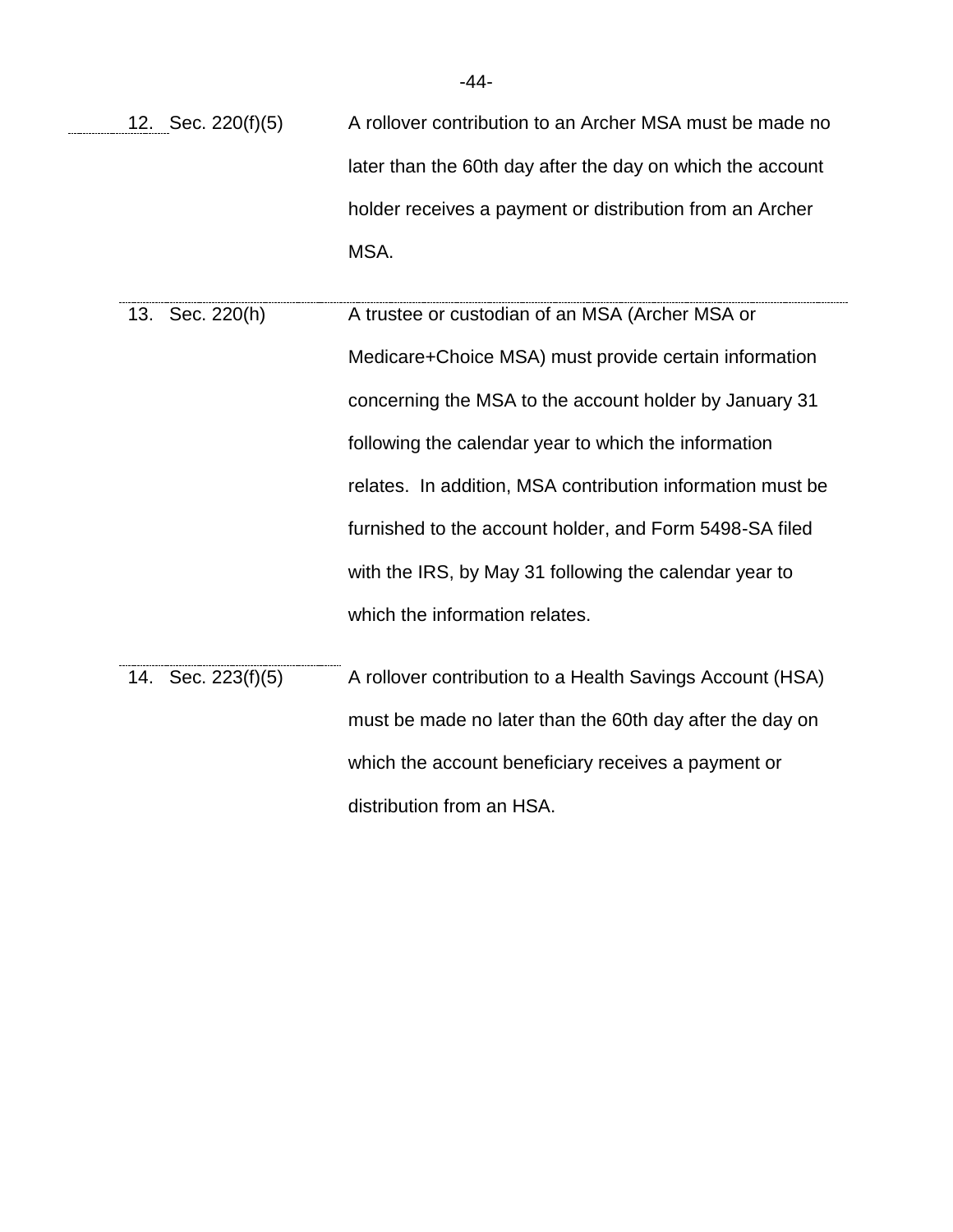15. Sec. 223(h) A trustee or custodian of an HSA must provide certain information concerning the HSA to the account beneficiary by January 31 following the calendar year to which the information relates. In addition, HSA contribution information must be furnished to the account beneficiary, and Form 5498-SA filed with the IRS, by May 31 following the calendar year to which the information relates.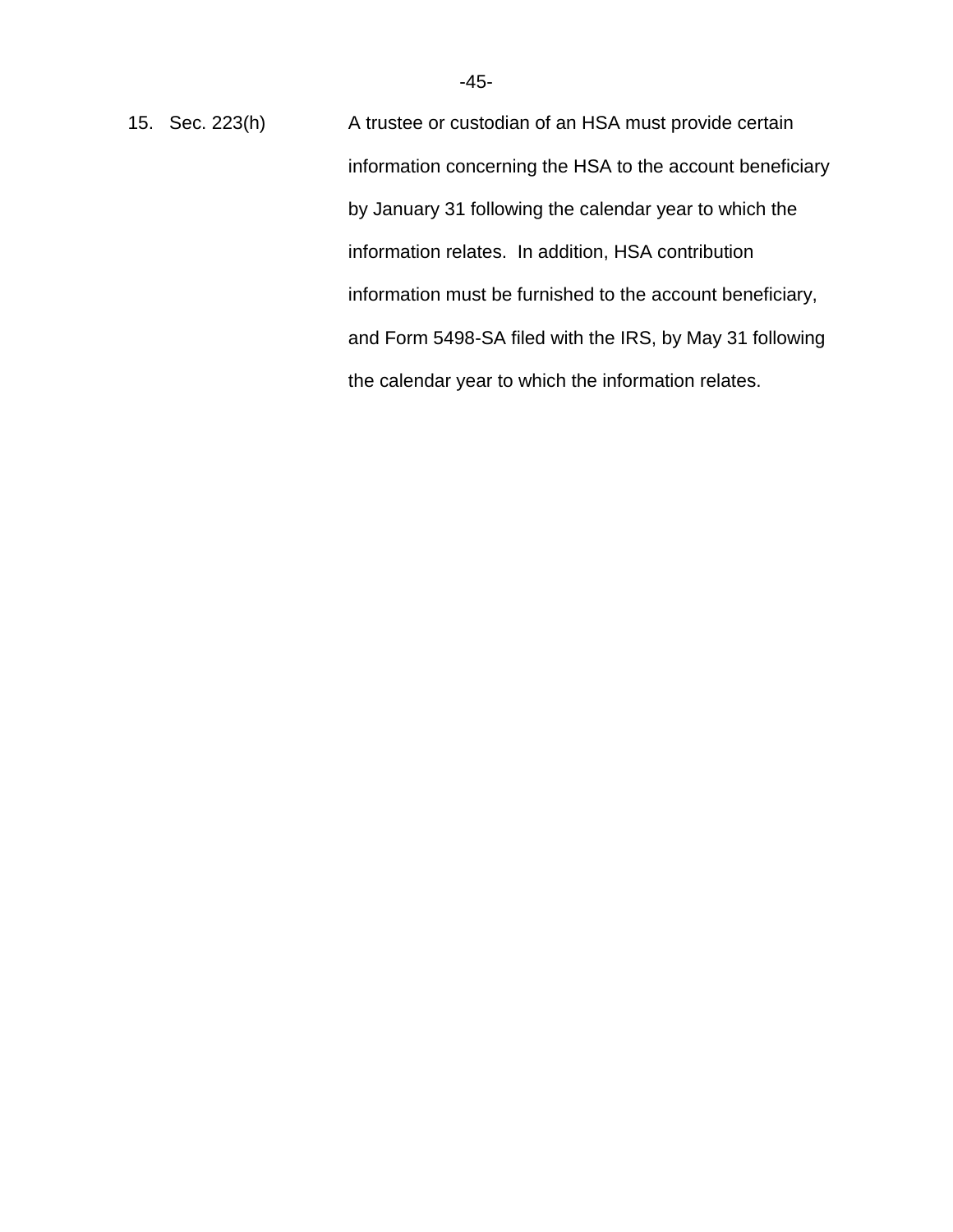16. Secs. 401(a)(9), 403(a)(1), 403(b)(10), 408(a)(6), 408(b)(3) and 457(d)(2), and Secs. 1.401(a)(9)-4, 1.401(a)(9)-6, A-17, 1.401(a)(9)-8,A-2, 1.403(b)-6(e)(9), and 1.408-8, A-12.

Generally, the first required minimum distribution from plans subject to the rules in section 401(a)(9) must be made no later than the required beginning date, and subsequent required minimum distributions must be made by the end of each distribution calendar year. Certain timing requirements apply for purposes of determining an employee's designated beneficiaries in the year following the employee's death. Distributions under a qualifying longevity annuity contract (QLAC) must be made on or before certain dates. An excess premium under a QLAC must be returned by the end of the calendar year following the calendar year in which it was paid. A non-spousal beneficiary under a QLAC with a set beneficiary designation must be designated by a certain date.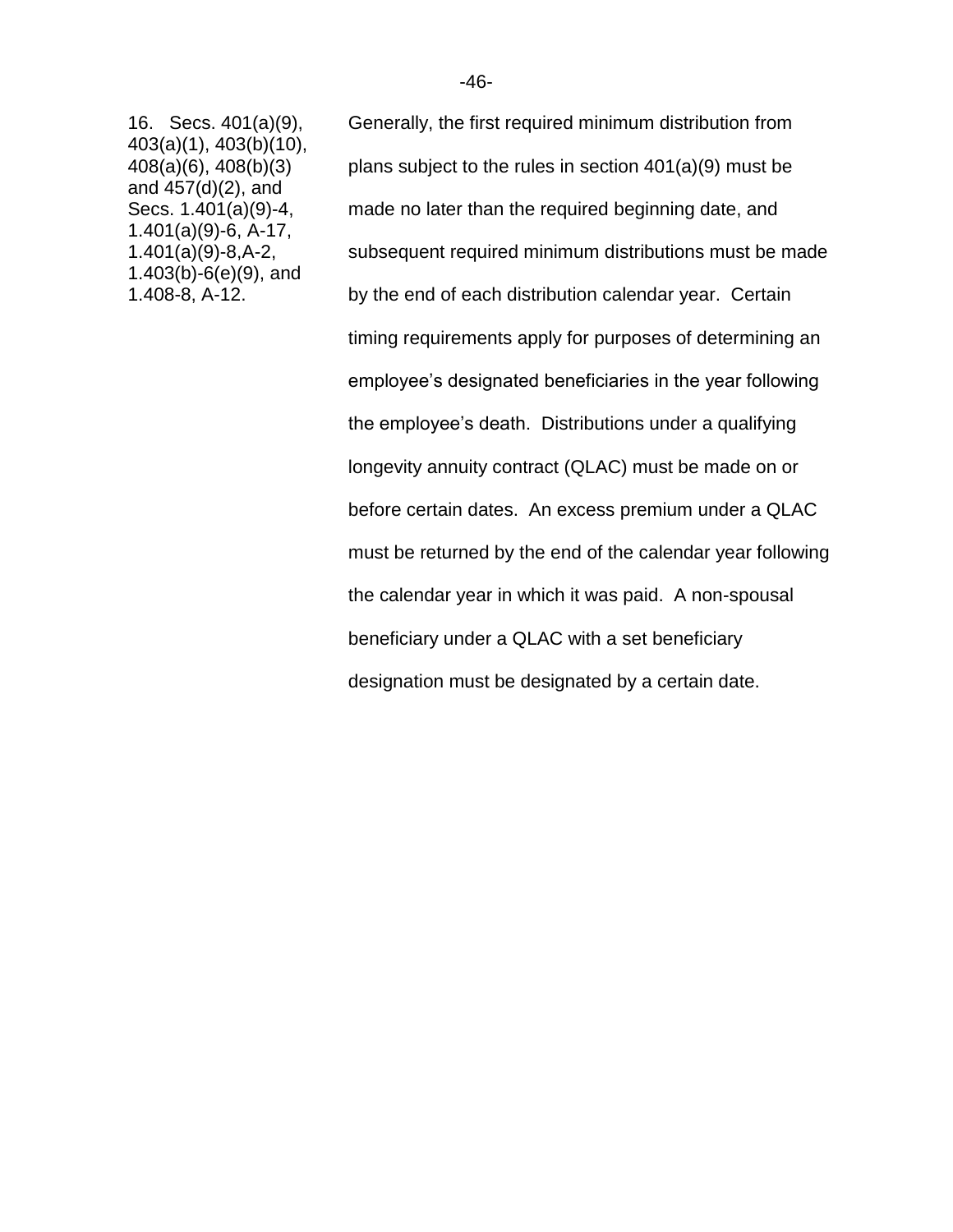A qualified participant in an ESOP (as defined in section 401(a)(28)(B)(iii)) may elect within 90 days after the close of each plan year in the qualified election period (as defined in section  $401(a)(28)(B)(iv)$  to direct the plan as to the investment of at least 25 percent of the participant's account in the plan (50 percent in the case of the last election).

18. Sec. 401(a)(28)(B)(ii) A plan must distribute the portion of the participant's account covered by an election under section 401(a)(28)(B)(i) within 90 days after the period during which an election can be made; or the plan must offer at least three investment options (not inconsistent with regulations prescribed by the Secretary) to each participant making the election under section  $401(a)(28)(B)(i)$  and within 90 days after the period during which the election may be made, the plan must invest the portion of the participant's account in accordance with the participant's election.

17. Sec.

401(a)(28)(B)(i)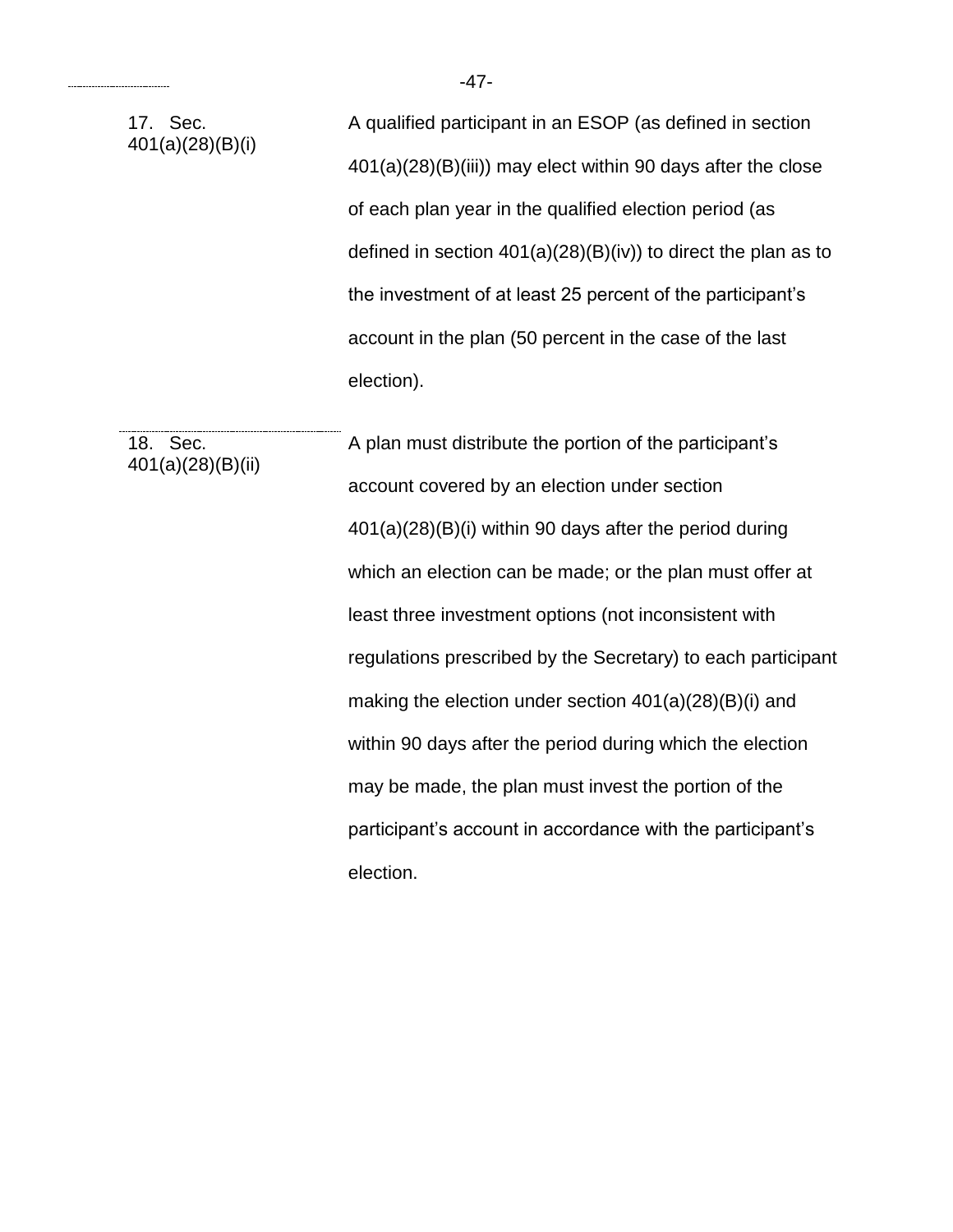19. Sec. 401(a)(30) and Secs.  $1.401(a)$ -30 and 1.402(g)-1 Excess deferrals for a calendar year, plus income attributable to the excess through the end of the calendar year, must be distributed no later than the first April 15 following the calendar year.

| 20. Sec. 401(b),<br>Sec. 1.401(b)-1, and  | A retirement plan that fails to satisfy the requirements of  |
|-------------------------------------------|--------------------------------------------------------------|
| Rev. Proc. 2016-37,<br>2016-29 I.R.B. 136 | section 401(a) or section 403(a) on any day because of a     |
|                                           | disqualifying provision will be treated as satisfying such   |
|                                           | requirements on such day if, prior to the expiration of the  |
|                                           | applicable remedial amendment period, all plan provisions    |
|                                           | necessary to satisfy the requirements of section 401(a) or   |
|                                           | 403(a) are in effect and have been made effective for the    |
|                                           | whole of such period.                                        |
| 21<br>$S_{\alpha}$ $(0.1/k)(R)$           | <u>A cash or dafarrad arrangament must distribute excess</u> |

21. Sec. 401(k)(8) A cash or deferred arrangement must distribute excess contributions for a plan year, plus income attributable to the excess through the end of the plan year, pursuant to the terms of the arrangement no later than the close of the following plan year.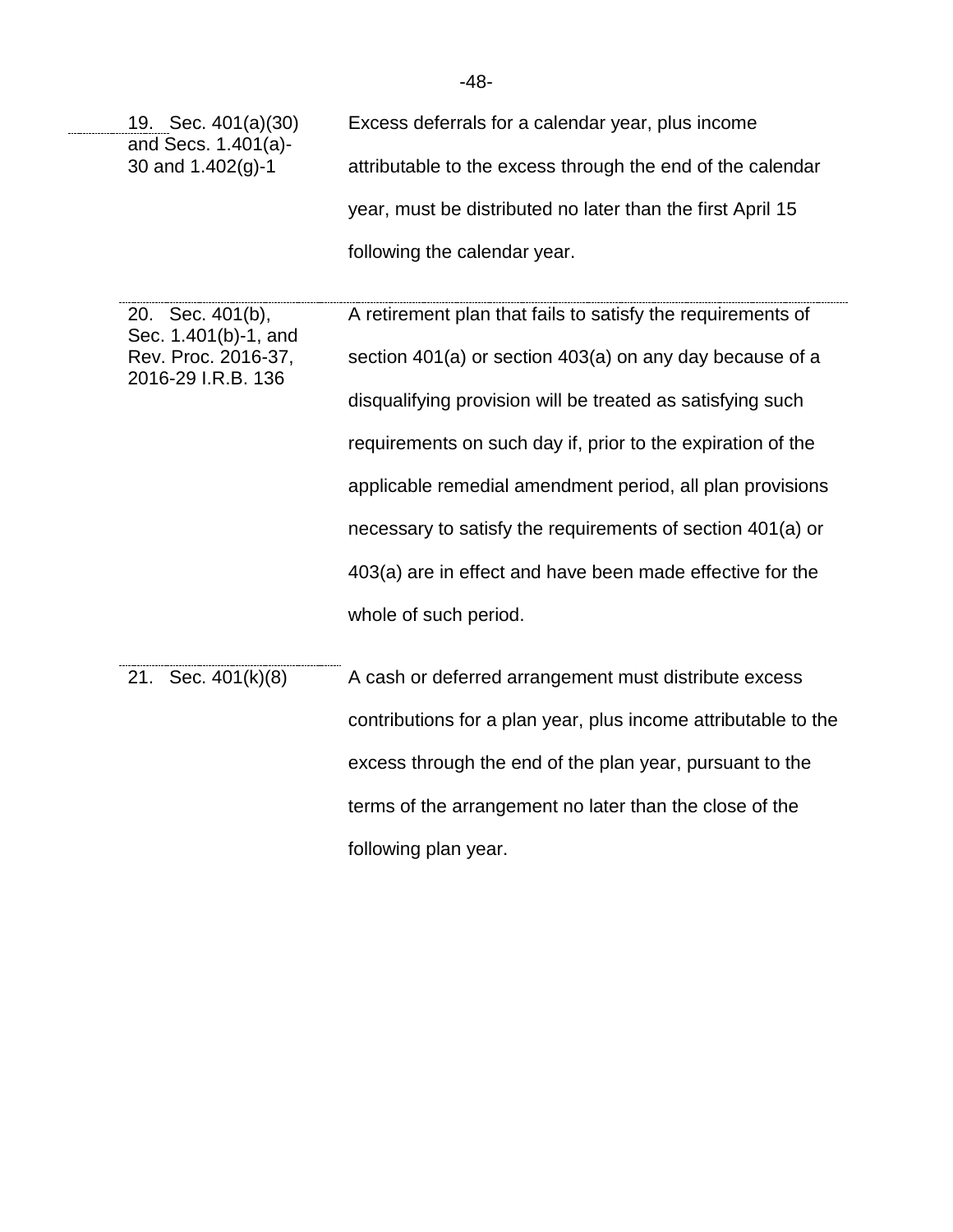-49-

22. Sec. 401(m)(6) A plan subject to section 401(m) must distribute excess aggregate contributions for a plan year, plus income attributable to the excess through the end of the plan year, pursuant to the terms of the plan, no later than the close of the following plan year.

| 23. Secs. 402(c),           | An eligible rollover distribution may be rolled over to an    |
|-----------------------------|---------------------------------------------------------------|
| $403(a)(4)$ , $403(b)(8)$ , |                                                               |
| $408(d)(3)$ , and           | eligible retirement plan, including an IRA, no later than the |
| 457(e)(16)(B)               |                                                               |
|                             | 60th day following the day the distributee received the       |
|                             |                                                               |
|                             | distributed property.                                         |

24. Sec.  $402(c)(3)(C)$  A qualified plan loan offset amount may be rolled over to an eligible retirement plan no later than the due date (including extensions) for filing the return of tax for the taxable year in which such amount is treated as distributed from a qualified employer plan.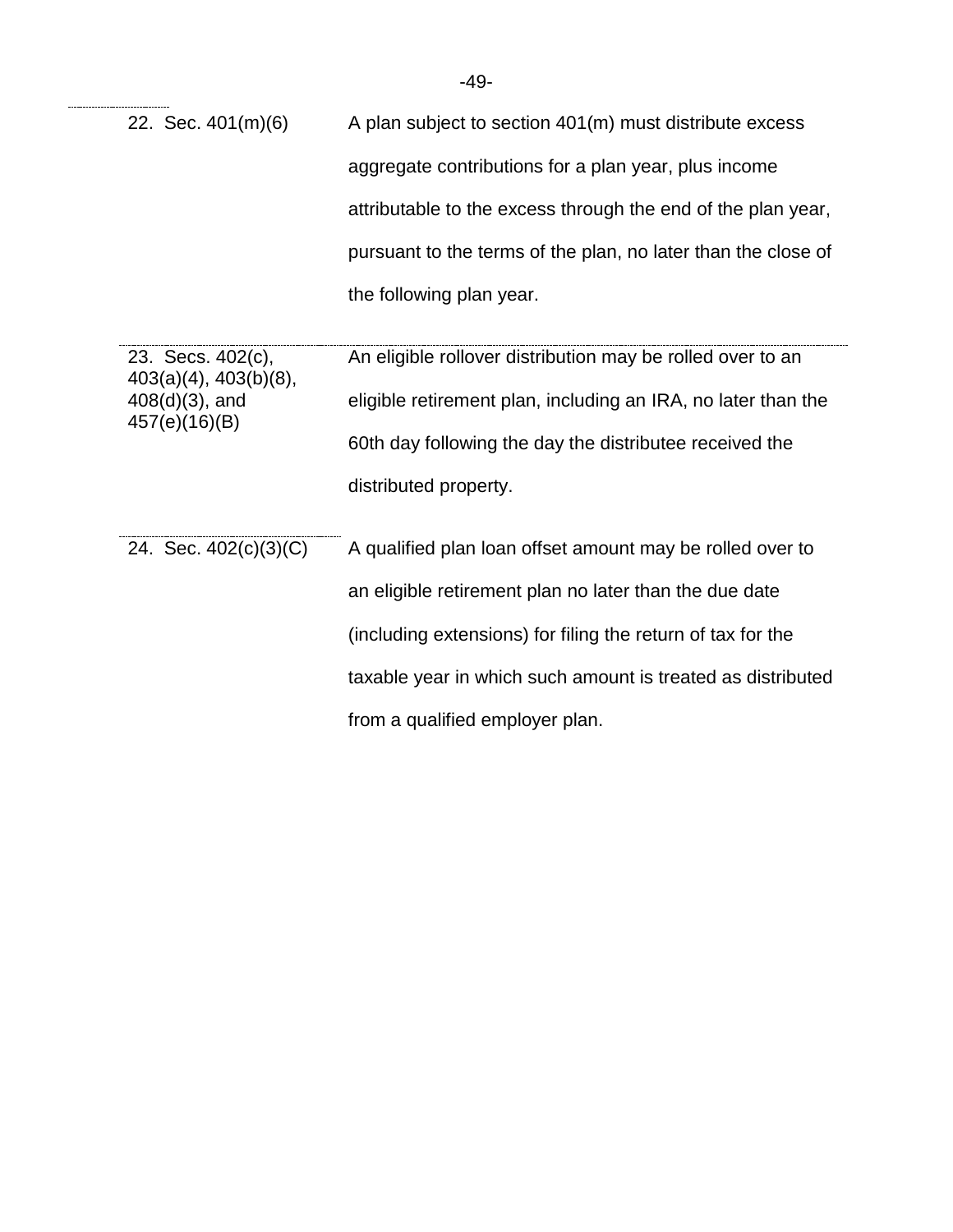25. Sec. 402(g)(2)(A) and Sec. 1.402(g)-1 An individual with excess deferrals for a taxable year must notify a plan not later than the first March 1 following the taxable year that excess deferrals have been contributed to the plan for the taxable year. A distribution of excess deferrals identified by the individual, plus income attributable to the excess through the end of the taxable year, must be made no later than the first April 15 following the taxable year of the excess. 26. Secs. 404(a)(6), 404(h)(1)(B), and 404(m)(2) A contribution to a qualified retirement plan, a simplified employee pension, or a SIMPLE IRA plan shall be deemed

to have been made by the taxpayer on the last day of the

preceding taxable year if the contribution is on account of

such taxable year and is made not later than the time

prescribed for filing the return for such taxable year

27. Sec. 404(k)(2)(A)(ii) An ESOP receiving dividends on stock of a C corporation maintaining the plan must distribute the dividends in cash to participants or beneficiaries not later than 90 days after the close of the plan year in which the dividends were paid.

(including extensions).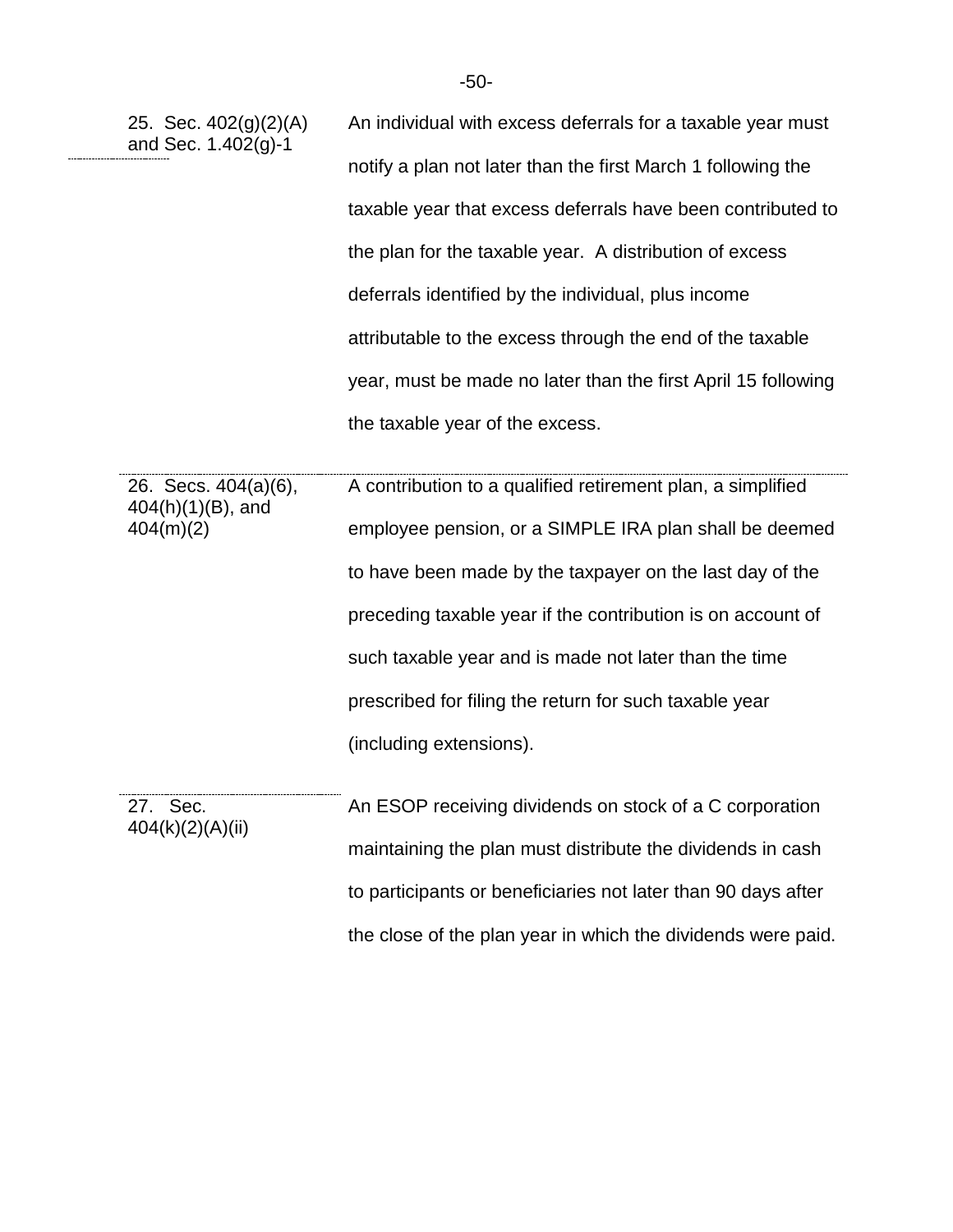28. Sec.  $408(d)(4)$  A distribution of any contribution made for a taxable year to an IRA shall be included in gross income unless such distribution (which must include earnings attributable to the contribution) is received on or before the day prescribed by law (including extensions of time) for filing such individual's return for such taxable year.

29. Secs. 408(i) and 6047(c) A trustee or issuer of an IRA must provide certain information concerning the IRA to the IRA owner by January 31 following the calendar year to which the information relates. In addition, IRA contribution information must be furnished to the owner, and Form 5498 filed with the IRS, by May 31 following the calendar year to which the information relates.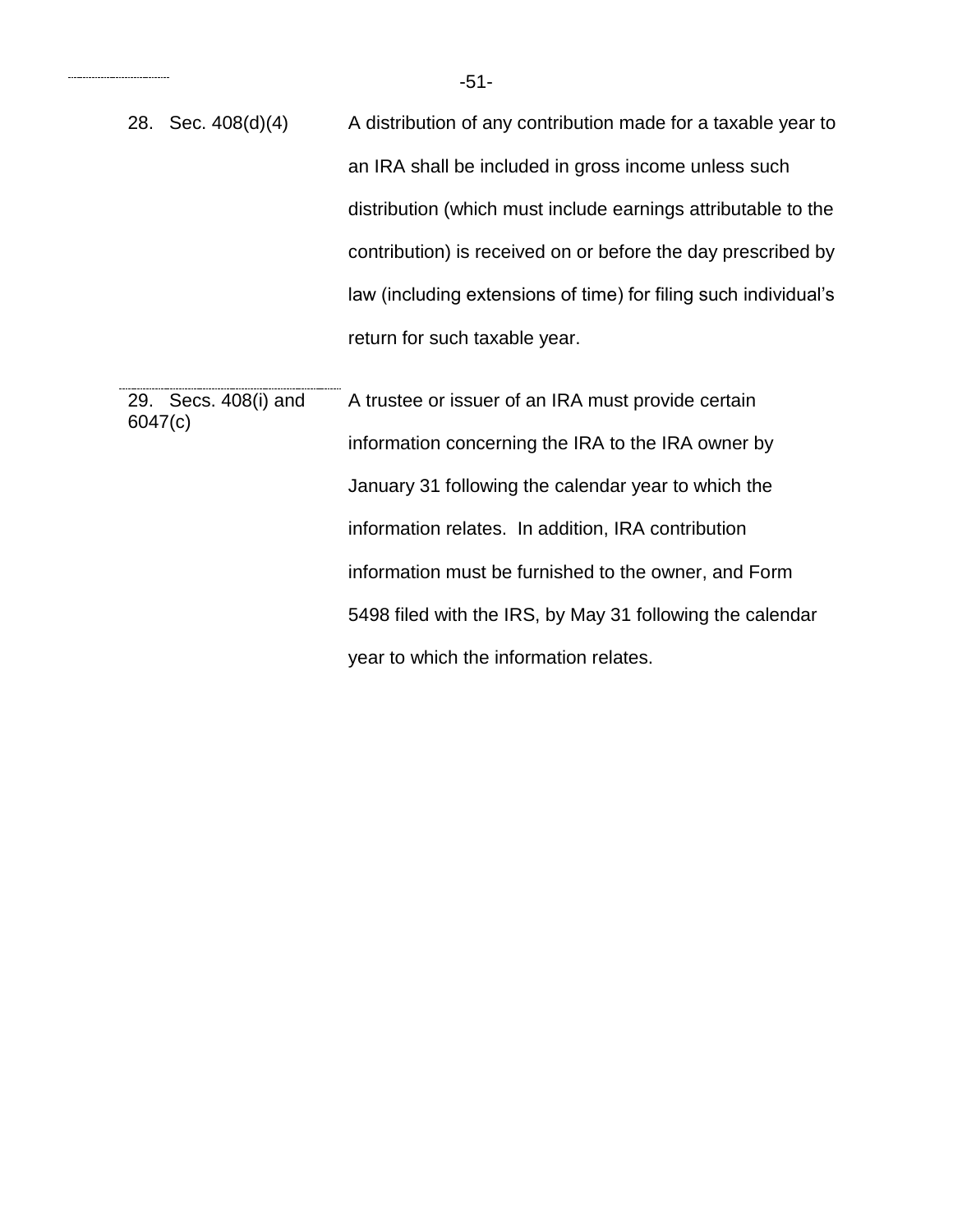30. Sec. 408A(d)(6) If, on or before the date prescribed by law (including extensions of time) for filing the taxpayer's return for a taxable year, a taxpayer transfers in a trustee-to-trustee transfer any contribution (other than a qualified rollover contribution) to an IRA made during such taxable year from such IRA to any other IRA and the transfer includes net earnings attributable to that contribution, then such contribution shall be treated as having been made to the transferee IRA (and not the transferor IRA).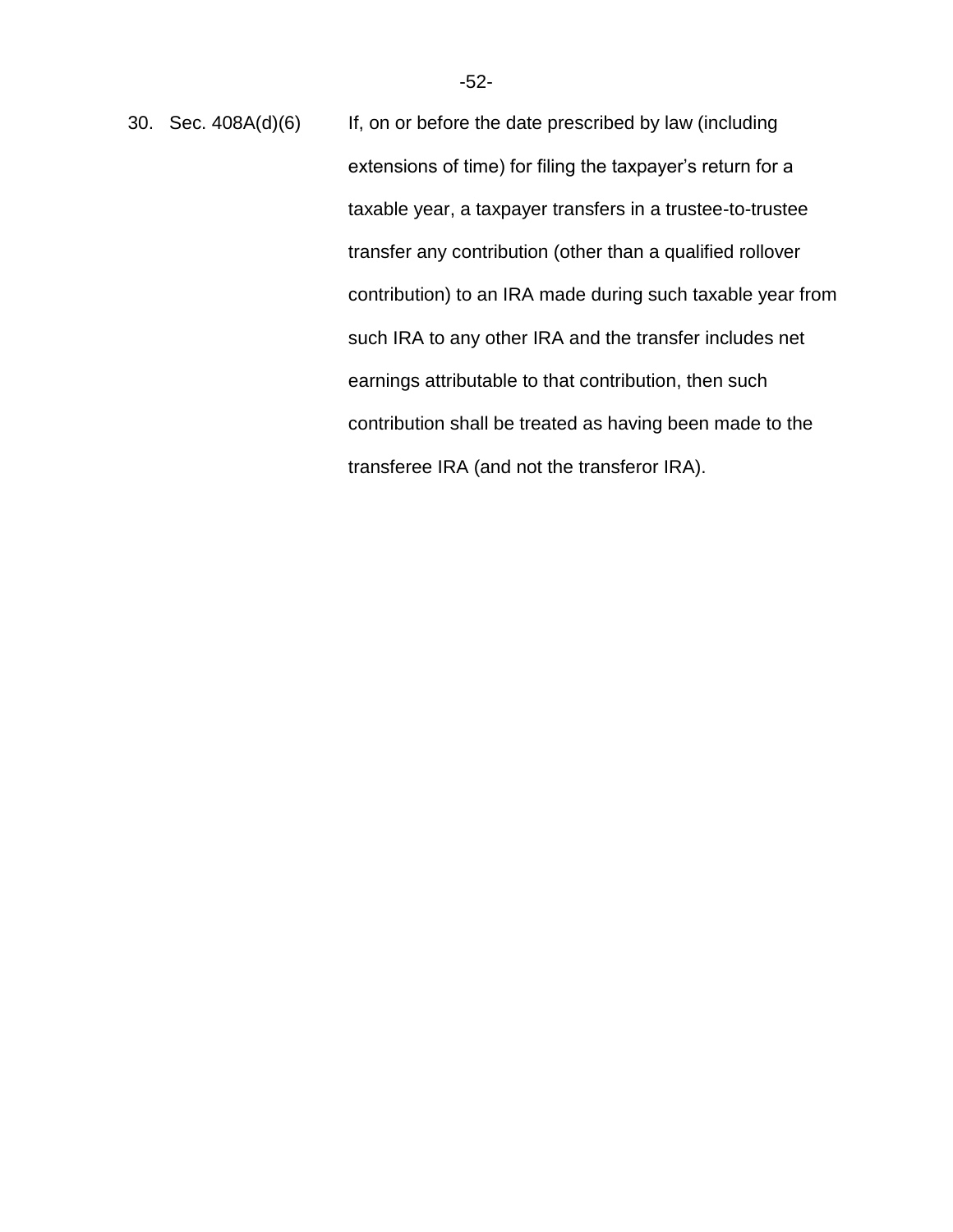31. Sec. 409(h)(4) An employer required to repurchase employer securities under section 409(h)(1)(B) must provide a put option for a period of at least 60 days following the date of distribution of employer securities from an ESOP to a participant, and if the put option is not exercised, for an additional 60-day period in the following plan year. A participant who receives a distribution of employer securities under section 409(h)(1)(B) must have the right to exercise the put option provided by that section for a period of at least 60 days following the date of distribution, or if the put option is not exercised within that period, for an additional 60-day period in the following plan year.

32. Sec. 409(h)(5) An employer required to repurchase employer securities distributed as part of a total distribution from an ESOP must pay for the securities in substantially equal periodic payments (at least annually) over a period beginning not later than 30 days after the exercise of the put option and not exceeding five years.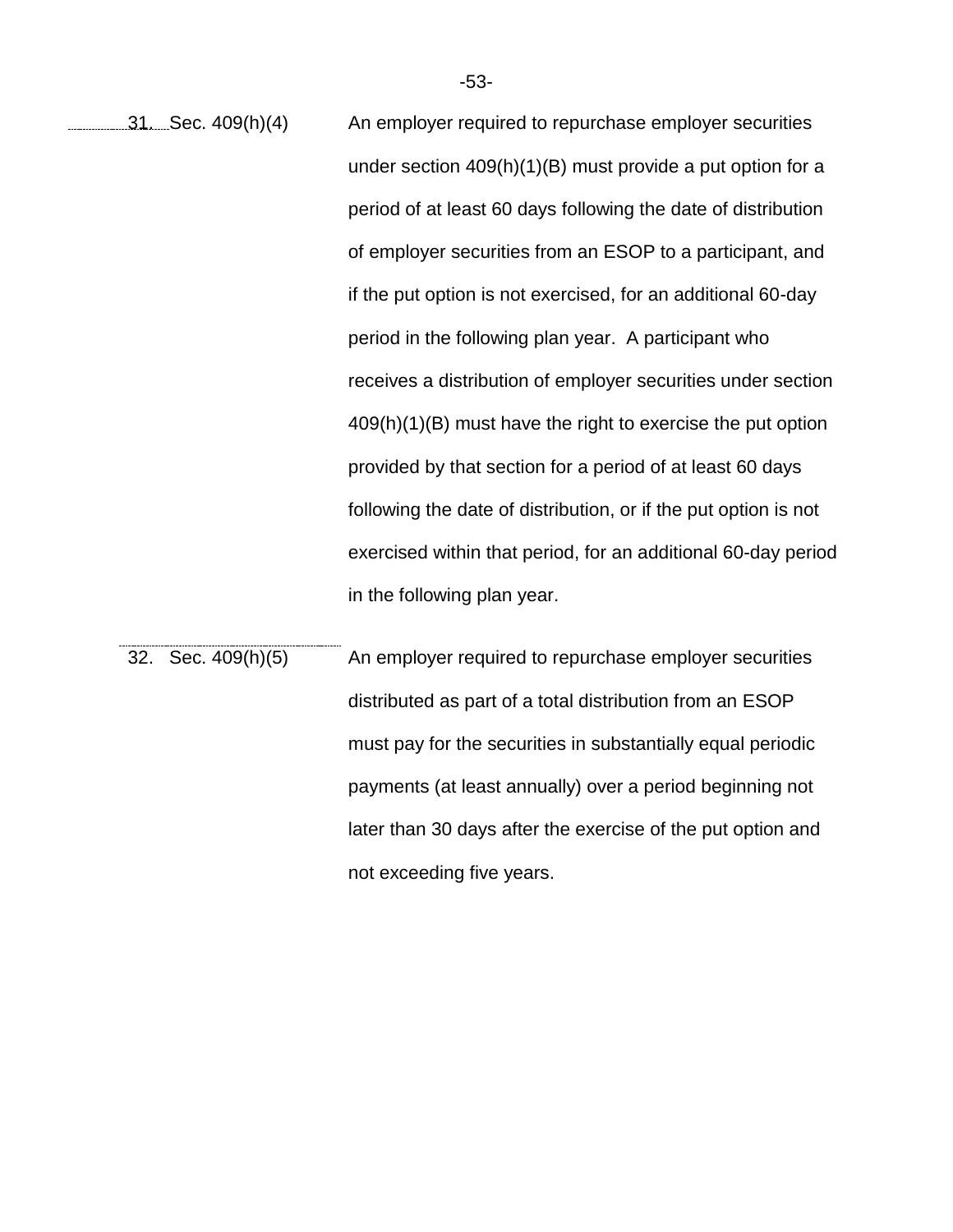33. Sec. 409(h)(6) An employer required to repurchase employer securities distributed as part of an installment distribution from an ESOP must pay for the securities not later than 30 days after the exercise of the put option under section 409(h)(4).

34. Sec. 409(o) An ESOP must commence the distribution of a participant's account balance, if the participant elects, not later than one year after the close of the plan year -- i) in which the participant separates from service by reason of attaining normal retirement age under the plan, death or disability; or ii) which is the fifth plan year following the plan year in which the participant otherwise separates from service (except if the participant is reemployed before distribution is required to begin). An ESOP must also, unless the participant elects otherwise, distribute the participant's account balance in substantially equal payments over a period not longer than five years (a longer period applies if the account balance exceeds \$800,000, as adjusted for cost of living).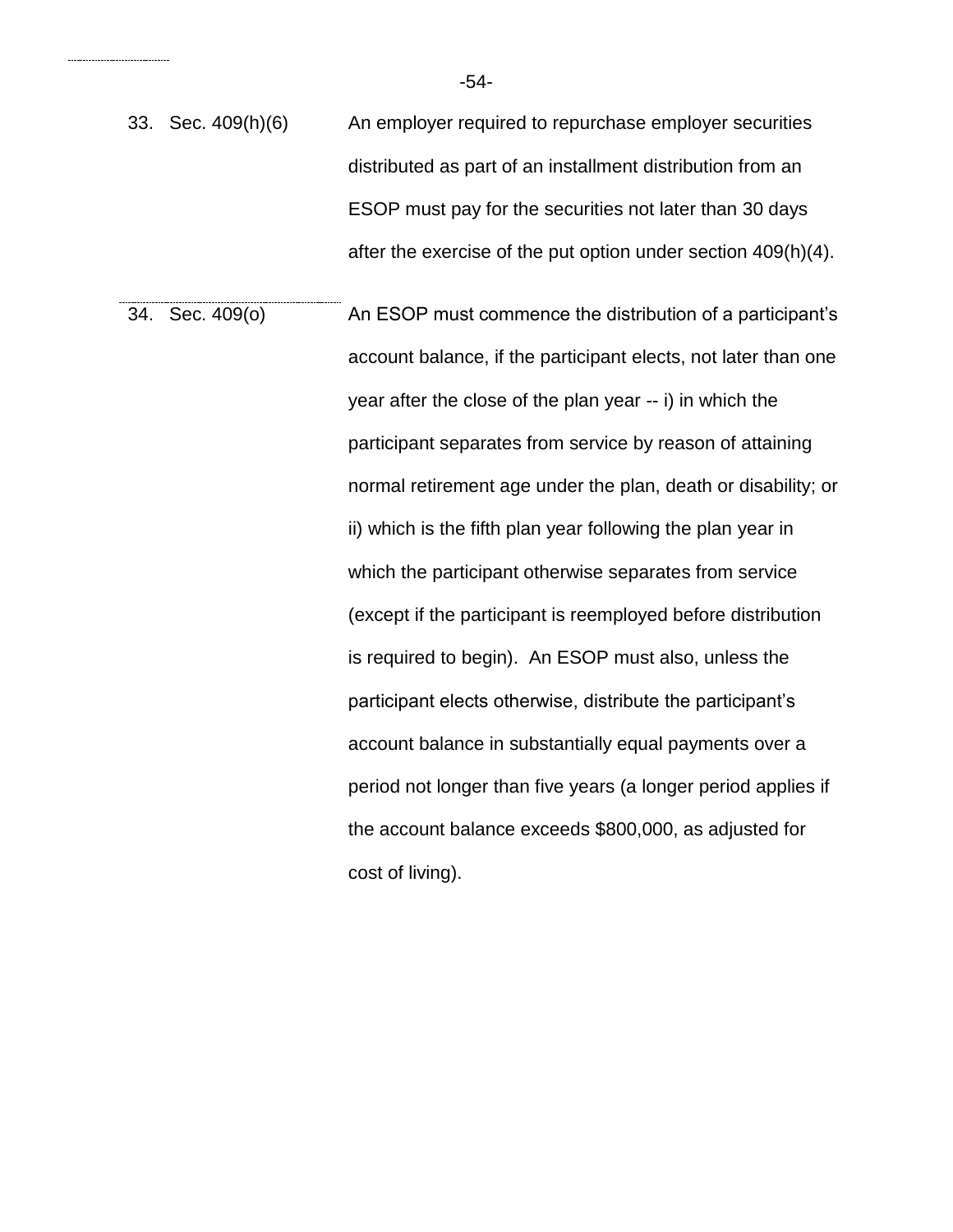| 35. Sec. $414(w)(2)$<br>and Sec. $1.414(w)$ -<br>1(c) | An employee can elect a permissible withdrawal from an    |
|-------------------------------------------------------|-----------------------------------------------------------|
|                                                       | eligible automatic contribution arrangement (EACA) if the |
|                                                       | election is made within 90 days of the date of the        |
|                                                       | employee's first elective contribution under the EACA.    |

36. Sec. 1042(a)(2) A taxpayer must purchase qualified replacement property (defined in section  $1042(c)(4)$ ) within the replacement period, defined in section 1042(c)(3) as the period which begins three months before the date of the sale of qualified securities to an ESOP and ends 12 months after the date of such sale.

- 37. Sec. 4972(c)(3) Nondeductible contributions to a qualified employer plan must be distributed prior to a certain date to avoid the imposition of a 10 percent tax.
- 38. Sec. 4973 Excess contributions to an IRA or certain other tax-favored accounts must be distributed prior to a certain date to avoid the imposition of a six percent tax.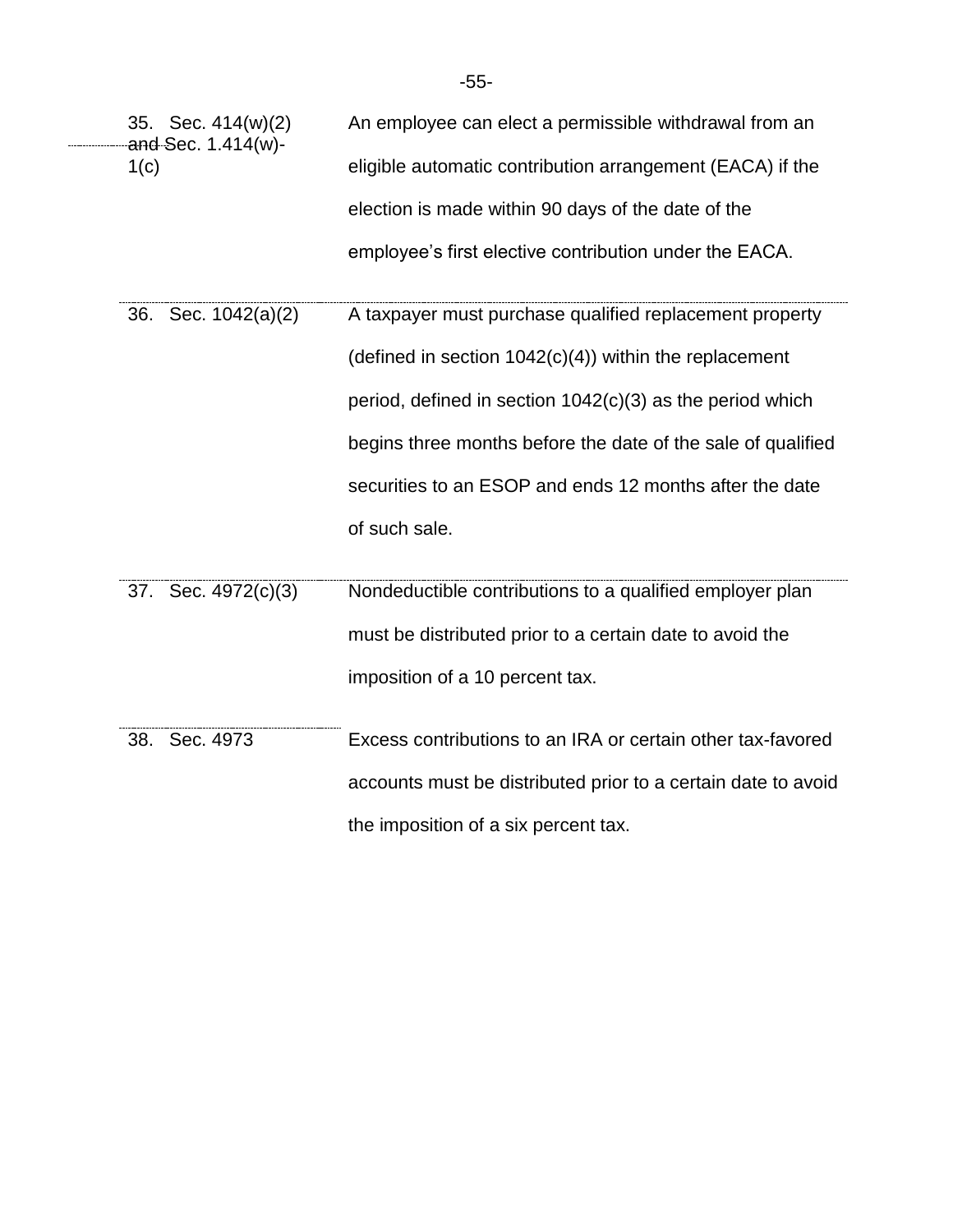39. Sec. 4979 and Sec. 54.4979-1

A 10 percent tax on the amount of excess contributions and excess aggregate contributions under a plan for a plan year will be imposed unless the excess, plus income through the end of the plan year attributable to the excess is distributed (or, if forfeitable, forfeited) no later than 2 1/2 months (six months in the case of an EACA) after the close of the plan year. In the case of a salary reduction simplified employee pension (SARSEP), the employer must notify employees of the excess and the tax consequences within the 2 1/2 -month period to avoid the tax.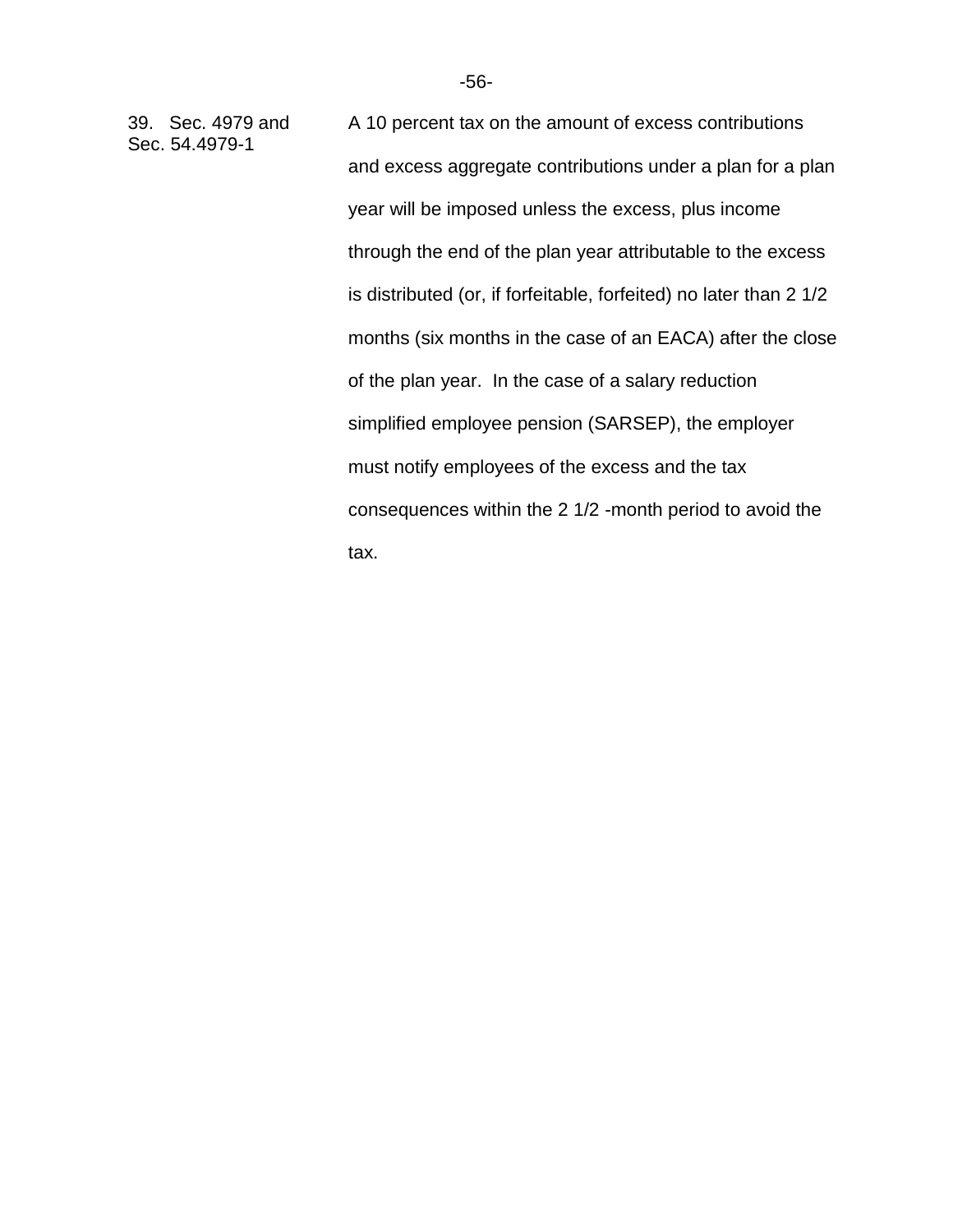40. Secs. 6057, 6058, and 6059

Form 5500, Annual Return/Report of Employee Benefit Plan; Form 5500-SF, Short Form Annual Return/Report of Small Employee Benefit Plan; Form 5500-EZ, Annual Return of One-Participant (Owners and Their Spouses) Retirement Plan (Form 5500 series), which are used to report annual information concerning employee benefit plans and fringe benefit plans, must be filed by a specified time. Form 8955-SSA, Annual Registration Statement Identifying Separated Participants with Deferred Vested Benefits, which is used to report information about separated participants with deferred vested benefits under a plan, must be filed by a specified time.

## General Advice

Affected filers are advised to follow the instructions accompanying the Form 5500 series or Form 8955-SSA (or other guidance published on the postponement) regarding how to file the forms when postponements are granted pursuant to section 7508 or section 7508A.

## Combat Zone Postponements under Section 7508

-57-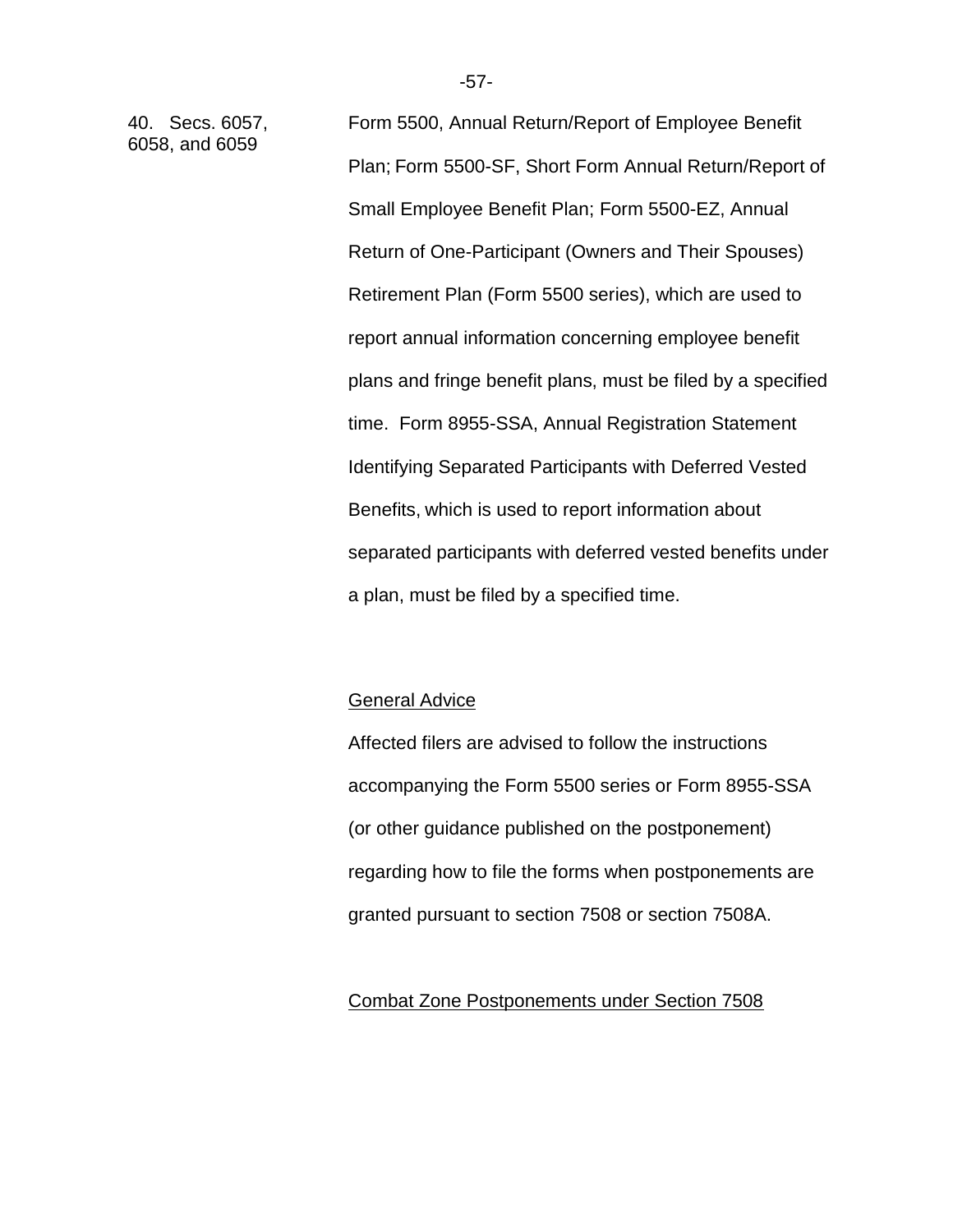Individual taxpayers who meet the requirements of section 7508 are entitled to a postponement of the Form 5500 series filing due date under section 7508. The postponement of the Form 5500 series filing due date under section 7508 will also be permitted by the Department of Labor and the Pension Benefit Guaranty Corporation (PBGC) for similarly situated individuals who are plan administrators.

## Postponements for Federally Declared Disasters and Terroristic or Military Actions under Section 7508A

In the case of "affected taxpayers," as defined in § 301.7508A-1(d), the IRS may permit a postponement of the Form 5500 series filing due date. Taxpayers who are unable on a timely basis to obtain information necessary for completing the forms from a bank, insurance company, or any other service provider because such service provider's operations are located in a covered disaster area will be treated as "affected taxpayers." Whatever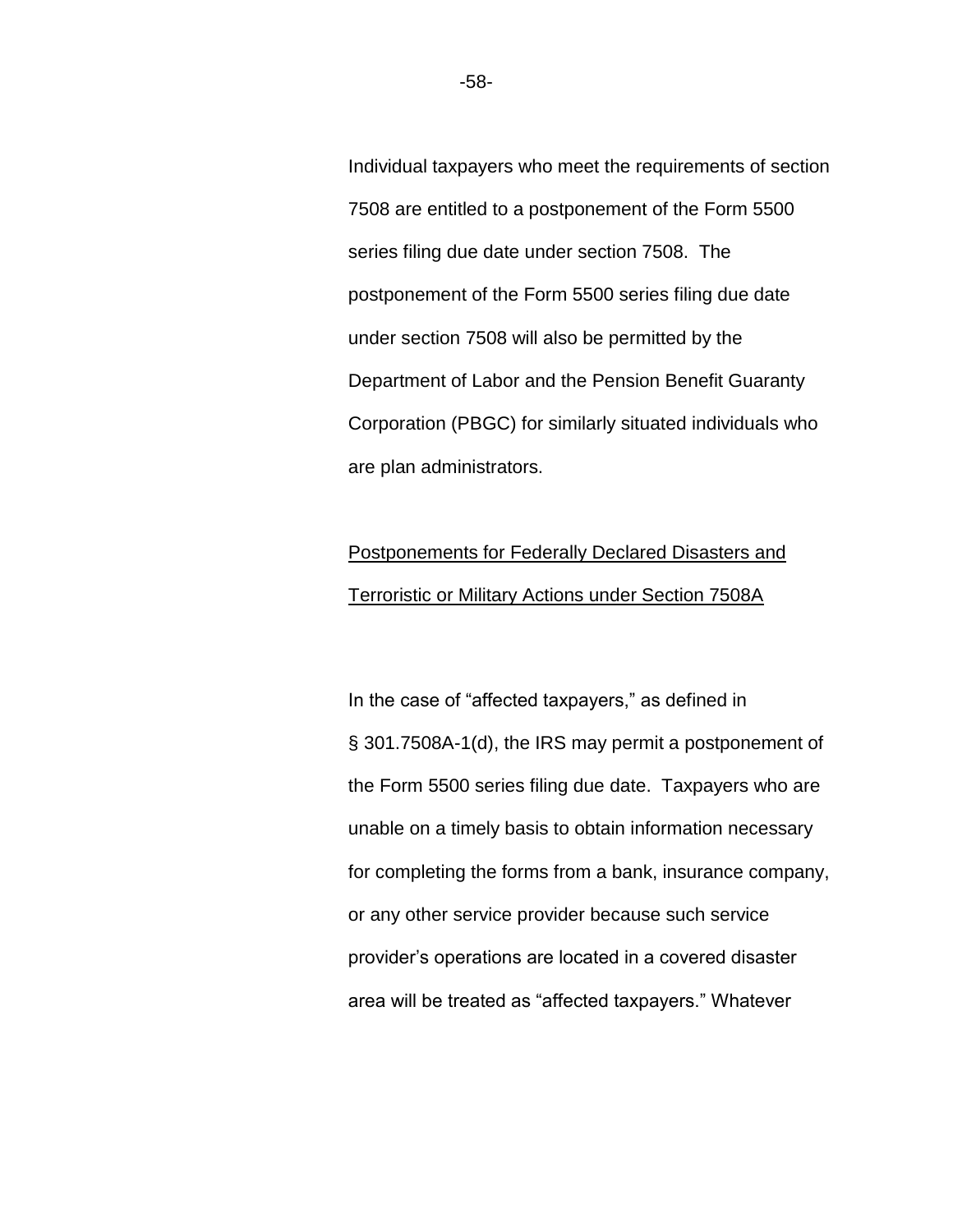postponement of the Form 5500 series filing due date is permitted by the IRS under section 7508A will also be permitted by the Department of Labor and PBGC for similarly situated plan administrators and direct filing entities.

41. Sec. 6343(f) If the Secretary determines that an individual's account or benefit under an eligible retirement plan (including an IRA) has been wrongfully levied upon (or that the levy was premature or otherwise not in accordance with administrative procedures of the Secretary), and property or an amount of money is returned to the individual, the individual may roll over the property or amount (plus interest paid) to an eligible retirement plan no later than the due date (not including extensions) for the filing of the return of tax for the taxable year in which the property or amount is returned.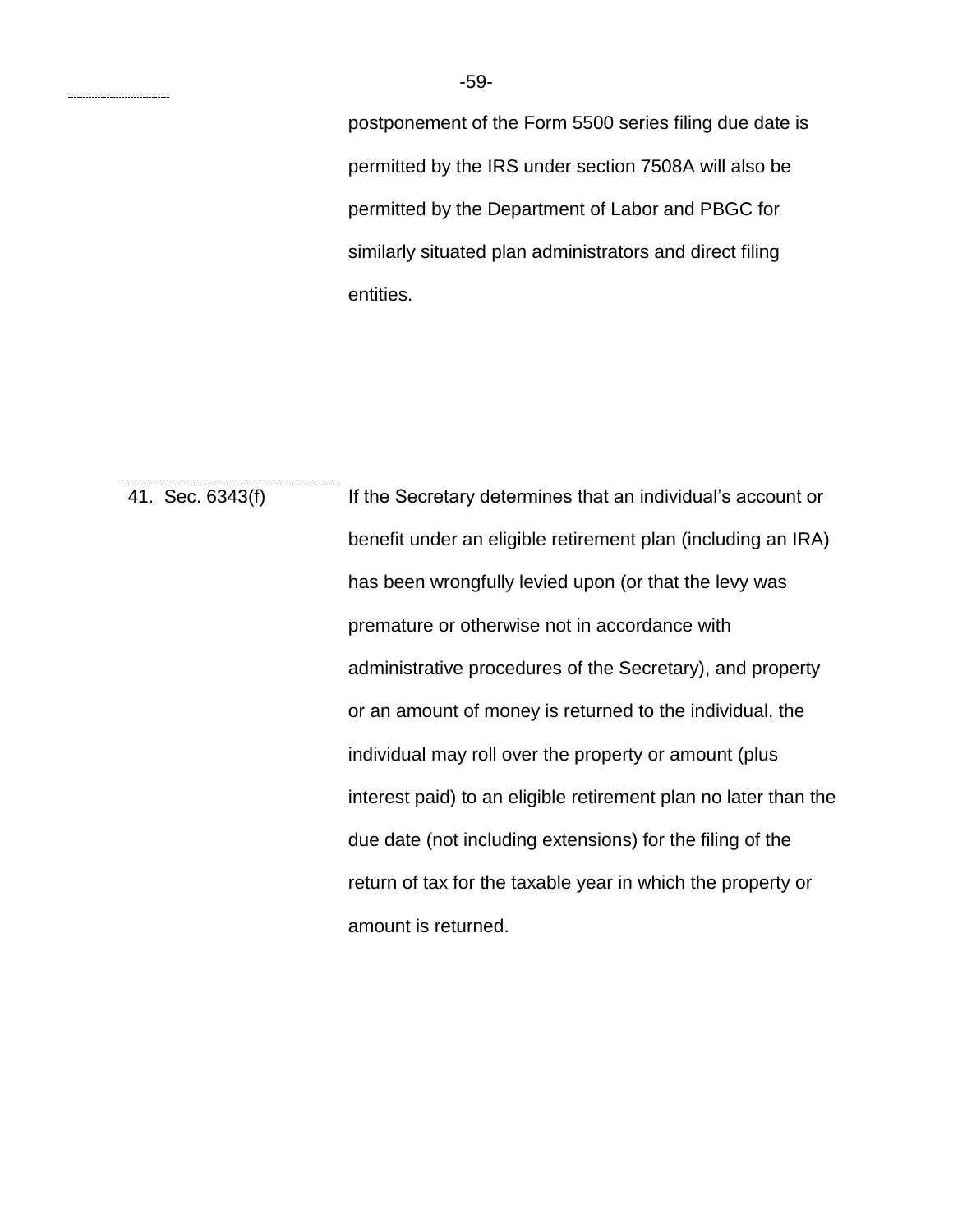42. Rev. Proc. 2016- 51, 2016-42 I.R.B. 466, Sections 9.02(1) and (2)

The correction period for self-correction of operational failures is the last day of the second plan year following the plan year for which the failure occurred, except that a special rule applies in the case of a failure to satisfy section 401(k)(3) or 401(m)(2). The correction period for selfcorrection of operational failures for transferred assets does not end until the last day of the first plan year that begins after the corporate merger, acquisition, or other similar employer transaction.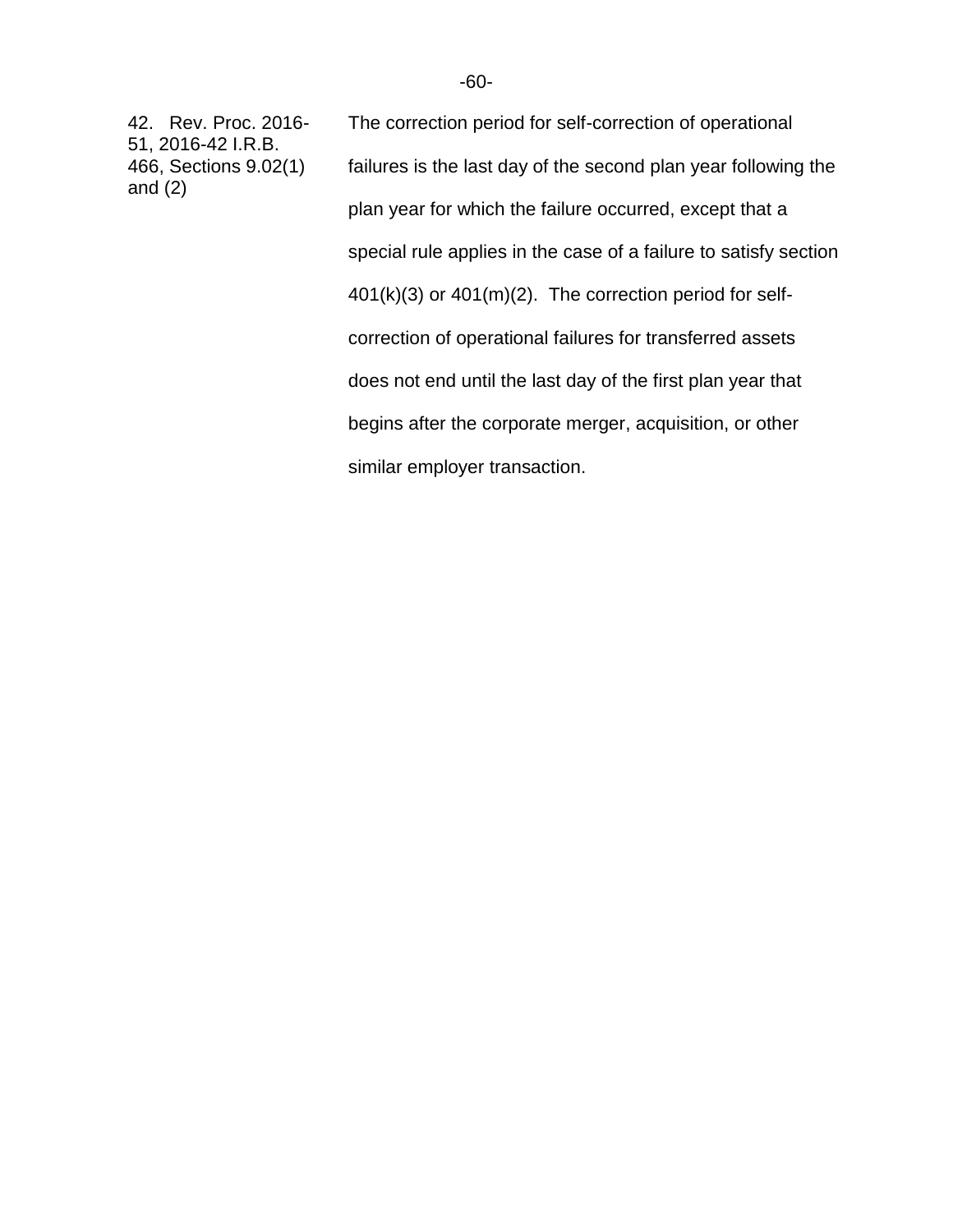43. Rev. Proc. 2018- 4, Appendix A, Section .09(1)

If a plan is not required to file a Form 5500 series return, for Voluntary Correction Program (VCP) user fee purposes, the amount of net assets generally will be the amount as of the last day of the most recently completed plan year preceding the date of the VCP submission. However, if this information has not been compiled by the time the plan sponsor is ready to make a VCP submission to the IRS, the plan sponsor may use the amount of net assets associated with the most recently completed prior plan year for which information on the amount of net assets is available. This exception will not apply if the VCP submission is mailed to the IRS more than seven months after the close of the most recently completed plan year preceding the date of the VCP submission.

-61-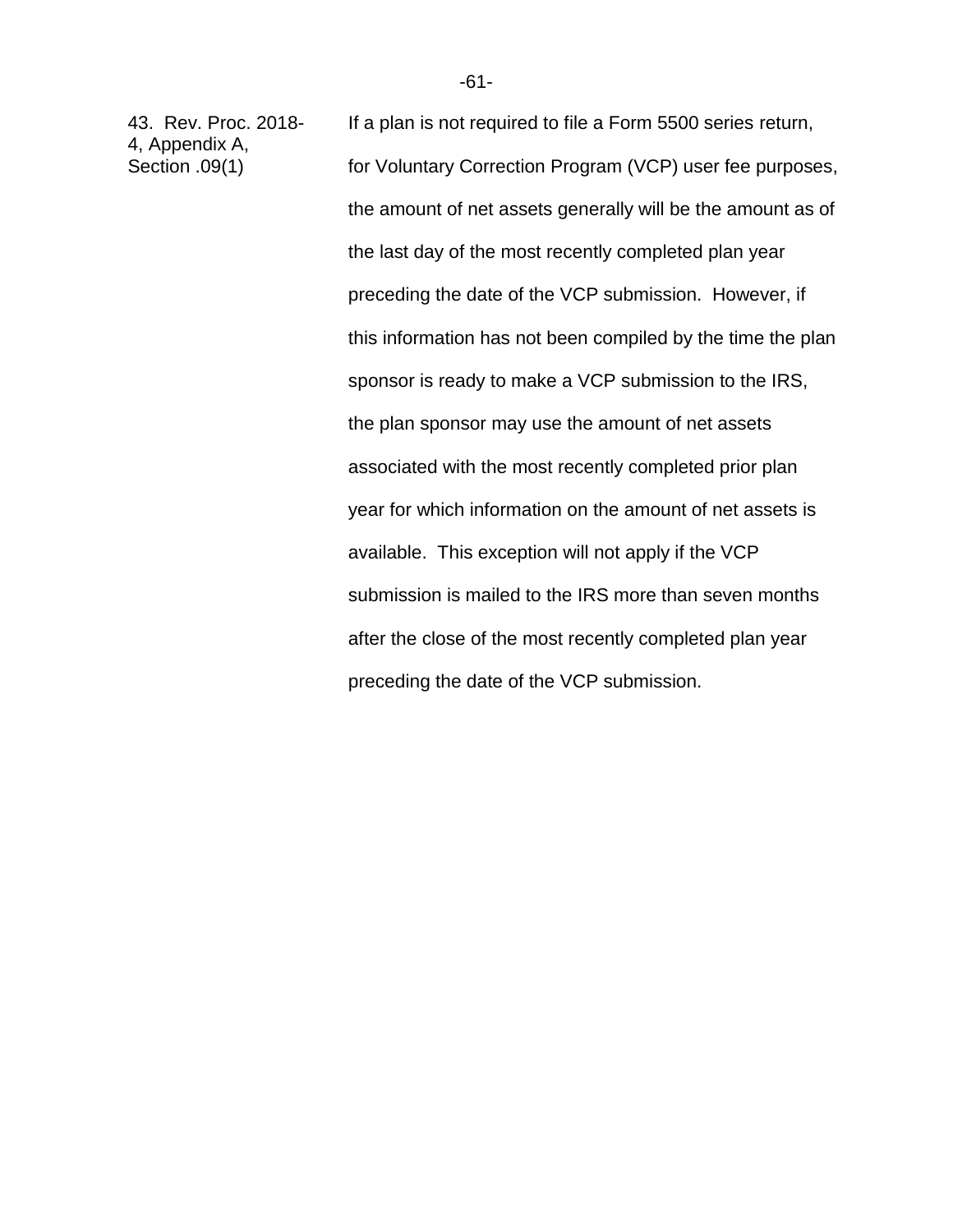44. Rev. Proc. 2016- 51, Section 14.03

If an examination of a plan in the Audit Closing Agreement Program (Audit CAP) involves a plan with transferred assets and the IRS determines that no new incidents of the failures that relate to the transferred assets occurred after the end of the second plan year that begins after the corporate merger, acquisition, or other similar employer transaction, the sanction under Audit CAP will not exceed the sanction that would apply if the transferred assets were maintained as a separate plan.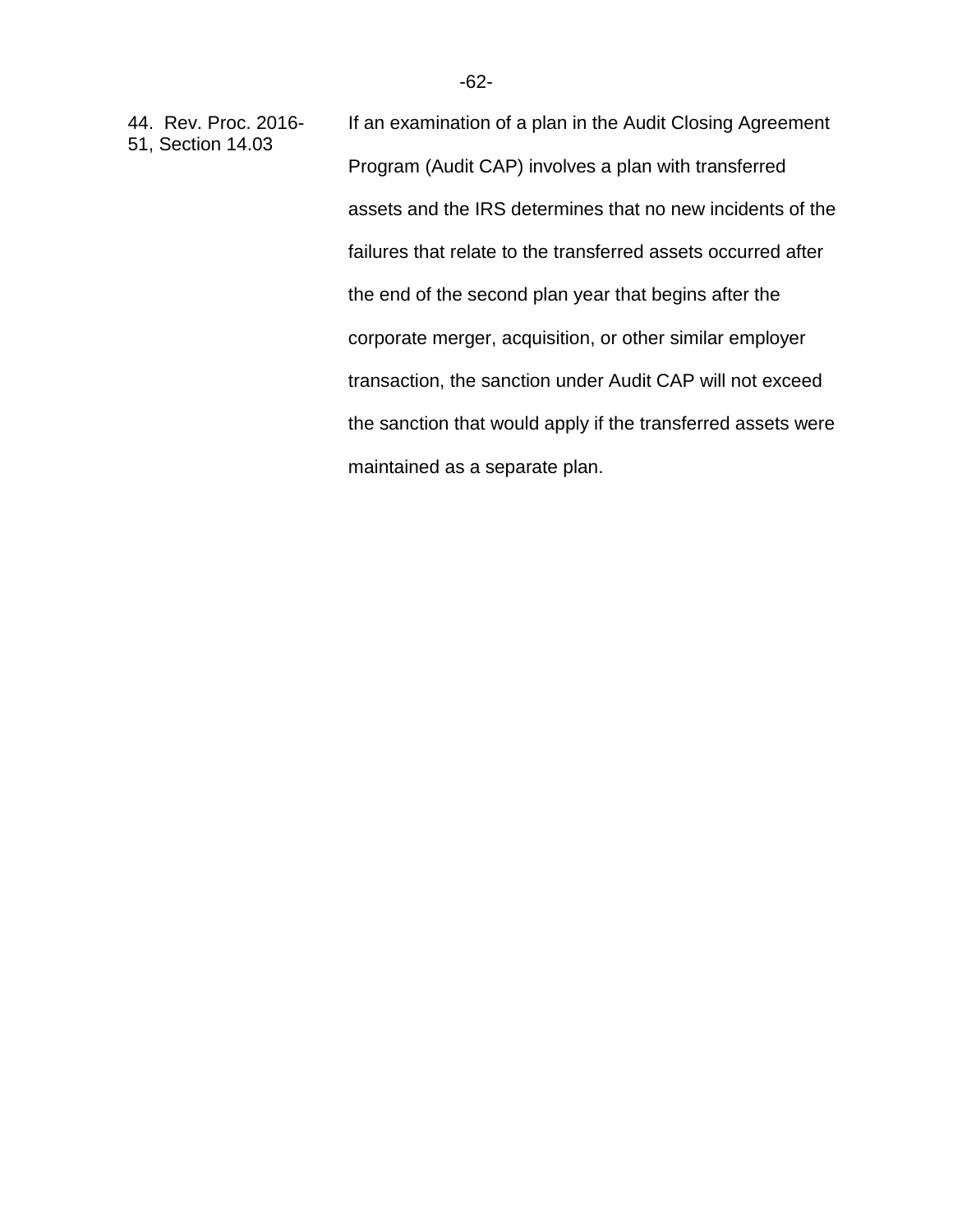-63-

SECTION 9. ESTATE, GIFT AND TRUST ISSUES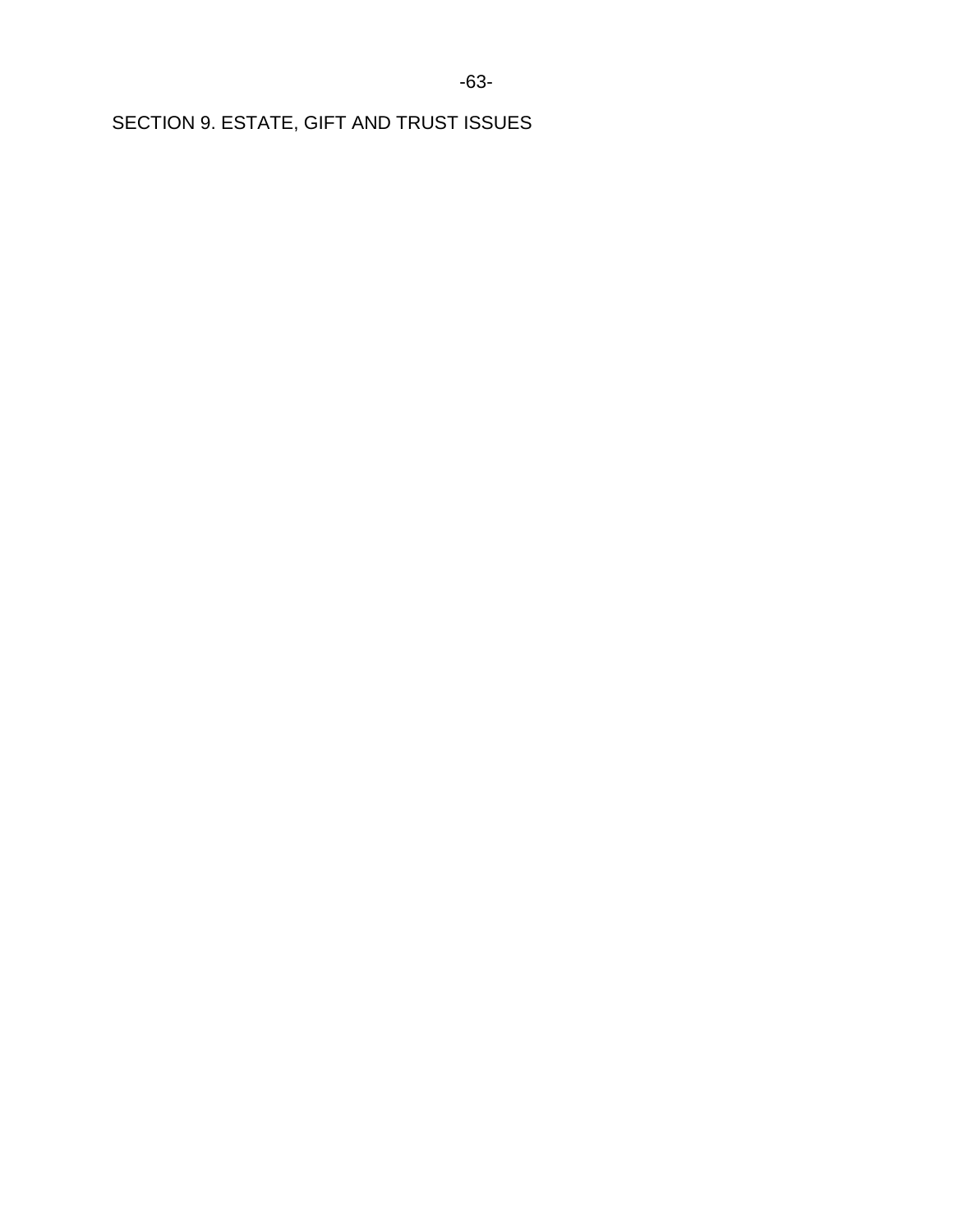| <b>Statute or Regulation</b> | <b>Act Postponed</b>                                             |
|------------------------------|------------------------------------------------------------------|
| 1. Sec. $643(g)$             | The trustee may elect to treat certain payments of               |
|                              | estimated tax as paid by the beneficiary. The election shall     |
|                              | be made on or before the 65th day after the close of the         |
|                              | taxable year of the trust.                                       |
| 2. Sec. 645 and              | An election to treat a qualified revocable trust as part of the  |
| Sec. $1.645-1(c)$            | decedent's estate must be made by filing Form 8855,              |
|                              | Election To Treat a Qualified Revocable Trust as Part of an      |
|                              | Estate, by the due date (including extensions) of the            |
|                              | estate's Federal income tax return for the estate's first        |
|                              | taxable year, if there is an executor, or by the due date        |
|                              | (including extensions) of the trust's Federal income tax         |
|                              | return for the trust's first taxable year (treating the trust as |

an estate), if there is no executor.

-64-

---------------------------------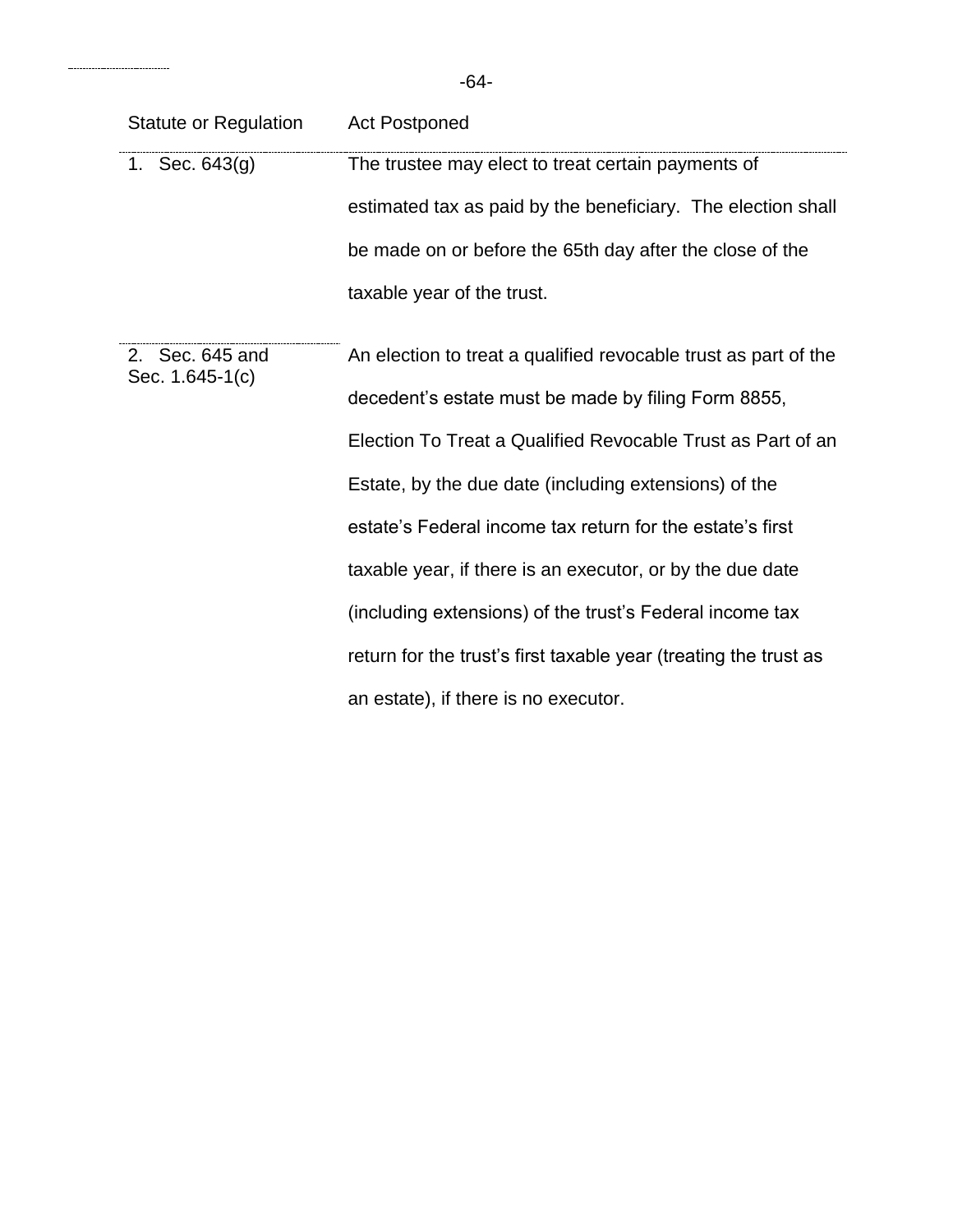3. Sec. 663(b) and Sec. 1.663(b)-2

The fiduciary of a trust or estate may elect to treat any amount properly paid or credited to a beneficiary within the first 65 days following the close of the taxable year as an amount that was properly paid or credited on the last day of such taxable year. If a return is required to be filed for the taxable year for which the election is made, the election shall be made on such return no later than the time for making such return (including extensions). If no return is required to be filed, the election shall be made in a separate statement filed with the internal revenue office with which a return would have been filed, no later than the time for making a return (including extensions).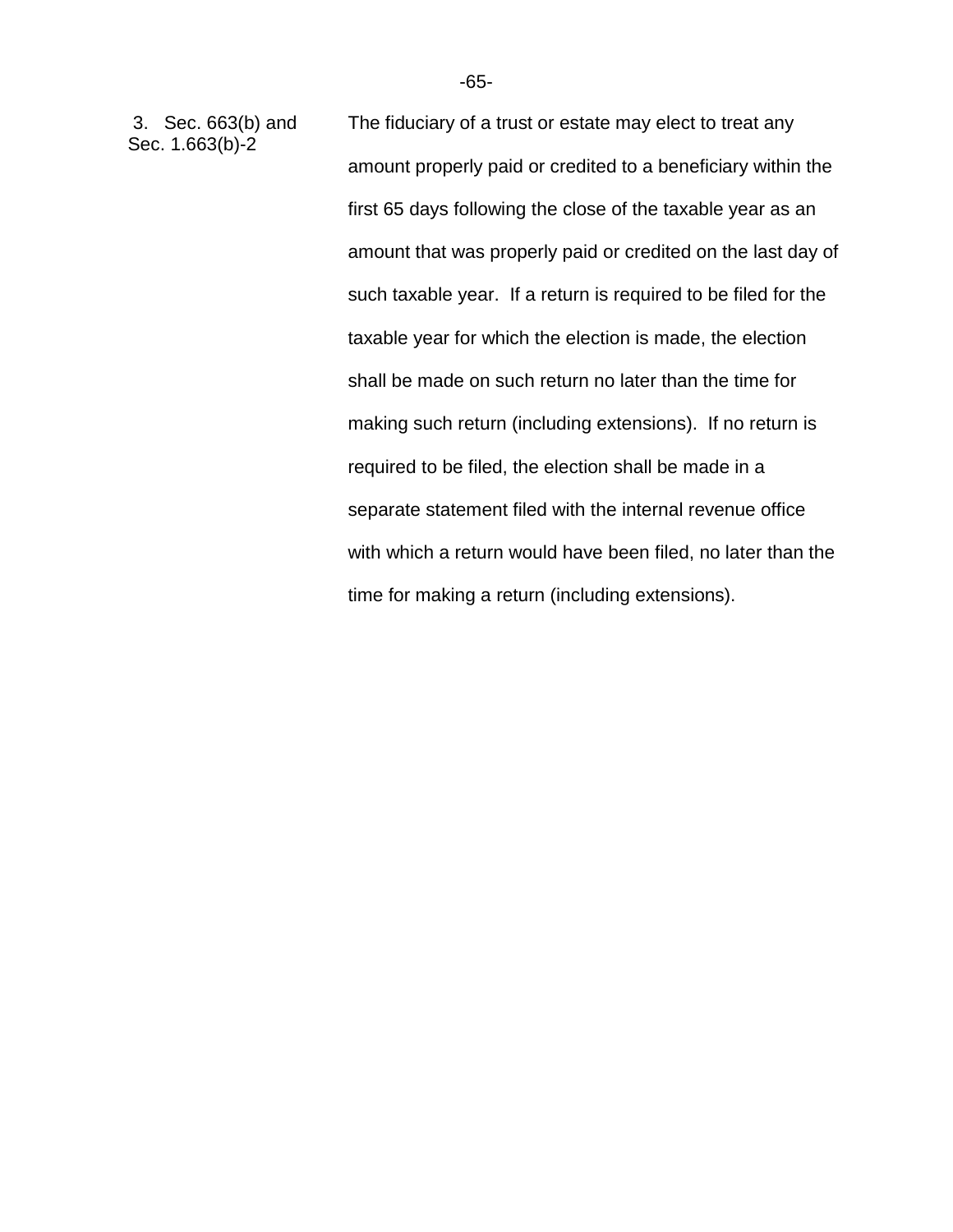4. Sec. 664, Sec. 642, and Sec. 4947, and Secs. 1.664-1, 1.642(c)-5, and 53.4947-1

All charitable remainder trusts described under section 664, all pooled income funds described under section 642(c)(5), and all other trusts that meet the definition of a split-interest trust under section 4947(a)(2) must file an annual return, Form 5227, Split-Interest Trust Information Return, to report financial activities, provide information about charitable deductions and distributions, and determine if the trust is treated as a private foundation and subject to certain excise taxes on or before the 15th day of the fourth month following the close of the taxable year. In addition, a charitable remainder trust must give each recipient of a current distribution a Schedule K-1 (Form 1041) that reflects that recipient's current distribution.

5. Sec. 2011(c) The executor of a decedent's estate must file a claim for a credit for state estate, inheritance, legacy or succession taxes by filing a claim within four years of filing Form 706, United States Estate (and Generation-Skipping Transfer) Tax Return. (Section 2011 does not apply to estates of decedents dying after December 31, 2004; see section 2058).

-66-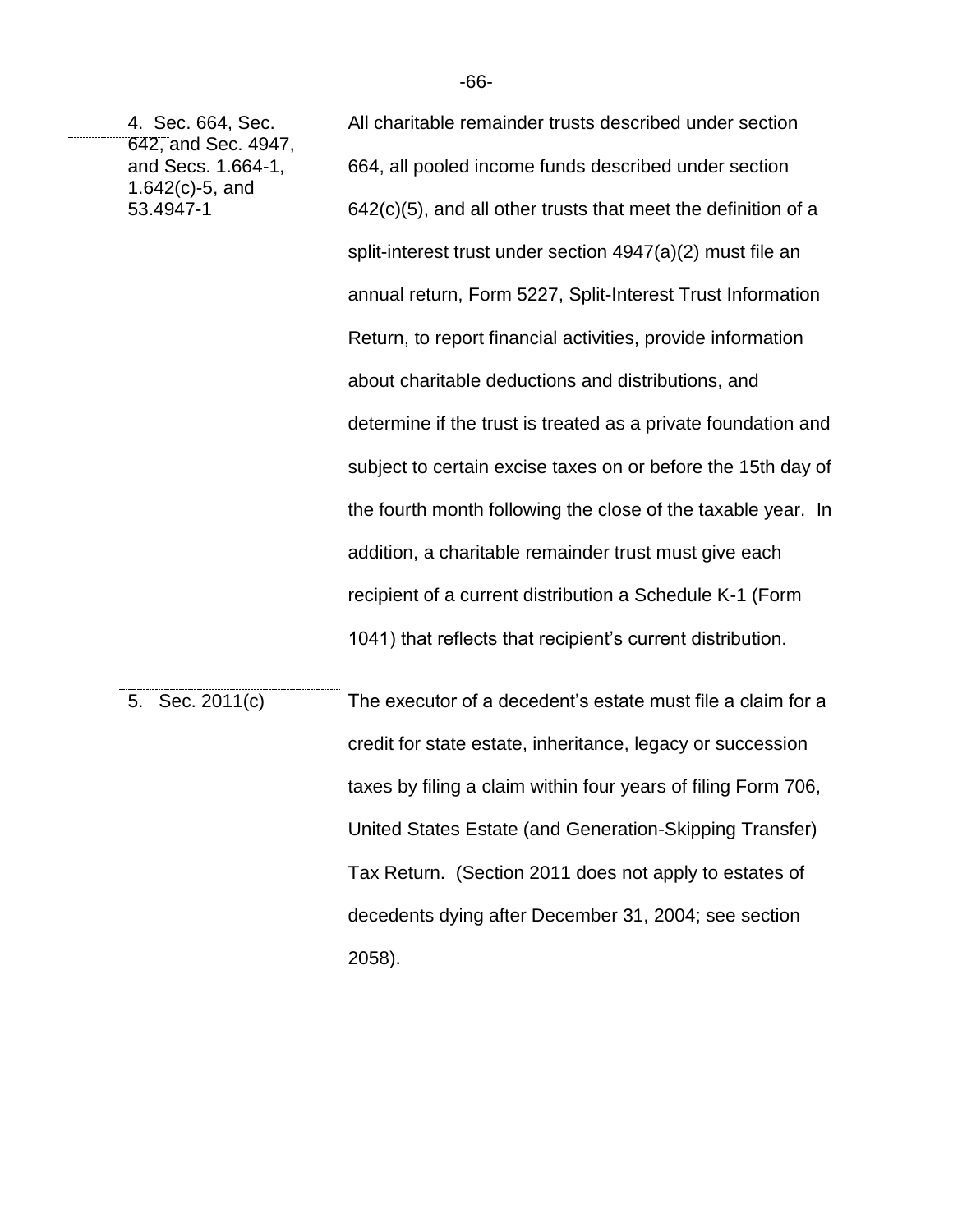| 6. Sec. 2014(e) | The executor of a decedent's estate must file a claim for |
|-----------------|-----------------------------------------------------------|
|                 | foreign death taxes within four years of filing Form 706. |

| 7. Sec. 2016 and<br>Sec. 20.2016-1 | If an executor of a decedent's estate (or any other person) |
|------------------------------------|-------------------------------------------------------------|
|                                    | receives a refund of any state or foreign death taxes       |
|                                    | claimed as a credit on Form 706, the IRS must be notified   |
|                                    | within 30 days of receipt. (Section 2016 is amended         |
|                                    | effective for estates of decedents dying after December 31, |
|                                    | 2004; see section 2058).                                    |

8. Sec. 2031(c) If an executor of a decedent's estate elects on Form 706 to exclude a portion of the value of land that is subject to a qualified conservation easement, agreements relating to development rights must be implemented within two years after the date of the decedent's death.

9. Sec. 2032(d) The executor of a decedent's estate may elect an alternate valuation on a late filed Form 706 if the Form 706 is not filed later than one year after the due date.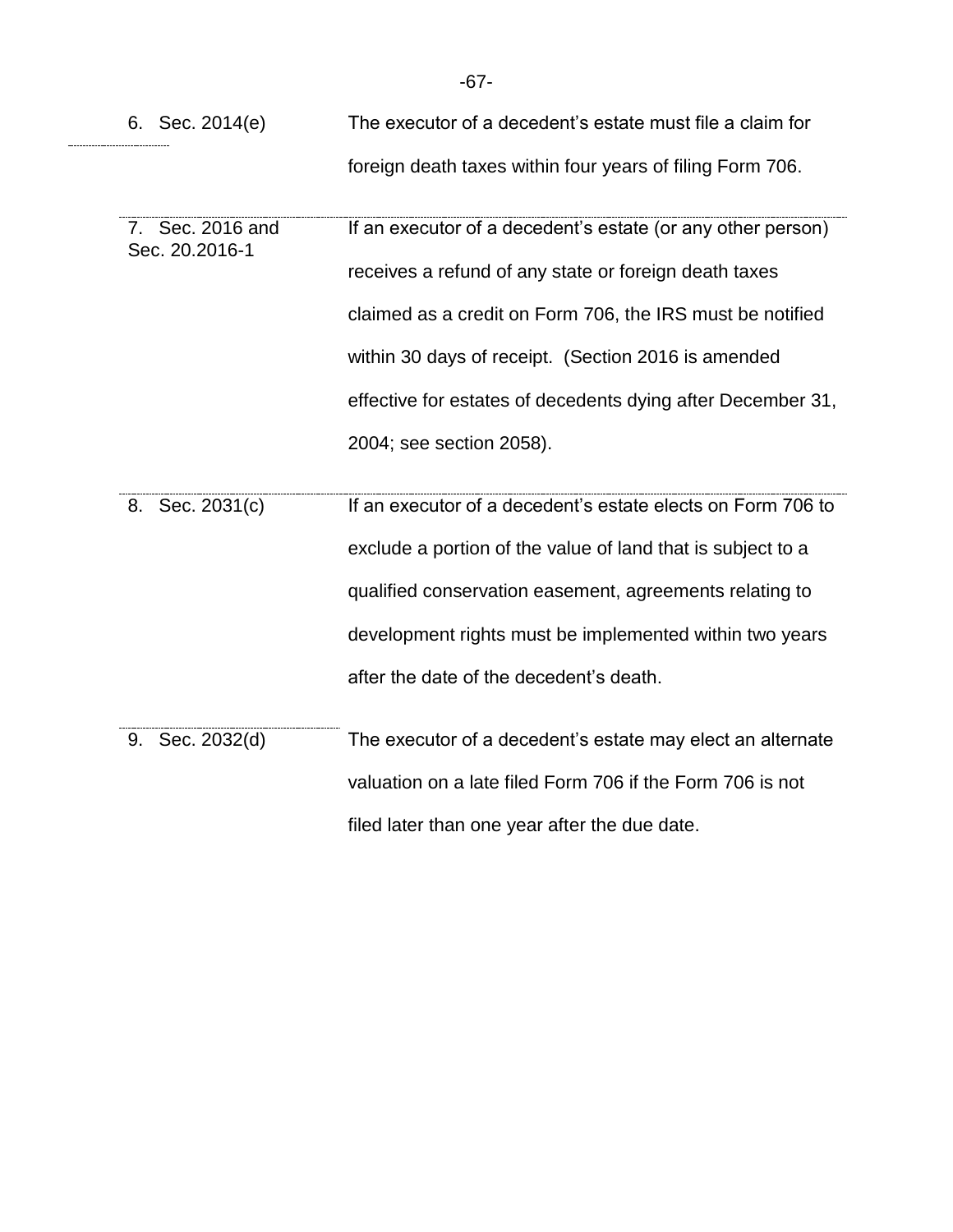| 10. Sec.<br>2032A(c)(7) | A qualified heir, with respect to specially valued property, is |
|-------------------------|-----------------------------------------------------------------|
|                         | provided a two-year grace period immediately following the      |
|                         | date of the decedent's death in which the failure by the        |
|                         | qualified heir to begin using the property in a qualified use   |
|                         | will not be considered a cessation of qualified use and         |
|                         | therefore will not trigger additional estate tax.               |
| 11. Sec.<br>2032A(d)(3) | The executor of a decedent's estate has 90 days after           |
|                         | notification of incomplete information/signatures to provide    |
|                         | the information/signatures to the IRS regarding an election     |
|                         | on Form 706 with respect to specially valued property.          |
| 12. Sec. 2046           | A taxpayer may make a qualified disclaimer no later than        |
|                         | nine months after the later of the date of the transfer         |
|                         | creating the interest, or the date the taxpayer attains age     |

21.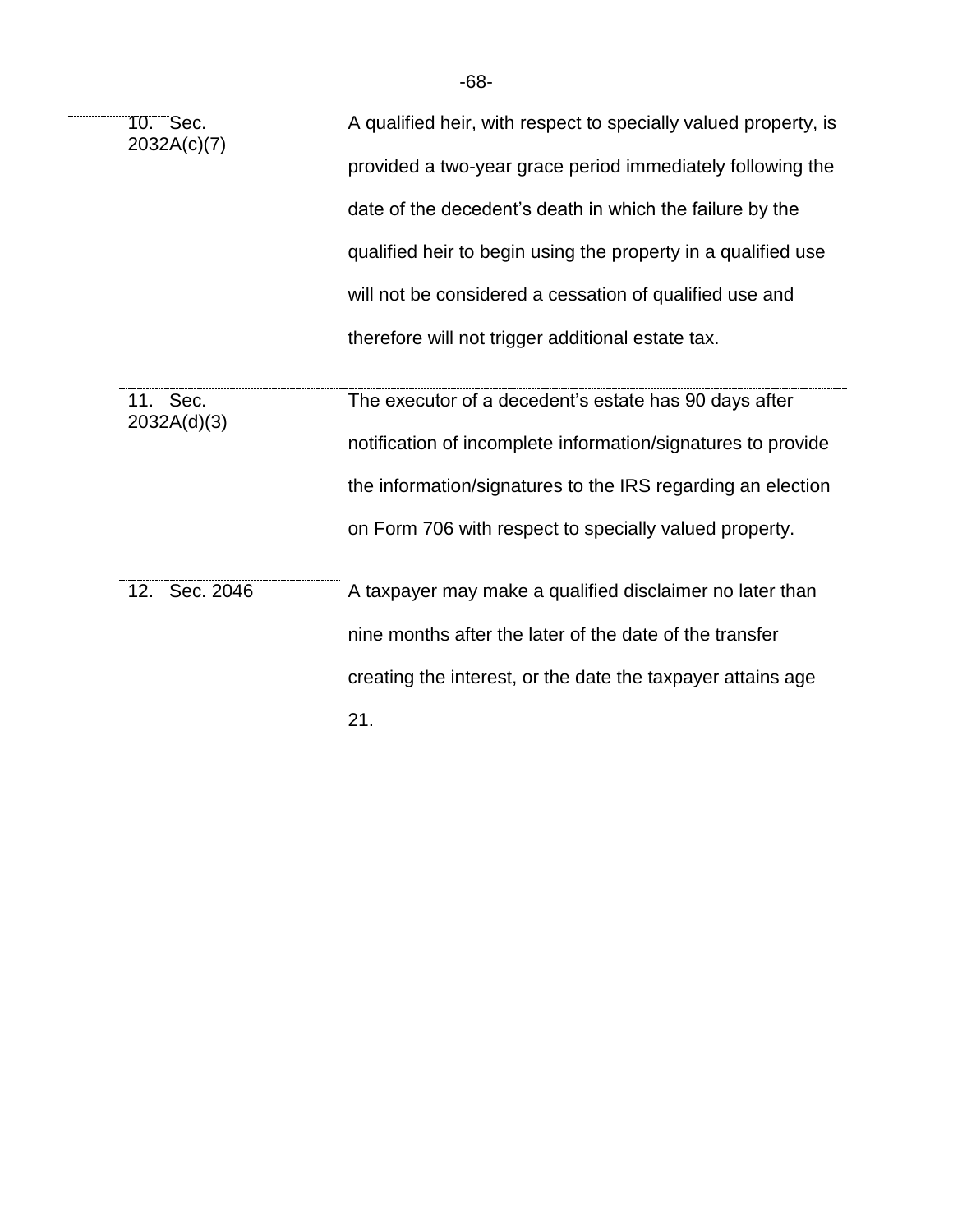| 13. Sec. 2053(d)<br>and Secs. 20.2053-<br>$9(c)$ and $10(c)$ | If the executor of a decedent's estate elects to take a            |
|--------------------------------------------------------------|--------------------------------------------------------------------|
|                                                              | deduction for state and foreign death tax imposed upon a           |
|                                                              | transfer for charitable or other uses, the executor must file      |
|                                                              | a written notification to that effect with the IRS before          |
|                                                              | expiration of the period of limitations on assessments             |
|                                                              | (generally three years). (Section 2053 is amended                  |
|                                                              | effective for estates of decedents dying after December 31,        |
|                                                              | 2004, to apply only with respect to foreign death taxes).          |
|                                                              |                                                                    |
| 14. Sec. 2055(e)(3)                                          | A party in interest must commence a judicial proceeding to         |
|                                                              | change an interest into a qualified interest no later than the     |
|                                                              | 90th day after the estate tax return (Form 706) is required        |
|                                                              | to be filed or, if no return is required, the last date for filing |
|                                                              | the income tax return for the first taxable year of the trust.     |
| 15. Sec. 2056(d)                                             | A qualified domestic trust (QDOT) election must be made            |
|                                                              |                                                                    |
|                                                              | on Form 706, Schedule M, and the property must be                  |
|                                                              | transferred to the trust before the date on which the return       |
|                                                              | is made. Any reformation to determine if a trust is a QDOT         |
|                                                              | requires that the judicial proceeding be commenced on or           |
|                                                              | before the due date for filing the return.                         |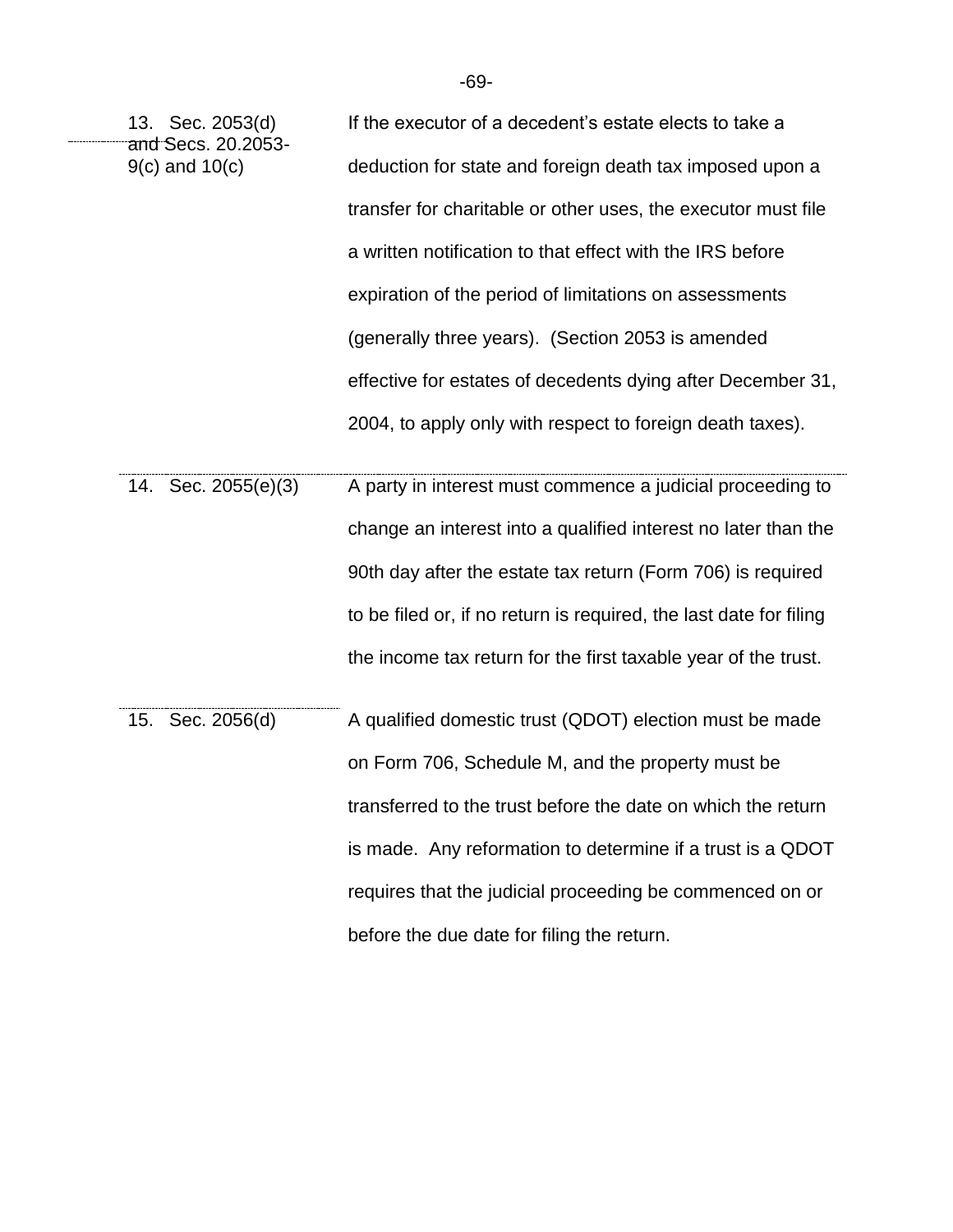| 16. Sec.<br>2056A(b)(2)   | The trustee of a QDOT must file a claim for refund of          |
|---------------------------|----------------------------------------------------------------|
|                           | excess tax no later than one year after the date of final      |
|                           | determination of the decedent's estate tax liability.          |
| 17. Sec.<br>2057(i)(3)(G) | A qualified heir, with respect to qualified family owned       |
|                           | business, has a two-year grace period immediately              |
|                           | following the date of the decedent's death in which the        |
|                           | failure by the qualified heir to begin using the property in a |
|                           | qualified use will not be considered a cessation of qualified  |
|                           | use and therefore will not trigger additional estate tax.      |
|                           | (The section 2057 election is not available to estates of      |
|                           | decedents dying after December 31, 2004).                      |
|                           |                                                                |

18. Sec. 2057(i)(3)(H) The executor of a decedent's estate has 90 days after notification of incomplete information/signatures to provide the information/signatures to the IRS regarding an election on Form 706 with respect to specially valued property.

--------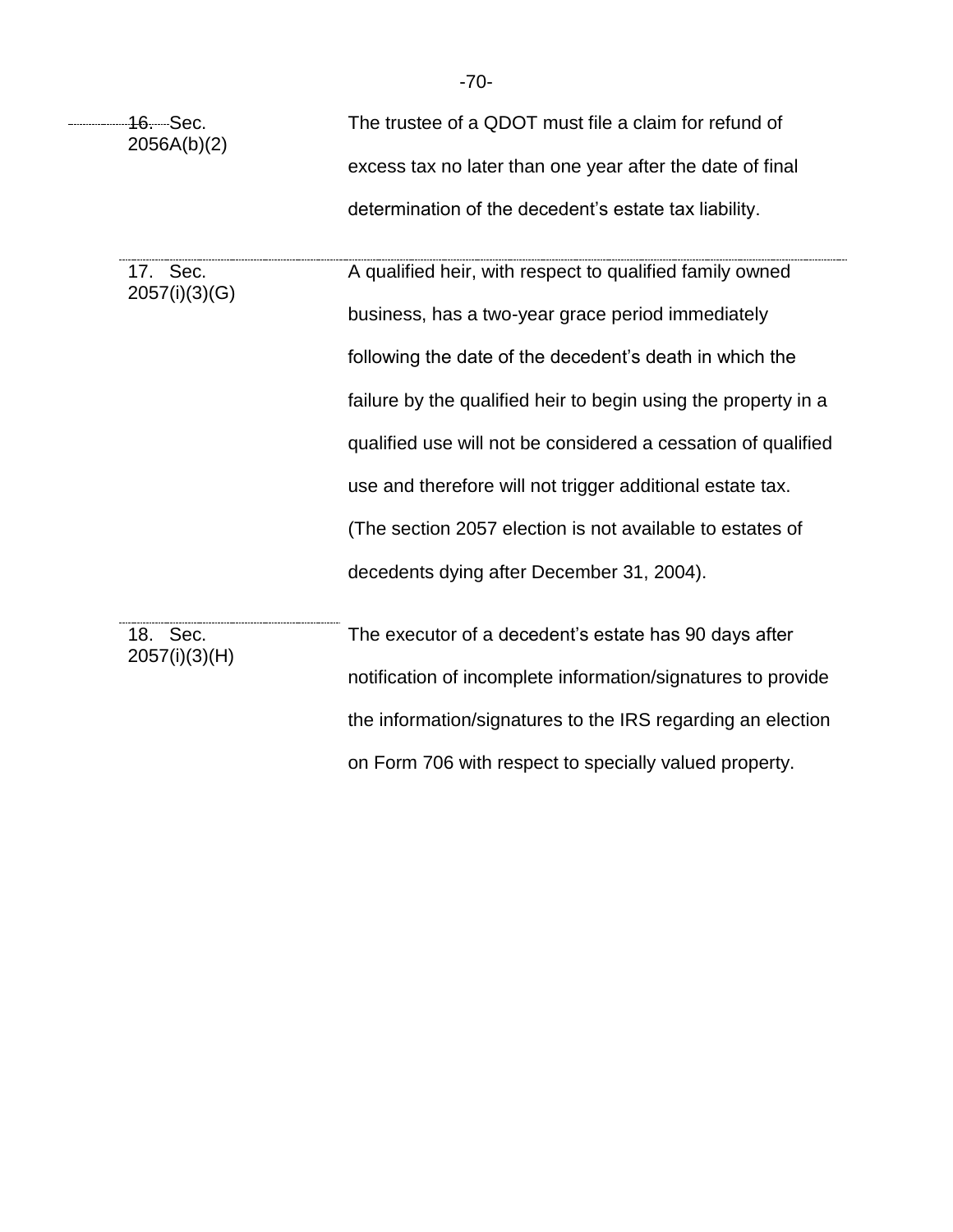- 19. Sec. 2058(b) The executor of a decedent's estate may deduct estate, inheritance, legacy, or succession taxes actually paid to any state or the District of Columbia from the decedent's gross estate. With certain exceptions, the deduction is only allowed provided the taxes are actually paid and the deduction claimed within four years of filing Form 706.
	- 20. Sec. 2516 The IRS will treat certain transfers as made for full and adequate consideration in money or money's worth where husband and wife enter into a written agreement relative to their marital and property rights and divorce actually occurs within the 3-year period beginning on the date one year before such agreement is entered into.
	- 21. Sec. 2518(b) A taxpayer may make a qualified disclaimer no later than nine months after the later of the date of the transfer creating the interest, or the date the taxpayer attains age 21.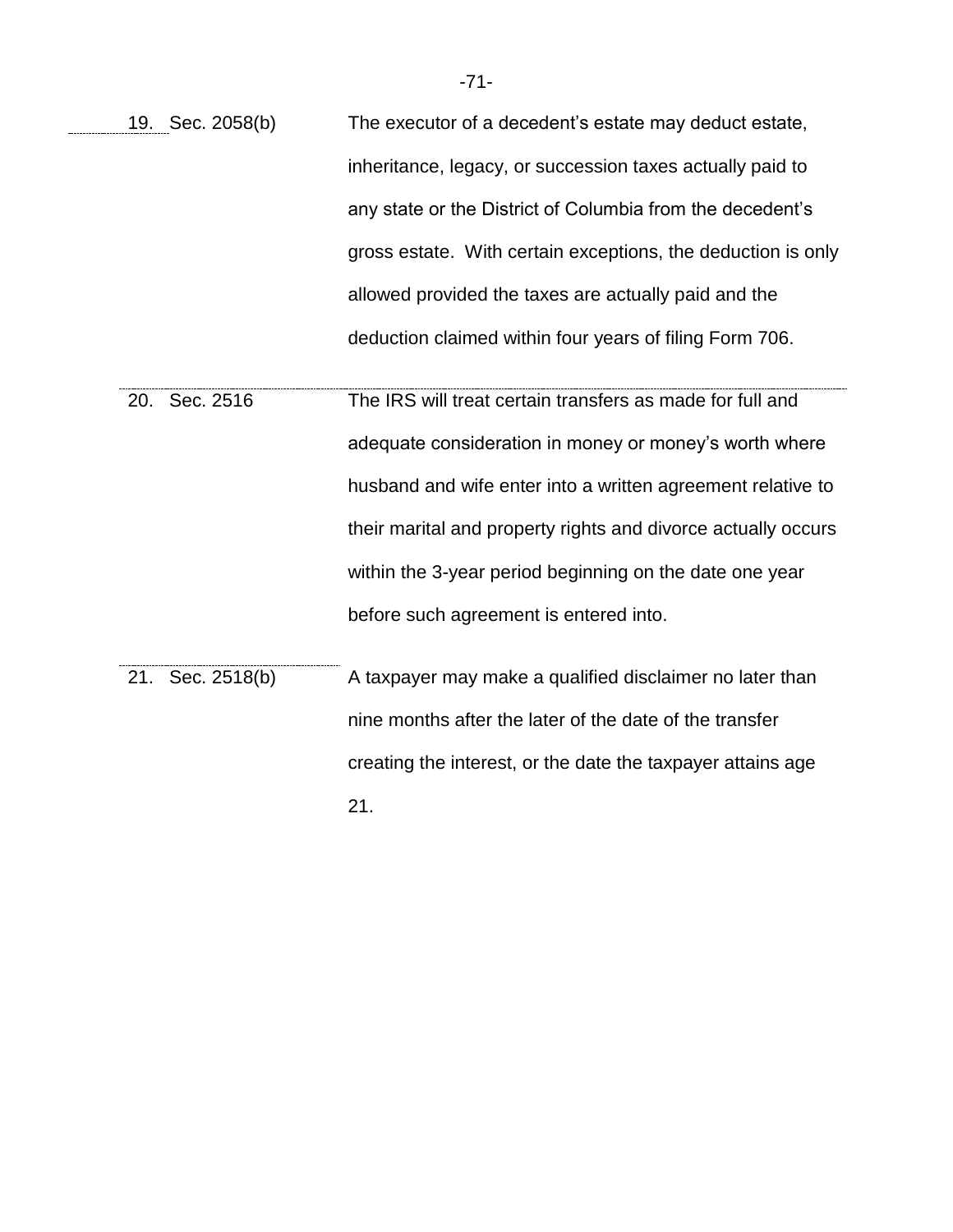$22.$  Sec. 2662(a) A return with respect to the tax imposed by Subtitle B, Chapter 13 (generation-skipping tax), must be filed for direct skips, on or before the date on which an estate or gift tax return is required to be filed with respect to such transfer, and for all other cases, on or before the 15th day of the fourth month after the close of the taxable year of the person required to make such return in which such transfer occurs.

23. Sec. 2801(b) With respect to the tax imposed by section 2801 on any covered gift or covered bequest, the tax will be paid by the U.S. recipient of such covered gift or covered bequest.

24. Sec. 2801(e) If the trustee of a foreign trust elects to be considered an electing foreign trust, so that the foreign trust is treated as a domestic trust solely for purposes of the section 2801 tax, the trustee must file a timely Form 708 annually either to report and pay the section 2801 tax on all covered gifts and covered bequests received by the trust during the calendar year, or to certify that the electing foreign trust did not receive any covered gifts or covered bequests during the calendar year.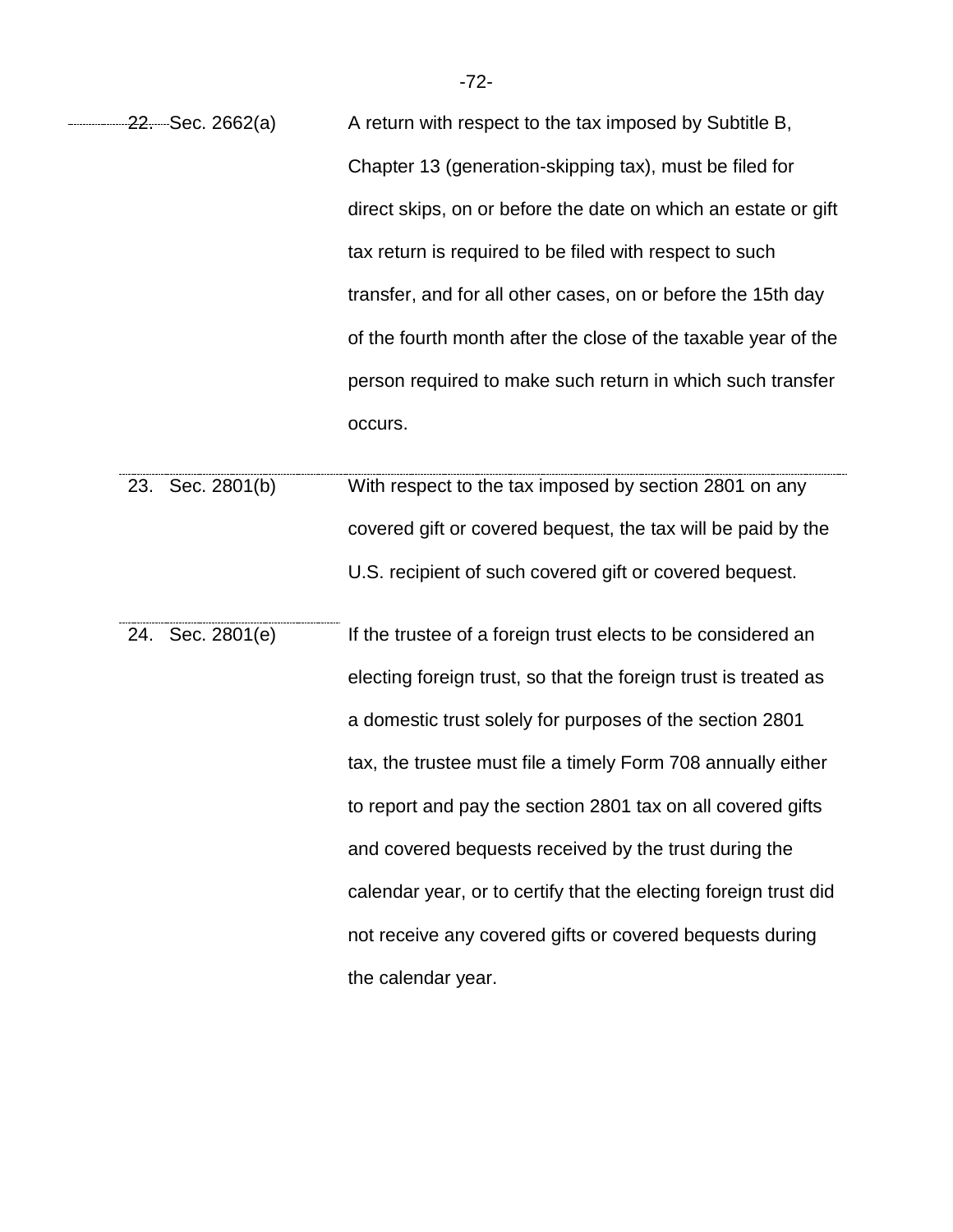25. Sec. 6035 Any person required to file a return under section 6018 shall furnish to the Secretary and to each person acquiring any interest in property included in the decedent's gross estate for Federal estate tax purposes a statement identifying the value of each interest in such property and such other required information, no later than the earlier of the date which is 30 days after the date on which the return under section 6018 was required to be filed (including extensions, if any) or the date which is 30 days after the date such return is filed. Supplemental filing and statement(s) must be filed by the applicable due date as provided in the regulations.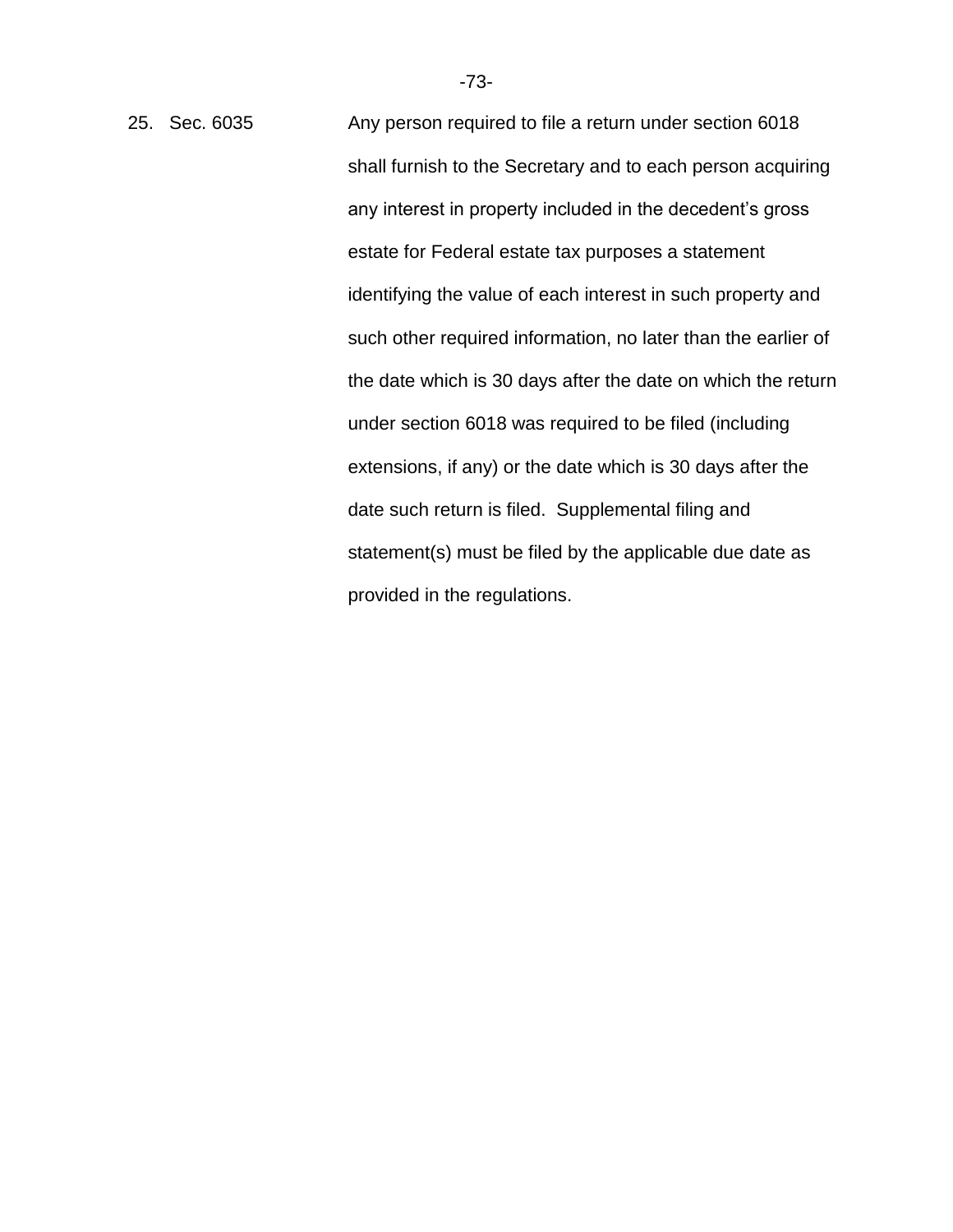-74-

SECTION 10. EXEMPT ORGANIZATION ISSUES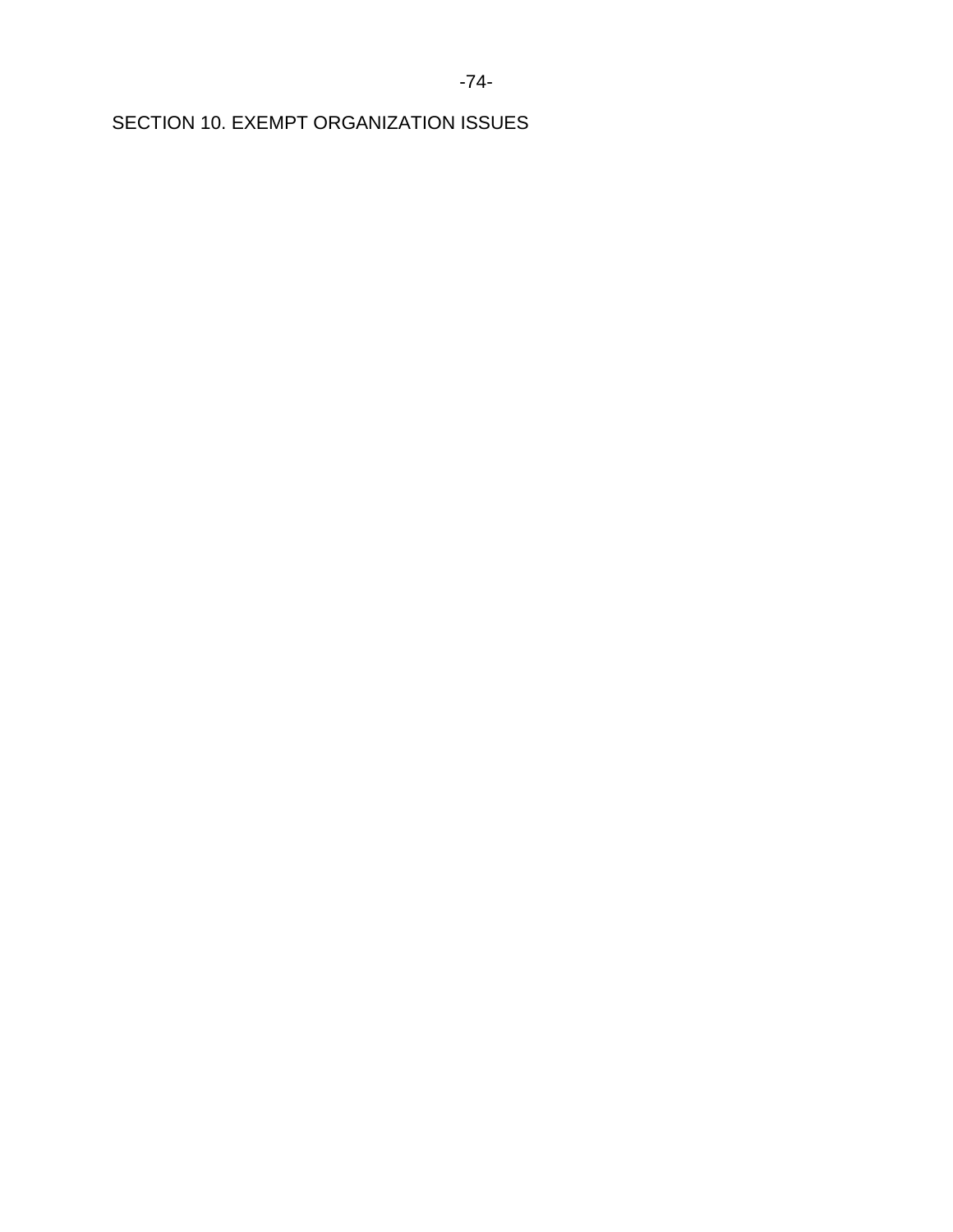| <b>Statute or Regulation</b> | <b>Act Postponed</b>                                          |
|------------------------------|---------------------------------------------------------------|
| 1. Sec. 501(h)               | Under section 501(h), certain eligible 501(c)(3)              |
|                              | organizations may elect on Form 5768,                         |
|                              | Election/Revocation of Election by an Eligible Sec.           |
|                              | 501(c)(3) Organization to Make Expenditures to Influence      |
|                              | Legislation, to have their legislative activities measured    |
|                              | solely by expenditures. Form 5768 is effective beginning      |
|                              | with a taxable period, provided it is filed before the end of |
|                              | the organization's taxable period.                            |
| 2. Sec. $501(r)(3)$          | Under section $501(r)(3)$ , a hospital must conduct a         |
|                              | community health needs assessment (CHNA) in the               |
|                              | taxable year or in either of the two taxable years            |
|                              | immediately preceding the taxable year. Also, the hospital    |
|                              | must adopt an implementation strategy to meet the             |
|                              | community health needs identified through the CHNA.           |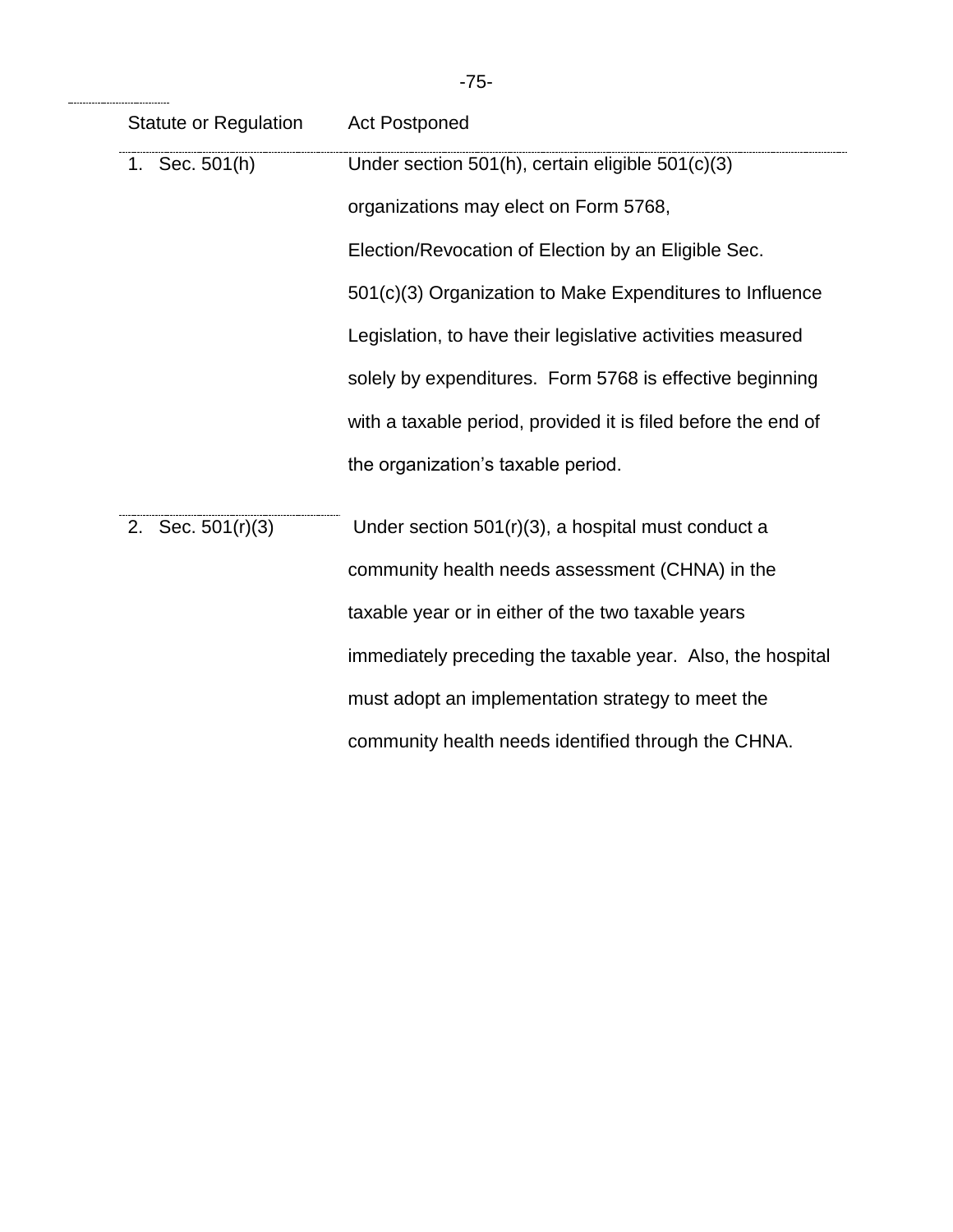| 3. Sec. $505(c)(1)$ ,                        | An organization seeking exemption under 501(c)(9) or         |
|----------------------------------------------|--------------------------------------------------------------|
| Sec. 1.505(c)-1T and<br>Sec. 301.9100-2      | section 501(c)(17) must apply for recognition of its exempt  |
|                                              | status by filing Form 1024, Application for Recognition of   |
|                                              | Exemption Under Section 501(a). Generally, for the           |
|                                              | exemption to be recognized for any period before the Form    |
|                                              | 1024 is filed (i.e., for the organization to be exempt from  |
|                                              | the date it was organized) the Form 1024 must be filed       |
|                                              | within 27 months from the end of the month in which the      |
|                                              | organization was organized.                                  |
|                                              |                                                              |
| 4. Sec. 506 and Sec.<br>1.506-1T             | An organization described in section 501(c)(4) must          |
|                                              | electronically file a notice (Form 8976, Notice of Intent to |
|                                              | Operate Under Section 501(c)(4)) not later than 60 days      |
|                                              | after the date on which the organization is organized.       |
|                                              |                                                              |
| 5. Sec. 507(b)(1)(B),<br>Sec. 1.507-2(b)(3), | A private foundation terminating its private foundation      |
| and Sec. 1.507-                              | status by operating as a public charity must notify the IRS  |
| 2(b)(4)                                      | of its intent to terminate private foundation status before  |
|                                              | the beginning of its taxable year and must notify the IRS    |
|                                              | within 90 days of its completion of the termination.         |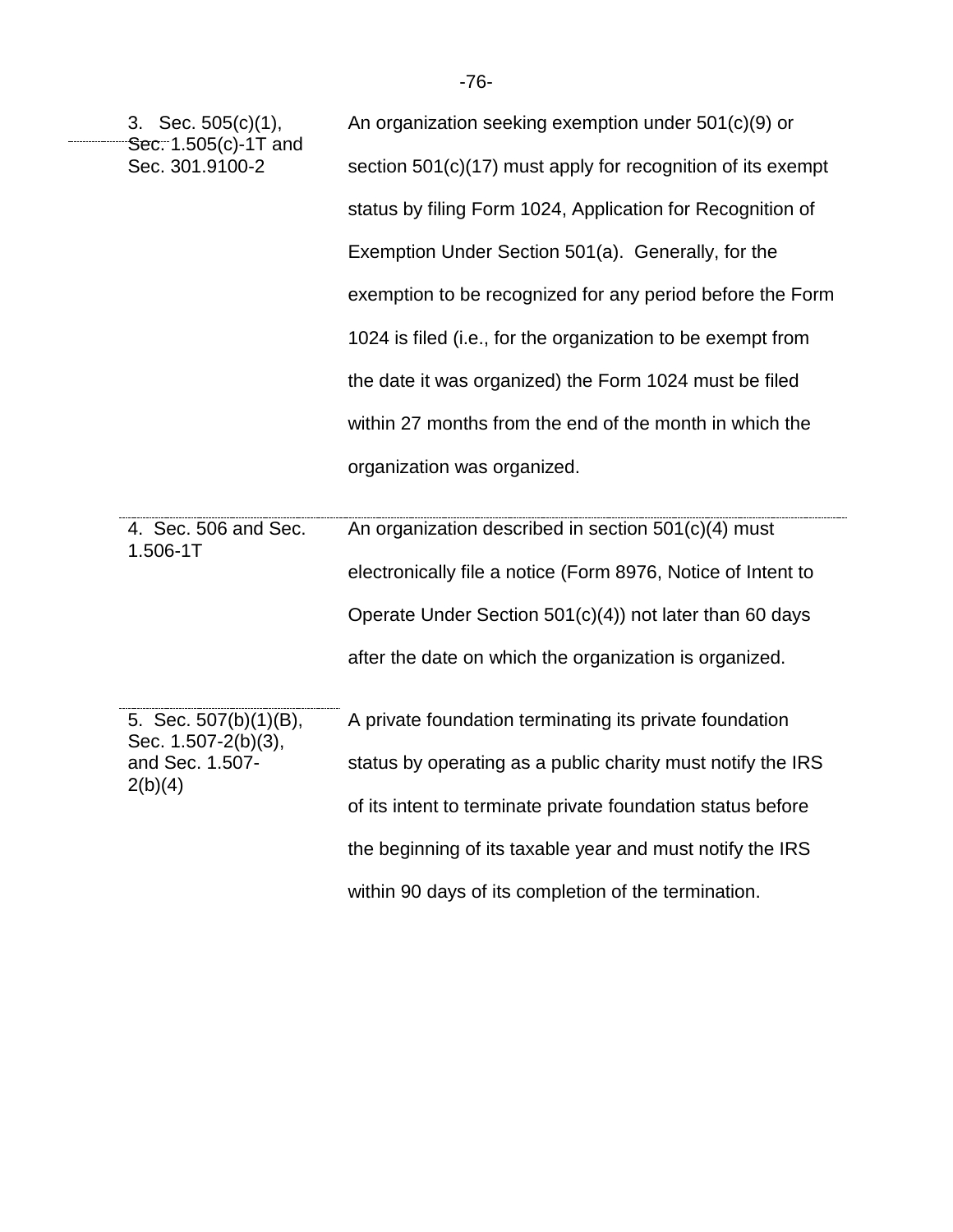6. Sec. 508 and Sec. 1.508-1 and Sec. 301.9100-2

An organization seeking exemption under section 501(c)(3) must generally file Form 1023, Application for Recognition of Exemption under section 501(c)(3) of the Internal Revenue Code, or Form 1023-EZ, Streamlined Application for Recognition of Exemption under section 501(c)(3) of the Internal Revenue Code, as a condition for exemption. Generally, for the exemption to be recognized for any period before the Form 1023 or Form 1023-EZ is filed (i.e., for the organization to be exempt from the date it was organized), the Form 1023 or Form 1023-EZ must be filed within 27 months from the end of the month in which the organization was organized.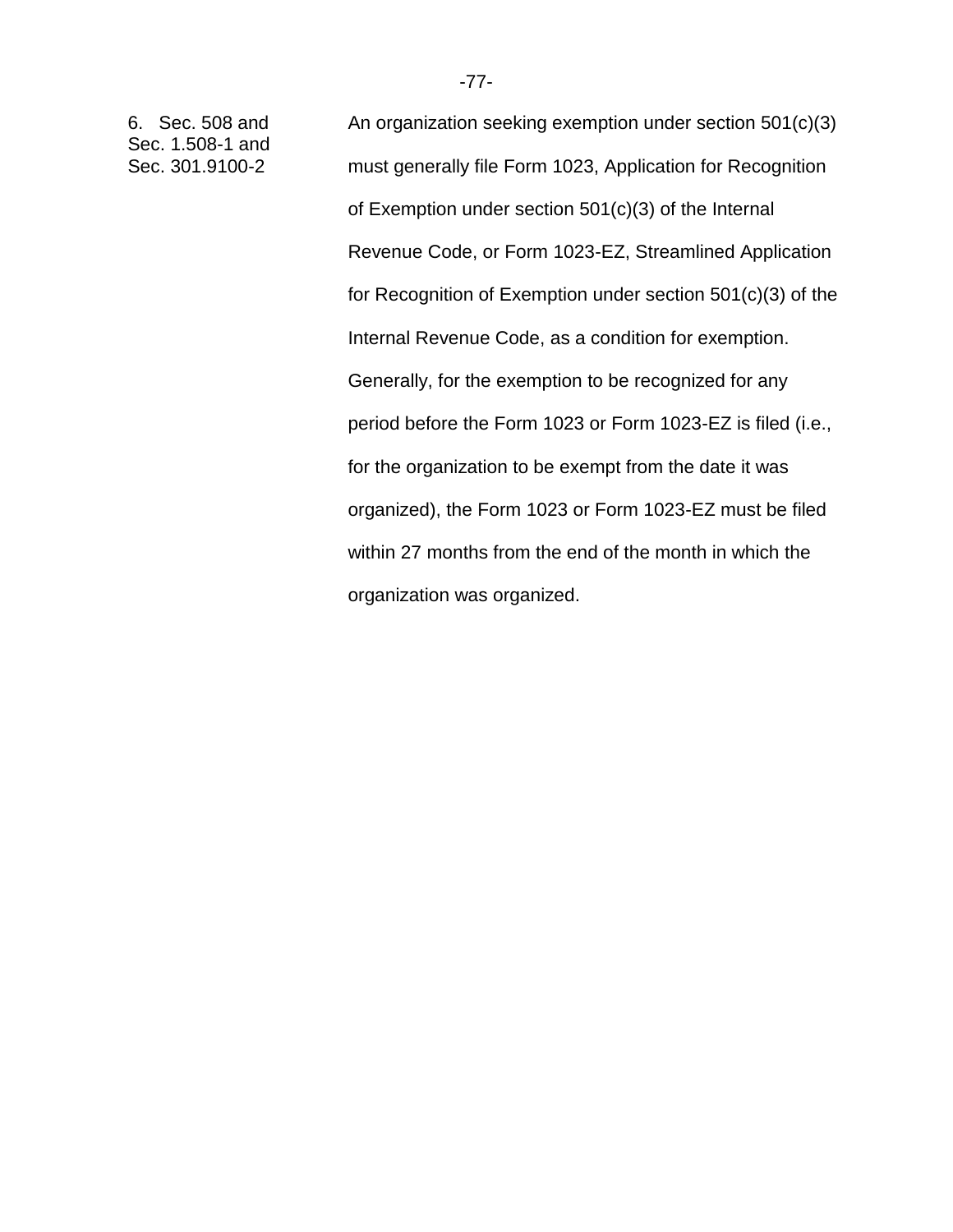| 7. Rev. Proc. 2017-   |
|-----------------------|
| 5. 2017-1 I.R.B. 230, |
| Section 6.08, or any  |
| successor revenue     |
| procedure             |

An organization claiming exemption under any subsection in section 501(c), other than section 501(c)(3), (9), (17), or (29), may apply for a determination letter recognizing its exemption. If such an organization seeks recognition of its exemption for any period before its application is filed (i.e., for the organization to receive a determination letter recognizing its exemption from the date it was organized, rather from the date it files its application), it must file an application within 27 months from the end of the month in which it was organized.

8. Sec. 527(i)(2) and Notice 2000-36, 2000-2 C.B. 173 Certain political organizations will not be treated as taxexempt section 527 organizations unless each such organization electronically files a notice (Form 8871, Political Organization Notice of Section 527 Status) not less than 24 hours after the date on which the organization is established, or, in the case of a material change in the information required, not later than 30 days after such material change.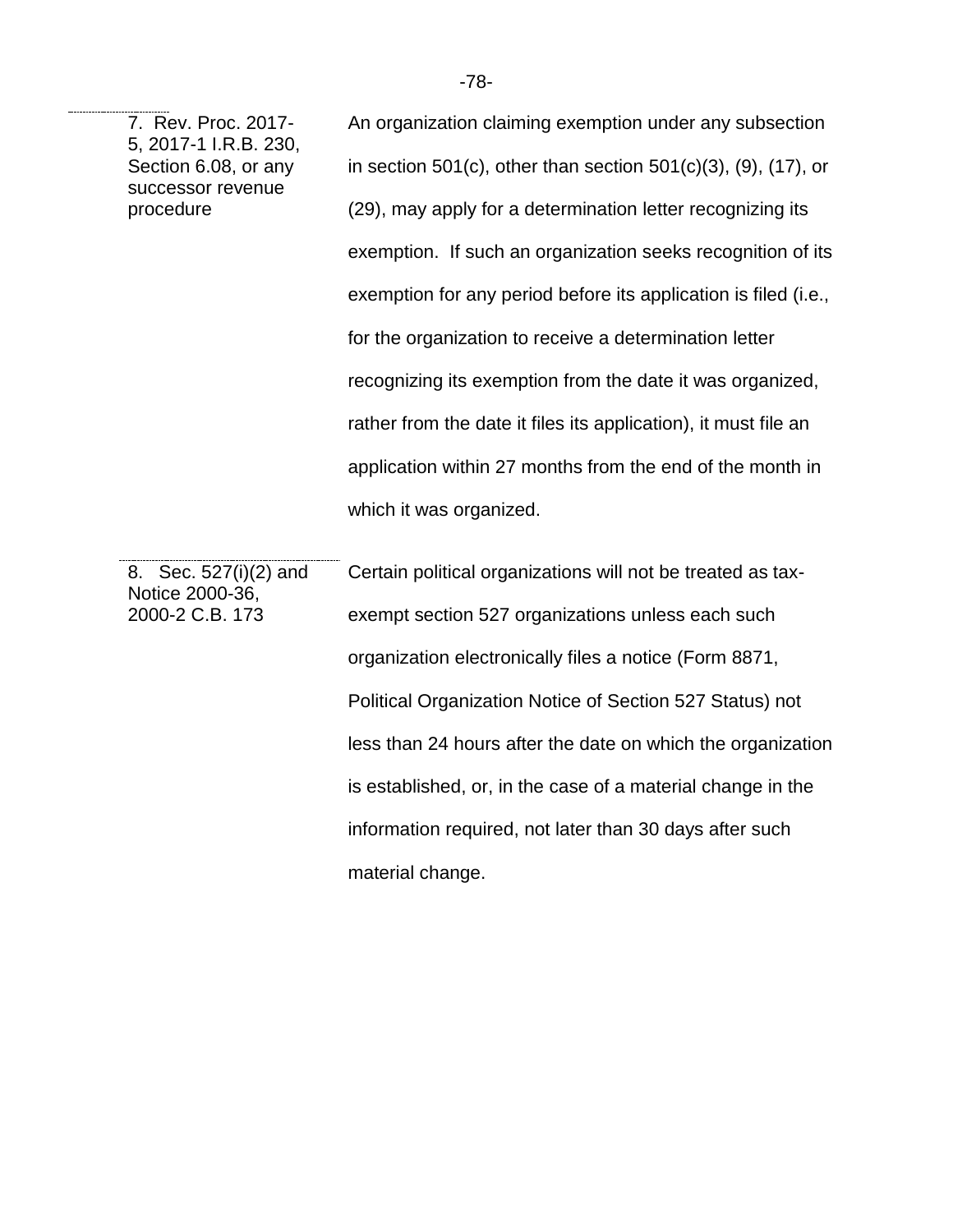9. Sec. 527(j)(2) and Notice 2000-41, 2000-2 C.B. 177

Under section 527(j)(2), certain tax-exempt political organizations that accept contributions or make expenditures for an exempt function under section 527 during a calendar year are required to file periodic reports on Form 8872, Political Organization Report of Contributions and Expenditures, beginning with the first month or quarter in which they accept contributions or make expenditures, unless excepted. In addition, taxexempt political organizations that make contributions or expenditures with respect to an election for federal office may be required to file pre-election reports for that election.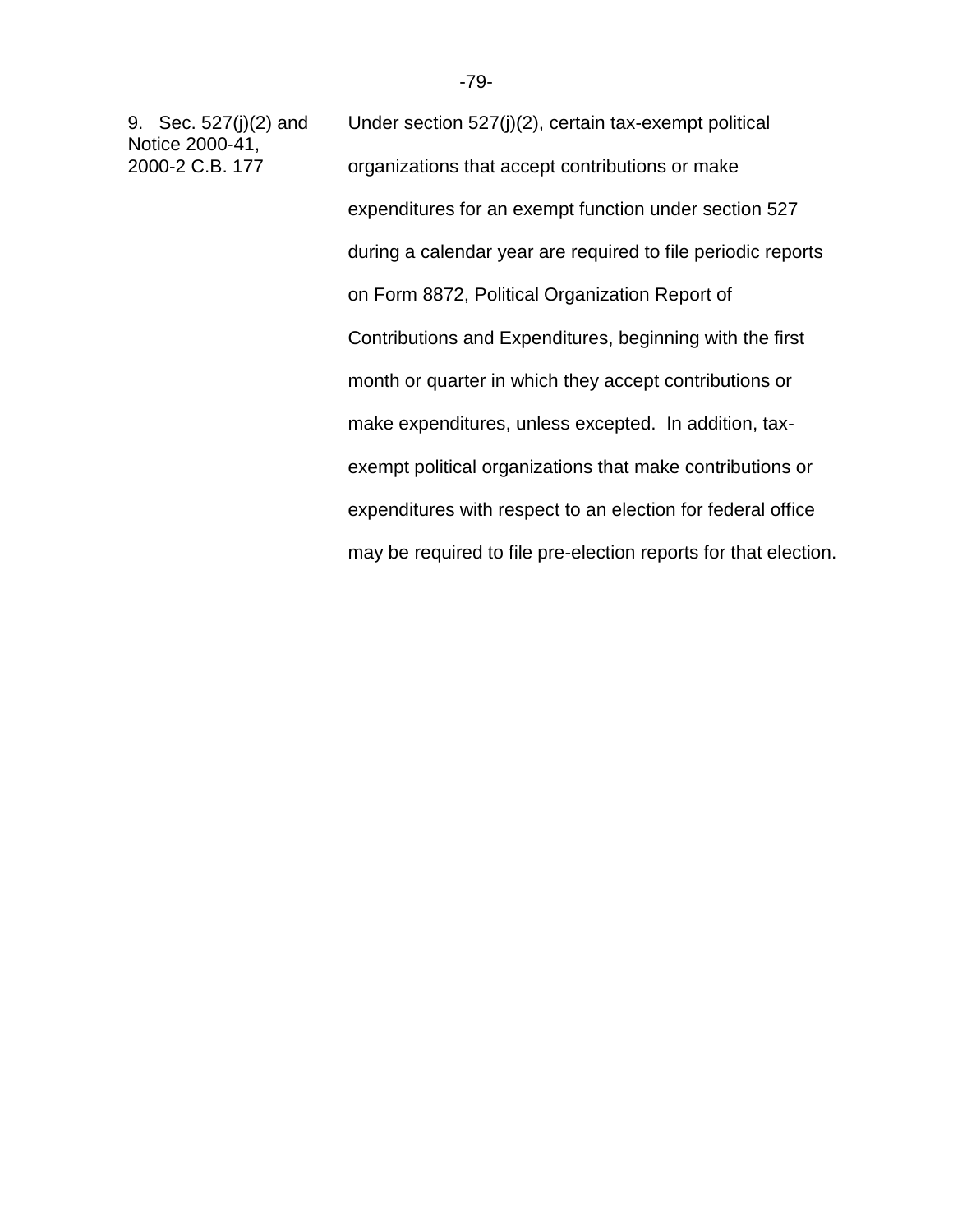10. Sec. 6033 and Sec. 6072(e) and Sec. 1.6033-2(e) Annual returns (including Form 990 series) of organizations exempt from tax under section 501(a) (or treated in the same manner as such organizations) must be filed on or before the 15th day of the fifth month following the close of the taxable year. If an organization described in section 501(a) or (i) fails to file a required Form 990 series information return or notice for three consecutive years, the organization's exempt status is considered revoked on and after the date set by the Secretary for the filing of the third annual return or notice. 11. Sec. 6033(g)(1) and Sec. 1.6033-2(e) Annual information returns, Forms 990, Return of Organization Exempt From Income Tax, of certain taxexempt political organizations described under section 527

must be filed on or before the 15th day of the fifth month following the close of the taxable year.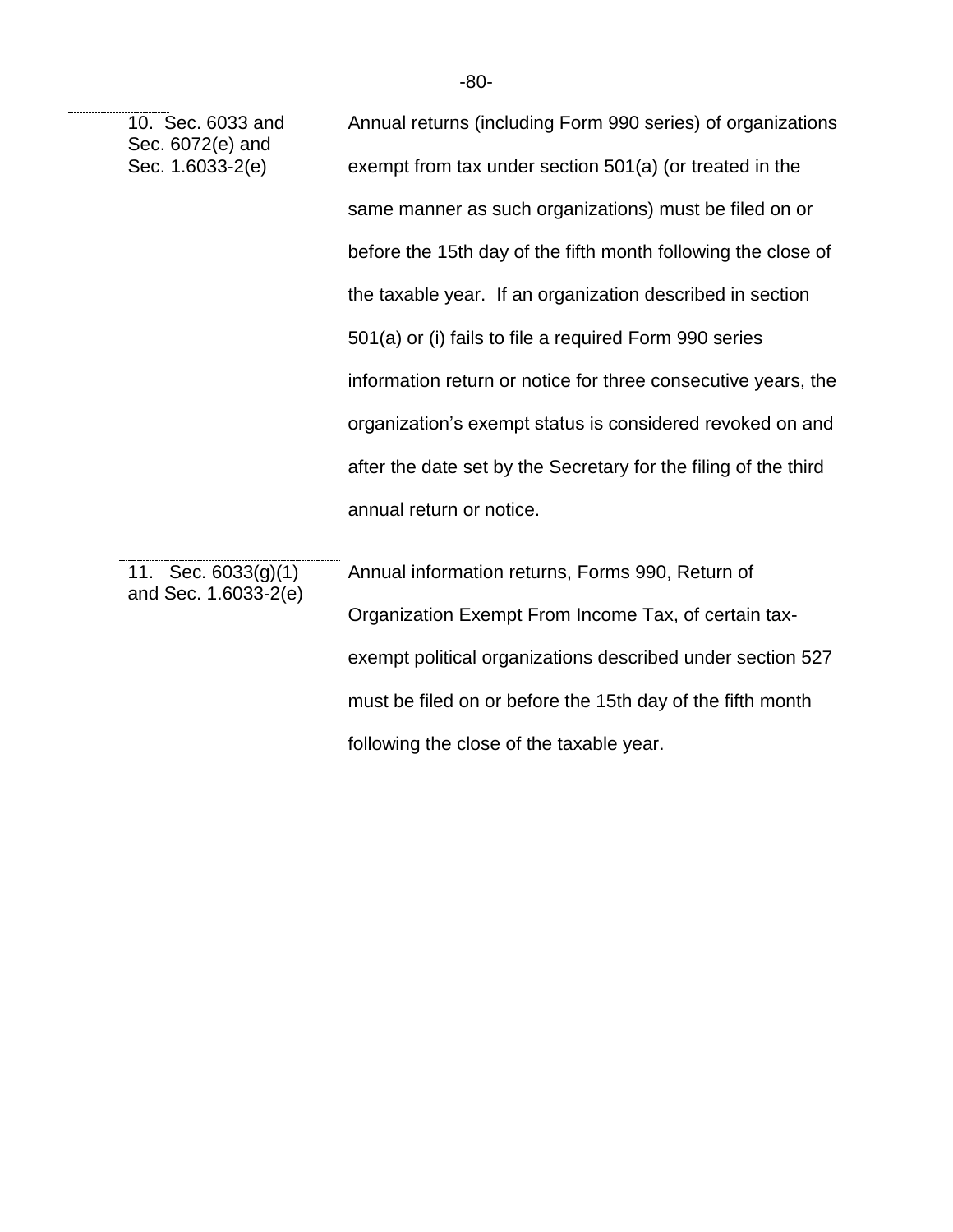12. Sec. 6034 and Sec. 1.6034-1(c) Annual information returns, Forms 1041-A, U.S. Information Return Trust Accumulation of Charitable Amounts, of trusts claiming charitable or other deductions under section 642(c) must be filed on or before the 15th day of the fourth month following the close of the taxable year of the trust. 13. Rev. Proc. 80- 27, 1980-1 C.B. 677, The central organization of a group ruling is required to

Section 6.01

report information regarding the status of members of the group annually (at least 90 days before the close of its annual accounting period).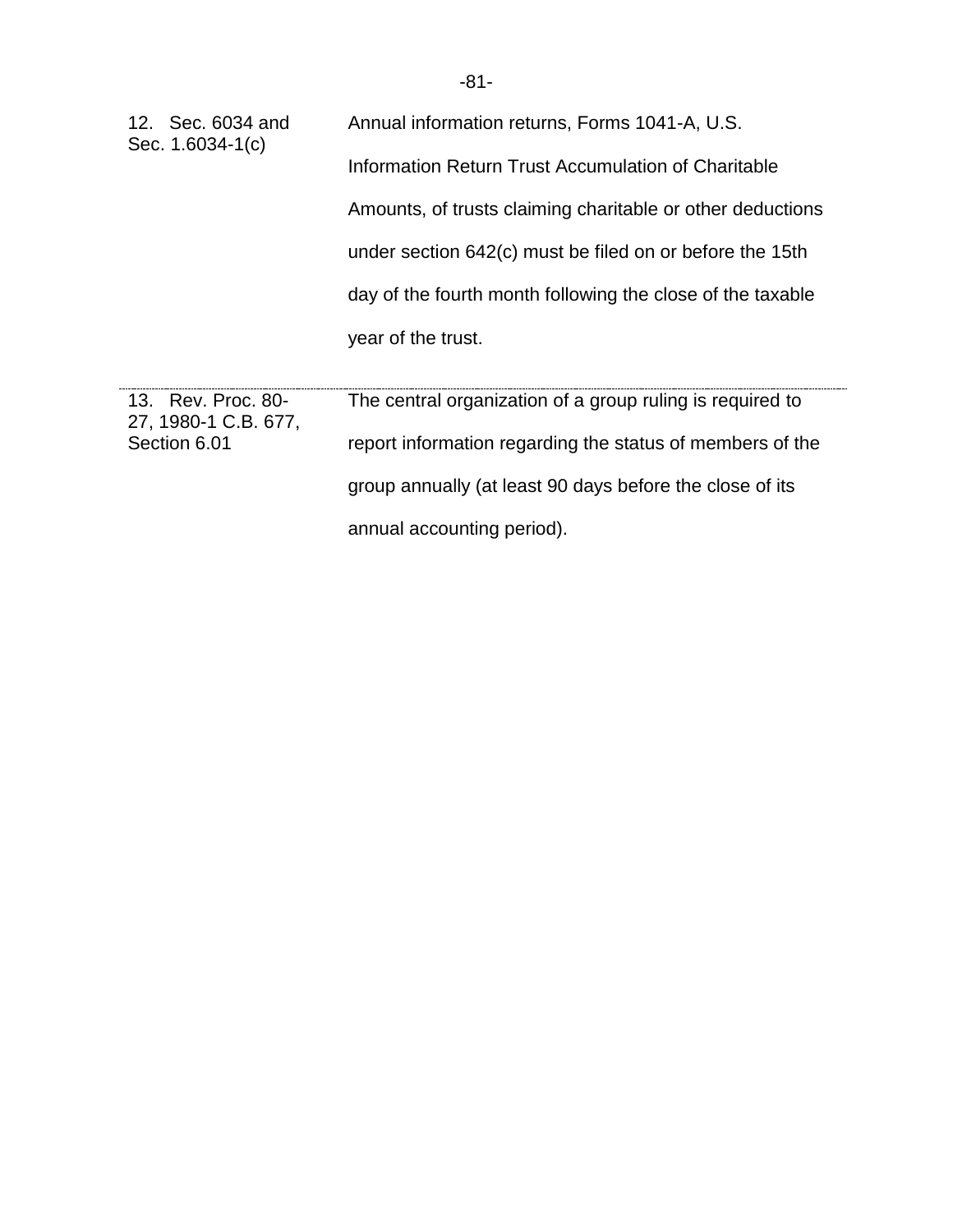-82-

SECTION 11. EXCISE TAX ISSUES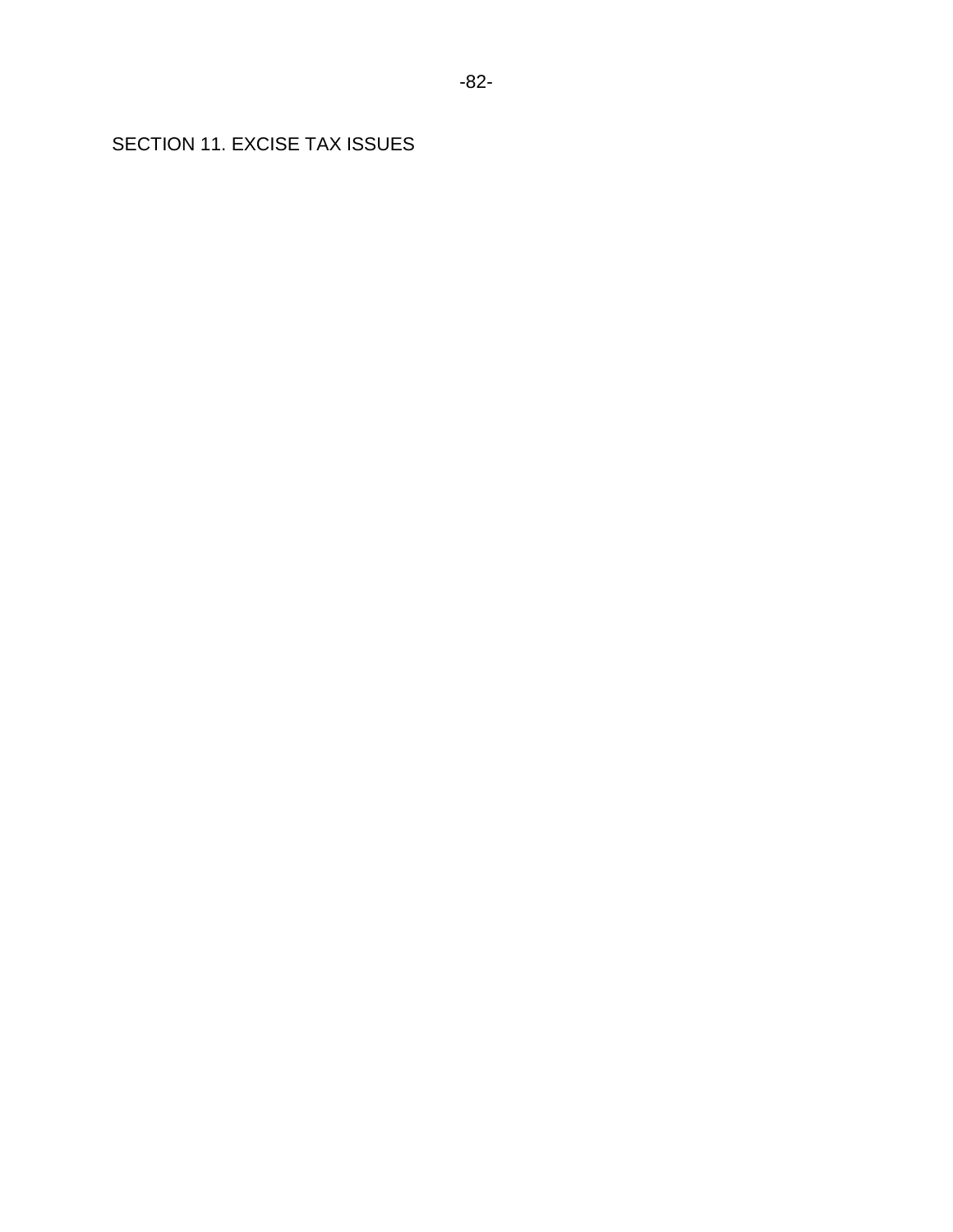| <b>Statute or Regulation</b>          | <b>Act Postponed</b>                                         |
|---------------------------------------|--------------------------------------------------------------|
| 1. Sec. 48.4101-<br>1(h)(1)(v)        | A registrant must notify the IRS of any change in the        |
|                                       | information a registrant has submitted within 10 days.       |
| 2. Sec. 4101(d) and<br>Sec. 48.4101-2 | Each information report under section 4101(d) must be        |
|                                       | filed by the last day of the first month following the month |
|                                       | for which the report is made.                                |
| 3. Sec. $4221(a)(1)$<br>and (b), and  | A manufacturer is allowed to make a tax-free sale of         |
| Sec. 48.4221-2(c)                     | articles for resale to a second purchaser for use in further |
|                                       | manufacture. This rule ceases to apply six months after      |
|                                       | the earlier of the sale or shipment date unless the          |
|                                       | manufacturer receives certain proof of resale.               |
| 4. Sec. 4221(a)(2)<br>and (b), and    | A manufacturer is allowed to make a tax-free sale of         |
| Sec. 48.4221-3(c)                     | articles for export or for resale to a second purchaser for  |
|                                       | export. This rule ceases to apply six months after the       |
|                                       | earlier of the sale or shipment date unless the              |
|                                       | manufacturer receives certain proof of export.               |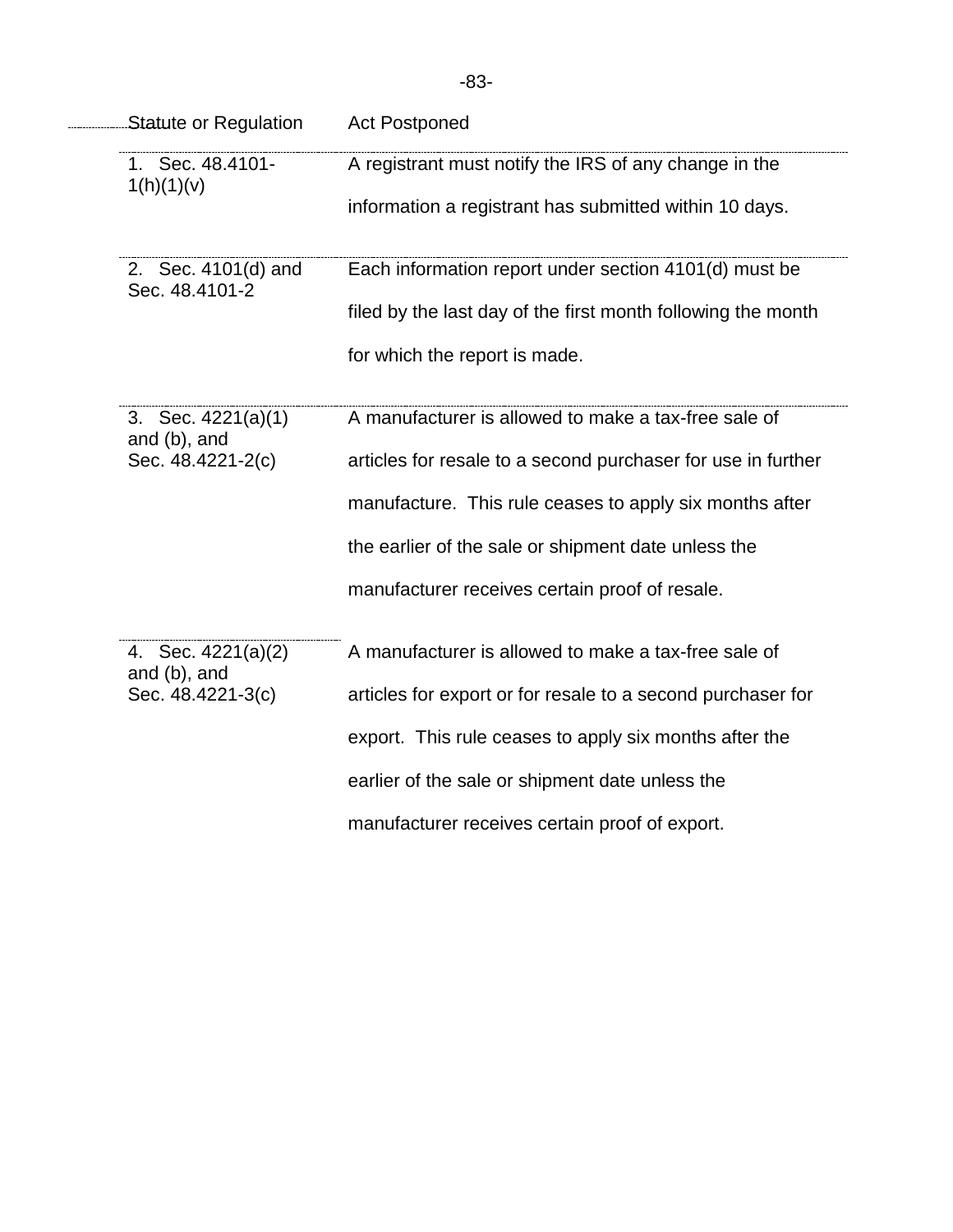5. Sec. 4221(e)(2)(A) and (B) and Sec. 48.4221-  $7(c)$ 

A manufacturer is allowed to make a tax-free sale of tires for use by the purchaser in connection with the sale of another article manufactured or produced by the purchaser where such article is sold by the purchaser in a sale that satisfies the requirements of section 4221(a)(2), (3), (4), or (5). This rule ceases to apply six months after the earlier of the sale or shipment date unless the manufacturer receives certain proof of use from the purchaser.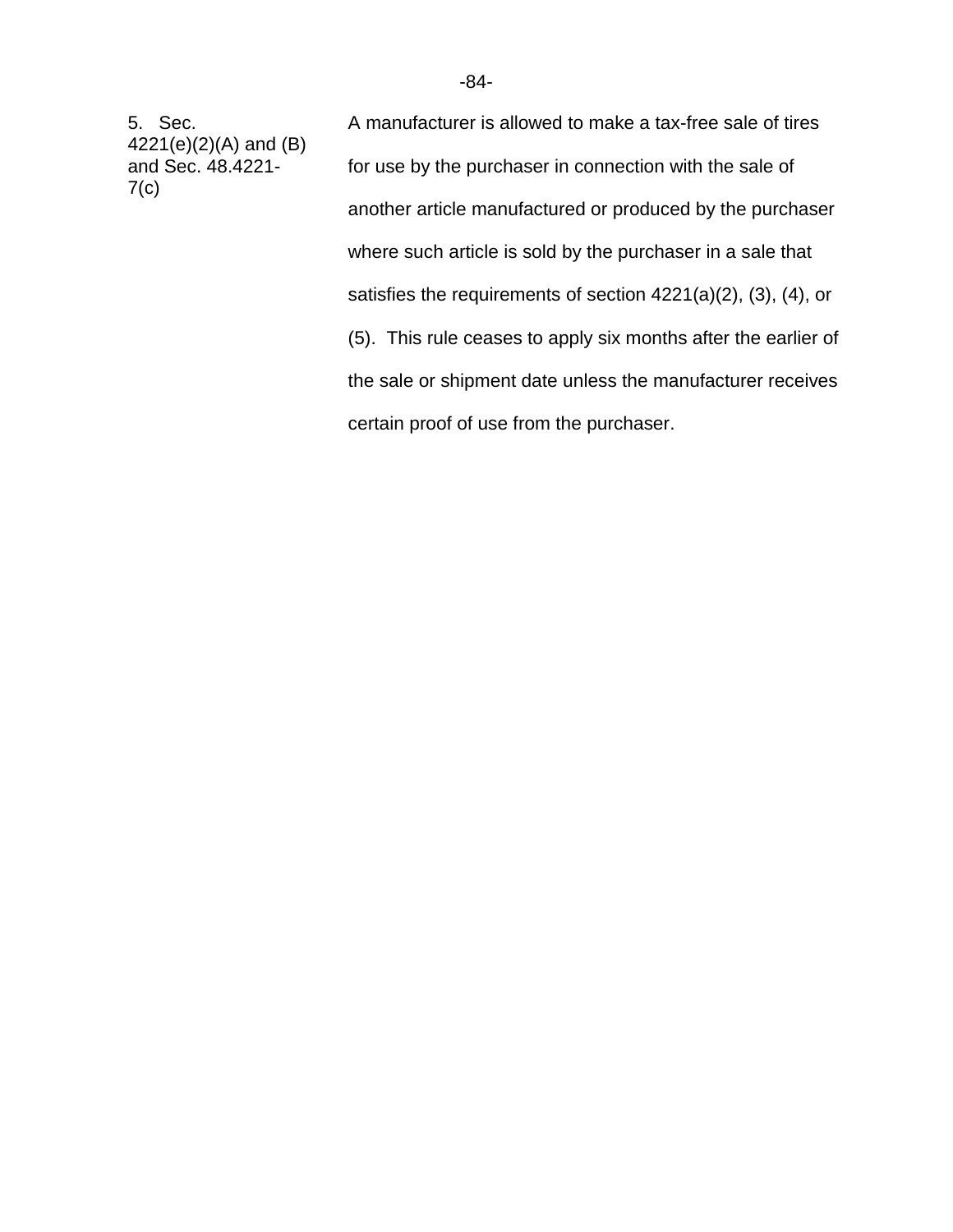SECTION 12. INTERNATIONAL ISSUES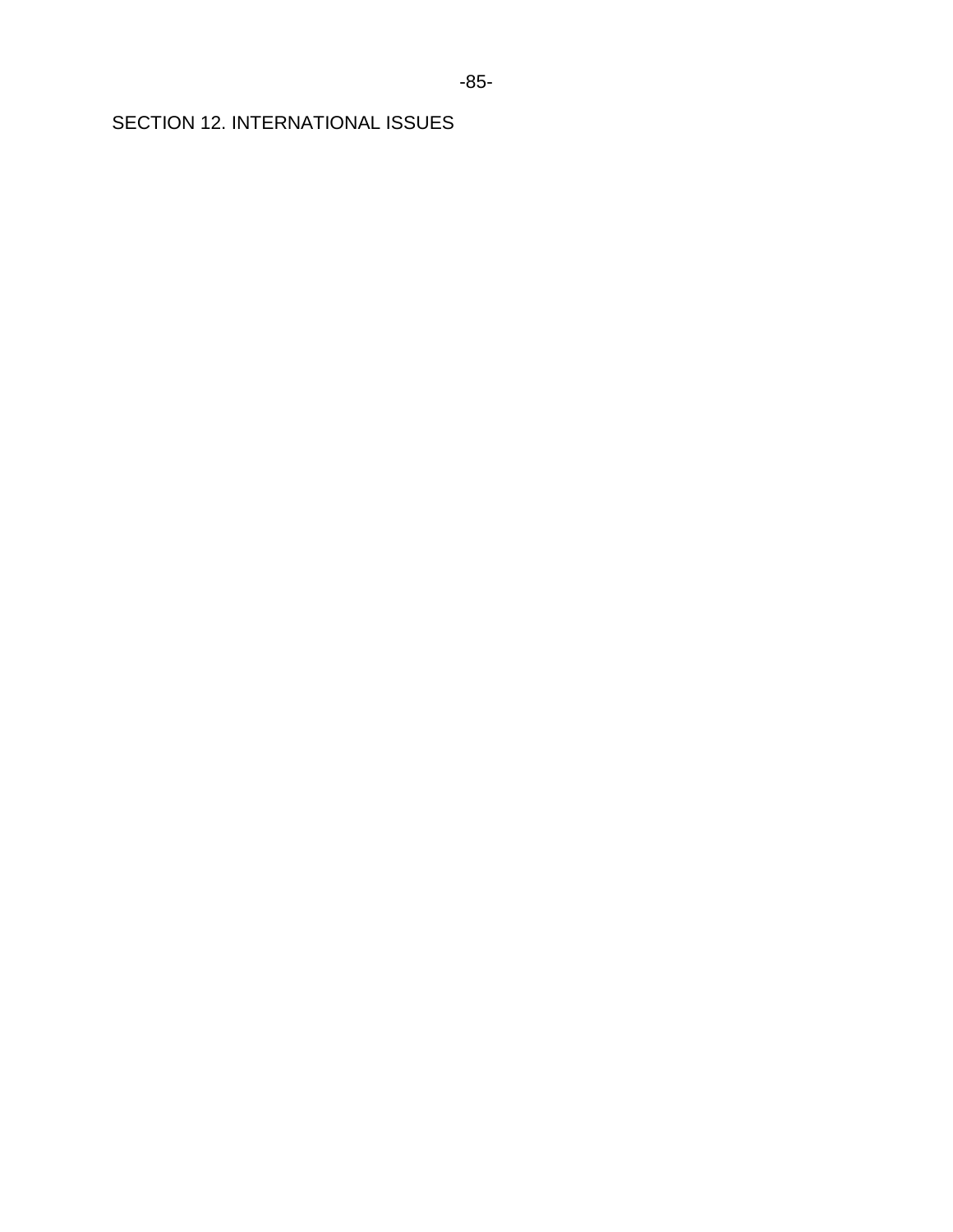| <b>Statute or Regulation</b>          | <b>Act Postponed</b>                                            |
|---------------------------------------|-----------------------------------------------------------------|
| 1. Sec. 482 and<br>Sec. 1.482-        | A claim for a setoff of a section 482 allocation by the IRS     |
| 1(g)(4)(ii)(C)                        | must be filed within 30 days of either the date of the IRS's    |
|                                       | letter transmitting an examination report with notice of the    |
|                                       | proposed adjustment or the date of a notice of deficiency.      |
| 2. Sec. 482 and<br>Sec. 1.482-1(j)(2) | A claim for retroactive application of the final section 482    |
|                                       | regulations, otherwise effective only for taxable years         |
|                                       | beginning after October 6, 1994, must be filed prior to the     |
|                                       | expiration of the statute of limitations for the year for which |
|                                       | retroactive application is sought.                              |
| 3. Sec. 482 and<br>Sec. 1.482-        | The form of payment selected for any platform contribution      |
| 7(h)(2)(iii)(A)                       | transaction, including, in the case of contingent payments,     |
|                                       | the contingent base and structure of the payments, must         |
|                                       | be specified no later than the due date of the applicable tax   |
|                                       | return (including extensions) for the later of the taxable      |
|                                       | year of the payor or payee that includes the date of the        |
|                                       | transaction.                                                    |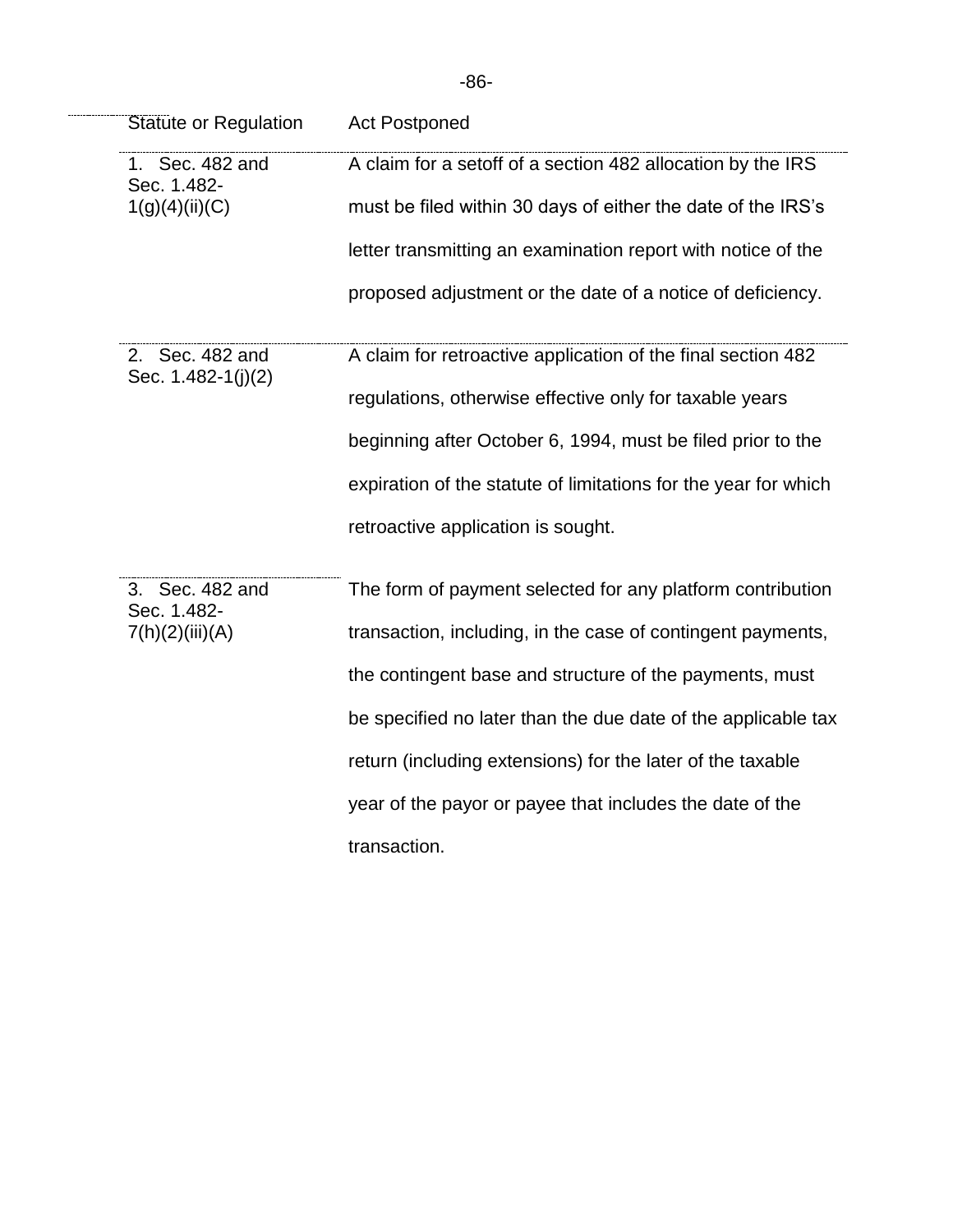4. Sec. 482 and Sec. 1.482-7(k)(1)(i) and (iii)

A cost sharing arrangement must be recorded in writing in a contract that is contemporaneous with the formation (and any revision) of the arrangement. For this purpose a written contractual agreement is contemporaneous with such formation or revision only if the controlled participants record it, in its entirety, in a document that they sign and date no later than 60 days after the first occurrence of any intangible development cost to which such agreement (or revision) is to apply.

5. Sec. 482 and Sec. 1.482- 7(k)(2)(iii)(B) Each controlled participant in a cost sharing arrangement must provide within 30 days of a request the items described in  $\S$  1.482-7(k)(2) and (3). Note that the time for such compliance may be extended at the discretion of the Commissioner.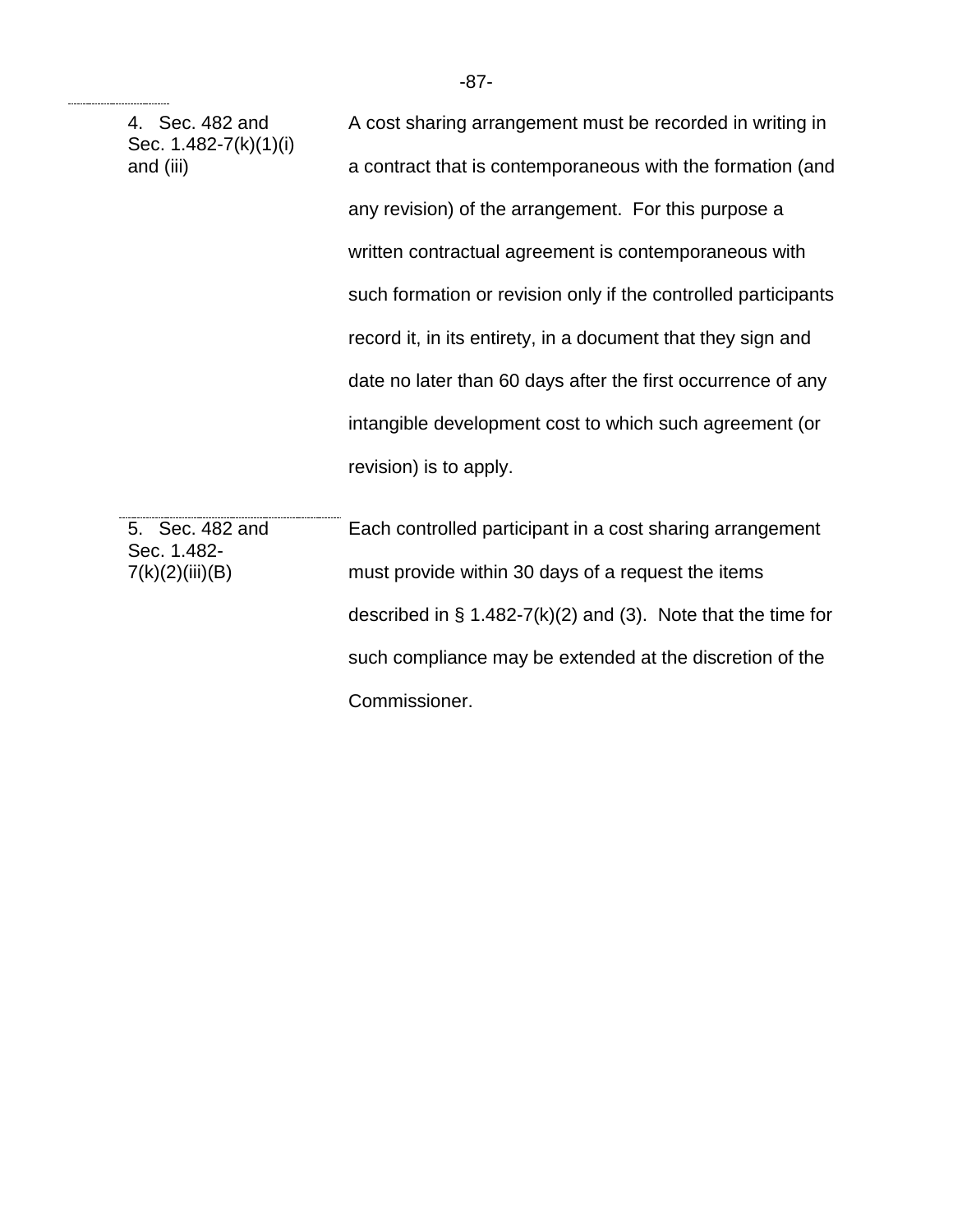|  | 6. Sec. 482 and<br>Sec. 1.482-            | Each controlled participant must file its original CSA        |
|--|-------------------------------------------|---------------------------------------------------------------|
|  | 7(k)(4)(iii)(A)                           | Statement with the Ogden Campus no later than 90 days         |
|  |                                           | after the first occurrence of an intangible development cost  |
|  |                                           | to which the newly-formed cost sharing arrangement            |
|  |                                           | applies or, in the case of a taxpayer that became a           |
|  |                                           | controlled participant after the formation of the             |
|  |                                           | arrangement, no later than 90 days after such taxpayer        |
|  |                                           | became a controlled participant.                              |
|  |                                           |                                                               |
|  | 7. Sec. 482 and<br>Sec. 1.482-9(b)(2)(iv) | The books and records required to be maintained under         |
|  | and $(6)$                                 | § 1.482-9(b)(2)(iv) and (6) for as long as costs with respect |
|  |                                           | to covered services are incurred by the renderer must         |
|  |                                           | include a statement evidencing the taxpayer's intention to    |
|  |                                           | apply the services cost method of $\S$ 1.482-9(b) to evaluate |
|  |                                           | the arm's length charge for such services.                    |
|  |                                           |                                                               |
|  | 8. Sec. 482 and<br>Sec. 1.482-            | For purposes of a shared services arrangement as              |
|  | 9(b)(7)(ii)(C)(1)                         | described in $\S$ 1.482-9(b)(7), the taxpayer must maintain   |
|  |                                           | documentation that includes a statement evidencing its        |
|  |                                           | intention to apply the services cost method to evaluate the   |
|  |                                           | arm's length charge for covered services pursuant to such     |
|  |                                           | arrangement.                                                  |
|  |                                           |                                                               |

-88-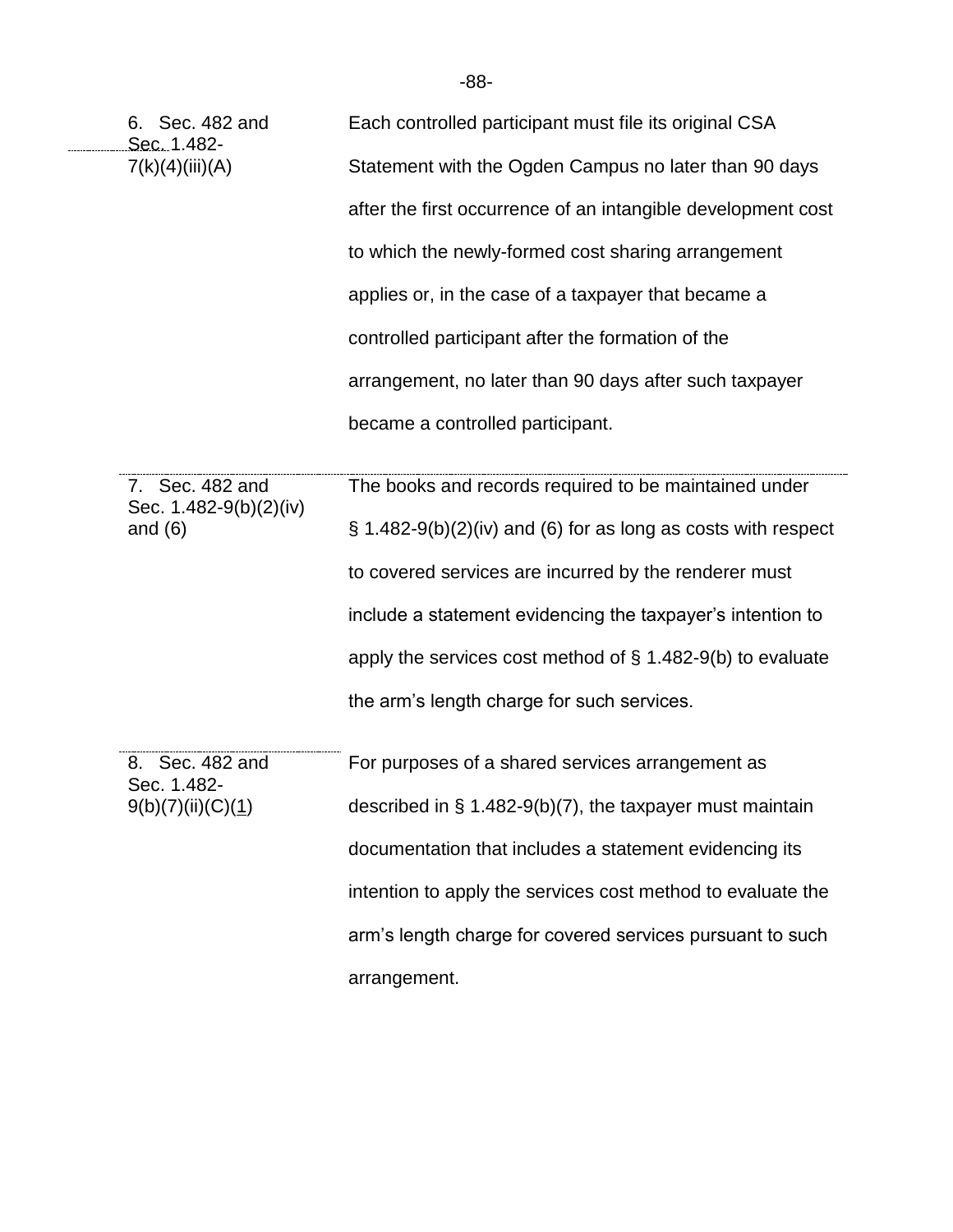|  | 9. Sec. 482 and<br>Sec. 1.482-       | A contingent-payment arrangement with respect to a              |
|--|--------------------------------------|-----------------------------------------------------------------|
|  | 9(i)(2)(i)(A)                        | controlled service must be set forth in a written contract      |
|  |                                      | entered into prior to, or contemporaneous with, the start of    |
|  |                                      | the activity or group of activities constituting the controlled |
|  |                                      | service.                                                        |
|  |                                      |                                                                 |
|  | 10. Sec. 1.882-<br>5(d)(2)(ii)(A)(2) | Liabilities of a foreign corporation that is not a bank must    |
|  |                                      | be entered on a set of books at a time reasonably               |
|  |                                      | contemporaneous with the time the liabilities are incurred.     |
|  | 11. Sec. 1.882-                      | Liabilities of foreign corporations that are engaged in a       |
|  | 5(d)(2)(iii)(A)(1)                   | banking business must be entered on a set of books              |
|  |                                      | relating to an activity that produces ECI before the close of   |
|  |                                      | the day on which the liability is incurred.                     |
|  | 12. Sec. 1.884-<br>2T(b)(3)(i)       | Requirement that marketable securities be identified on the     |
|  |                                      | books of a U.S. trade or business within 30 days of the         |
|  |                                      | date an equivalent amount of U.S. assets ceases to be           |
|  |                                      | U.S. assets. This requirement applies when a taxpayer           |
|  |                                      | has elected to be treated as remaining engaged in a U.S.        |
|  |                                      | trade or business for branch profits tax purposes.              |

-89-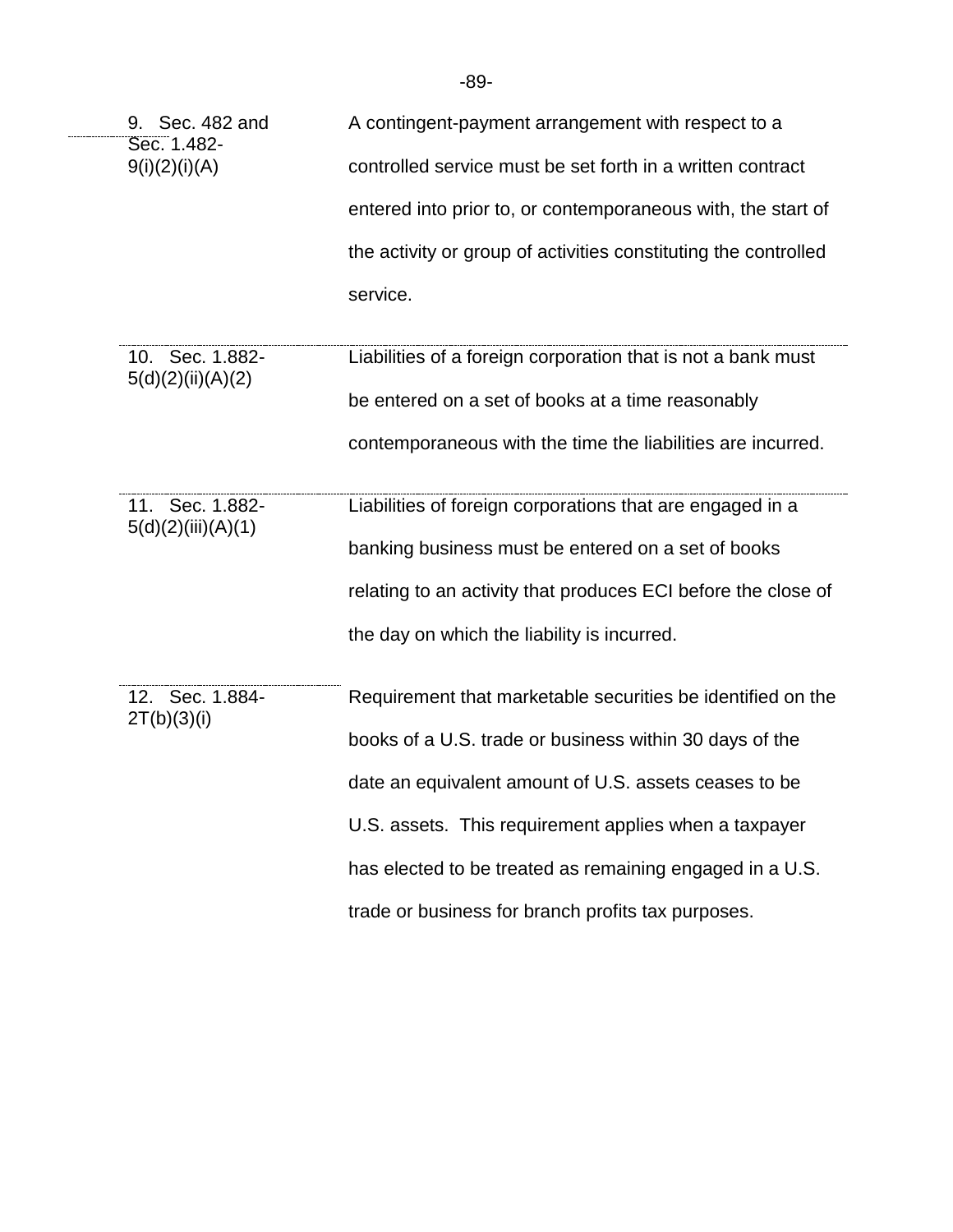|  | 13. Sec. 1.884-                                    | Requirement that a foreign corporation which identifies      |
|--|----------------------------------------------------|--------------------------------------------------------------|
|  | 4(b)(3)(ii)(B)                                     | liabilities as giving rise to U.S. branch interest, send a   |
|  |                                                    | statement to the recipients of such interest within two      |
|  |                                                    | months of the end of the calendar year in which the interest |
|  |                                                    | was paid, stating that such interest was U.S. source         |
|  |                                                    | income (if the corporation did not make a return pursuant    |
|  |                                                    | to section 6049 with respect to the interest payment).       |
|  | 14. Sec. 1.922-1(i)                                | The quarterly income statements for the first three quarters |
|  | $(Q&A-13)$                                         | of the FSC year must be maintained at the FSC's office no    |
|  |                                                    | later than 90 days after the end of the quarter. The         |
|  |                                                    | quarterly income statement for the fourth quarter of the     |
|  |                                                    | FSC year, the final year-end income statement, the year-     |
|  |                                                    | end balance sheet, and the final invoices (or summaries) or  |
|  |                                                    | statements of account must be maintained at the FSC's        |
|  |                                                    | office no later than the due date, including extensions, of  |
|  |                                                    | the FSC tax return for the applicable taxable year.          |
|  | 15. Sec.                                           | The FSC must appoint a new non-U.S. resident director        |
|  | $922(a)(1)(E)$ and<br>Sec. 1.922-1(j) (Q&A-<br>19) | within 30 days of the date of death, resignation, or removal |
|  |                                                    | of the former director, in the event that the sole non-U.S.  |
|  |                                                    | resident director of a FSC dies, resigns, or is removed.     |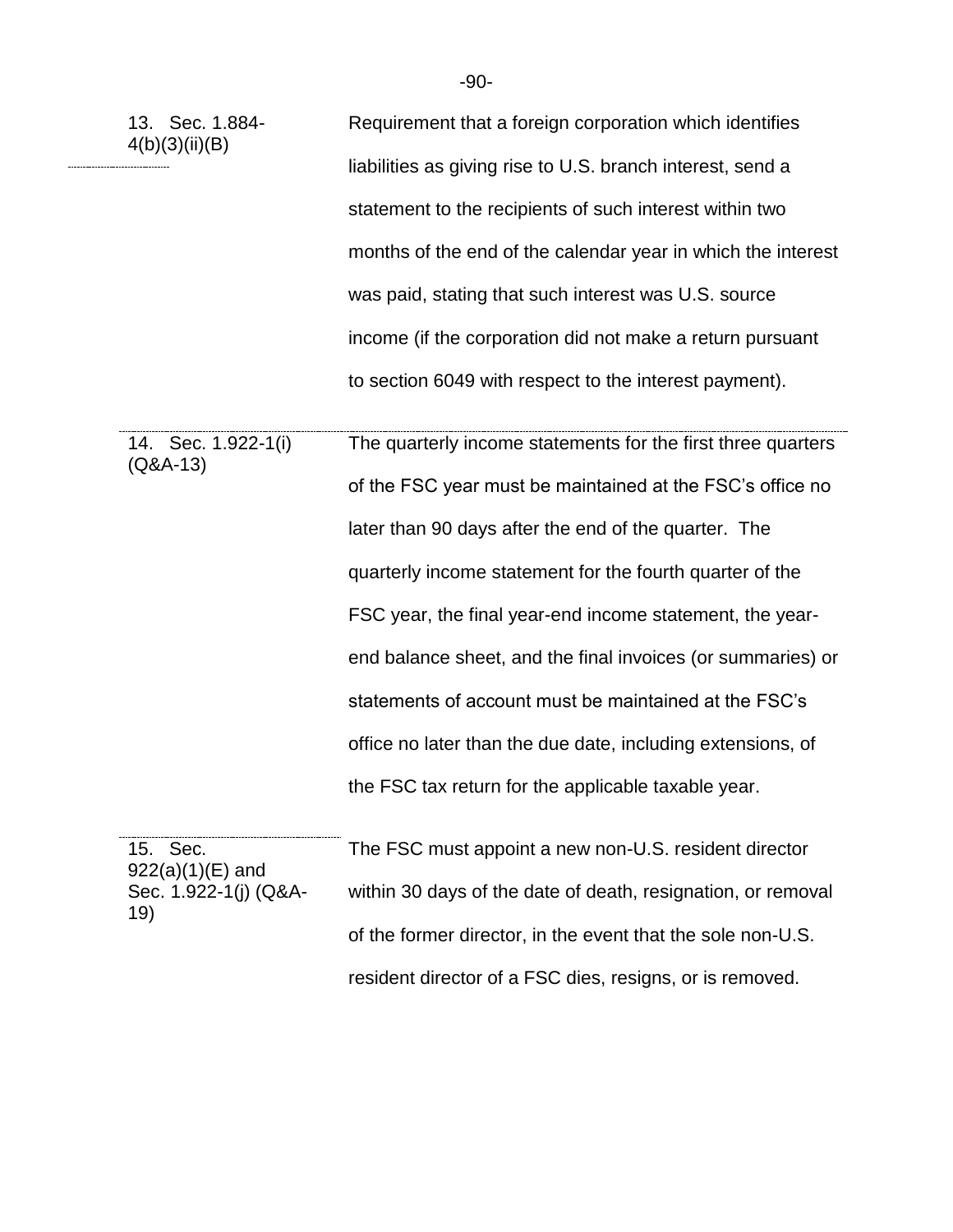|  | 16. Sec.<br>$-924(b)(2)(B)$ and                                                                                      | A taxpayer must execute an agreement regarding unequal    |
|--|----------------------------------------------------------------------------------------------------------------------|-----------------------------------------------------------|
|  | Sec. 1.924(a)-<br>1T(j)(2)(i)                                                                                        | apportionment at a time when at least 12 months remain in |
|  |                                                                                                                      | the period of limitations (including extensions) for      |
|  |                                                                                                                      | assessment of tax with respect to each shareholder of the |
|  |                                                                                                                      | small FSC in order to apportion unequally among           |
|  | shareholders of a small FSC the \$5 million foreign trading<br>gross receipts used to determine exempt foreign trade |                                                           |
|  | income.                                                                                                              |                                                           |
|  |                                                                                                                      |                                                           |
|  | 17. Sec. $924(c)(2)$<br>and Sec. 1.924(c)-                                                                           | The FSC must open a new qualifying foreign bank account   |
|  | 1(c)(4)                                                                                                              | within 30 days of the date of termination of the original |

bank account, if a FSC's qualifying foreign bank account terminates during the taxable year due to circumstances beyond the control of the FSC.

| 18. Sec. $924(c)(3)$          | The FSC must transfer funds from its foreign bank account   |
|-------------------------------|-------------------------------------------------------------|
| and Sec. 1.924(c)-<br>1(d)(1) | to its U.S. bank account, equal to the dividends, salaries, |
|                               | or fees disbursed, and such transfer must take place within |
|                               | 12 months of the date of the original disbursement from the |
|                               | U.S. bank account, if dividends, salaries, or fees are      |
|                               | disbursed from a FSC's U.S. bank account.                   |

-91-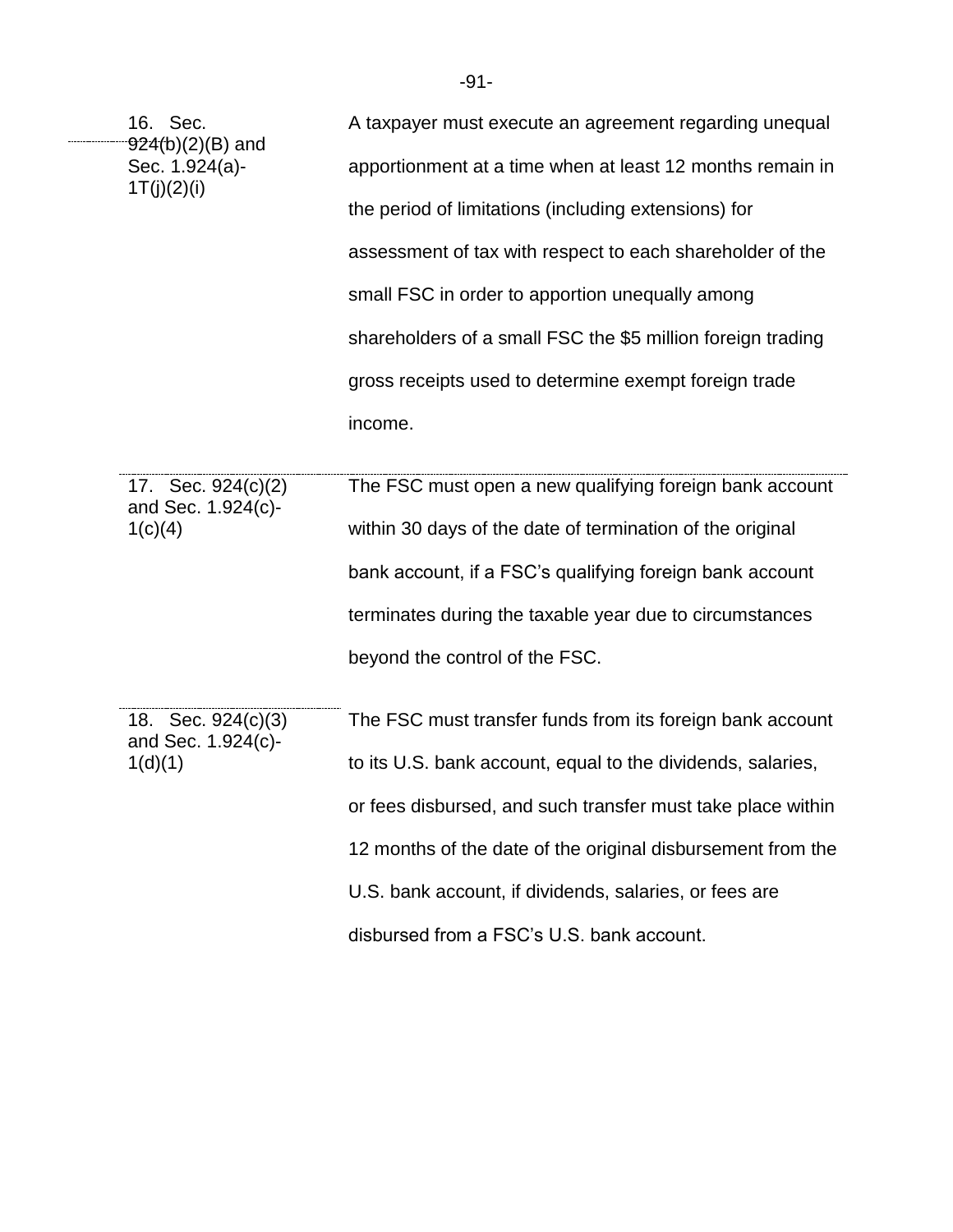|  | 19. Sec. 924(c)(3)                       | The FSC must reimburse from its own bank account any            |
|--|------------------------------------------|-----------------------------------------------------------------|
|  | and Sec. 1.924(c)-<br>1(d)(2)            | dividends or other expenses that are paid by a related          |
|  |                                          | person, on or before the due date (including extensions) of     |
|  |                                          | the FSC's tax return for the taxable year to which the          |
|  |                                          | reimbursement relates.                                          |
|  | 20. Sec. 924(c)(3)<br>and Sec. 1.924(c)- | If the Commissioner determines that the taxpayer acted in       |
|  | 1(d)(3)                                  | good faith, the taxpayer may comply with the                    |
|  |                                          | reimbursement requirement by reimbursing the funds              |
|  |                                          | within 90 days of the date of the Commissioner's                |
|  |                                          | determination, notwithstanding a taxpayer's failure to meet     |
|  |                                          | the return-filing-date reimbursement deadline in $\S$ 1.924(c)- |
|  |                                          | $1(d)(2)$ .                                                     |
|  | 21. Sec. 924(e)(4)                       | If a payment with respect to a transaction is made directly     |
|  | and Sec. 1.924(e)-<br>1(d)(2)(iii)       | to the FSC or the related supplier in the United States, the    |
|  |                                          | funds must be transferred to and received by the FSC bank       |
|  |                                          | account outside the United States no later than 35 days         |
|  |                                          | after the receipt of good funds (i.e., date of check            |
|  |                                          | clearance) on the transaction.                                  |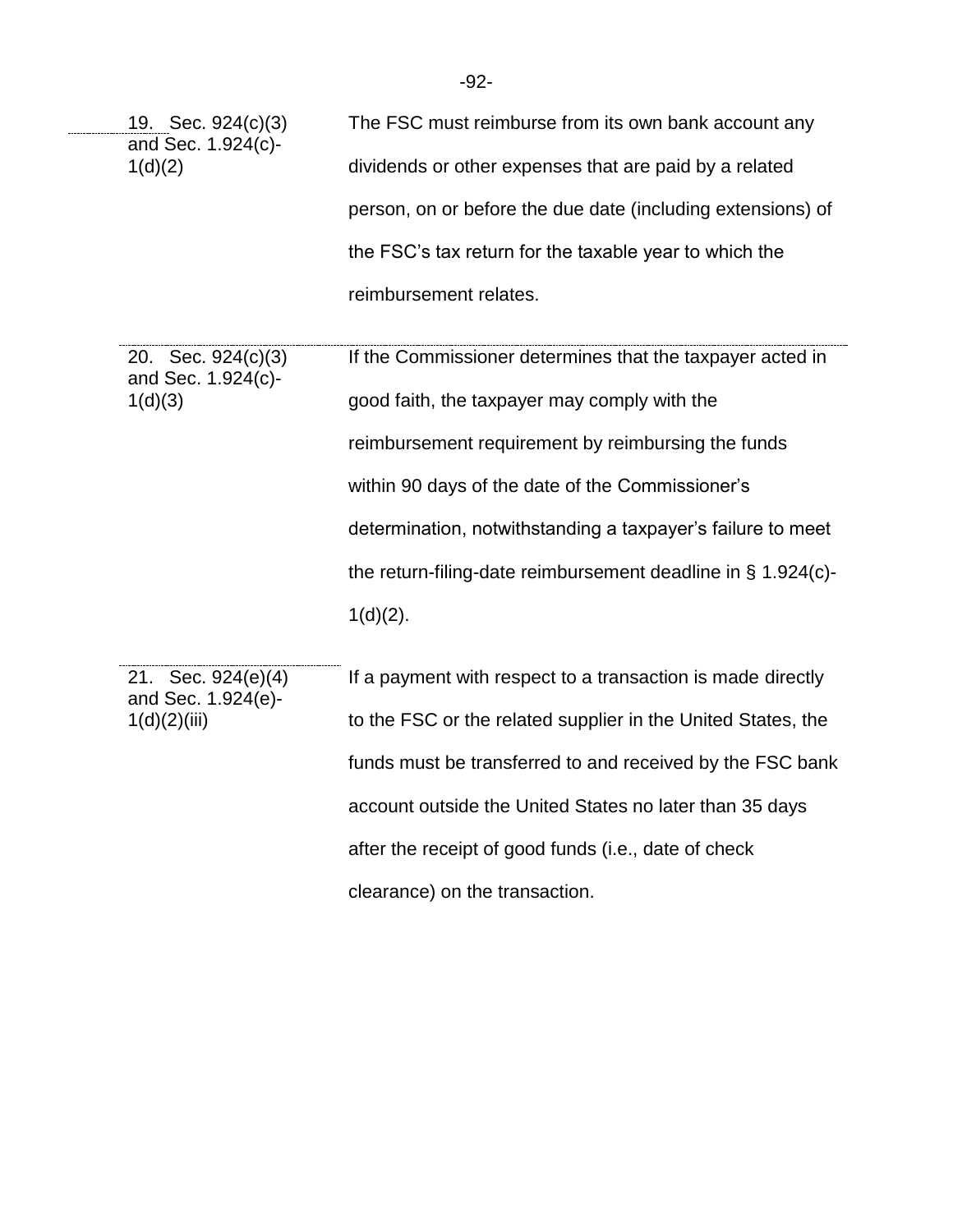22. Sec. 1.925(a)-  $1T(e)(4)$ 

A FSC and its related supplier may redetermine a transfer pricing method, the amount of foreign trading gross receipts, and costs and expenses, provided such redetermination occurs before the expiration of the statute of limitations for claims for refund for both the FSC and related supplier, and provided the statute of limitations for assessment applicable to the party that has a deficiency in tax on account of the redetermination is open. See § 1.925(a)-1(c)(8)(i) for time limitations with respect to FSC administrative pricing grouping redeterminations and for a cross-reference to  $\S$  1.925(a)-1T(e)(4).

23. Sec. 927(f)(3)(A) and Sec. 1.927(f)- 1(b) (Q&A-12) A corporation may terminate its election to be treated as a FSC or a small FSC by revoking the election during the first 90 days of the FSC taxable year (other than the first year in which the election is effective) in which the revocation was to take effect.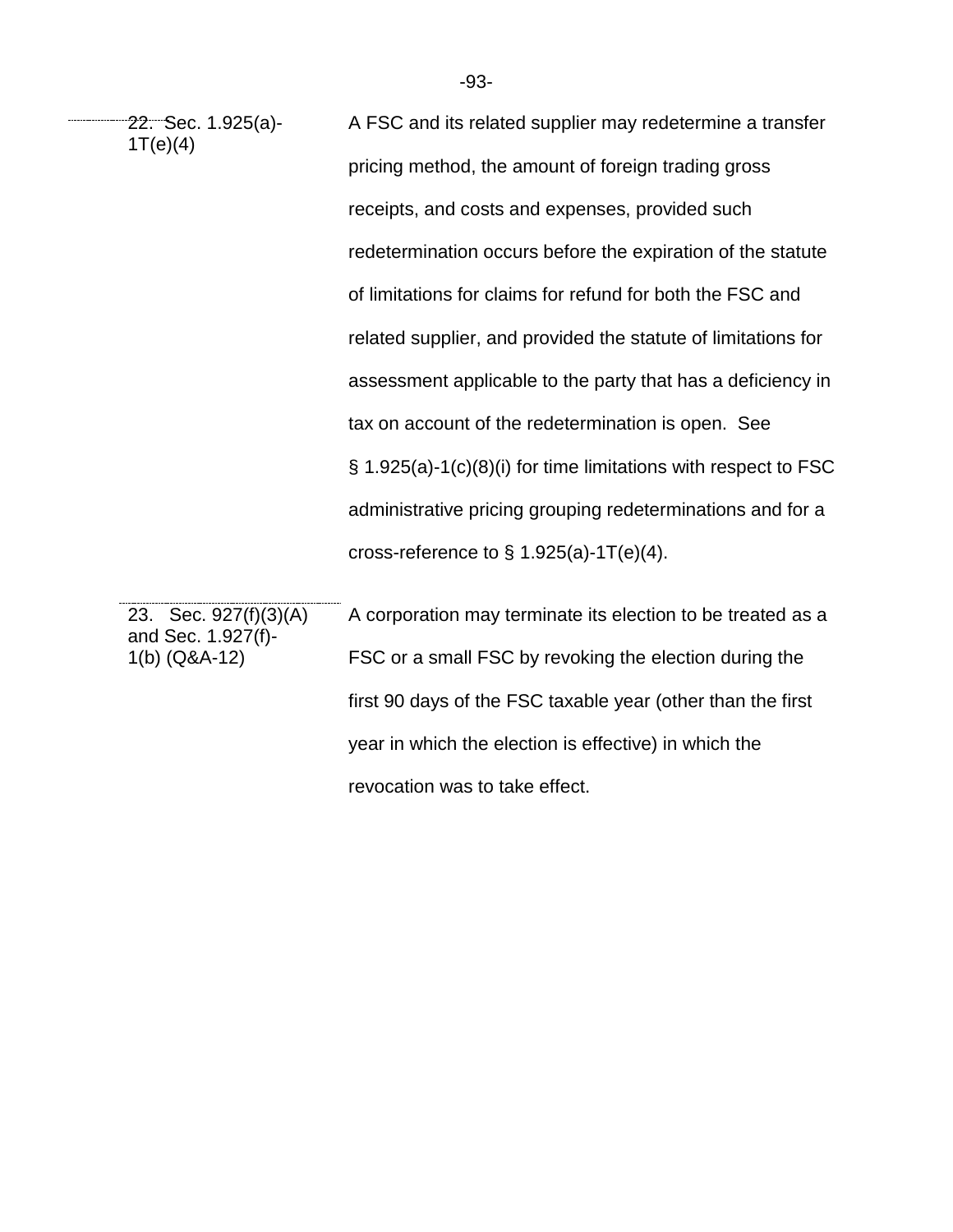24. Sec. 927 and Sec. 1.927(a)-1T  $(d)(2)(i)(B)$ 

A taxpayer may satisfy the destination test with respect to property sold or leased by a seller or lessor if such property is delivered by the seller or lessor (or an agent of the seller or lessor) within the United States to a purchaser or lessee, if the property is ultimately delivered outside the United States (including delivery to a carrier or freight forwarder for delivery outside the United States) by the purchaser or lessee (or a subsequent purchaser or sublessee) within one year after the sale or lease.

| 25. Sec. 927 and<br>Sec. 1.927(b)- | A taxpayer that claims FSC commission deductions must        |
|------------------------------------|--------------------------------------------------------------|
| 1T(e)(2)(i)                        | designate the sales, leases, or rentals subject to the FSC   |
|                                    | commission agreement no later than the due date (as          |
|                                    | extended) of the tax return of the FSC for the taxable year  |
|                                    | in which the transaction(s) occurred.                        |
| 26. Sec. 927 and                   | A transferee or other recipient of shares in the corporation |

| 26. Sec. 927 and<br>Sec. 1.927(f)-1(a)<br>(Q&AA4) | A transferee or other recipient of shares in the corporation |
|---------------------------------------------------|--------------------------------------------------------------|
|                                                   | (other than a shareholder that previously consented to the   |
|                                                   | election) must consent to be bound by the prior election     |
|                                                   | within 90 days of the first day of the FSC's taxable year to |
|                                                   | preserve the status of a corporation that previously         |
|                                                   | qualified as a FSC or as a small FSC.                        |

-94-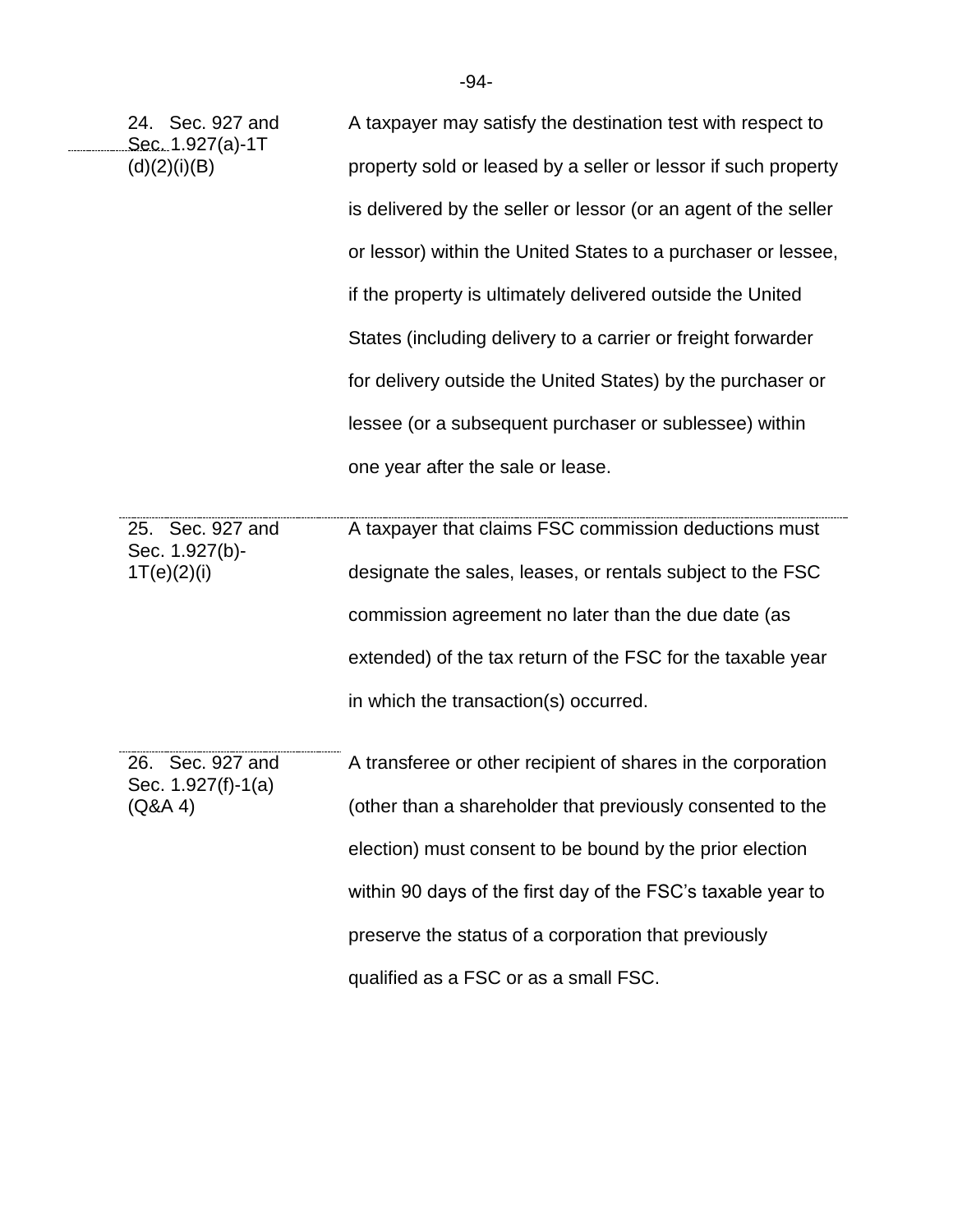27. Sec. 1.964-  $1T(c)(3)$ 

An election, adoption or change in a method of accounting or tax year on behalf of a CFC or noncontrolled section 902 corporation by its controlling domestic shareholders requires the filing of a statement with the shareholder's return for its year with or within which ends the foreign corporation's taxable year for which the election is made or the method or tax year is adopted or changed, and the filing of a written notice on or before the filing date of the shareholder's return.

28. Sec. 982(c)(2)(A) Any person to whom a formal document request is mailed shall have the right to bring a proceeding to quash such request not later than the 90th day after the day such request was mailed.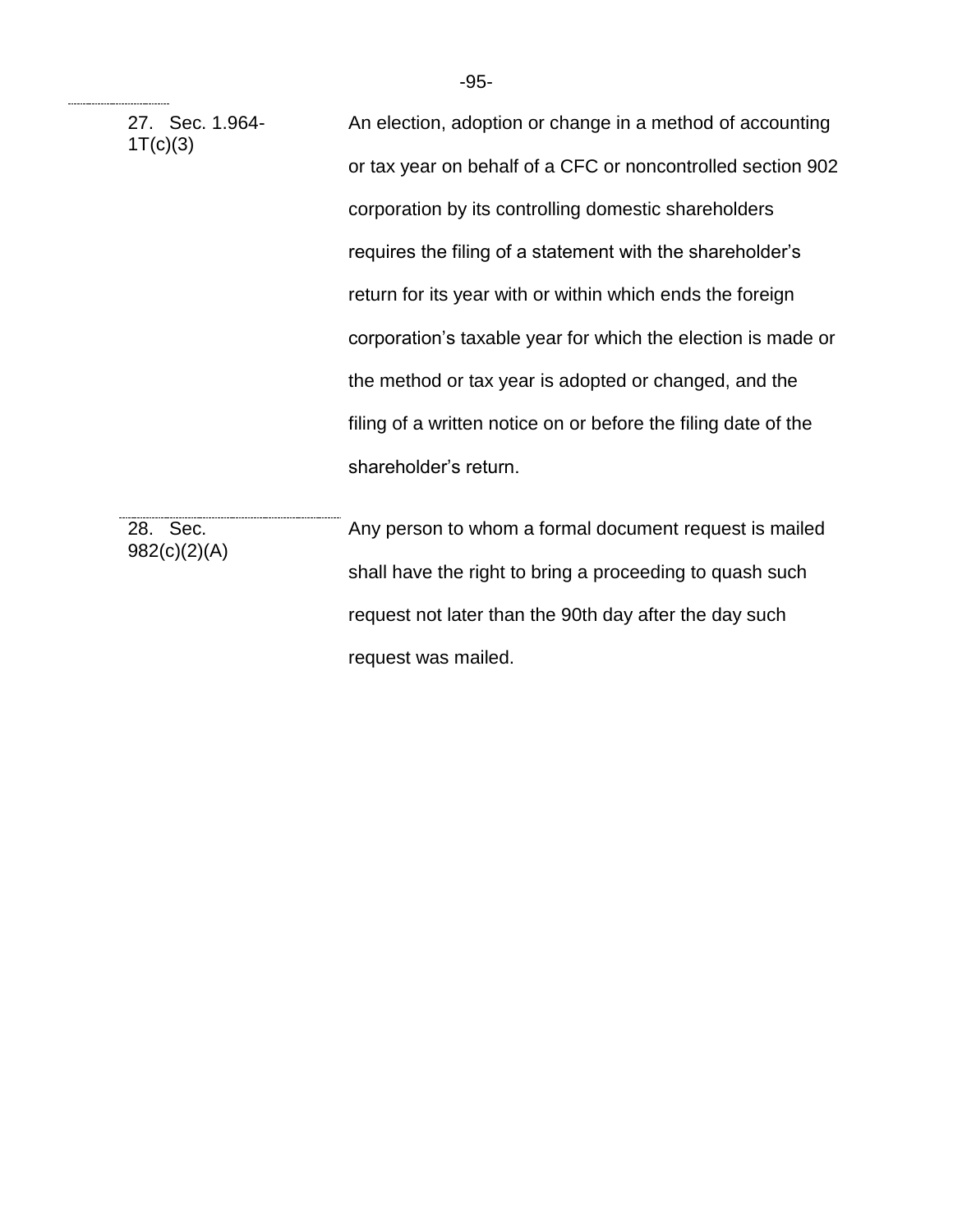29. Sec. 1.988-  $1(a)(7)(ii)$ An election to have § 1.988-1(a)(2)(iii) apply to regulated futures contracts and nonequity options must be made on or before the first day of the taxable year, or if later, on or before the first day during such taxable year on which the taxpayer holds a contract described in section 988(c)(1)(D)(ii) and § 1.988-1(a)(7)(ii). A late election may be made within 30 days after the time prescribed for the election.

| 30. Sec.<br>988(c)(1)(E)(iii)(V)    | A qualified fund election must be made on or before the            |
|-------------------------------------|--------------------------------------------------------------------|
| (qualified fund) and<br>Sec. 1.988- | first day of the taxable year, or if later, on or before the first |
| 1(a)(8)(i)(E)                       | day during such taxable year on which the partnership              |
|                                     | holds an instrument described in section $988(c)(1)(E)(i)$ .       |
| 31. Sec. 1.988-3(b)                 | An election to treat (under certain circumstances) any gain        |
|                                     | or loss recognized on a contract described in § 1.988-             |
|                                     | $2(d)(1)$ as capital gain or loss must be made by clearly          |

identifying such transaction on taxpayer's books and

records on the date the transaction is entered into.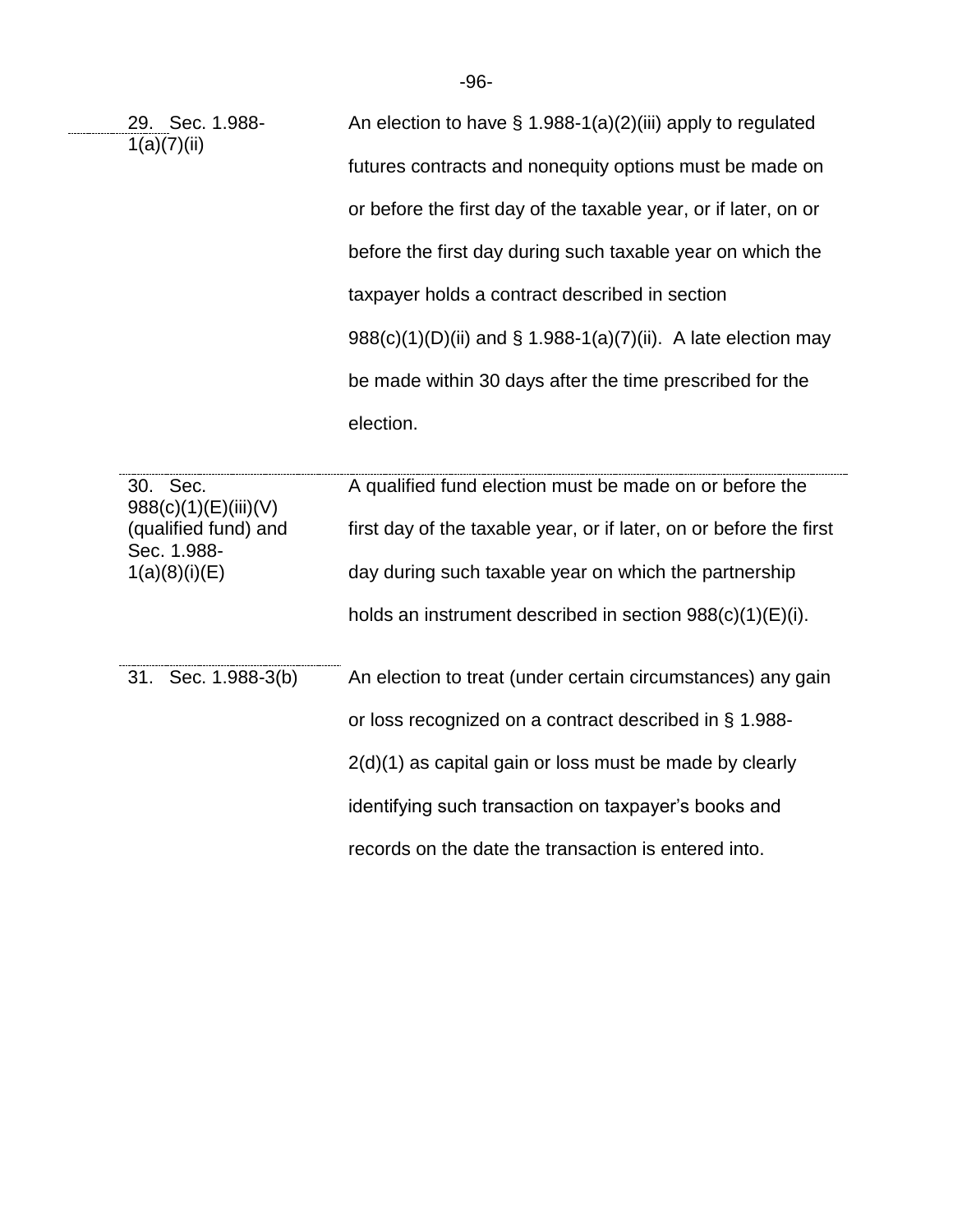| $-32.$ Sec. 1.988-<br>5(a)(8)(i) | Taxpayer must establish a record, and before the close of      |
|----------------------------------|----------------------------------------------------------------|
|                                  | the date the hedge is entered into, the taxpayer must enter    |
|                                  | into the record for each qualified hedging transaction the     |
|                                  | information contained in $\S$ 1.988-5(a)(8)(i)(A) through (E). |

| 33. Sec. 1.988-<br>5(b)(3)(i) | Taxpayer must establish a record and before the close of      |
|-------------------------------|---------------------------------------------------------------|
|                               | the date the hedge is entered into, the taxpayer must enter   |
|                               | into the record a clear description of the executory contract |
|                               | and the hedge.                                                |

| 34. Sec. 1.988- | Taxpayer must identify a hedge and underlying stock or |
|-----------------|--------------------------------------------------------|
| 5(c)(2)         |                                                        |
|                 | security under the rules of $\S$ 1.988-5(b)(3).        |

| 35. Sec. 992 | A corporation that elects IC-DISC treatment (other than in     |
|--------------|----------------------------------------------------------------|
|              | the corporation's first taxable year) must file Form 4876-A,   |
|              | Election To Be Treated as an Interest Charge DISC, with        |
|              | the regional service center during the 90-day period prior to  |
|              | the beginning of the tax year in which the election is to take |
|              | effect.                                                        |

--------------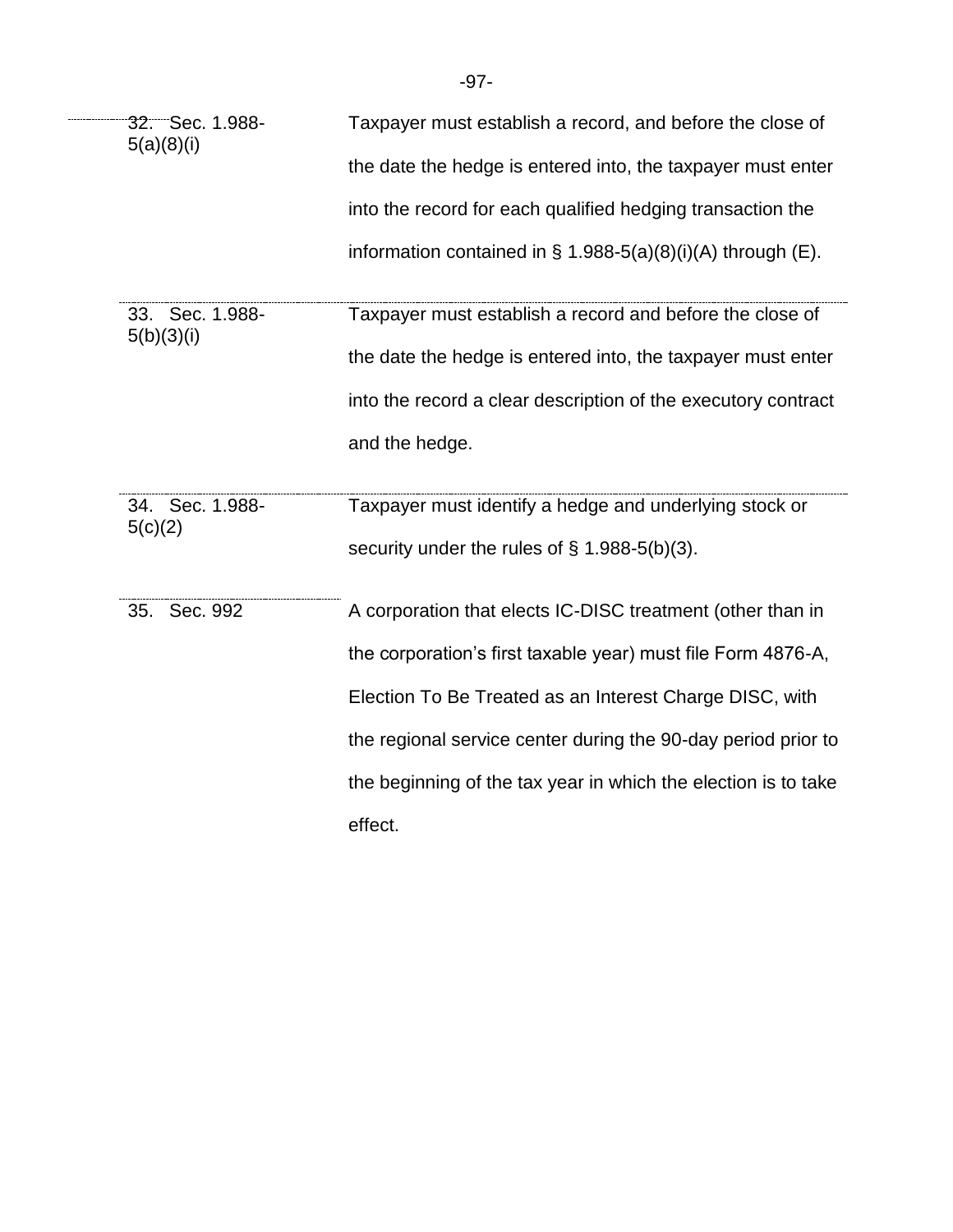| 36. Sec. 991 and<br>Sec. 1.991-2(g)(2) | A corporation that filed a tax return as a DISC, but            |
|----------------------------------------|-----------------------------------------------------------------|
|                                        | subsequently determines that it does not wish to be treated     |
|                                        | as a DISC, must notify the Commissioner more than 30            |
|                                        | days before the expiration of period of limitations on          |
|                                        | assessment applicable to the tax year.                          |
| 37. Sec. 992 and                       | A qualifying corporation must file Form 4876-A or               |
| Sec. 1.992-2(a)(1)(i)                  | attachments thereto, containing the consent of every            |
|                                        | shareholder of the corporation to be treated as a DISC as       |
|                                        | of the beginning of the corporation's first taxable year.       |
| 38. Sec. 992 and                       | A corporation seeking to revoke a prior election to be          |
| Sec. 1.992-2(e)(2)                     | treated as a DISC, must file a statement within the first 90    |
|                                        | days of the taxable year in which the revocation is to take     |
|                                        | effect with the service center with which it filed the election |
|                                        | or, if the corporation filed an annual information return, by   |
|                                        | filing the statement at the service center with which it filed  |
|                                        | its most recent annual information return.                      |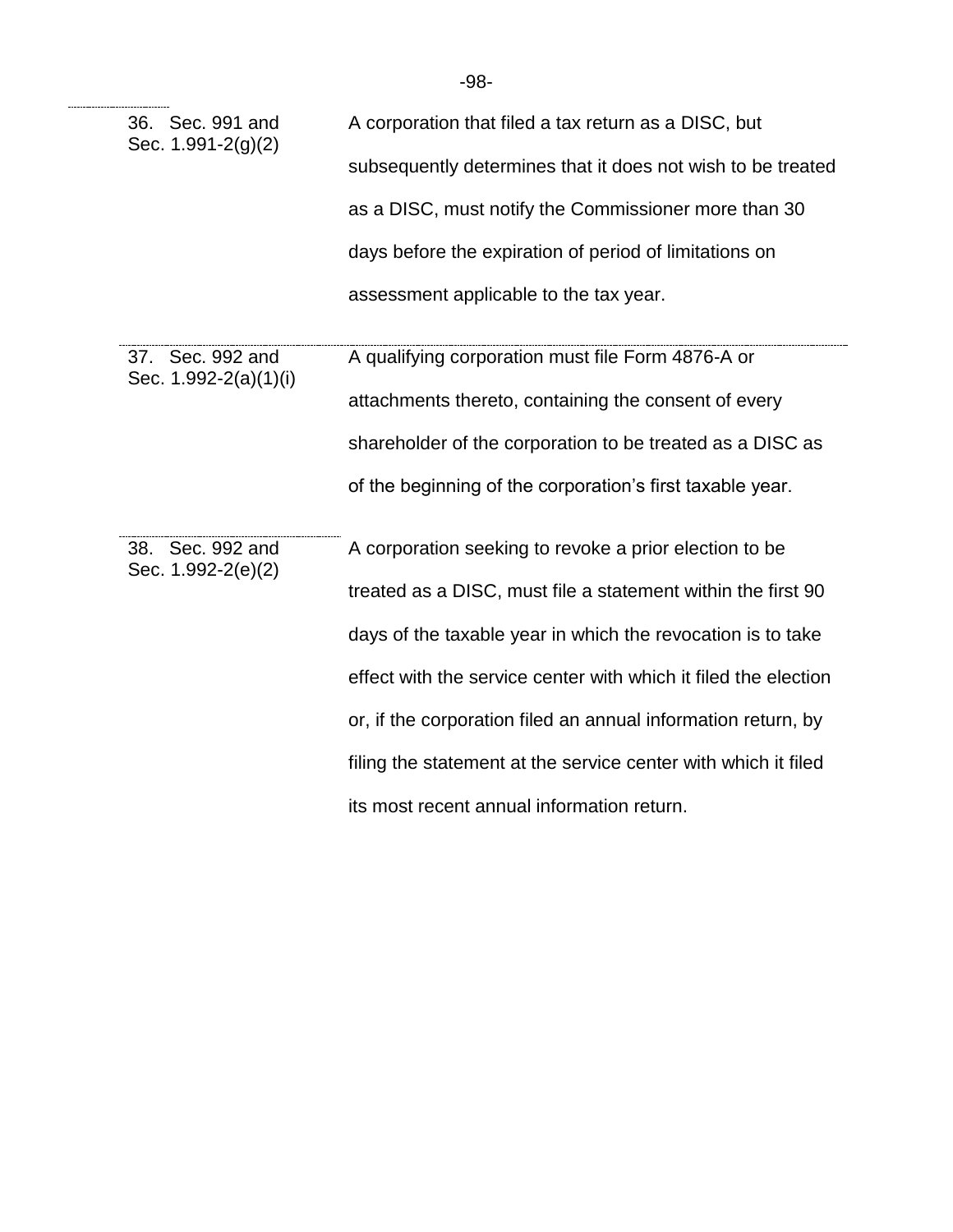39. Sec. 992 and Sec. 1.992-3(c)(3) A DISC that makes a deficiency distribution with respect to the 95 percent of gross receipts test or the 95 percent assets test, or both tests, for a particular taxable year, must make such distribution within 90 days of the date of the first written notification from the IRS that the DISC failed to satisfy such test(s).

| 40. Sec. 993 and<br>Sec. 1.993- | In certain cases, property may not qualify as export      |
|---------------------------------|-----------------------------------------------------------|
| 3(d)(2)(i)(b)                   | property for DISC purposes unless, among other things,    |
|                                 | such property is ultimately delivered, directly used, or  |
|                                 | directly consumed outside the U.S. within one year of the |
|                                 | date of sale or lease of the property.                    |
|                                 |                                                           |

41. Sec. 1445 and Sec. 1.1445-1 Form 8288, U.S. Withholding Tax Return for Dispositions by Foreign Persons of U.S. Real Property Interests, must be filed by a buyer or other transferee of a U.S. real property interest, and a corporation, partnership, or fiduciary that is required to withhold tax. The amount withheld is to be transmitted with Form 8288, which is generally to be filed by the 20th day after the date of transfer.

-99-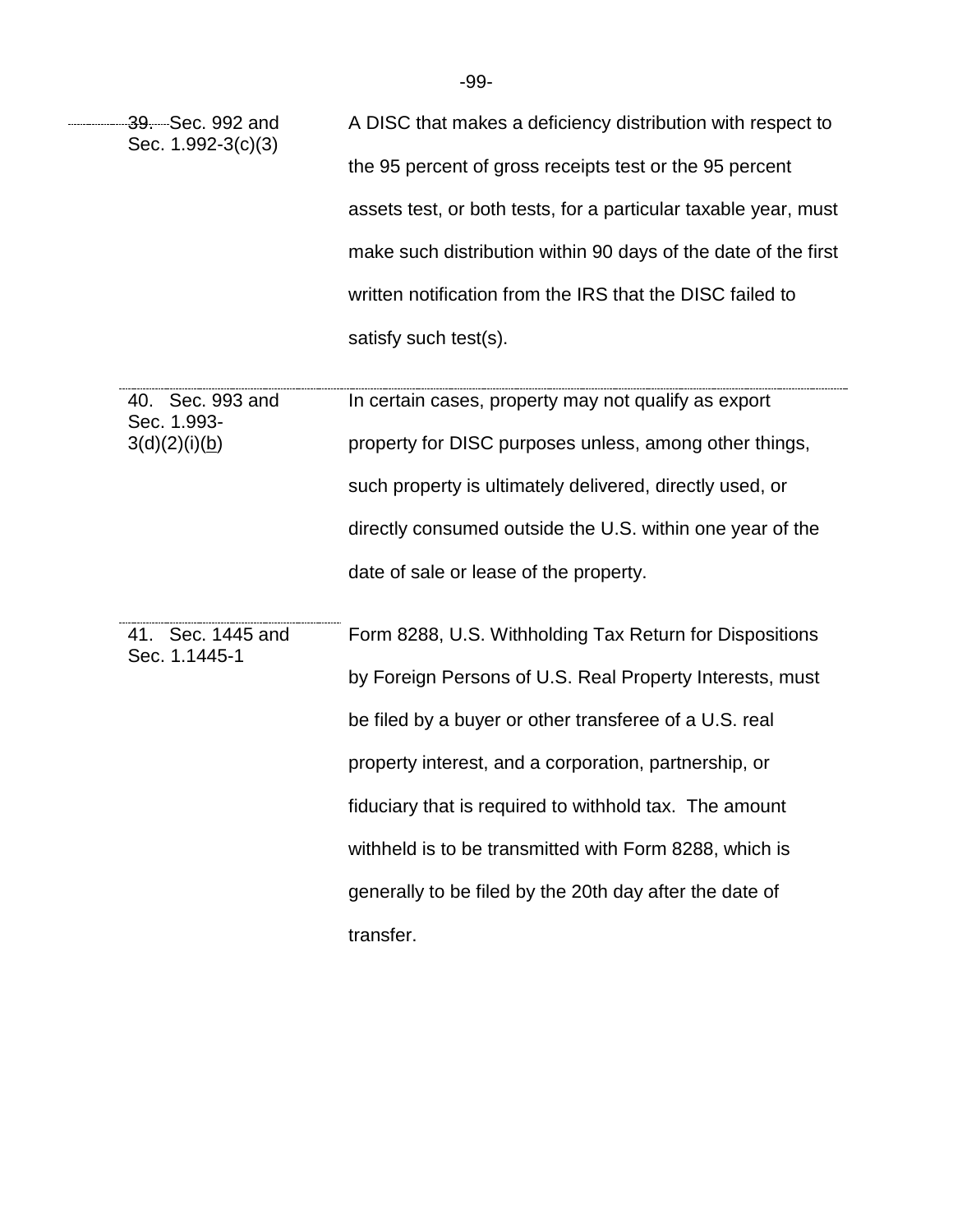42. Sec. 1446 All partnerships with effectively connected gross income allocable to a foreign partner in any tax year must file forms 8804, Annual Return for Partnership Withholding Tax, and 8805, Foreign Partner's Information Statement of Section 1446 Withholding Tax, on or before the 15th day of the fourth month following the close of the partnership's taxable year.

43. Sec. 1446 Form 8813, Partnership Withholding Tax Payment Voucher, is used to pay the withholding tax under section 1446 for all partnerships with effectively connected gross income allocable to a foreign partner in any tax year. Form 8813, Partnership Withholding Tax Payment Voucher (Section 1446), must accompany each payment of section 1446 tax made during the partnership's taxable year. Form 8813 is to be filed on or before the 15th day of the fourth, sixth, ninth, and 12th months of the partnership's taxable year for U.S. income tax purposes.

44. Sec. 6038A(e)(1) and Sec. 1.6038A-5(b) A reporting corporation must furnish an authorization of agent within 30 days of a request by the IRS to avoid a penalty.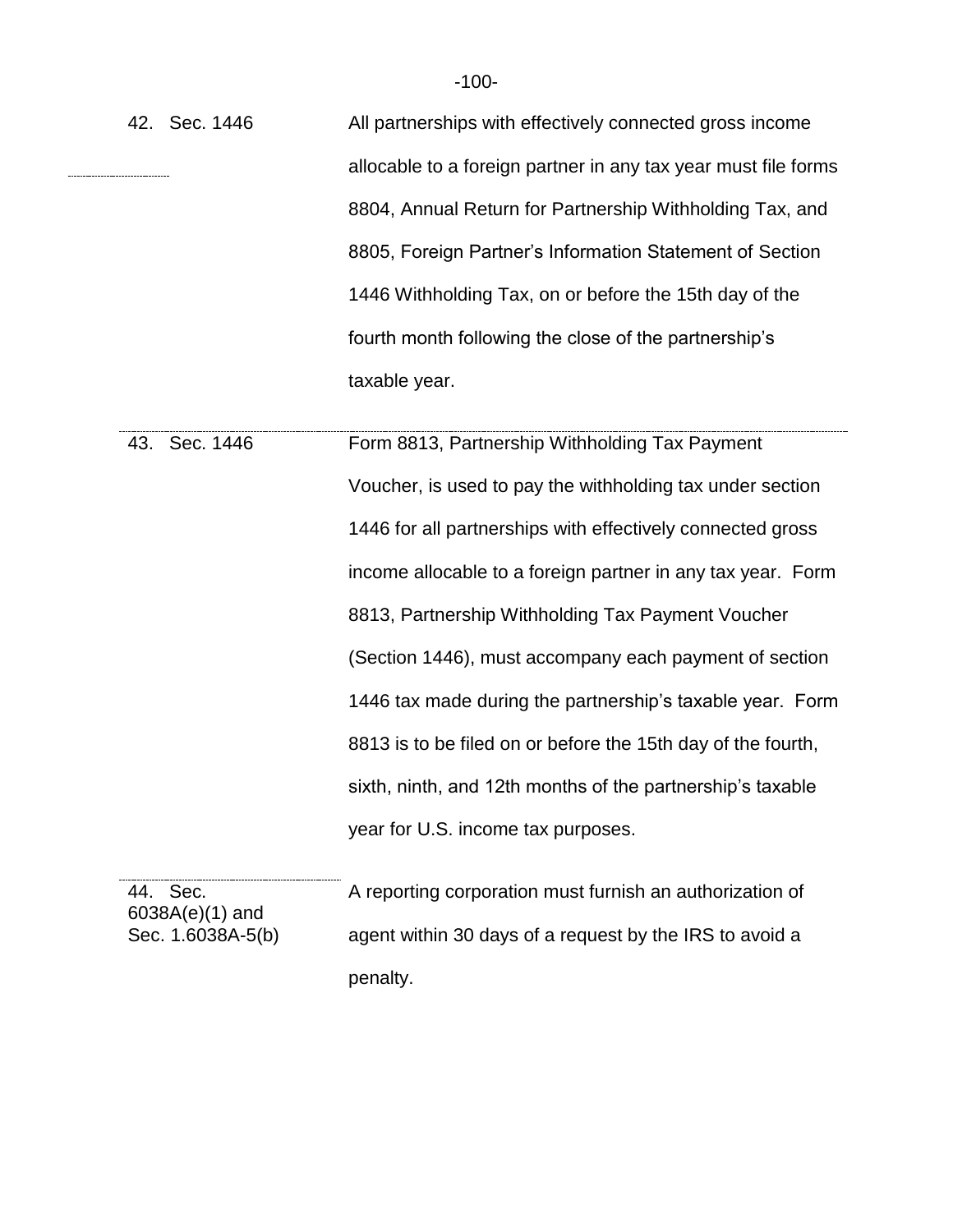|  | 45. Sec.<br>6038A(e)(4)(A)          | A reporting corporation must commence any proceeding to     |
|--|-------------------------------------|-------------------------------------------------------------|
|  |                                     | quash a summons filed by the IRS in connection with an      |
|  |                                     | information request within 90 days of the date the          |
|  |                                     | summons is issued.                                          |
|  | 46. Sec.<br>6038A(e)(4)(B)          | A reporting corporation must commence any proceeding to     |
|  |                                     | review the IRS's determination of noncompliance with a      |
|  |                                     | summons within 90 days of the IRS's notice of               |
|  |                                     | noncompliance.                                              |
|  | 47. Secs. 6038,<br>6038B, and 6046A | The filing of Form 8865, Return of U.S. Persons With        |
|  |                                     | Respect to Certain Foreign Partnerships, for those          |
|  |                                     | taxpayers who do not have to file an income tax return.     |
|  |                                     | The form is due at the time that an income tax return would |
|  |                                     | have been due had the taxpayer been required to file an     |
|  |                                     | income tax return or at the time any required information   |
|  |                                     | return is due.                                              |
|  | 48. Sec. 6038D and                  | A specified person that has any interest in a specified     |
|  | Sec. 1.6038D-2T                     | foreign financial asset during the taxable year must attach |
|  |                                     | Form 8938, "Statement of Specified Foreign Financial        |
|  |                                     | Assets," to that specified person's annual return for the   |
|  |                                     | taxable year to report the information required by section  |
|  |                                     |                                                             |

-101-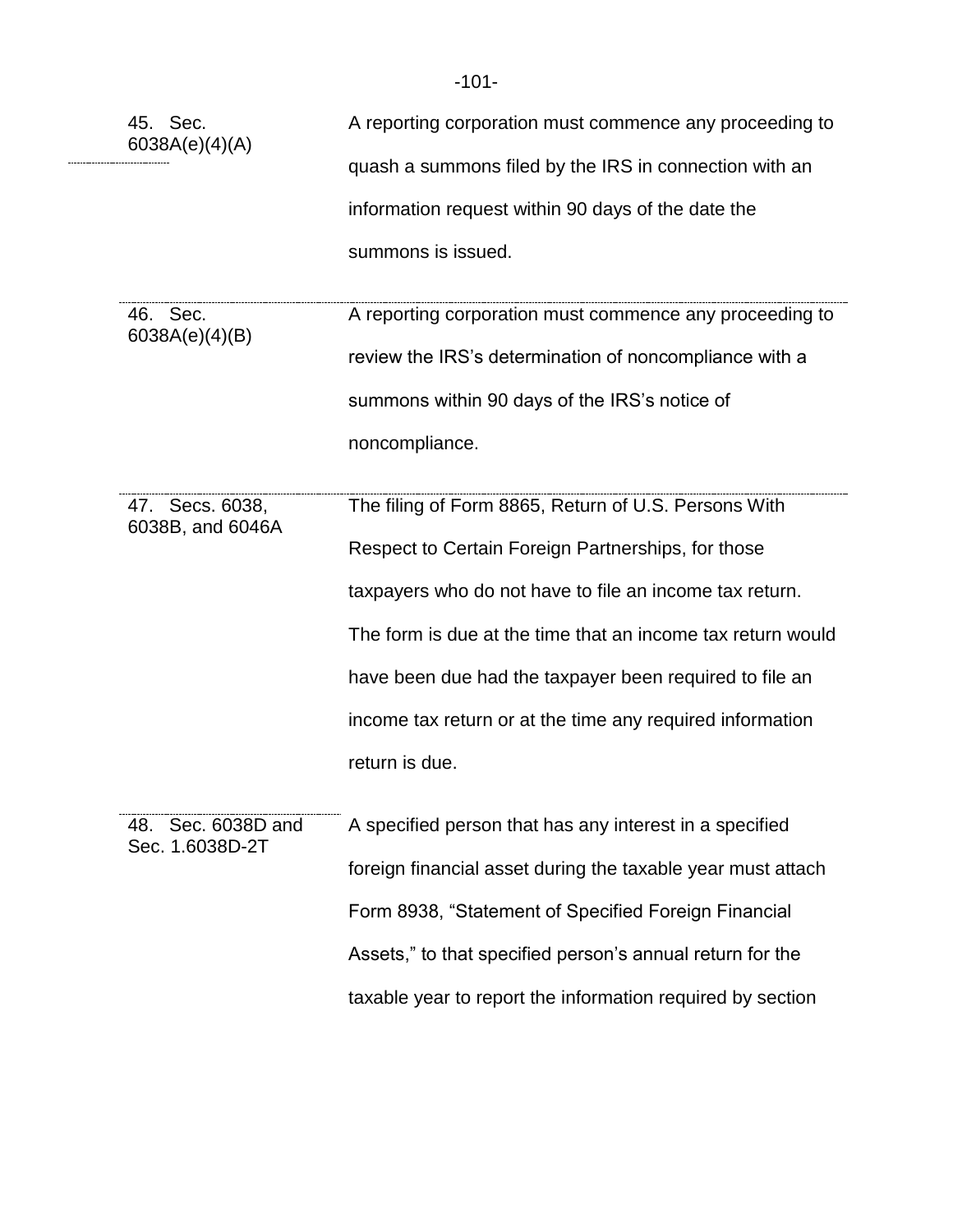-102-

6038D and § 1.6038D-4T if the aggregate value of all such assets exceeds the applicable threshold.

| 49. Secs. 6039F<br>and 6048                             | Form 3520, Annual Return to Report Transactions with          |
|---------------------------------------------------------|---------------------------------------------------------------|
|                                                         | Foreign Trusts and Receipt of Certain Foreign Gifts must      |
|                                                         | be filed by the due date of the U.S. person's income tax      |
|                                                         | return, including extensions.                                 |
| 50. Sec. 6662(e)<br>and Sec. 1.6662-<br>6(d)(2)(iii)(A) | A taxpayer must provide, within 30 days of a request by the   |
|                                                         | IRS, specified "principal documents" regarding the            |
|                                                         | taxpayer's selection and application of transfer pricing      |
|                                                         | method to avoid potential penalties in the event of a final   |
|                                                         | transfer pricing adjustment by the IRS. See also $\S$ 1.6662- |
|                                                         | 6(d)(2)(iii)(C) (similar requirement re: background           |
|                                                         | documents).                                                   |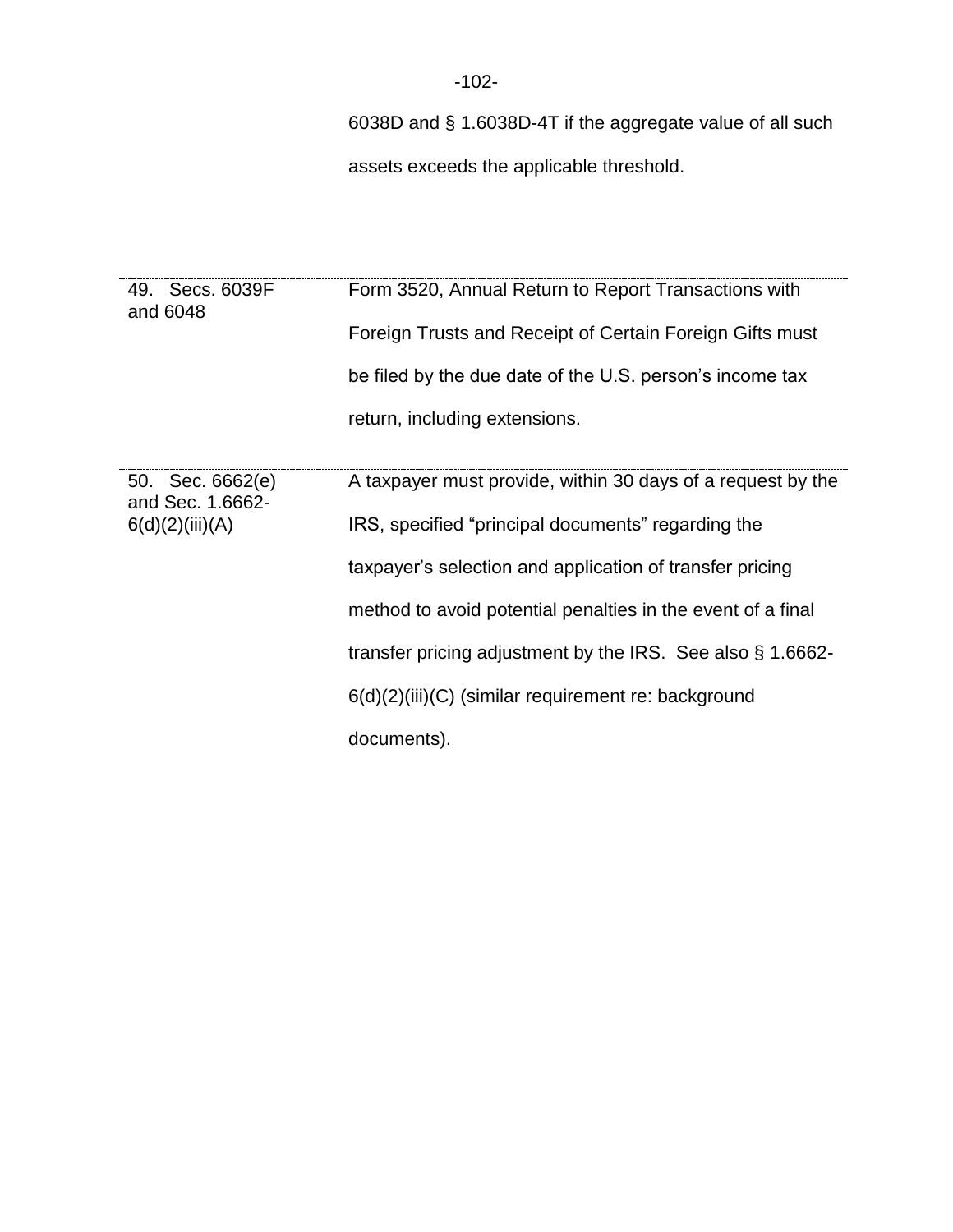SECTION 13. PARTNERSHIP AND S CORPORATION ISSUES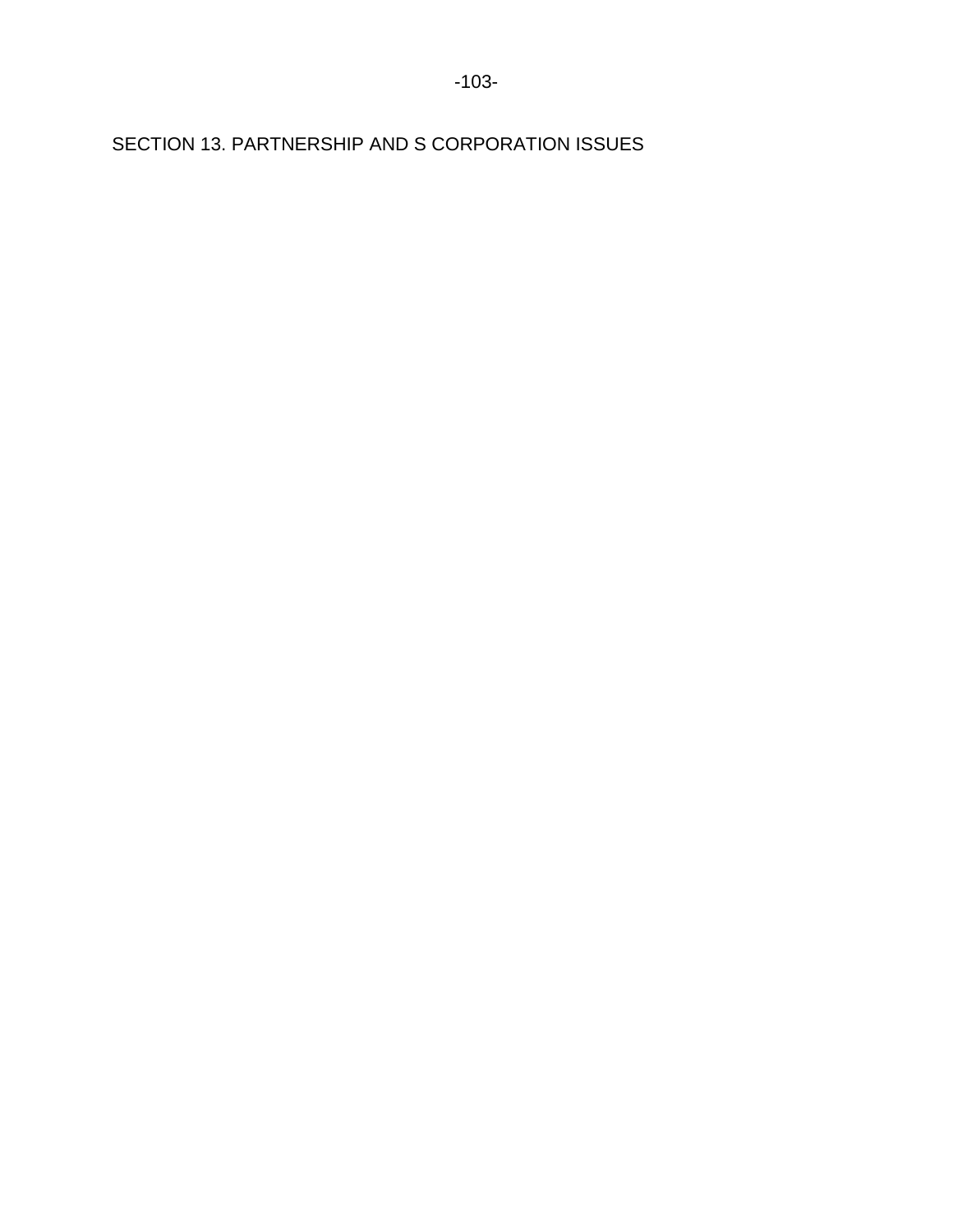| ×<br>۰, |  |
|---------|--|
|---------|--|

------------------------

| <b>Statute or Regulation</b>                                    | <b>Act Postponed</b>                                          |  |
|-----------------------------------------------------------------|---------------------------------------------------------------|--|
| 1. Secs. 1.442-<br>$1(b)(1)$ and $(3)$ and<br>$1.706 - 1(b)(8)$ | A partnership may obtain approval of the Commissioner to      |  |
|                                                                 | adopt, change or retain an annual accounting period by        |  |
|                                                                 | filing Form 1128, Application to Adopt, Change, or Retain a   |  |
|                                                                 | Tax Year, within such time as provided in administrative      |  |
|                                                                 | procedures published by the Commissioner. See Rev.            |  |
|                                                                 | Procs. 2006-46, 2006-2 C.B. 859, and 2002-39, 2002-1          |  |
|                                                                 | C.B. 1046.                                                    |  |
|                                                                 | A transferee that acquires, by sale or exchange, an interest  |  |
| 2. Sec. 1.743-<br>1(k)(2)                                       |                                                               |  |
|                                                                 | in a partnership with an election under section 754 in effect |  |
|                                                                 | for the taxable year of the transfer, must notify the         |  |
|                                                                 | partnership, in writing, within 30 days of the sale or        |  |
|                                                                 | exchange. A transferee that acquires, on the death of a       |  |
|                                                                 | partner, an interest in a partnership with an election under  |  |
|                                                                 | section 754 in effect for the taxable year of the transfer,   |  |
|                                                                 | must notify the partnership, in writing, within one year of   |  |
|                                                                 | the death of the deceased partner.                            |  |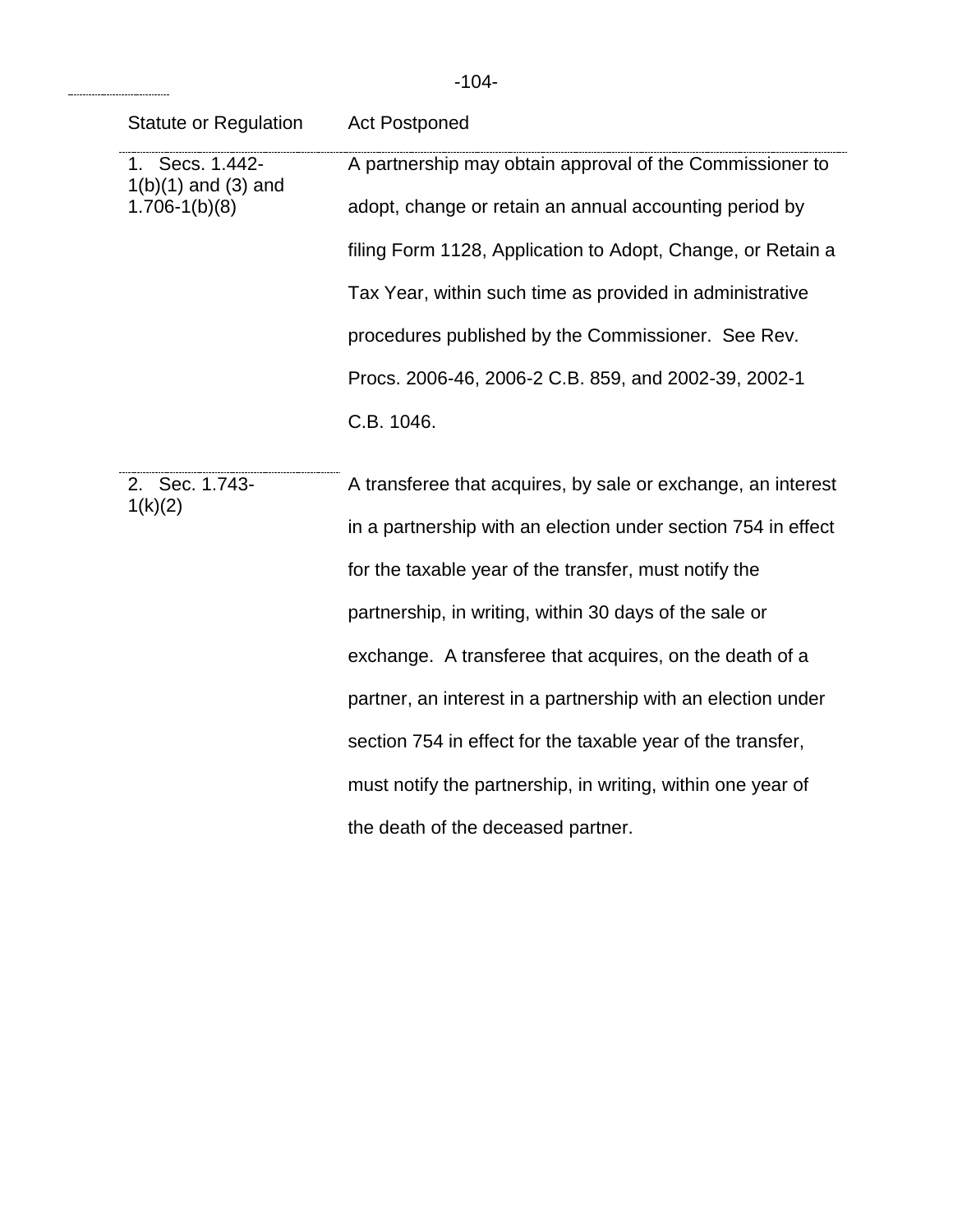|  | 3. Sec. 1.754-<br>1(c)(1) | Generally, a partnership may revoke a section 754 election<br>by filing the revocation no later than 30 days after the close |
|--|---------------------------|------------------------------------------------------------------------------------------------------------------------------|
|  |                           | of the partnership taxable year with respect to which the                                                                    |
|  |                           | revocation is intended to take effect.                                                                                       |
|  | 4. Sec. 1.761-<br>2(b)(3) | A partnership may generally elect to be excluded from                                                                        |
|  |                           | subchapter K. The election will be effective unless within                                                                   |
|  |                           | 90 days after the formation of the organization any member                                                                   |
|  |                           | of the organization notifies the Commissioner that the                                                                       |
|  |                           | member desires subchapter K to apply to such                                                                                 |
|  |                           | organization and also advises the Commissioner that he                                                                       |
|  |                           | has so notified all other members of the organization. In                                                                    |
|  |                           | addition, an application to revoke an election to be                                                                         |
|  |                           | excluded from subchapter K must be submitted no later                                                                        |
|  |                           | than 30 days after the beginning of the first taxable year to                                                                |
|  |                           | which the revocation is to apply.                                                                                            |
|  | 5. Sec. 1.761-2(c)        | A partnership requesting permission to be excluded from                                                                      |

certain provisions of subchapter K must submit the request to the Commissioner no later than 90 days after the beginning of the first taxable year for which partial exclusion is desired.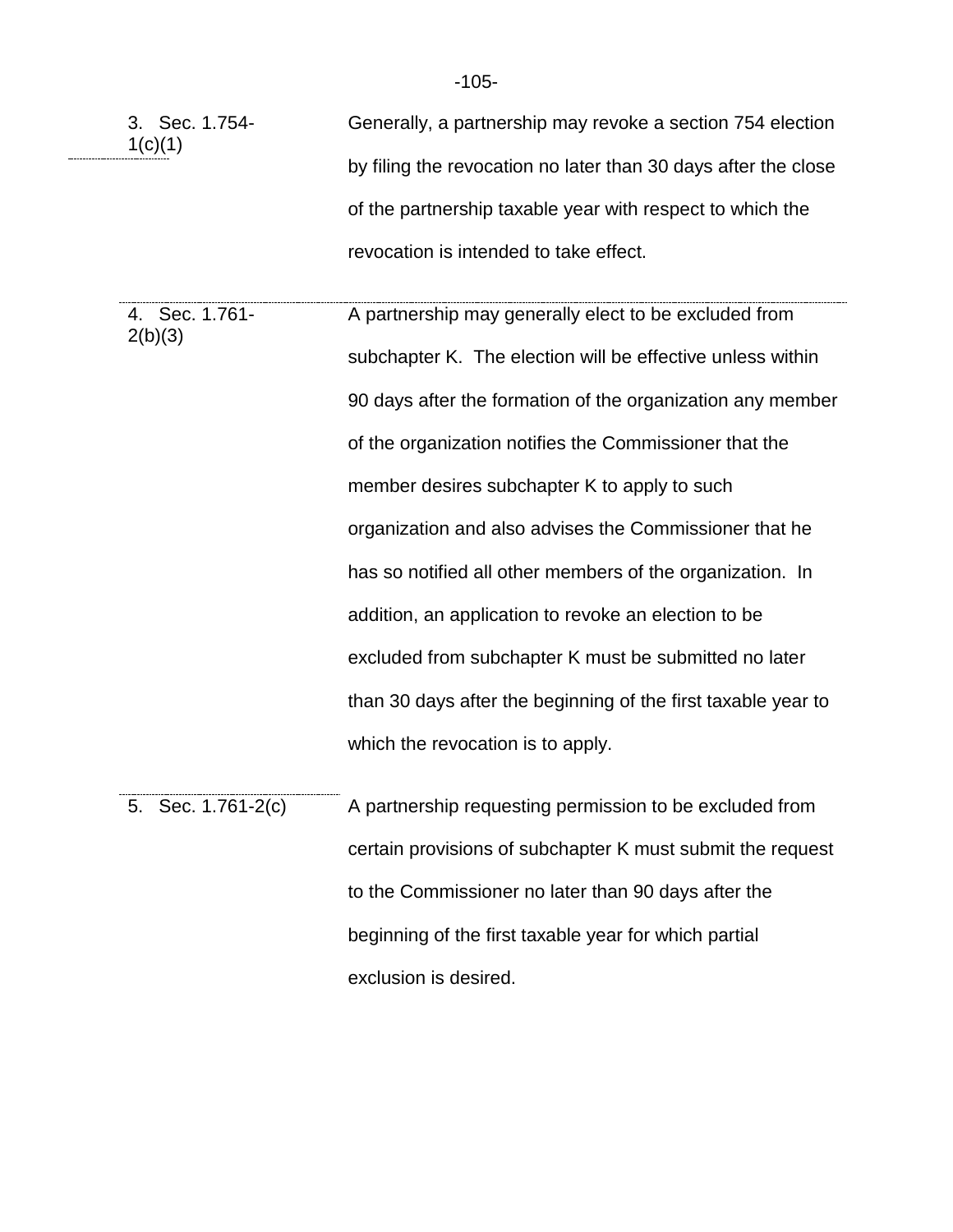-106-

6. Sec. 1361(e) In general, the trustee of the electing small business trust (ESBT) must file the ESBT election within the two-month and 16-day period beginning on the day the stock is transferred to the trust. See  $\S$  1.1361-1(m)(2)(ii).

7. Sec. 1.1361-  $1(j)(6)$ The current income beneficiary of a qualified subchapter S trust (QSST) must make a QSST election within the 2 month and 16-day period from one of the dates prescribed in § 1.1361-1(j)(6)(iii).

8. Sec. 1.1361- 1(j)(10) The successive income beneficiary of a QSST may affirmatively refuse to consent to the QSST election. The beneficiary must sign the statement and file the statement with the IRS within 15 days and two months after the date on which the successive income beneficiary becomes the income beneficiary.

9. Sec. 1.1361- 3(a)(4) If an S corporation elects to treat an eligible subsidiary as a qualified subchapter S subsidiary (QSUB), the election cannot be effective more than two months and 15 days prior to the date of filing the election.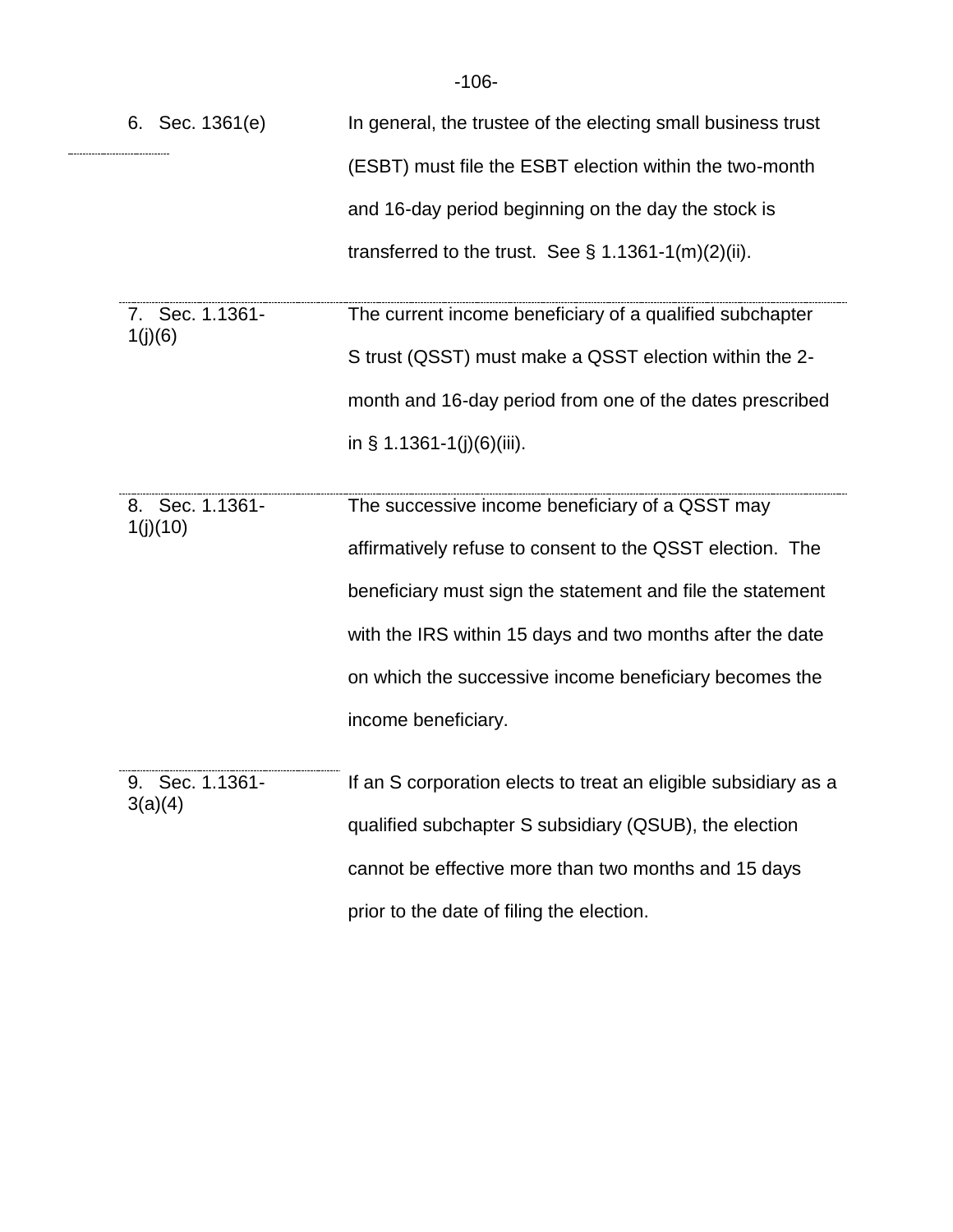10. Sec. 1.1361-  $3(b)(2)$ An S corporation may revoke a QSUB election by filing a statement with the service center. The effective date of a revocation of a QSUB election cannot be more than two months and 15 days prior to the filing date of the revocation.

11. Sec. 1.1362- 2(a)(2), (4) If a corporation revokes its subchapter S election after the first 2 1/2 months of its taxable year, the revocation will not be effective until the following taxable year. An S corporation may rescind a revocation of an S election at any time before the revocation becomes effective.

12. Sec. 1362(b)(1) An election under section 1362(a) to be an S corporation may be made by a small business corporation for any taxable year at any time during the preceding taxable year, or at any time during the taxable year and on or before the 15th day of the third month of the taxable year.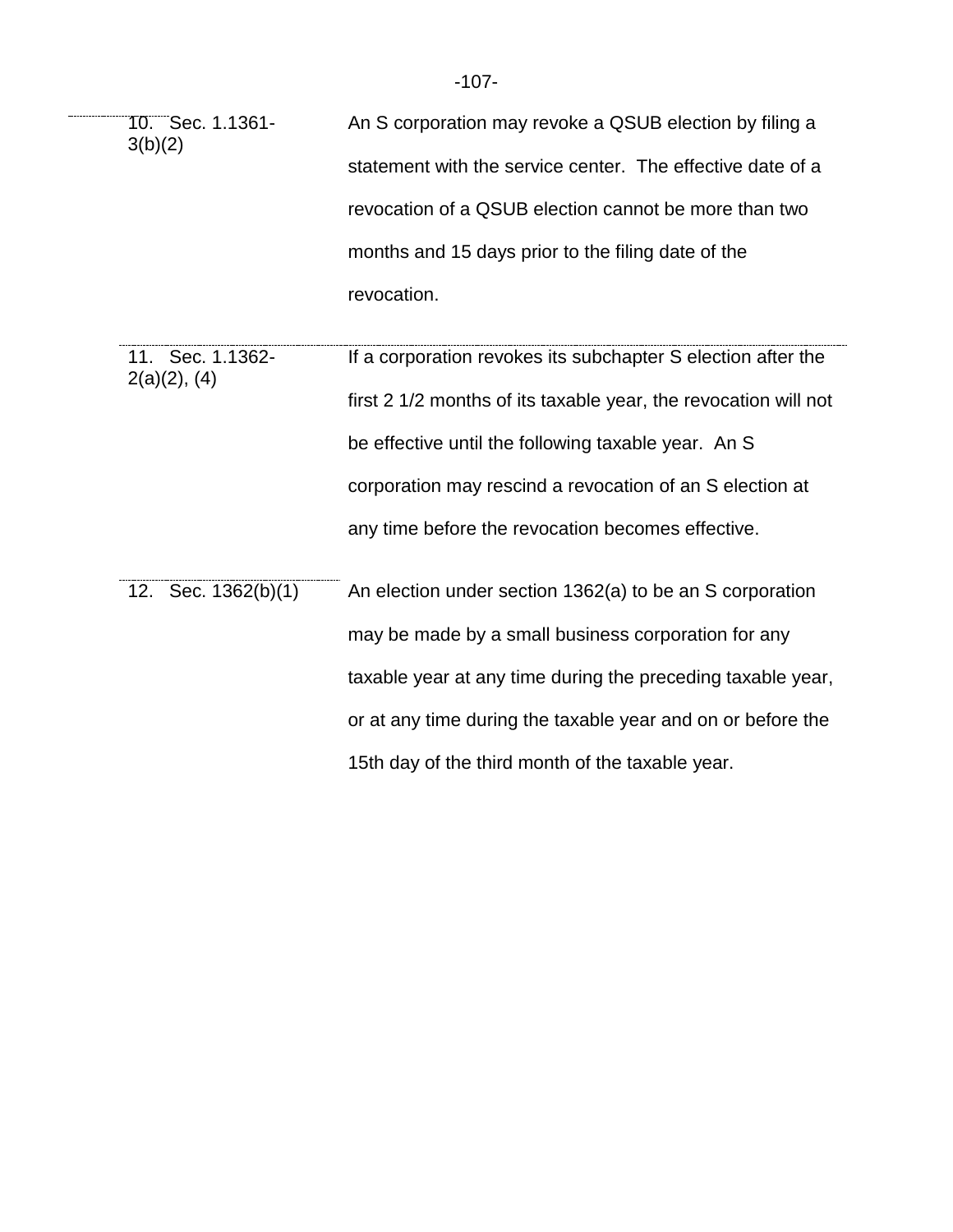13. Rev. Proc. 2003-43, 2003-1 C.B. 998

This revenue procedure provides a simplified method for taxpayers requesting relief for late S corporation elections, Qualified Subchapter S Subsidiary (QSUB) elections, Qualified Subchapter S Trust (QSST) elections, and Electing Small Business Trust (ESBT) elections. Generally, this revenue procedure provides that certain eligible entities may file late elections within 24 months of the due date of the election.

14. Rev. Proc. 2004-48, 2004-2 C.B. 172 This revenue procedure provides a simplified method for taxpayers to request relief for a late S corporation election and a late corporate classification election which was intended to be effective on the same date that the S corporation election was intended to be effective. This revenue procedure provides that within six months after the due date for the tax return, excluding extensions, for the first year the entity intended to be an S corporation, the corporation must file a properly completed Form 2553, Election by a Small Business Corporation, with the applicable service center.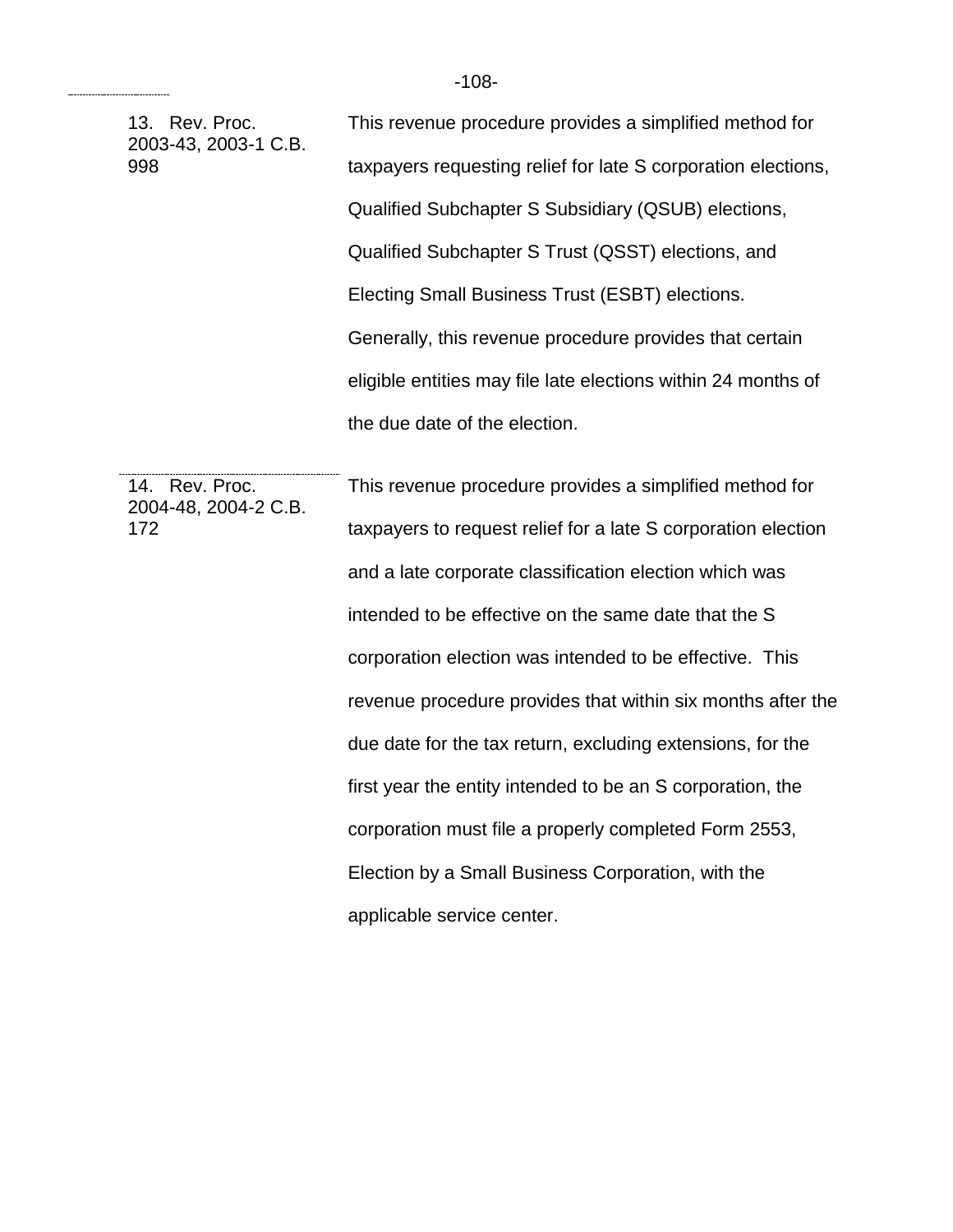15. Sec. 1378(b) and Sec. 1.1378-1(c) An S or electing S corporation may obtain the approval of the Commissioner to adopt, change or retain an annual accounting period by filing Form 1128, Application to Adopt, Change, or Retain a Tax Year, within such time as is provided in administrative procedures published by the Commissioner. See Rev. Procs. 2006-46 and 2002-39.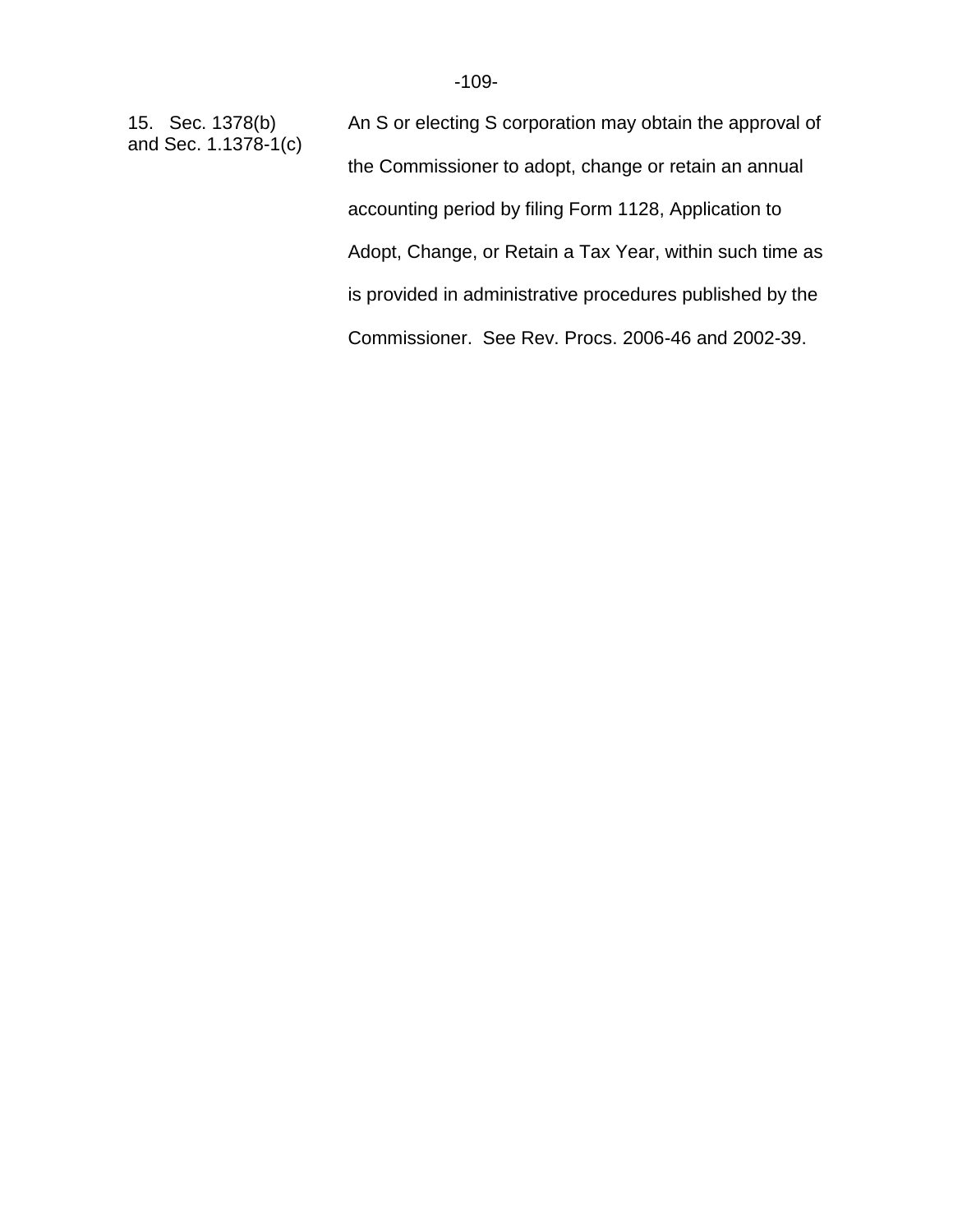-110-

# SECTION 14. PROCEDURE & ADMINISTRATION ISSUES

.01 Bankruptcy and Collection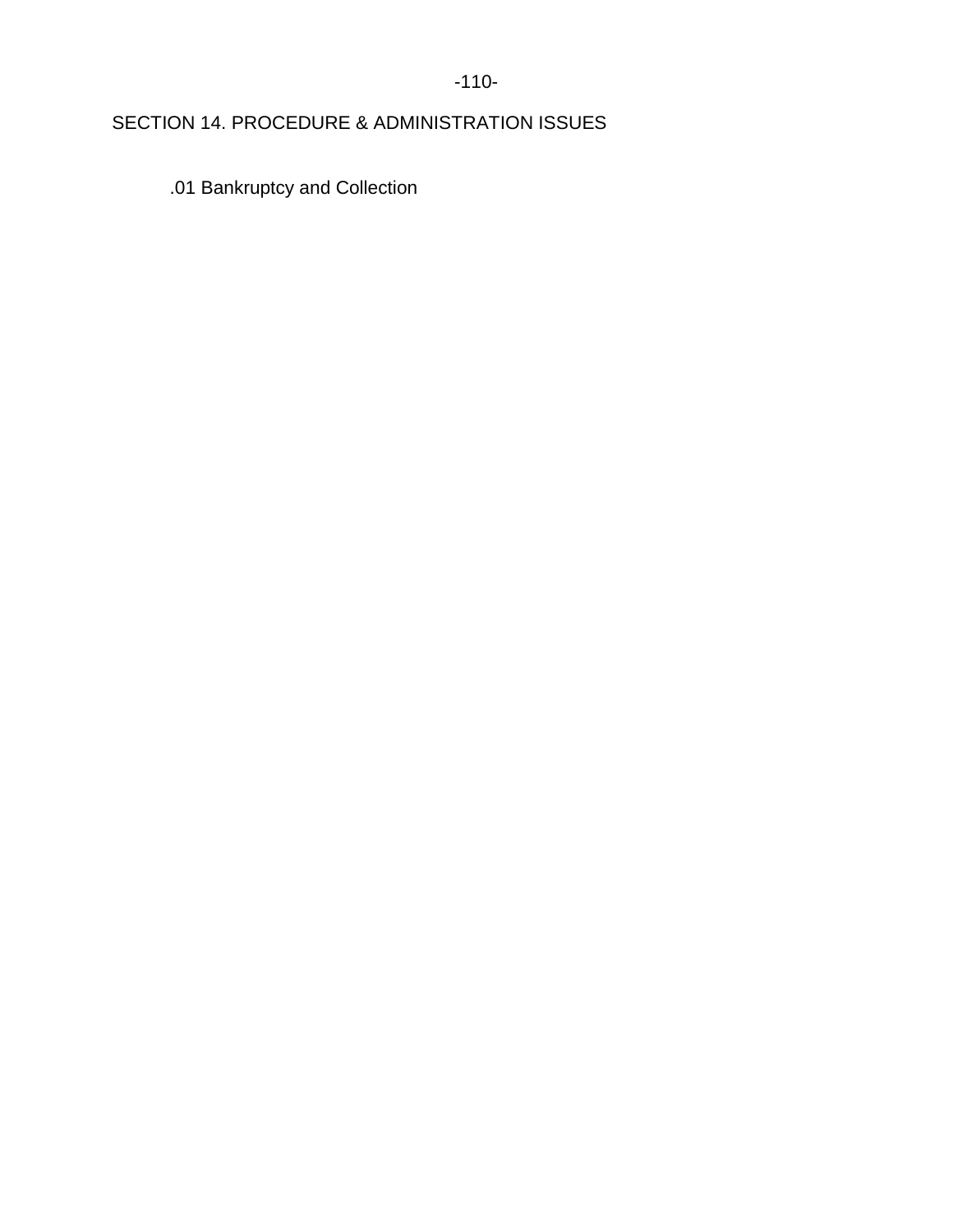|--|--|--|--|

| <b>Statute or Regulation</b>              | <b>Act Postponed</b>                                          |
|-------------------------------------------|---------------------------------------------------------------|
| 1. Secs. 301.6036-<br>$1(a)(2)$ and $(3)$ | A court-appointed receiver or fiduciary in a non-bankruptcy   |
|                                           | receivership, a fiduciary in aid of foreclosure who takes     |
|                                           | possession of substantially all of the debtor's assets, or an |
|                                           | assignee for benefit of creditors, must give written notice   |
|                                           | within ten days of his appointment to the IRS as to where     |
|                                           | the debtor will file his tax return.                          |

2. Sec. 6320(a)(3)(B) and (c) and Secs. 301.6320- 1(b), (c), (f) and (i) A taxpayer must request a Collection Due Process (CDP) administrative hearing within 30 calendar days beginning on the day after the five business day period after the filing of a notice of federal tax lien (NFTL) by the IRS. After issuance of a determination at the CDP hearing, the taxpayer may appeal this determination within 30 days to the United States Tax Court. A taxpayer who does not make a timely request for a CDP hearing may request an "equivalent hearing" with Appeals within the one-year period commencing the day after the end of the five business day period following the filing of the NFTL.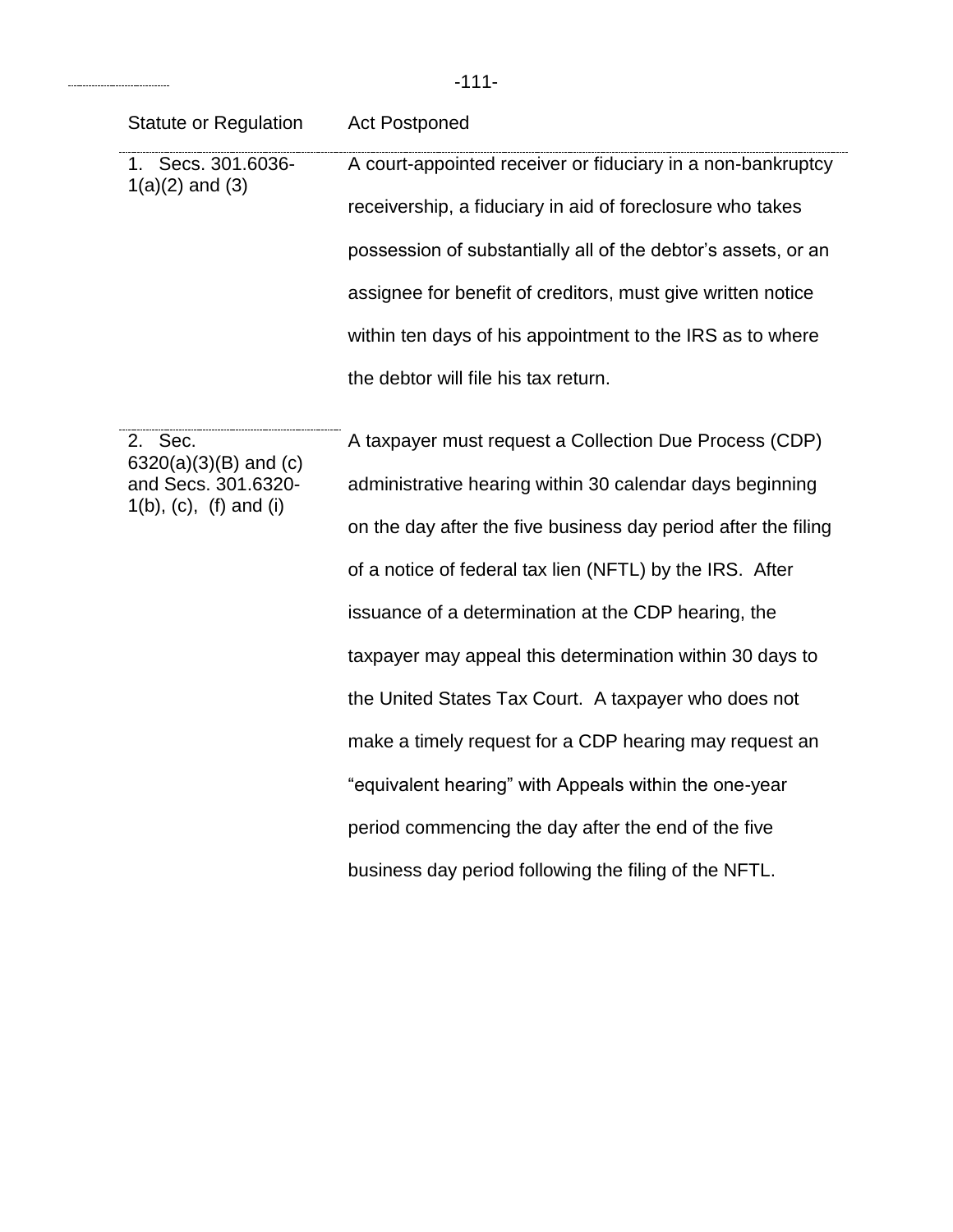| 3. Sec. $6330(a)(3)(B)$<br>and $(d)(1)$ and<br>Sec. 301.6330-1(b),<br>$(c)$ , $(f)$ and $(i)$ |                                            | The taxpayer must request a CDP administrative hearing    |
|-----------------------------------------------------------------------------------------------|--------------------------------------------|-----------------------------------------------------------|
|                                                                                               |                                            | within 30 calendar days after the IRS sends a notice of   |
|                                                                                               |                                            | proposed levy. After issuance of a determination at the   |
|                                                                                               |                                            | CDP hearing, the taxpayer may appeal this determination   |
|                                                                                               |                                            | within 30 days to the United States Tax Court. A taxpayer |
|                                                                                               |                                            | who does not make a timely request for a CDP hearing      |
|                                                                                               |                                            | may request an "equivalent hearing" with Appeals within   |
|                                                                                               |                                            | the one-year period commencing the day after the date of  |
|                                                                                               |                                            | the CDP Notice issued under section 6330.                 |
|                                                                                               |                                            |                                                           |
|                                                                                               | 4. Sec. $6331(k)(1)$<br>and Sec. 301.7122- | If a taxpayer submits a good-faith revision of a rejected |

| 4. $\overline{O}$ BC. 000 I(K)(I)<br>and Sec. 301.7122- | <u>II a laxbayer submits a dood-failin revision of a rejected</u> |
|---------------------------------------------------------|-------------------------------------------------------------------|
| 1(g)(2)                                                 | offer in compromise within 30 days after the rejection, the       |
|                                                         | IRS will not levy to collect the liability before deciding        |
|                                                         | whether to accept the revised offer.                              |

| 5. Sec. $6331(k)(2)$<br>and Sec. 301.6331- | If, within 30 days following the rejection or termination of an |
|--------------------------------------------|-----------------------------------------------------------------|
| 4(a)(1)                                    | installment agreement, the taxpayer files an appeal with        |
|                                            | the IRS Office of Appeals, no levy may be made while the        |
|                                            | rejection or termination is being considered by Appeals.        |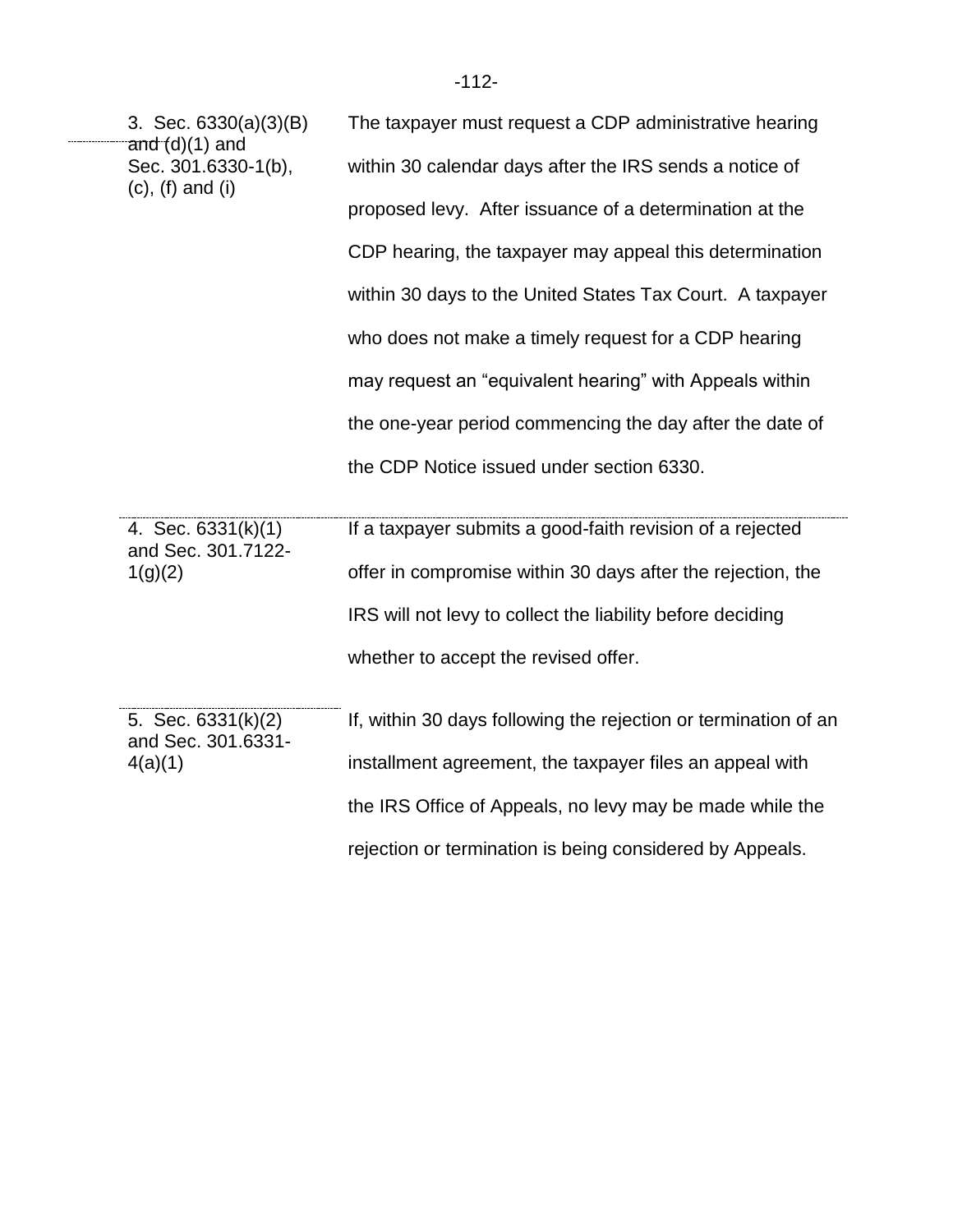6. Sec. 6337(b) and Sec. 301.6337-1(b) The owners of real property, their heirs or successors, or any person having an interest in real property sold by the IRS under section 6335 have 180 days from the date of the sale to redeem such property.

| 7. Sec. 301.6343-<br>$1(c)$ and Sec. 6343(b) | A taxpayer must request a release of a levy more than five    |
|----------------------------------------------|---------------------------------------------------------------|
| and $(d)$                                    | days prior to a scheduled sale of the property to which the   |
|                                              | levy relates. A taxpayer or third-party has two years from    |
|                                              | the levy to request return of money levied upon or received   |
|                                              | from the sale of levied property by the IRS.                  |
| 8. Rev. Proc. 2005-<br>34, 2005-1 C.B.       | If the IRS determines that a taxpayer is liable for the trust |
| 1233, Sec. 4.01                              | fund recovery penalty under section 6672, the IRS will        |
|                                              | provide the taxpayer an opportunity to dispute the            |
|                                              | proposed assessment by appealing the proposed                 |
|                                              | assessment within 60 days of the date on the notice (75       |
|                                              | days if the notice is addressed to the taxpayer outside of    |
|                                              | the United States).                                           |
|                                              |                                                               |
| 9. Sec. 7122(d)(2)<br>and Sec. 301.7122-     | A taxpayer must request administrative review of a rejected   |
| 1(f)(5)(i)                                   | offer in compromise within 30 days after the date on the      |
|                                              | letter of rejection.                                          |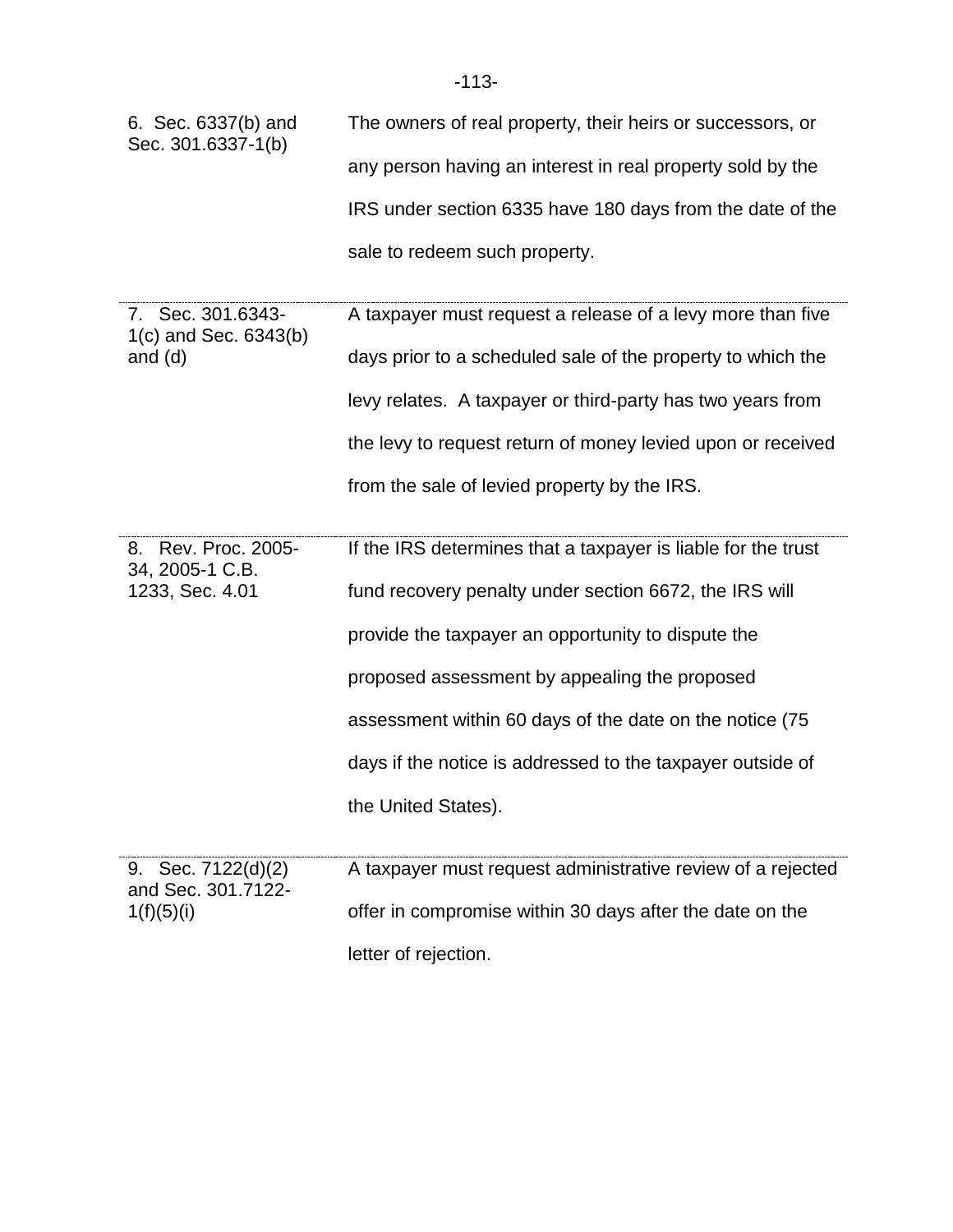.02 Information Returns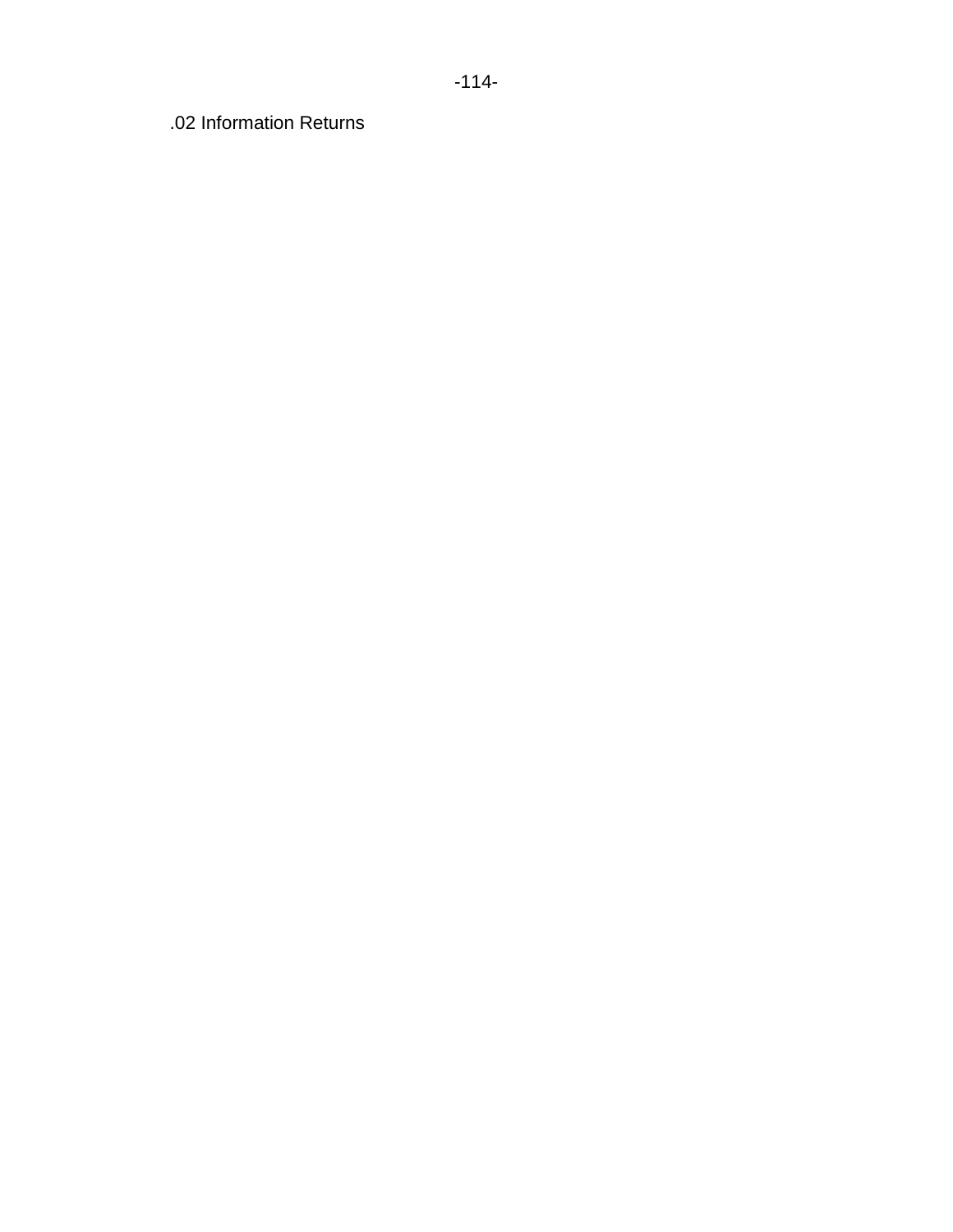| <b>Statute or Regulation</b> | <b>Act Postponed</b>                                          |
|------------------------------|---------------------------------------------------------------|
| 1. Sec. 6045A                | Requires a broker transferring securities to another broker   |
|                              | to provide certain information (such as basis) to the         |
|                              | receiving broker within 15 days.                              |
| 2. Sec. 6045B                | Requires reporting by a securities issuer of actions that     |
|                              | affect a shareholder's basis in the securities within 45 days |
|                              | of the action, or if earlier, by January 15 of the following  |
|                              | year. Statements must be provided to the shareholder by       |
|                              | January 31 of the following year. Only the 45-day deadline    |
|                              | in section 6045B(b)(1) would be extended, but not beyond      |
|                              | January 15 of the following year. The January 15 deadline     |
|                              | will not be extended under this revenue procedure as such     |
|                              | information is needed for broker reporting (Form 1099-B) to   |
|                              | allow shareholders to file their income tax returns timely.   |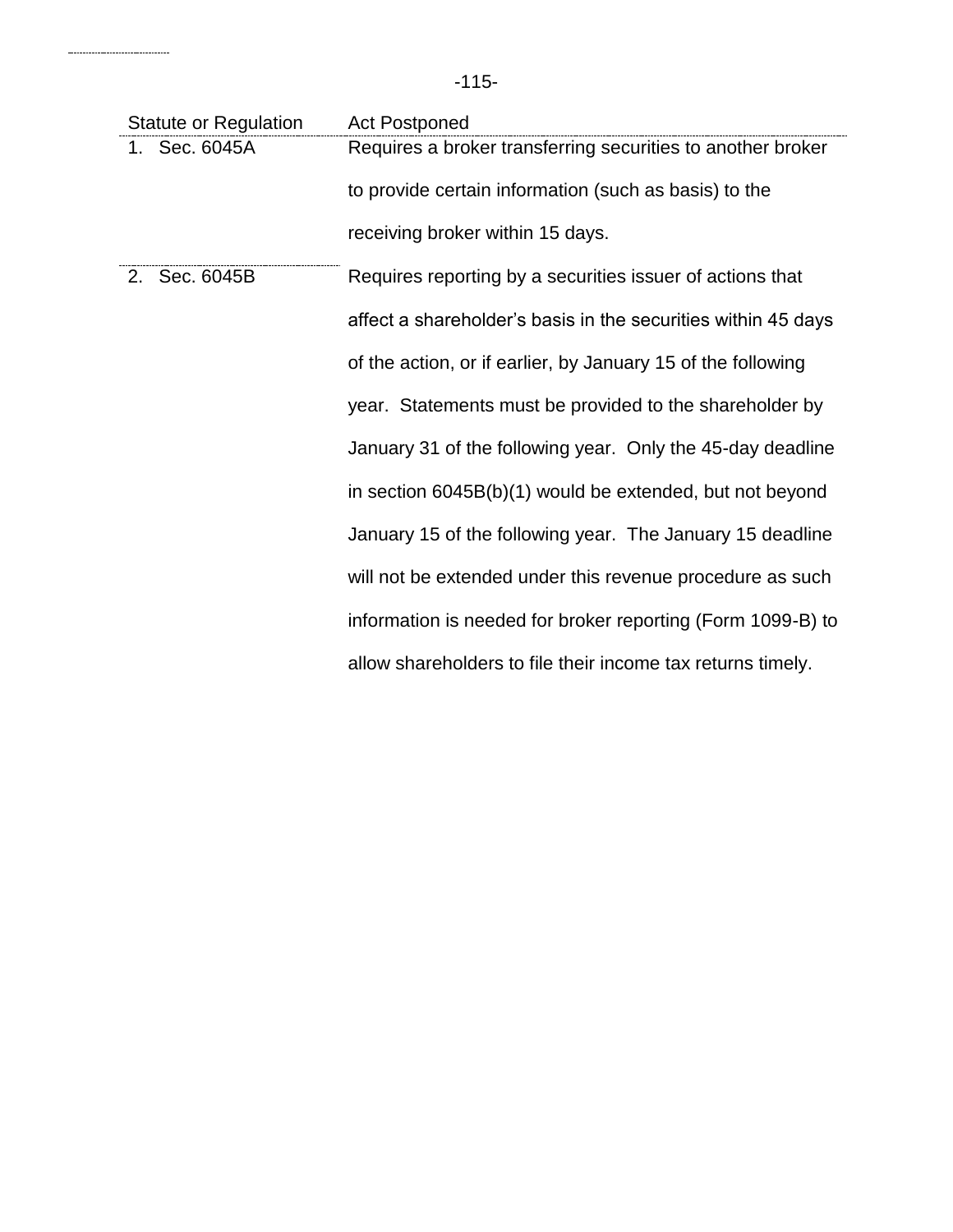| 3.                | Sec. 60501           | Any person engaged in a trade or business receiving more      |
|-------------------|----------------------|---------------------------------------------------------------|
|                   |                      | than \$10,000 cash in one transaction (or two or more         |
|                   |                      | related transactions) must file an information return, Form   |
|                   |                      | 8300, Report of Cash Payments over \$10,000 Received in       |
|                   |                      | a Trade or Business, by the 15th day after the date the       |
|                   |                      | cash was received. Additionally, a statement must be          |
|                   |                      | provided to the person with respect to whom the               |
|                   |                      | information is required to be furnished by January 31 of the  |
|                   |                      | year following.                                               |
| 4. Sec. 6050K and |                      |                                                               |
|                   |                      | A partnership notified of an exchange after the partnership   |
|                   | Sec. 1.6050K-1(f)(2) | has filed its Form 1065 for the taxable year with respect to  |
|                   |                      | which the exchange should have been reported shall file its   |
|                   |                      | Form 8308 with the service center where its Form 1065         |
|                   |                      | was filed on or before the 30th day after the partnership is  |
|                   |                      | notified of the exchange.                                     |
|                   | 5. Sec. 6050L        | Returns relating to certain dispositions of donated property, |
|                   |                      | Forms 8282, Donee Information Return, must be filed           |

.03 Miscellaneous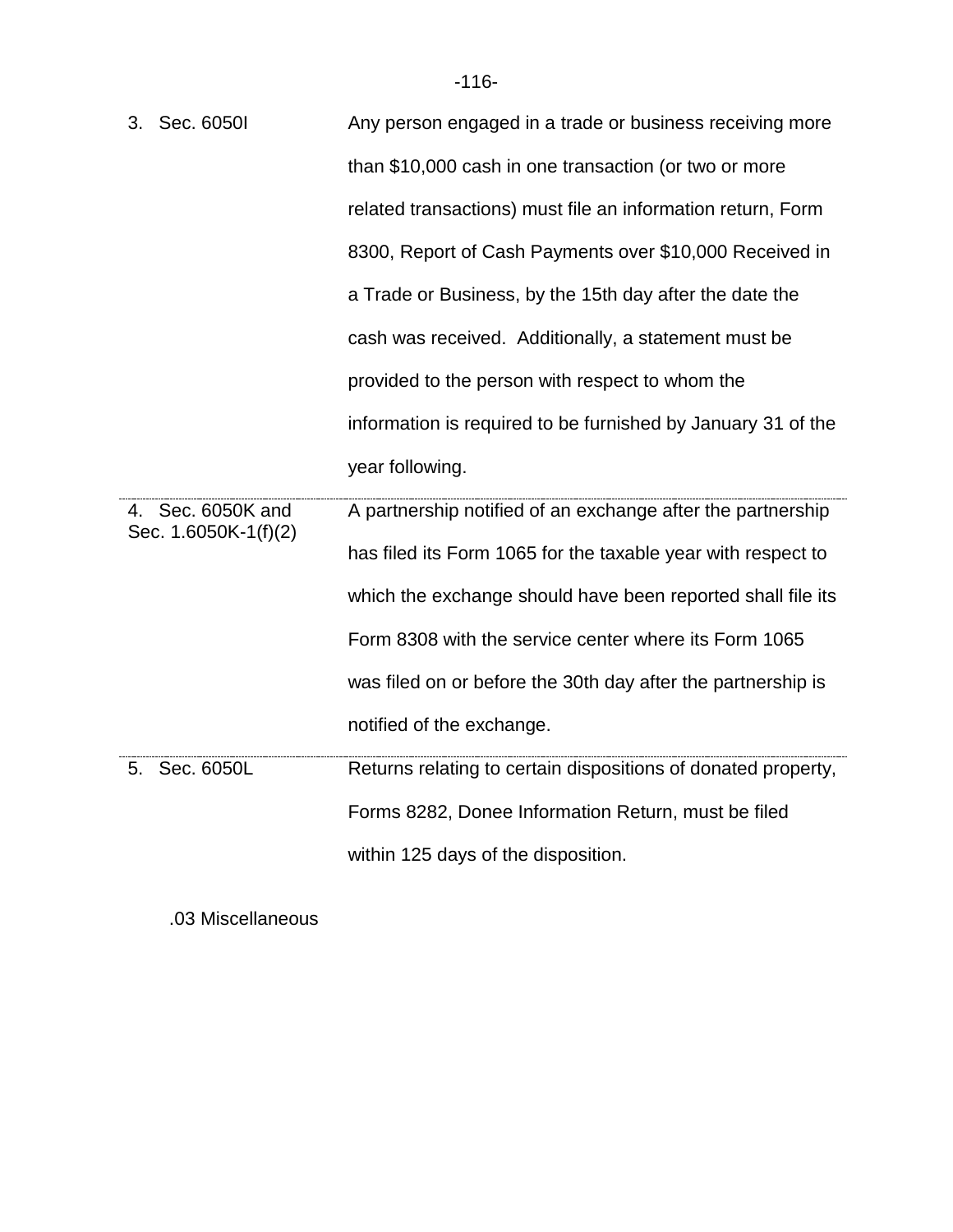| <b>Statute or Regulation</b> | <b>Act Postponed</b>                                             |
|------------------------------|------------------------------------------------------------------|
| 1. Sec. 1314(b)              | A taxpayer may file a claim for refund or credit of tax based    |
|                              | upon the mitigation provisions of sections 1311 through          |
|                              | 1314 if, as of the date a determination (as defined in           |
|                              | section 1313(a)) is made, one year remains before the            |
|                              | period for filing a claim for refund expires.                    |
| 2. Sec. 6015(b) and          | A requesting spouse must request relief under section            |
| (c)                          |                                                                  |
|                              | 6015(b) or (c) within two years of the first collection activity |
|                              | against the requesting spouse.                                   |
| 3. Sec. 6015(e)              | A requesting spouse may petition the United States Tax           |
|                              | Court to determine the appropriate relief under this section     |
|                              | if such petition is filed not later than the close of the 90th   |
|                              | day after the IRS mails, by certified or registered mail,        |
|                              | notice of the IRS's final determination of relief available to   |
|                              | the individual.                                                  |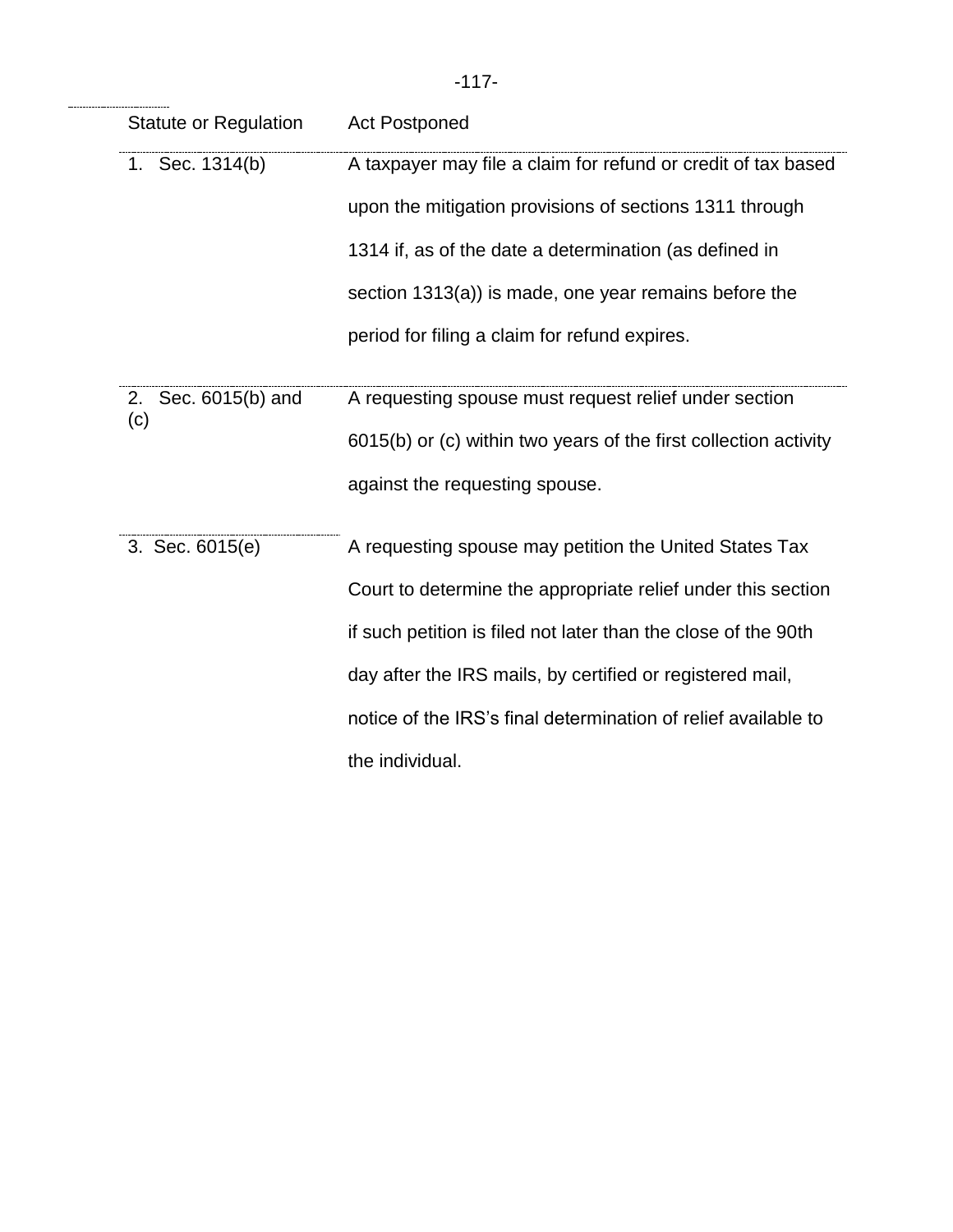| 4. Sec. 6110(f) | A person to whom a written determination pertains or other  |
|-----------------|-------------------------------------------------------------|
|                 | person described in section 6110(f)(3)(A)(i) may petition   |
|                 | the United States Tax Court within a specified period for a |
|                 | determination with respect to that portion of the written   |
|                 | determination or background file document that the IRS      |
|                 | has mailed a notice of intention to disclose for public     |
|                 | inspection.                                                 |

| 5. Secs. 6226 (pre-<br>2018) and 6234 | A taxpayer or partnership may file a petition for                |
|---------------------------------------|------------------------------------------------------------------|
| (post-2017)                           | readjustment of partnership items or adjustments within a        |
|                                       | specified period with the United States Tax Court, United        |
|                                       | <b>States Court of Federal Claims, or United States District</b> |
|                                       | Court.                                                           |
| 6. Sec. $6404(h)$                     | A taxpayer has 180 days after the IRS's mailing of a notice      |
|                                       | of determination denying a request for interest abatement        |

determination.

to petition the United States Tax Court for review of the

-118-

----------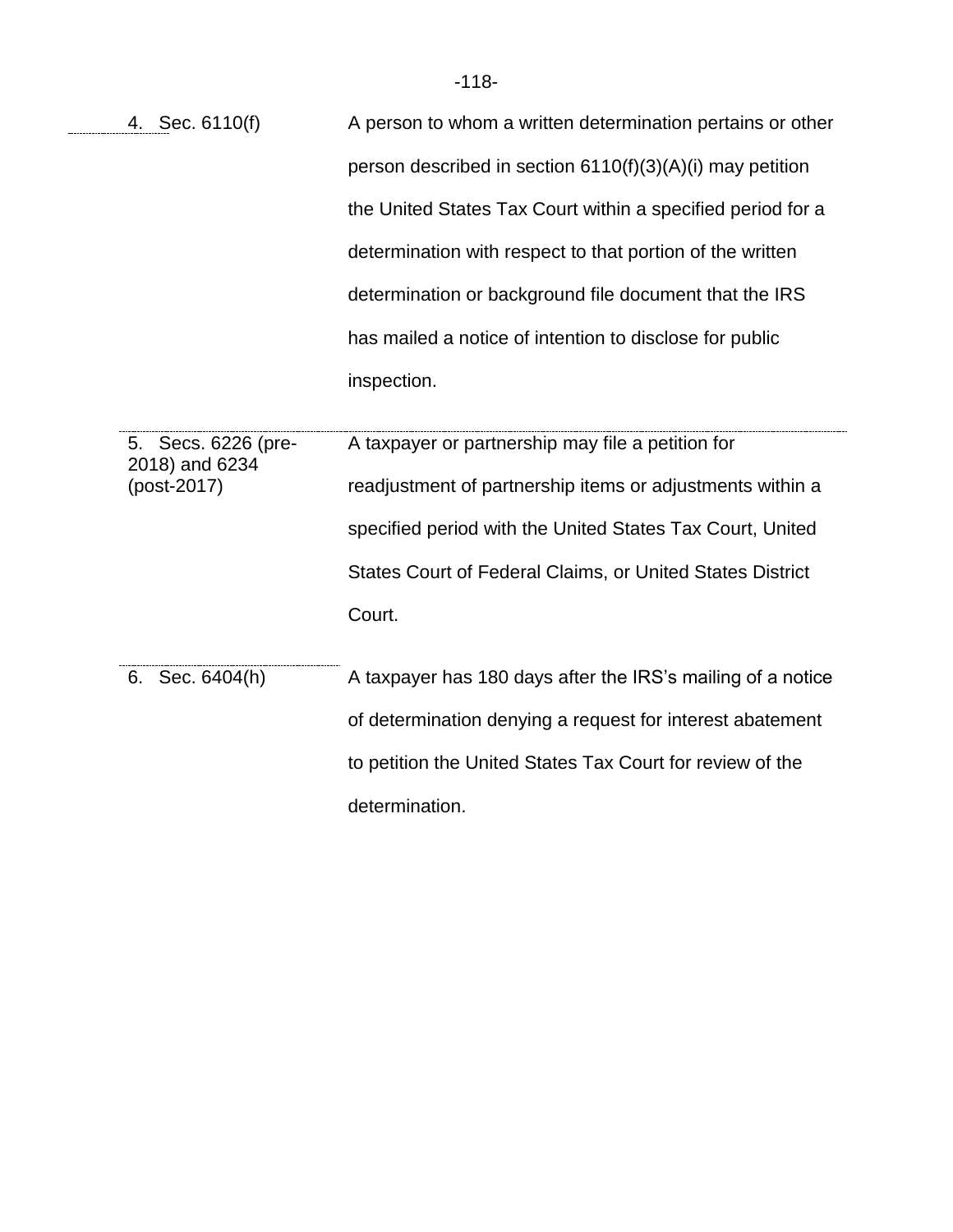7. Sec. 6411 and Sec. 1.6411-1(c) Taxpayers applying for a tentative carryback adjustment of the tax for the prior taxable year must file Form 1139, Corporation Application for Tentative Refund, (for corporations) or Form 1045, Application for Tentative Refund, (for entities other than corporations) within 12 months after the end of such taxable year that generates such net operating loss, net capital loss, or unused business credit from which the carryback results. 8. Sec. 6656(e)(2) A taxpayer who is required to deposit taxes and fails to do so is subject to a penalty under section 6656. Under section 6656(e)(2), the taxpayer may, within 90 days of the date of the penalty notice, designate to which deposit period within a specified tax period the deposits should be

applied.

-119-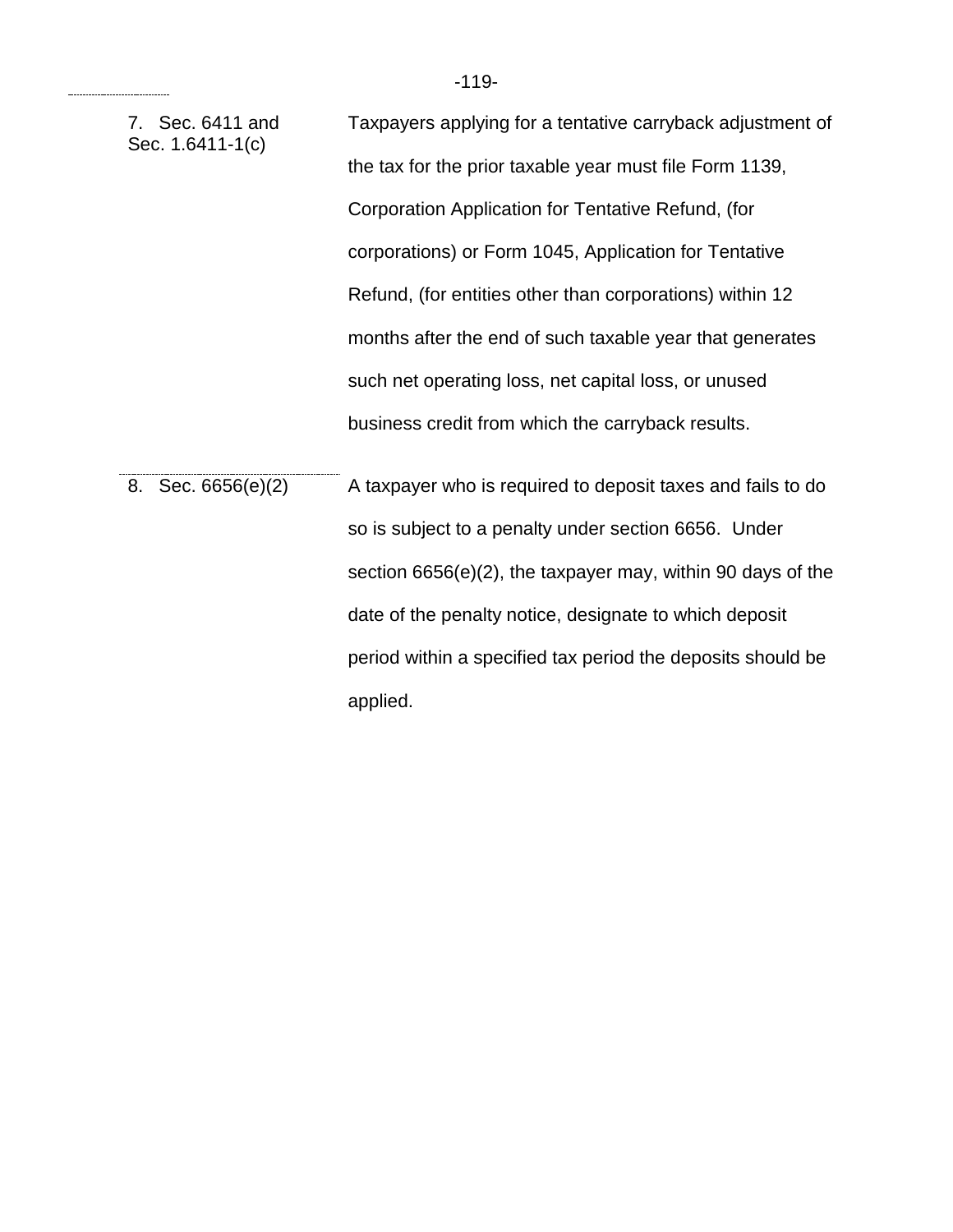9. Sec. 7428 An organization may file, within a specified period, a petition for declaratory judgment with the United States Tax Court involving the IRS's determination, or failure to make a determination, with respect to the organization's initial or continuing qualification or classification as an exempt organization under section 501(c)(3), a private foundation under section 509(a), a private operating foundation under section 4942(j)(3), a cooperative under section 521(b), or other organization under section 501(c) or (d) and exempt from tax under section 501(a).

10. Sec. 7430(f) A taxpayer may file a petition with the United States Tax Court within a specified period for review of a decision by the IRS granting or denying in whole or in part an award for reasonable administrative costs under section 7430(a).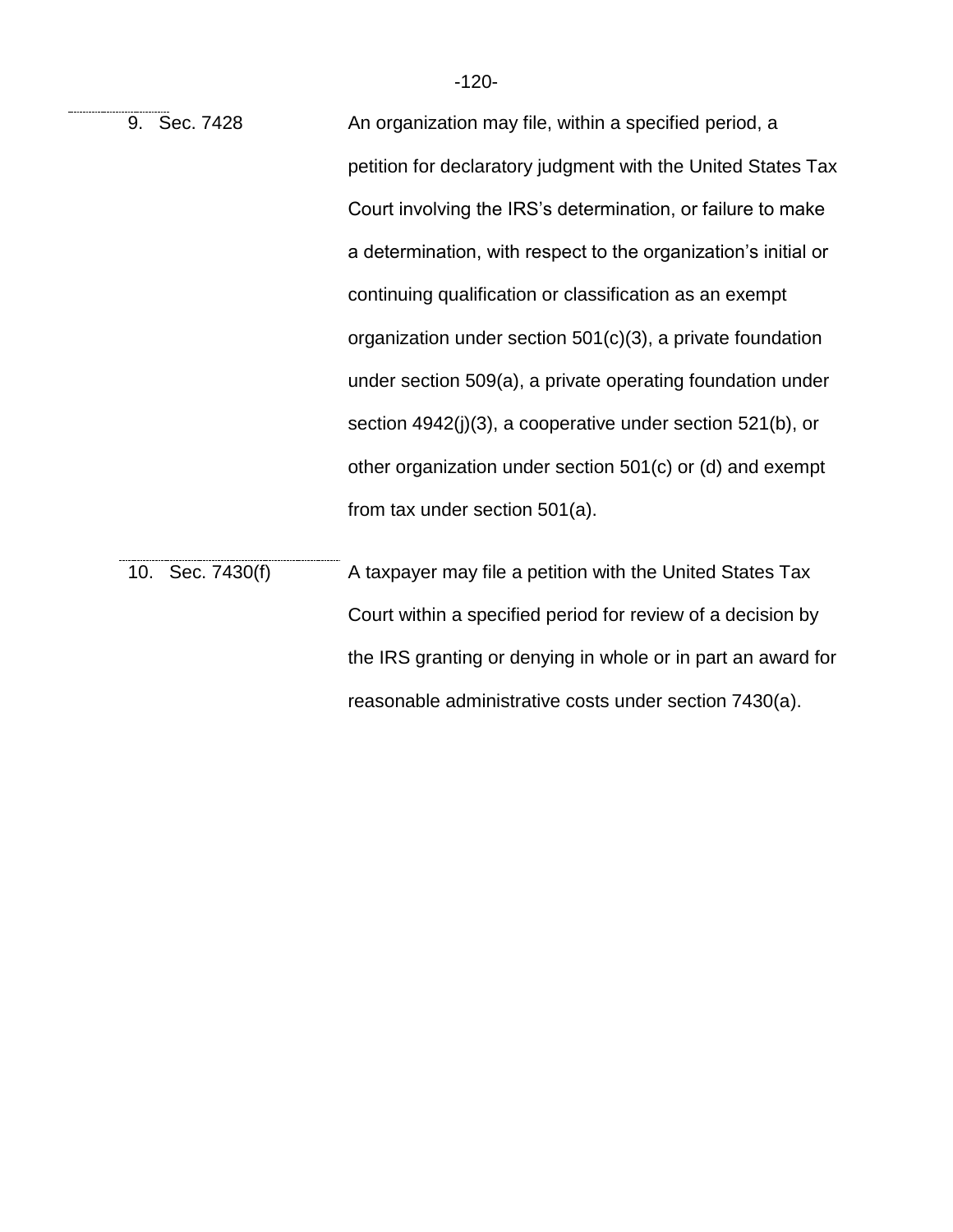11. Sec. 7436 A person for whom services are performed may file a petition for determination of employment status with the United States Tax Court within a specified period if the IRS determines that one or more individuals performing services for such person are employees for purposes of Subtitle C, or that such person is not entitled to treatment under section 530(a) of the Revenue Act of 1978.

12. Sec. 7476 An employer, plan administrator or employee who is an interested party under the regulations may file, within a specified period, a petition for declaratory judgment with the United States Tax Court involving the IRS's determination, or a failure to make a determination, with respect to the initial qualification or a continuing qualification of a qualified retirement plan.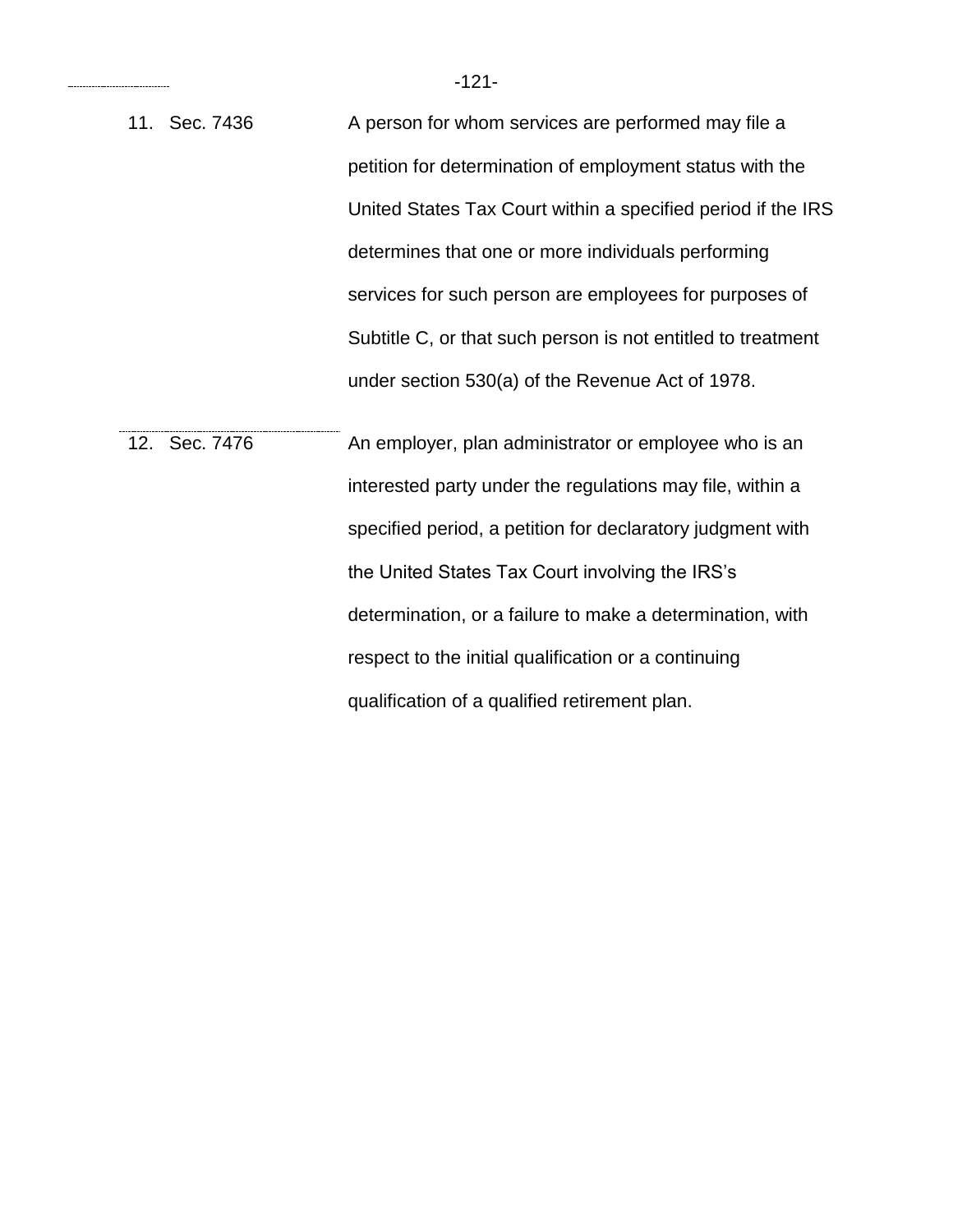13. Sec. 7477 and Secs. 301.7477- 1(d) $(4)$ (ii) and  $(5)$ The donor (or such qualified representative) must timely request consideration by Appeals through a written request made within 30 days after the mailing date of the Letter 950-G, or by such later date for responding to the Letter 950-G as is agreed to between the donor and the IRS. A petition with the United States Tax Court requesting a declaratory judgment under section 7477 must be filed with the United States Tax Court before the 91<sup>st</sup> day after the date of mailing of the Letter 3569 issued by the IRS to the donor.

14. Sec. 7478 A prospective issuer of certain governmental obligations can file, within a specified period, a petition for declaratory judgment with the United States Tax Court if the IRS determines that the interest on the obligations will not be excludable from gross income under section 103 or if the IRS fails to make a determination with respect to the excludability of the interest.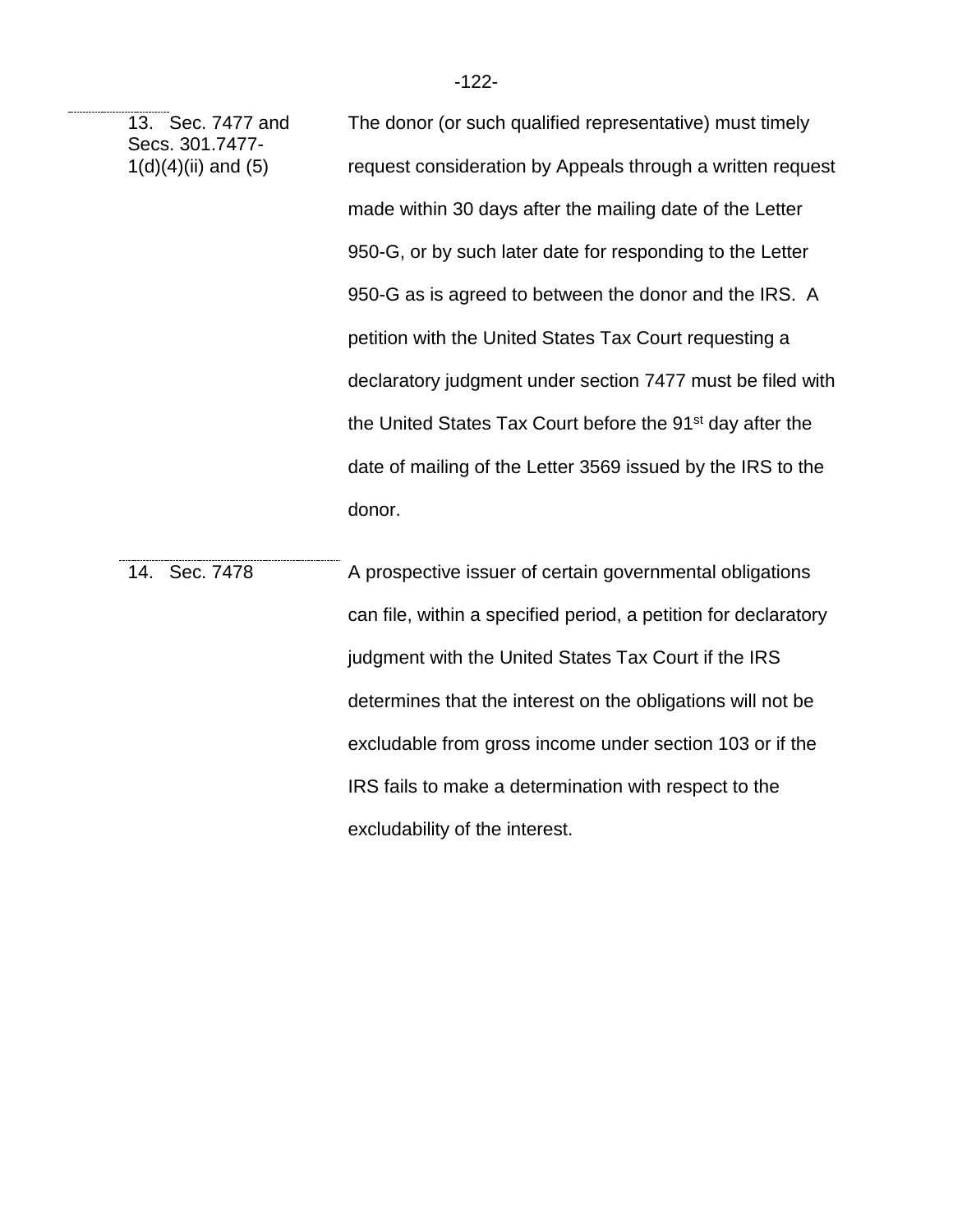15. Sec. 7479 A decedent's estate has 90 days after the IRS's mailing of a notice of determination about whether a section 6166 extension to pay estate tax may be made or whether the extension has ceased to apply to file a petition with the United States Tax Court seeking a declaration about the determination. The estate must exhaust administrative remedies before filing a petition, but administrative remedies are deemed exhausted if the IRS has not issued a determination within 180 days after the request for determination and during that time period the estate took reasonable steps, in a timely manner, to secure such determination.

16. Sec. 7481(c) A taxpayer may file a motion with the United States Tax Court within a specified period for a redetermination of whether the taxpayer has made an overpayment of interest or the IRS has made an underpayment of interest on the deficiency or overpayment determined by the United States Tax Court.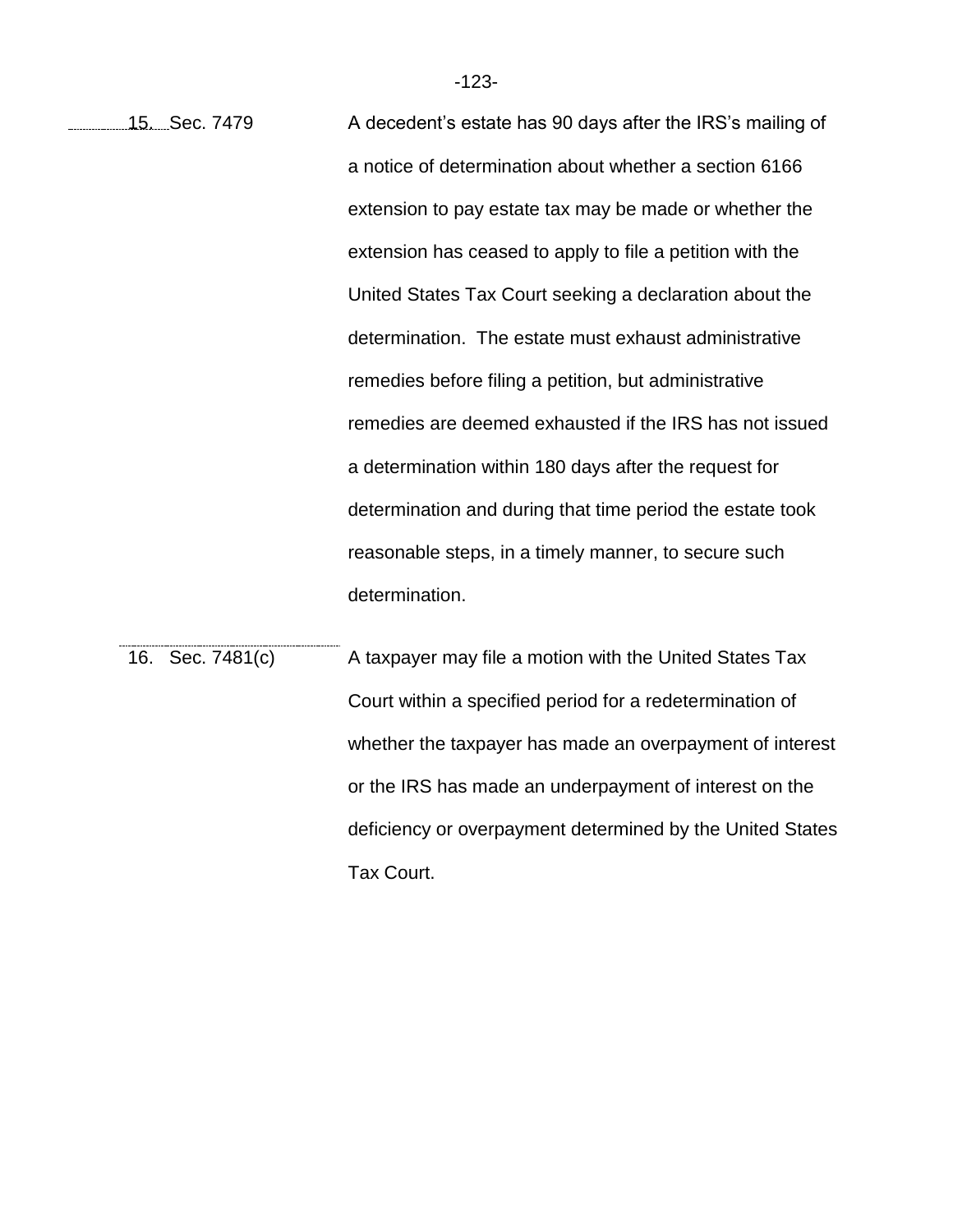-124-

17. Sec. 7623(b) An individual claiming a whistleblower award based on information provided to the IRS may appeal a determination regarding an award to the United States Tax Court within a specified period.

| 18. Sec. 7705, Rev.<br>Procs. 2016-33 and<br>2017-14, and<br>Notice 2016-49 | Periodic bonding, financial review, reporting, and        |
|-----------------------------------------------------------------------------|-----------------------------------------------------------|
|                                                                             | verification requirements must be satisfied to become or  |
|                                                                             | remain certified as a certified professional employer     |
|                                                                             | organization (CPEO). In addition, responsible individuals |
|                                                                             | of a CPEO must meet periodic reporting requirements.      |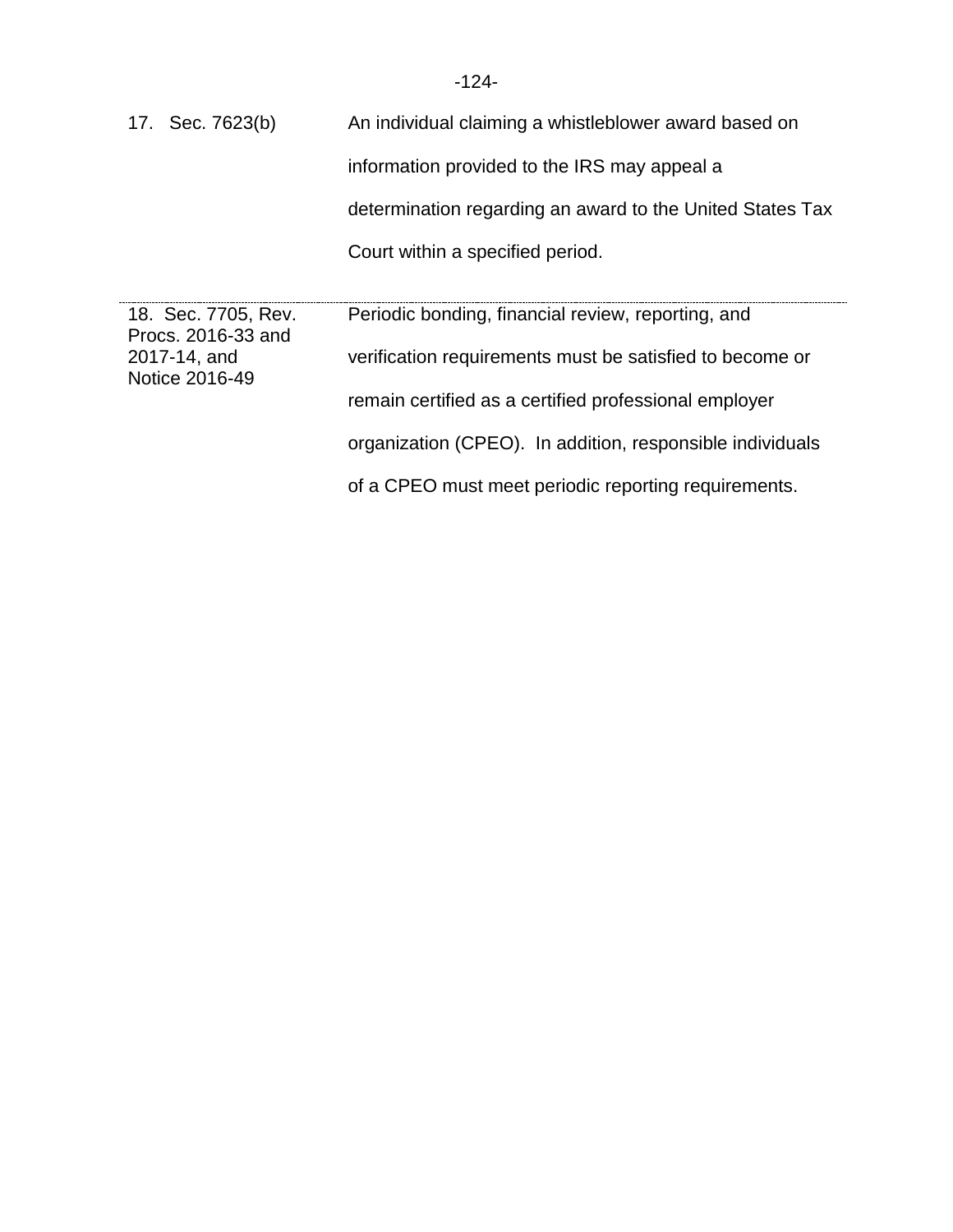# SECTION 15. TAX CREDIT ISSUES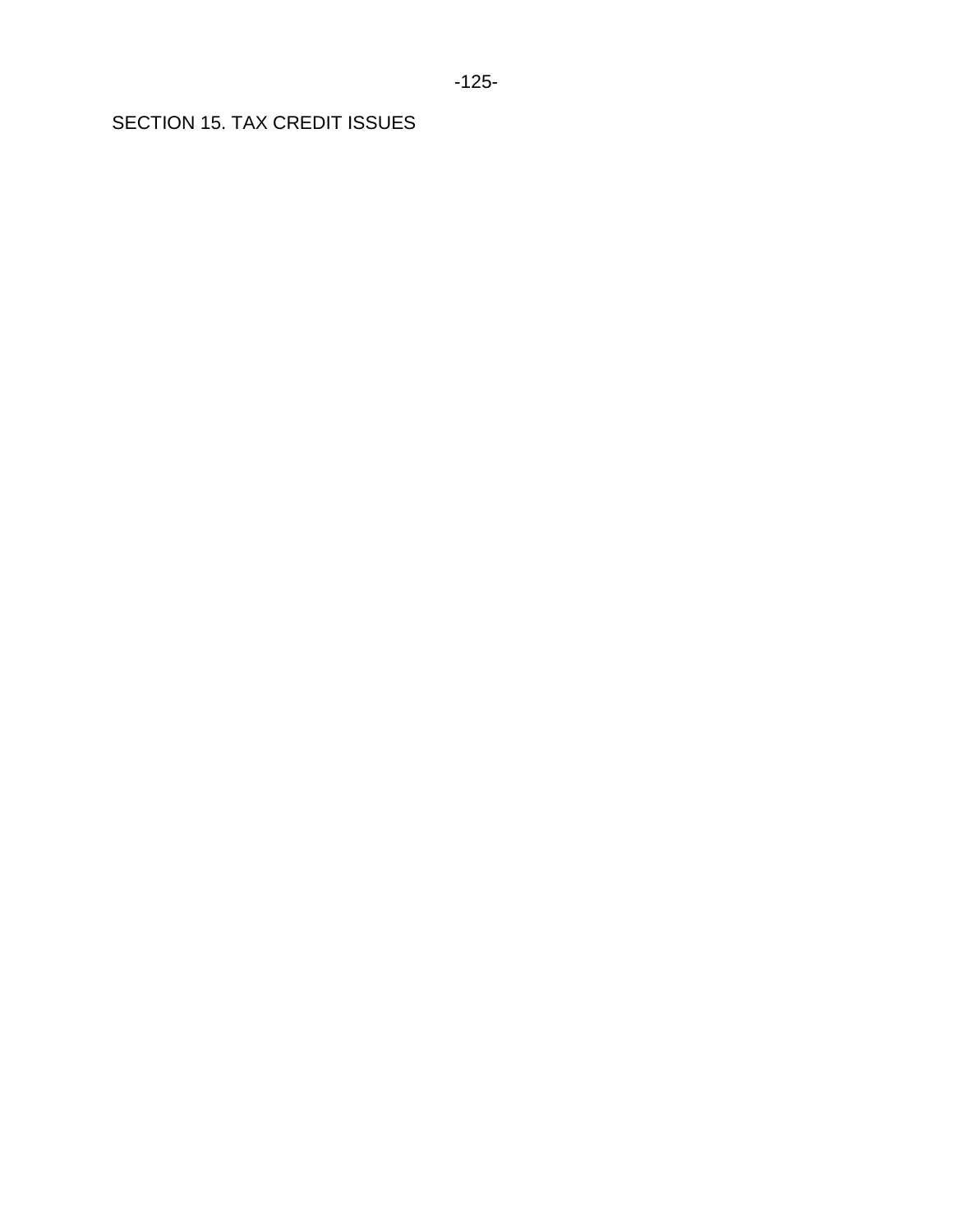| <b>Statute or Regulation</b>  | <b>Act Postponed</b>                                         |
|-------------------------------|--------------------------------------------------------------|
| 1. Sec.<br>42(e)(3)(A)(ii)    | A taxpayer has a 24-month measuring period in which the      |
|                               | requisite amount of rehabilitation expenditures has to be    |
|                               | incurred in order to qualify for treatment as a separate new |
|                               | building.                                                    |
| 2. Sec. $1.42-5(c)(1)$        | The taxpayer must make certain certifications at least       |
|                               | annually to the Agency.                                      |
| 3. Sec. 1.42-<br>5(c)(1)(iii) | The taxpayer must receive an annual income certification     |
|                               | from each low-income tenant with documentation to            |
|                               | support the certification.                                   |
| 4. Sec. 1.42-                 | The taxpayer and an Agency may elect to use an               |
| 8(a)(3)(v)                    | appropriate percentage under section $42(b)(2)(A)(ii)(I)$ by |
|                               | notarizing a binding agreement by the fifth day following    |
|                               | the end of the month in which the binding agreement was      |
|                               | made.                                                        |
| 5. Sec. 1.42-8(b)             | The taxpayer and an Agency may elect an appropriate          |
| $(1)(\n{\rm vii})$            | percentage under section 42(b)(2)(A)(ii)(II) by notarizing a |
|                               | binding agreement by the fifth day following the end of the  |
|                               | month in which the tax-exempt bonds are issued.              |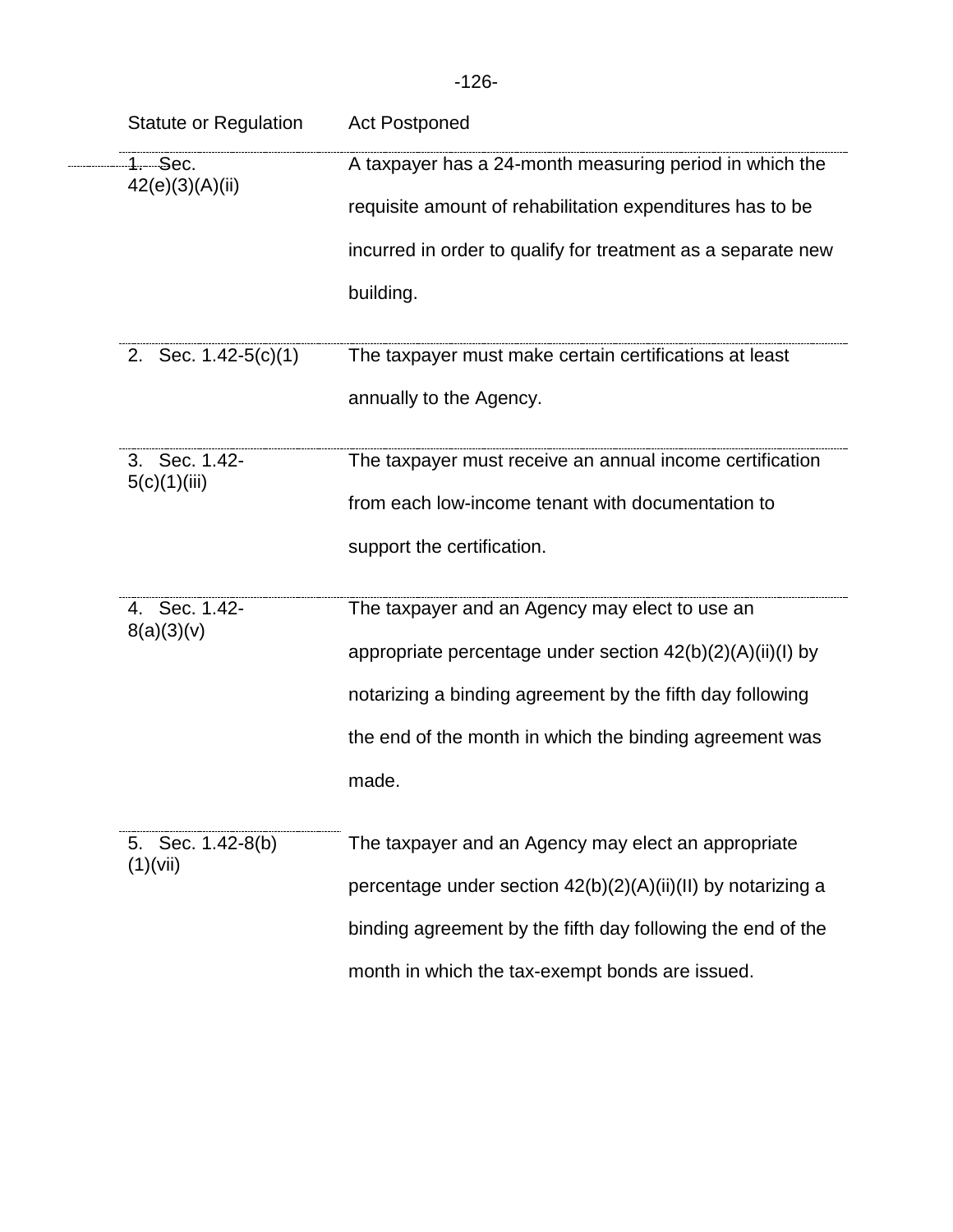| 6. Sec.<br>42(d)(2)(D)(i)(IV) | In order to claim section 42 credits on an existing building,  |
|-------------------------------|----------------------------------------------------------------|
|                               | section $42(d)(2)(B)(ii)$ requires that the building must have |
|                               | been placed in service at least ten years before the date      |
|                               | the building was acquired by the taxpayer. A building is       |
|                               | not considered placed in service for purposes of section       |
|                               | $42(d)(2)(B)(ii)$ if the building is resold within a 12-month  |
|                               | period after acquisition by foreclosure of any purchase-       |
|                               | money security interest.                                       |
|                               |                                                                |
| 7. Sec. $42(g)(3)(A)$         | A building shall be treated as a qualified low-income          |
|                               | building only if the project meets the minimum set aside       |
|                               | requirement by the close of the first year of the credit       |
|                               | period of the building.                                        |
|                               |                                                                |
| 8. Sec. $42(h)(6)(J)$         | A low-income housing agreement commitment must be in           |
|                               | effect as of the beginning of the year for a building to       |
|                               | receive credit. If such a commitment was not in effect, the    |
|                               | taxpayer has a one-year period for correcting the failure.     |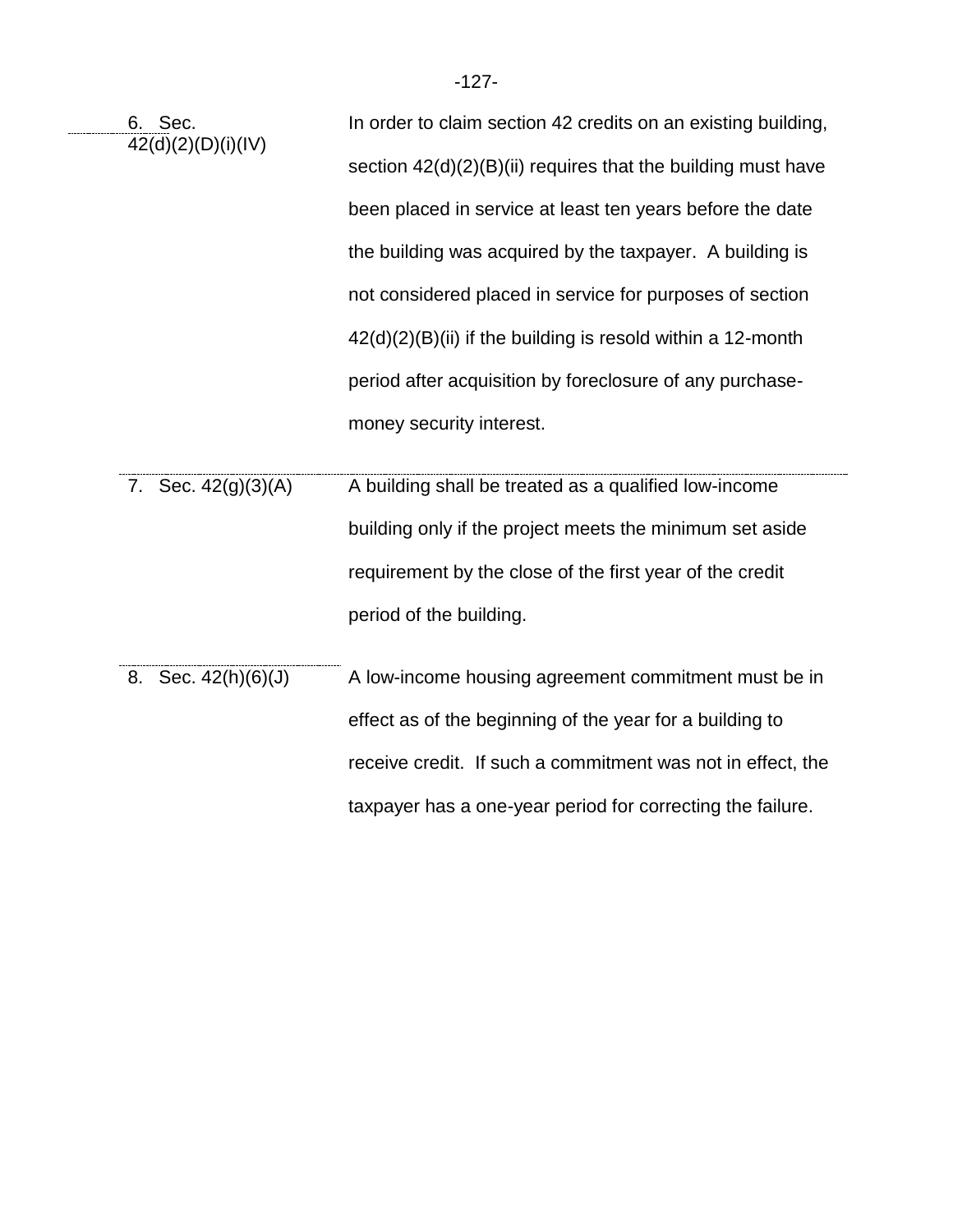9. Sec. 42(h)(1)(E) and (F) The taxpayer's basis in the building project, as of the date which is one year after the date that the allocation was made, must be more than 10 percent of the taxpayer's reasonably expected basis in the project.

| 10. Sec. $47(c)(1)(C)$<br>and Sec. 1.48-<br>12(b)(2) | A taxpayer has a 24- or 60-month measuring period in      |
|------------------------------------------------------|-----------------------------------------------------------|
|                                                      | which the requisite amount of rehabilitation expenditures |
|                                                      | have to be incurred in order to satisfy the "substantial" |
|                                                      | rehabilitation" test.                                     |

11. Sec. 1.48- 12(d)(7) In the historic rehabilitation context, if the taxpayer fails to receive final certification of completed work prior to the date that is 30 months after the date that the taxpayer filed the return on which the credit is claimed, the taxpayer must, prior to the last day of the 30th month, consent to extending the statute of limitations by submitting a written statement to the IRS.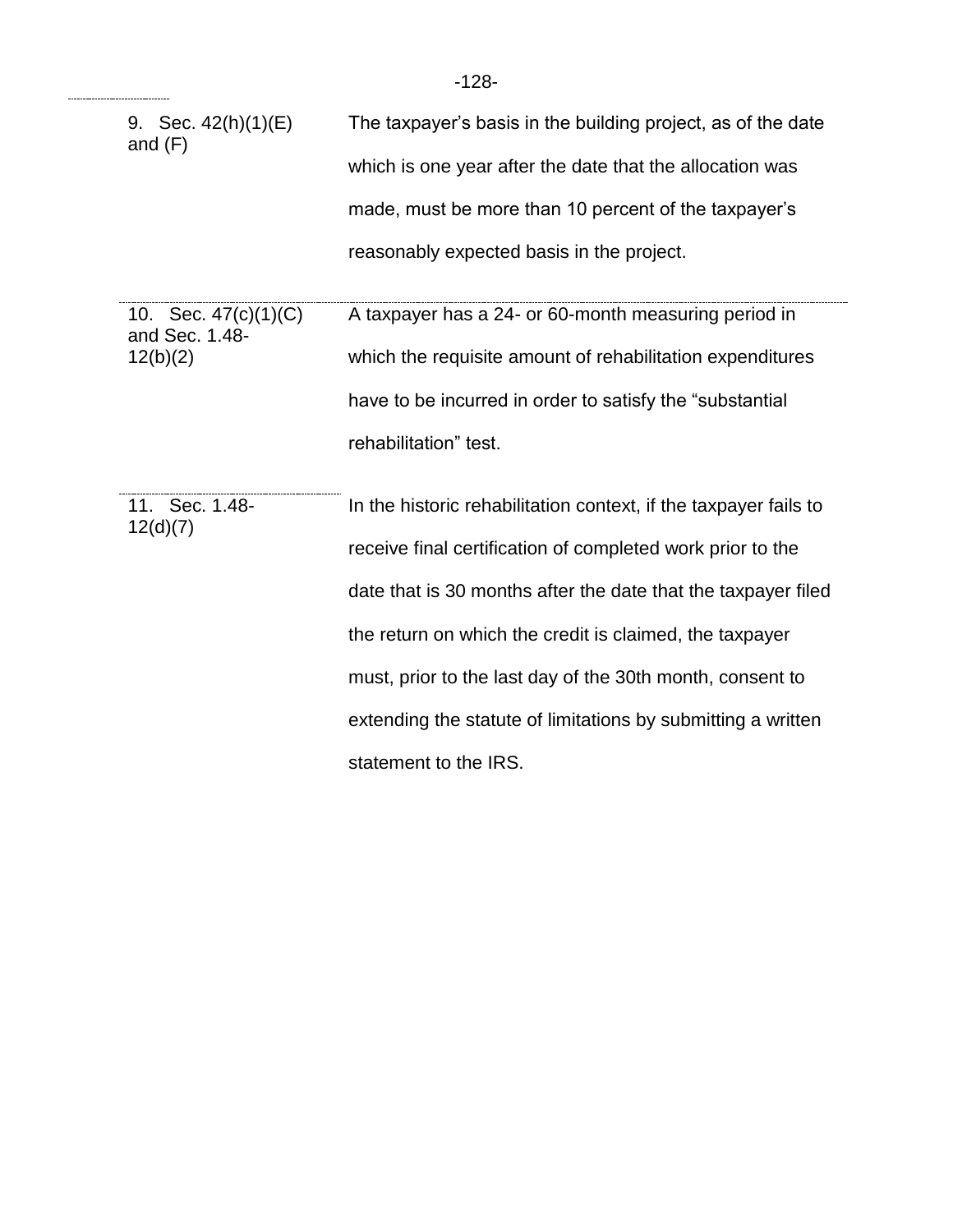-129-

## 12. Sec. 51(d)(13)(A)(ii)(II)

An employer seeking the Work Opportunity Credit with respect to an individual must submit Form 8850, Pre-Screening Notice and Certification Request for the Work Opportunity Credit, to the State Employment Security Agency (State Workforce Agency) not later than the 28th day after the individual begins work for the employer.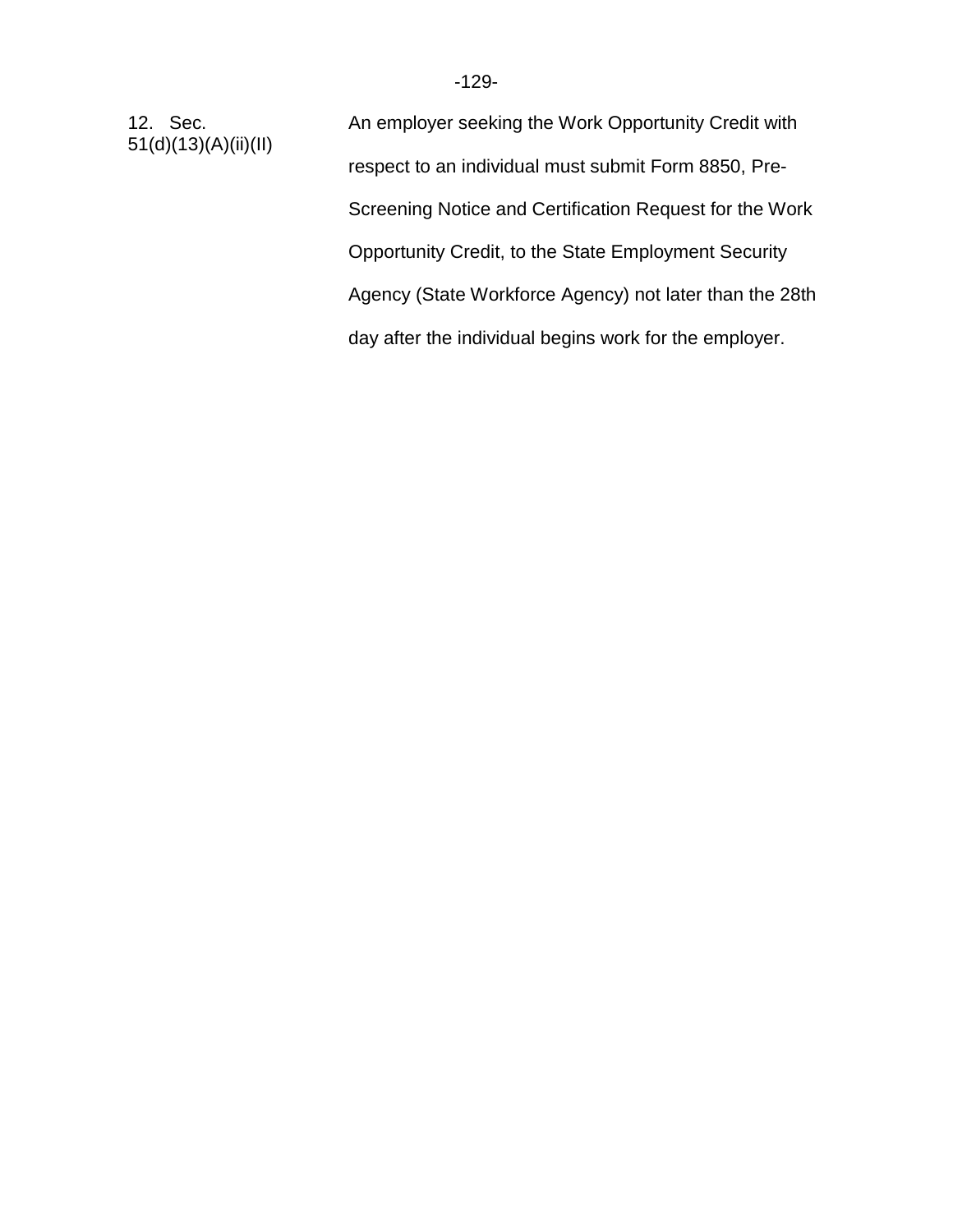-130-

SECTION 16. TAX-EXEMPT BOND ISSUES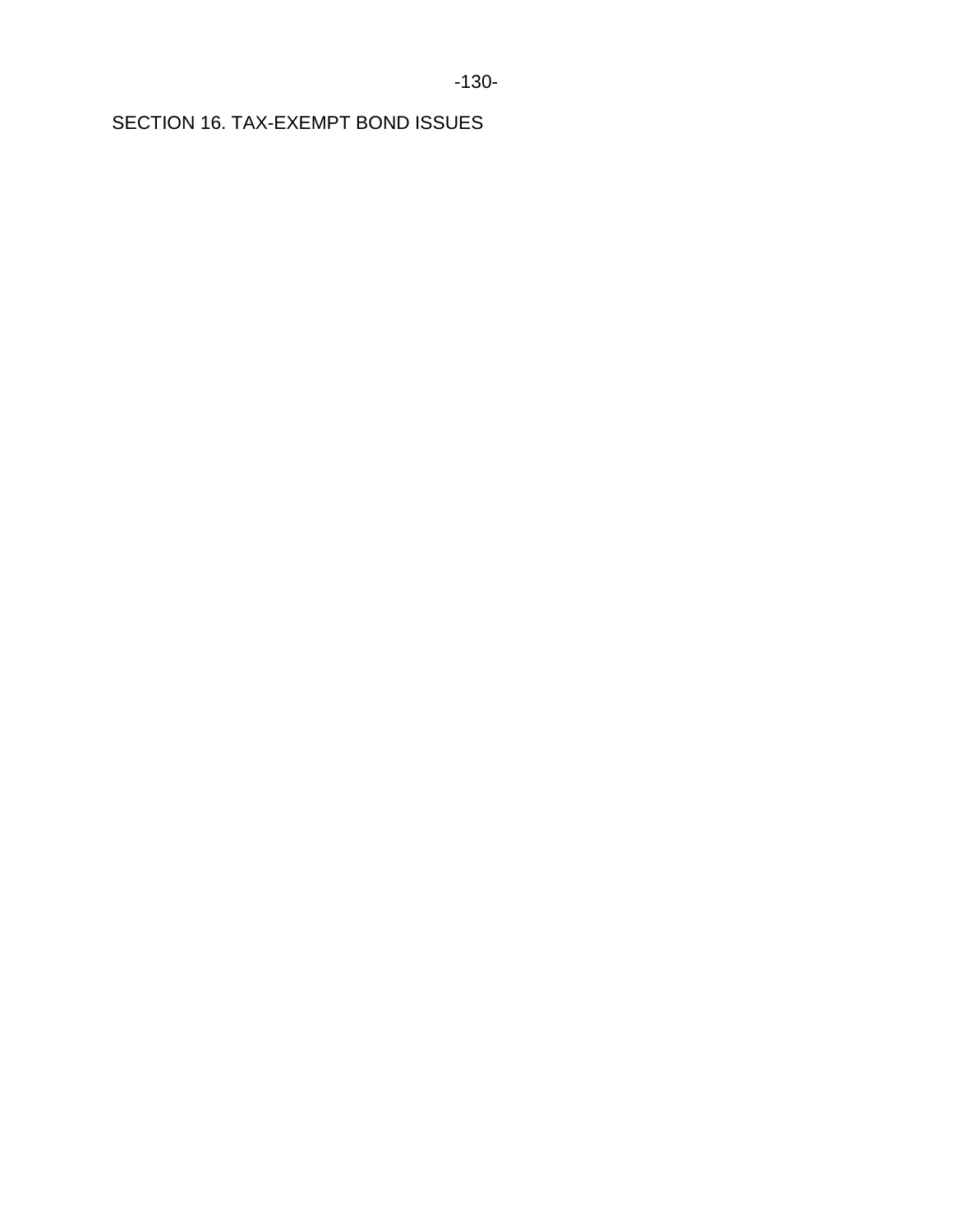| <b>Statute or Regulation</b>               | <b>Act Postponed</b>                                        |
|--------------------------------------------|-------------------------------------------------------------|
| 1. Sec. $1.25-4T(c)$                       | On or before the date of distribution of mortgage credit    |
|                                            | certificates under a program, the issuer must file an       |
|                                            | election not to issue an amount of qualified mortgage       |
|                                            | bonds. An election may be revoked, in whole or in part, at  |
|                                            | any time during the calendar year in which the election was |
|                                            | made.                                                       |
|                                            |                                                             |
| 2. Secs. 1.141-<br>$12(d)(4)$ , 1.142-     | An issuer must provide notice to the Commissioner of the    |
| 2(c)(2), and 1.1397E-<br>1(h)(8)(ii)(C)(3) | establishment of a defeasance escrow within 90 days of      |
|                                            | the date such defeasance escrow is established in           |
|                                            | accordance with $\S\S 1.141 - 12(d)(1)$ , 1.142-2(c)(1) or  |
|                                            | 1.1397E-1(h)(8)(ii)(B)(1)(ii).                              |

 $\overline{3.}$  Sec.  $142(d)(7)$  An operator of a multi-family housing project for which an election was made under section 142(d) must submit to the Secretary an annual certification as to whether such project continues to meet the requirements of section 142(d).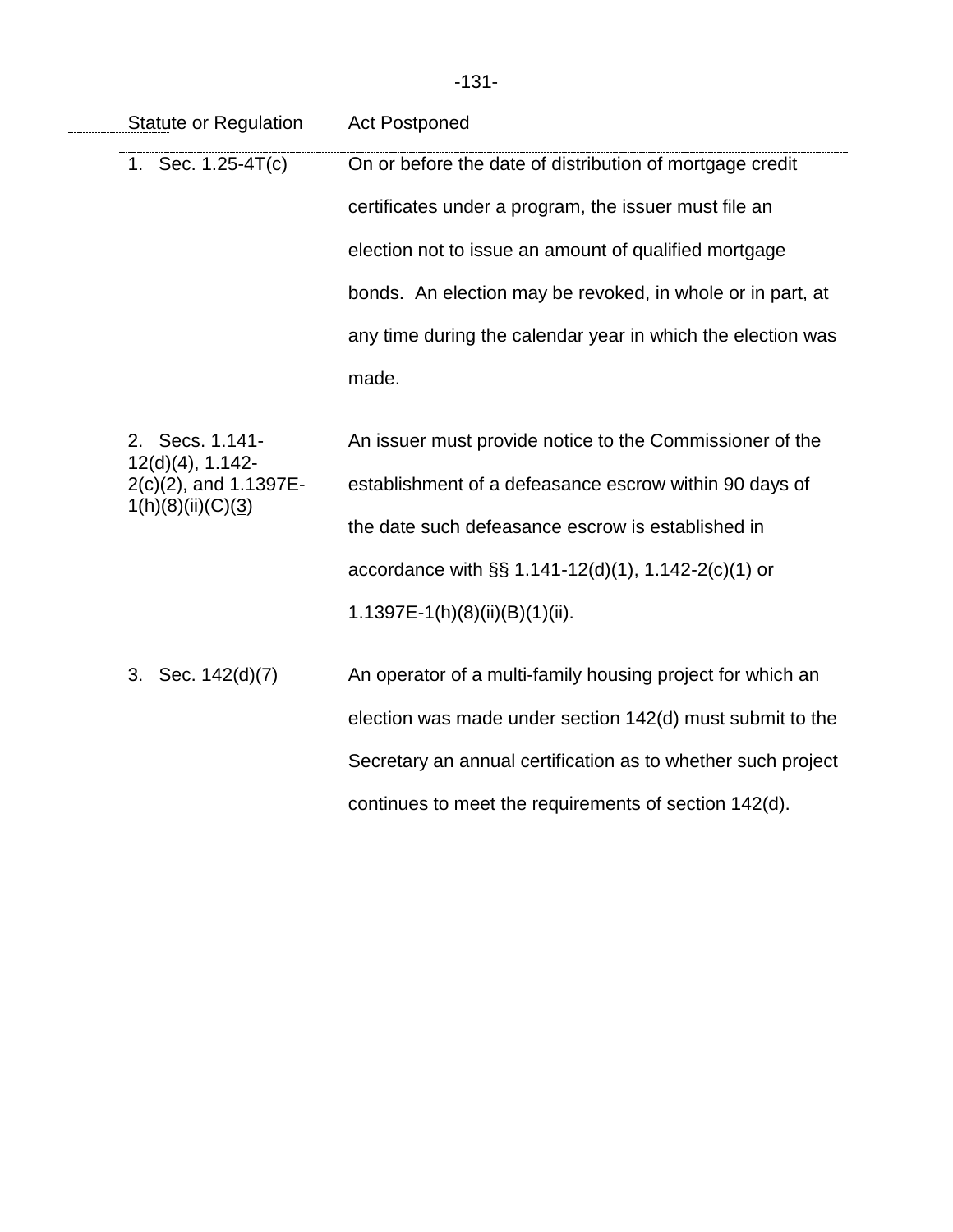4. Sec. 142(f)(4) and Sec.  $1.142(f)(4)-1$ 

A person engaged in the local furnishing of electric energy or gas that uses facilities financed with exempt facility bonds under section 142(a)(8) and that expands its service area in a manner inconsistent with the requirements of sections 142(a)(8) and 142(f) may make an election to ensure that those bonds will continue to be treated as exempt facility bonds. The election must be filed with the IRS on or before 90 days after the date of the service area expansion that causes the bonds to cease to meet the applicable requirements.

5. Sec. 146(f) and Notice 89-12, 1989-1 C.B. 633 If an issuing authority's volume cap for any calendar year exceeds the aggregate amount of tax-exempt private activity bonds issued during such calendar year by such authority, such authority may elect to treat all (or any portion) of such excess as a carryforward for one or more carryforward purposes. Such election must be filed by the earlier of (1) February 15 of the calendar year following the year in which the excess amount arises, or (2) the date of issue of bonds issued pursuant to the carryforward election.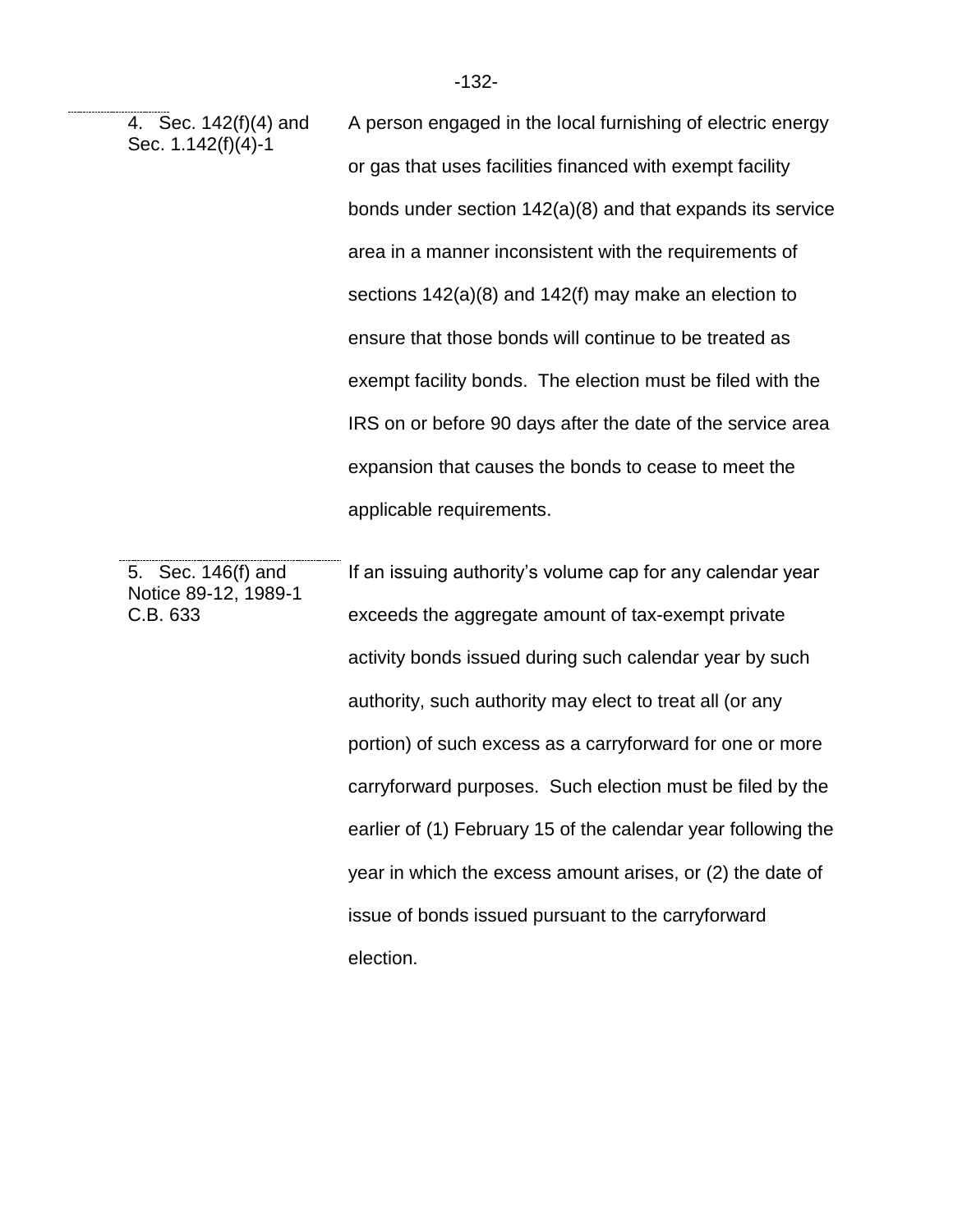| 6. Sec. $148(f)(3)$ and<br>Sec. $1.148-3(g)$ | An issuer of a tax-exempt bond must make any required          |
|----------------------------------------------|----------------------------------------------------------------|
|                                              | rebate payment no later than 60 days after the computation     |
|                                              | date to which the payment relates. A rebate payment is         |
|                                              | paid when it is filed with the IRS at the place or places      |
|                                              | designated by the Commissioner. A payment must be              |
|                                              | accompanied by the form provided by the Commissioner           |
|                                              | for this purpose.                                              |
|                                              |                                                                |
| 7. Sec. 1.148-5(c)                           | An issuer of a tax-exempt bond must make a yield               |
|                                              | reduction payment at the same time and in the same             |
|                                              | manner as rebate amounts are required to be paid under         |
|                                              | $\S$ 1.148-3. Under $\S$ 1.148-3(g), an issuer of a tax-exempt |
|                                              | bond must make any required rebate payment no later            |
|                                              | than 60 days after the computation date to which the           |
|                                              | payment relates.                                               |
|                                              |                                                                |
| 8. Sec.<br>$148(f)(4)(C)(vi)$ and            | An issuer of a tax-exempt bond that elects to pay certain      |
| Sec. 1.148-7(k)(1)                           | penalties in lieu of rebate must make any required penalty     |

the penalty relates.

payments not later than 90 days after the period to which

-133-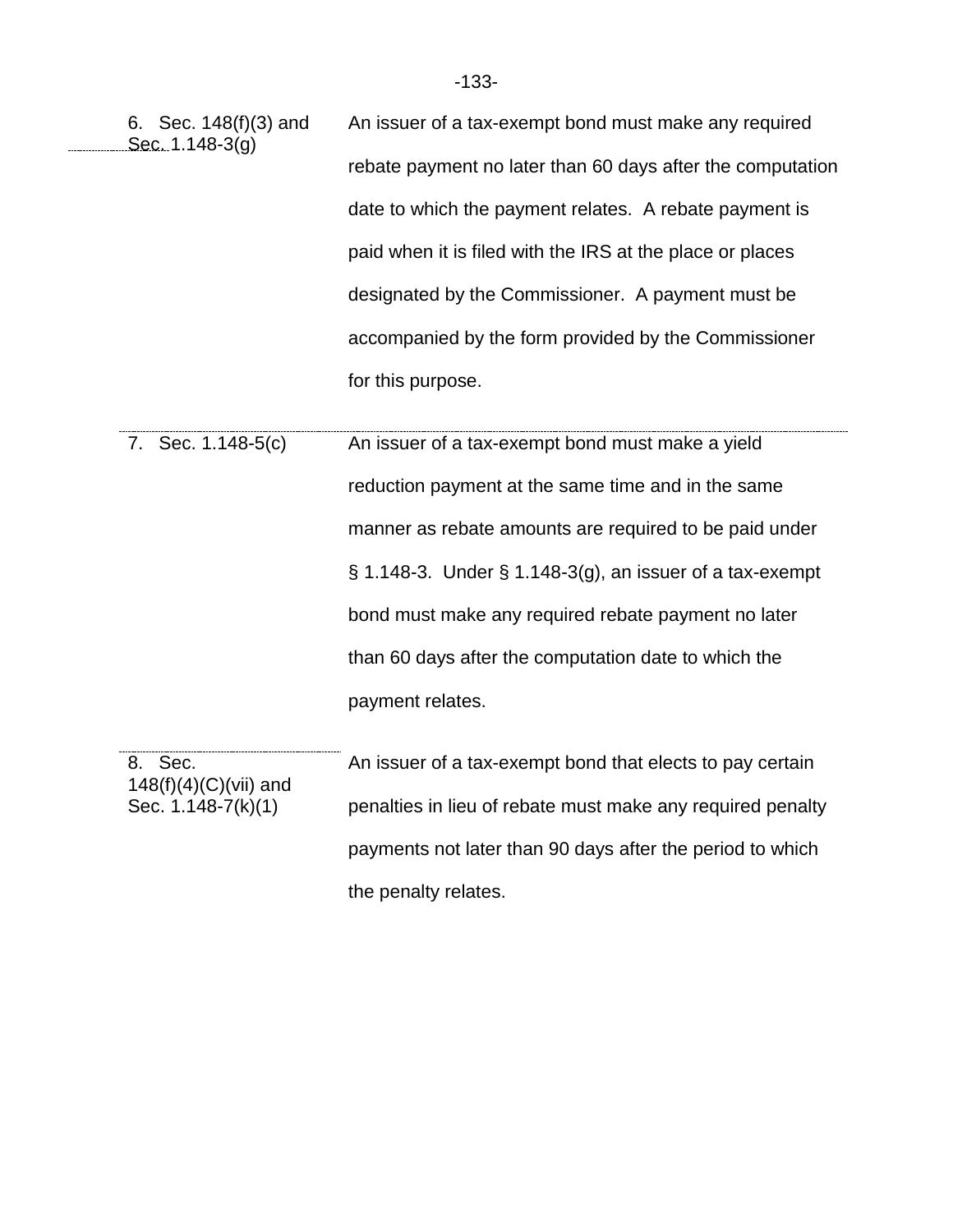-134-

9. Sec. 149(e) An issuer of a tax-exempt bond must submit to the Secretary a statement providing certain information regarding the bond not later than the 15th day of the second calendar month after the close of the calendar quarter in which the bond is issued.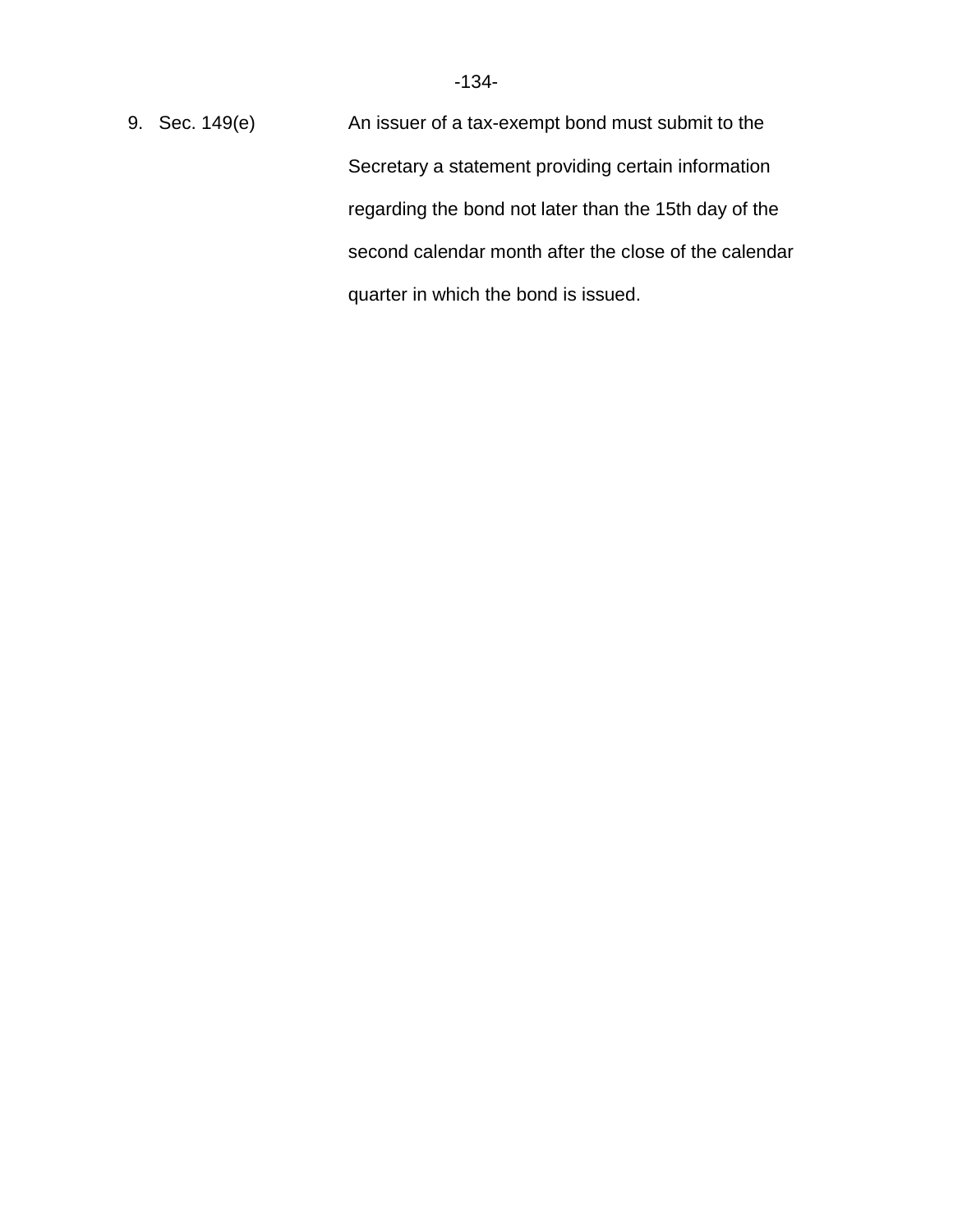### SECTION 17. SPECIAL RULES FOR SECTION 1031 LIKE-KIND EXCHANGE TRANSACTIONS

.01 Taxpayers are provided the relief described in this section if an IRS News Release or other guidance provides relief for acts listed in this revenue procedure (unless the news release or other guidance specifies otherwise).

.02 (1) The last day of a 45-day identification period set forth in  $\S$  1.1031(k)-1(b)(2)(i) of the Income Tax Regulations, the last day of a 180-day exchange period set forth in  $\S$  1.1031(k)-1(b)(2)(ii), and the last day of a period set forth in section 4.02(3) through (6) of Rev. Proc. 2000-37, 2000-2 C.B. 308, modified by Rev. Proc. 2004-51, 2004-2 C.B. 294, that fall on or after the date of a federally declared disaster, are postponed by 120 days or to the last day of the general disaster extension period authorized by an IRS News Release or other guidance announcing tax relief for victims of the specific federally declared disaster, whichever is later. However, in no event may a postponement period extend beyond: (a) the due date (including extensions) of the taxpayer's tax return for the year of the transfer (See  $\S$  1.1031(k)-1(b)(2)(ii)); or (b) one year (See section 7508A(a)).

(2) A taxpayer who is a transferor qualifies for a postponement under this section only if--

(a) The relinquished property was transferred on or before the date of the federally declared disaster, or in a transaction governed by Rev. Proc. 2000-37, modified by Rev. Proc. 2004-51, qualified indicia of ownership were transferred to the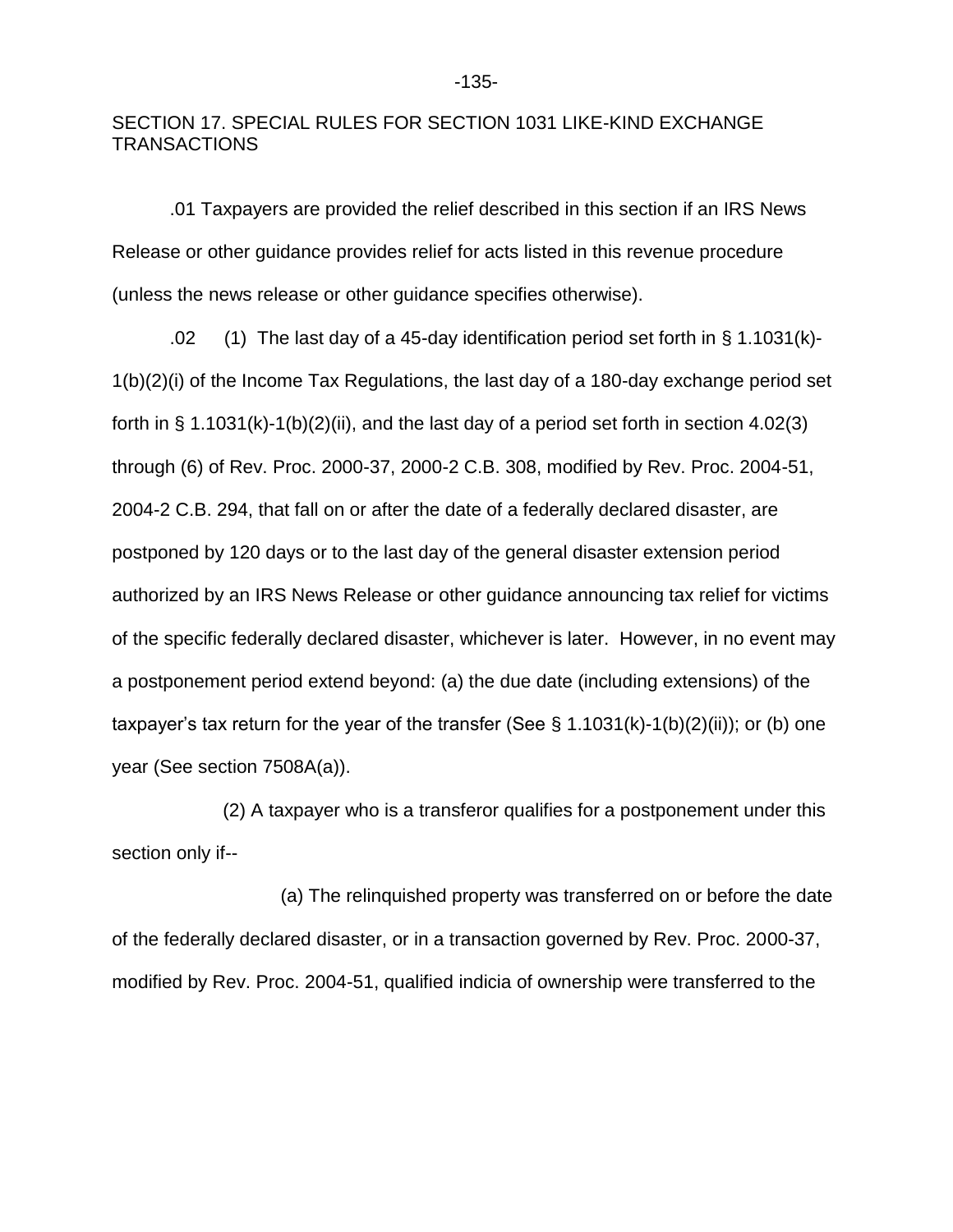-136-

exchange accommodation titleholder on or before that date; and

(b) The taxpayer (transferor)--

(i) Is an "affected taxpayer" as defined in the IRS News Release or other guidance announcing tax relief for the victims of the specific federally declared disaster; or

(ii) Has difficulty meeting the 45-day identification period or 180-day exchange period deadline set forth in § 1.1031(k)-1(b)(2), or a deadline set forth in section 4.02(3) through (6) of Rev. Proc. 2000-37, modified by Rev. Proc. 2004- 51, due to the federally declared disaster for the following or similar reasons:

(A) The relinquished property or the replacement

property is located in a covered disaster area (as defined in § 301.7508A-1(d)(2)) as provided in the IRS News Release or other guidance (the covered disaster area);

(B) The principal place of business of any party to the transaction (for example, a qualified intermediary, exchange accommodation titleholder, transferee, settlement attorney, lender, financial institution, or a title insurance company) is located in the covered disaster area;

(C) Any party to the transaction (or an employee of such a party who is involved in the section 1031 transaction) is killed, injured, or missing as a result of the federally declared disaster;

(D) A document prepared in connection with the exchange (for example, the agreement between the transferor and the qualified intermediary or the deed to the relinquished property or replacement property) or a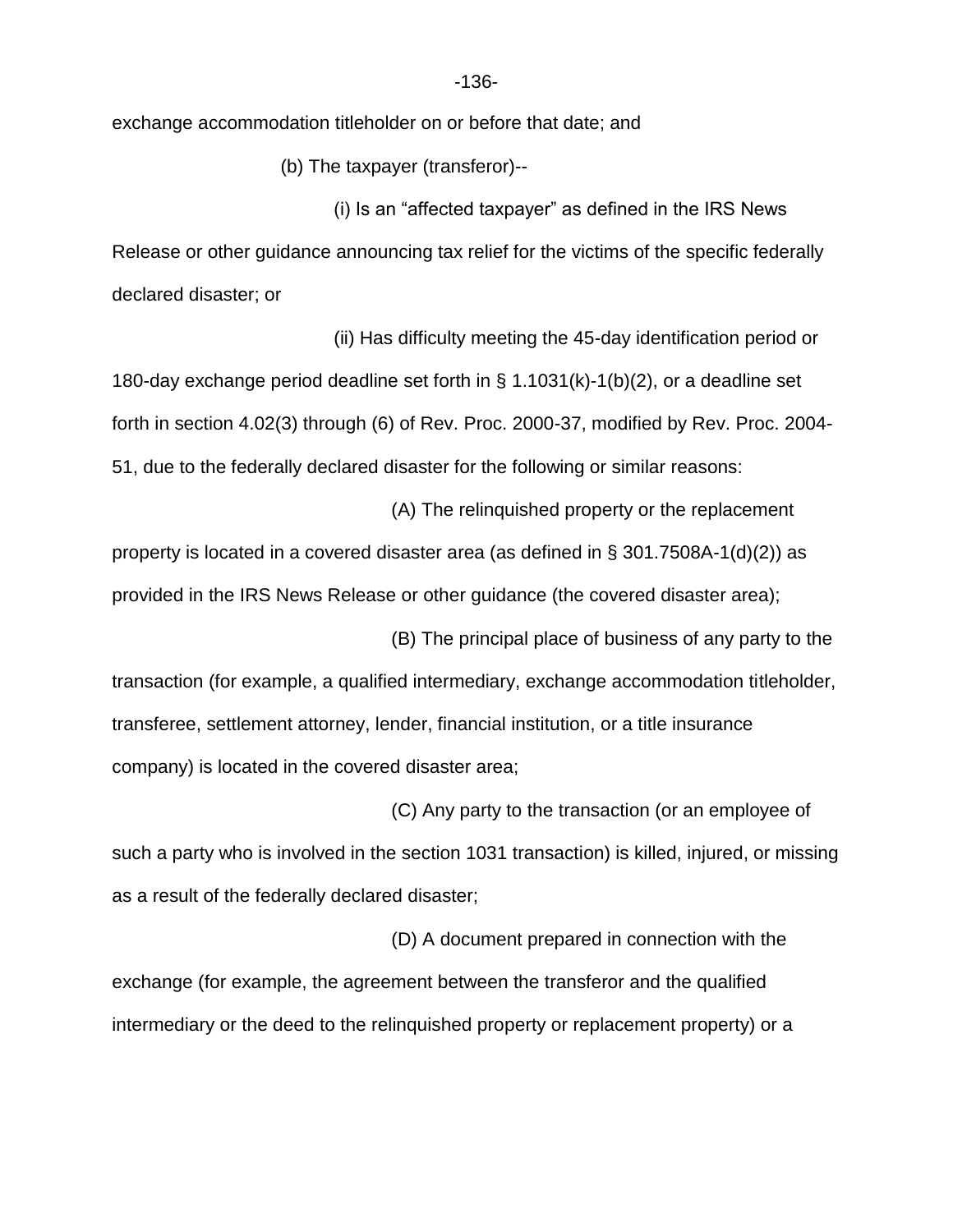relevant land record is destroyed, damaged, or lost as a result of the federally declared disaster;

(E) A lender decides not to fund either permanently or temporarily a real estate closing due to the federally declared disaster or refuses to fund a loan to the taxpayer because flood, disaster, or other hazard insurance is not available due to the federally declared disaster; or

(F) A title insurance company is not able to provide the required title insurance policy necessary to settle or close a real estate transaction due to the federally declared disaster.

.03 The postponement described in this section also applies to the last day of a 45-day identification period described in § 1.1031(k)-1(b)(2)(i) and the last day of a 45 day identification period described in section 4.05(4) of Rev. Proc. 2000-37, modified by Rev. Proc. 2004-51, that fall prior to the date of a federally declared disaster if an identified replacement property (in the case of an exchange described in  $\S$  1.1031(k)-1), or an identified relinquished property (in the case of an exchange described in Rev. Proc. 2000-37, modified by Rev. Proc. 2004-51) is substantially damaged by the federally declared disaster.

.04 If the taxpayer (transferor) qualifies for relief under this section for any reason other than section 17.02(2)(b)(i) of this revenue procedure, then such taxpayer is not considered an affected taxpayer for purposes of any other act listed in this revenue procedure or for any acts listed in an IRS News Release or other published guidance related to the specific federally declared disaster.

-137-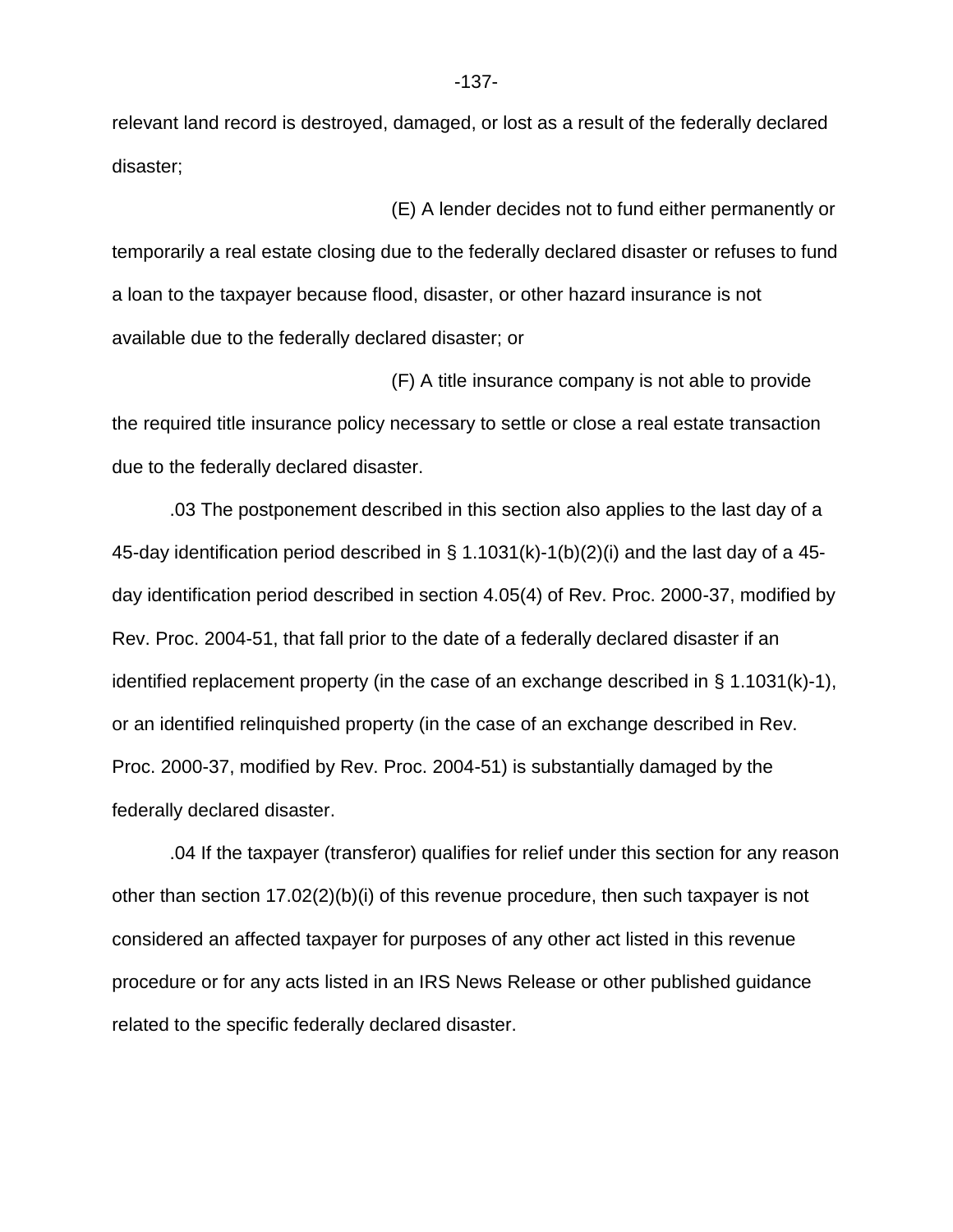#### SECTION 18. INQUIRIES

If you wish to recommend that other acts qualify for postponement, please write to the Office of Associate Chief Counsel, Procedure and Administration CC:PA:B7, 1111 Constitution Avenue, NW, Washington, DC 20224. Please mark "7508A List" on the envelope. In the alternative, e-mail your comments to: Notice.Comments@irscounsel.treas.gov, and refer to Rev. Proc. 2018-58 in the Subject heading.

### SECTION 19. EFFECT ON OTHER REVENUE PROCEDURES

Rev. Proc. 2007-56, 2007-2 C.B. 388, is superseded.

#### SECTION 20. EFFECTIVE DATE

This revenue procedure is effective for acts that may be performed or disasters which occur on or after November 20, 2018.

#### SECTION 21. DRAFTING INFORMATION

The principal author of this revenue procedure is Andrew Keaton in Branch 6, of the Office of Associate Chief Counsel (Procedure & Administration). For further information regarding section 1031 like-kind exchange postponements under section 17 of this revenue procedure contact Lisa Mojiri-Azad or Edward Schwartz of the Office of Associate Chief Counsel (Income Tax and Accounting) at (202) 317-4718 (not a toll-free